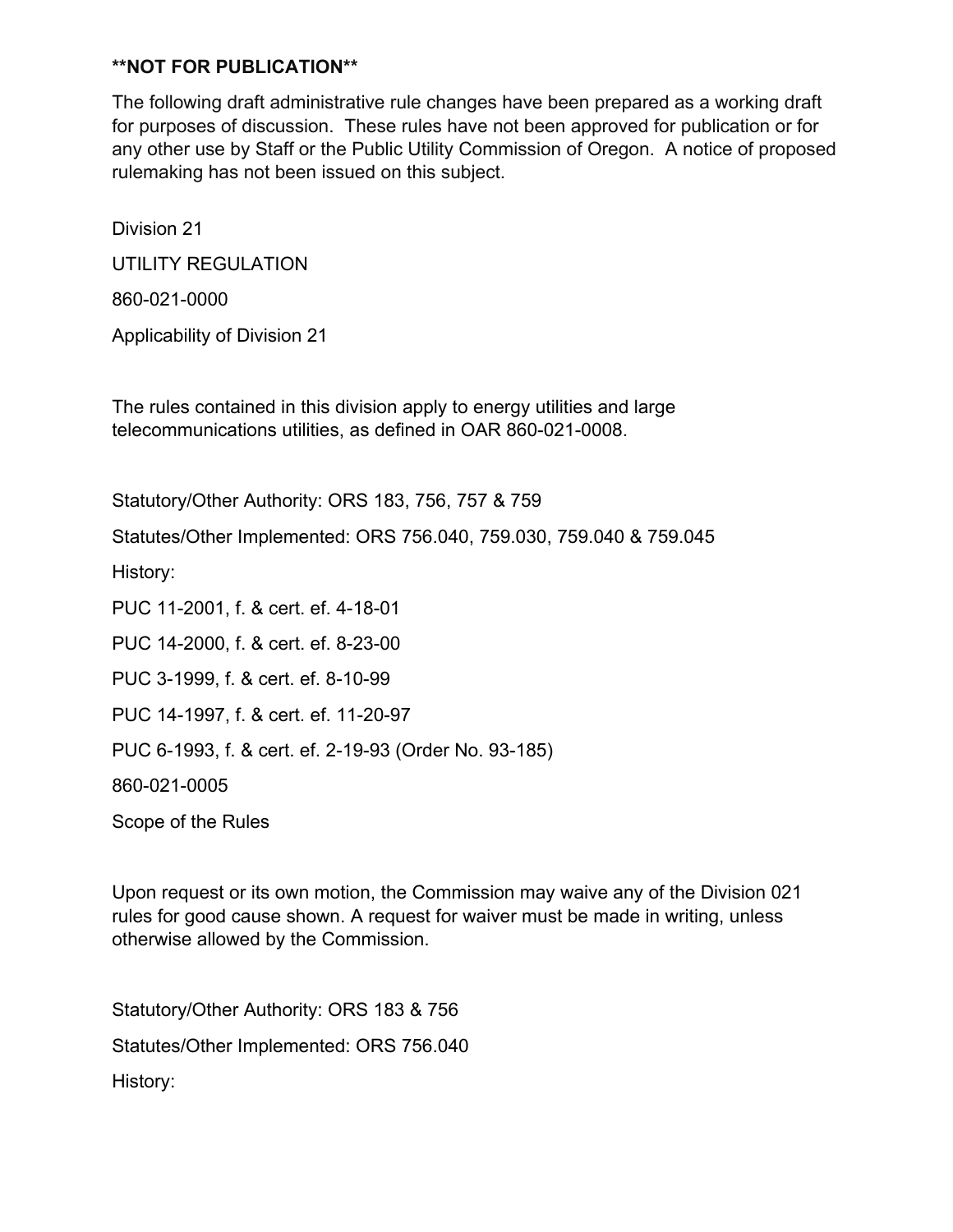The following draft administrative rule changes have been prepared as a working draft for purposes of discussion. These rules have not been approved for publication or for any other use by Staff or the Public Utility Commission of Oregon. A notice of proposed rulemaking has not been issued on this subject.

PUC 6-2011, f. & cert. ef. 9-14-11 PUC 11-1998, f. & cert. ef. 5-7-98 PUC 164, f. 4-18-74, ef. 5-11-74 (Order No. 74-307) 860-021-0008 Definitions for Regulation of Utility Services

(1) "Applicant" means a person who:

(a) Applies for service with an energy or large telecommunications utility;

(b) Reapplies for service at a new or existing location after service has been discontinued; or

(c) Has not satisfied the requirements of OAR 860-021-0205 or 860-021-0335(2) within the required time period, if either rule is applicable.

(2) "Co-customer" means a person who meets the definition of "customer" and is jointly responsible with another person for utility service payments on an account with the energy or large telecommunications utility. If only one co-customer discontinues service in his/her name, the remaining co-customer shall only retain customer status if s/he reapplies for service in his/her own name within 20 days of such discontinuance, provided the energy or large telecommunications utility contacts the remaining cocustomer or mails the remaining co-customer a written request for an application within one business day of the discontinuance.

(3) "Customer" means a person who has applied for, been accepted, and is currently receiving service. Notwithstanding section (1) of this rule, a customer who voluntarily disconnects service and later requests service with the same utility at a new or existing location within 20 days after disconnection retains customer status.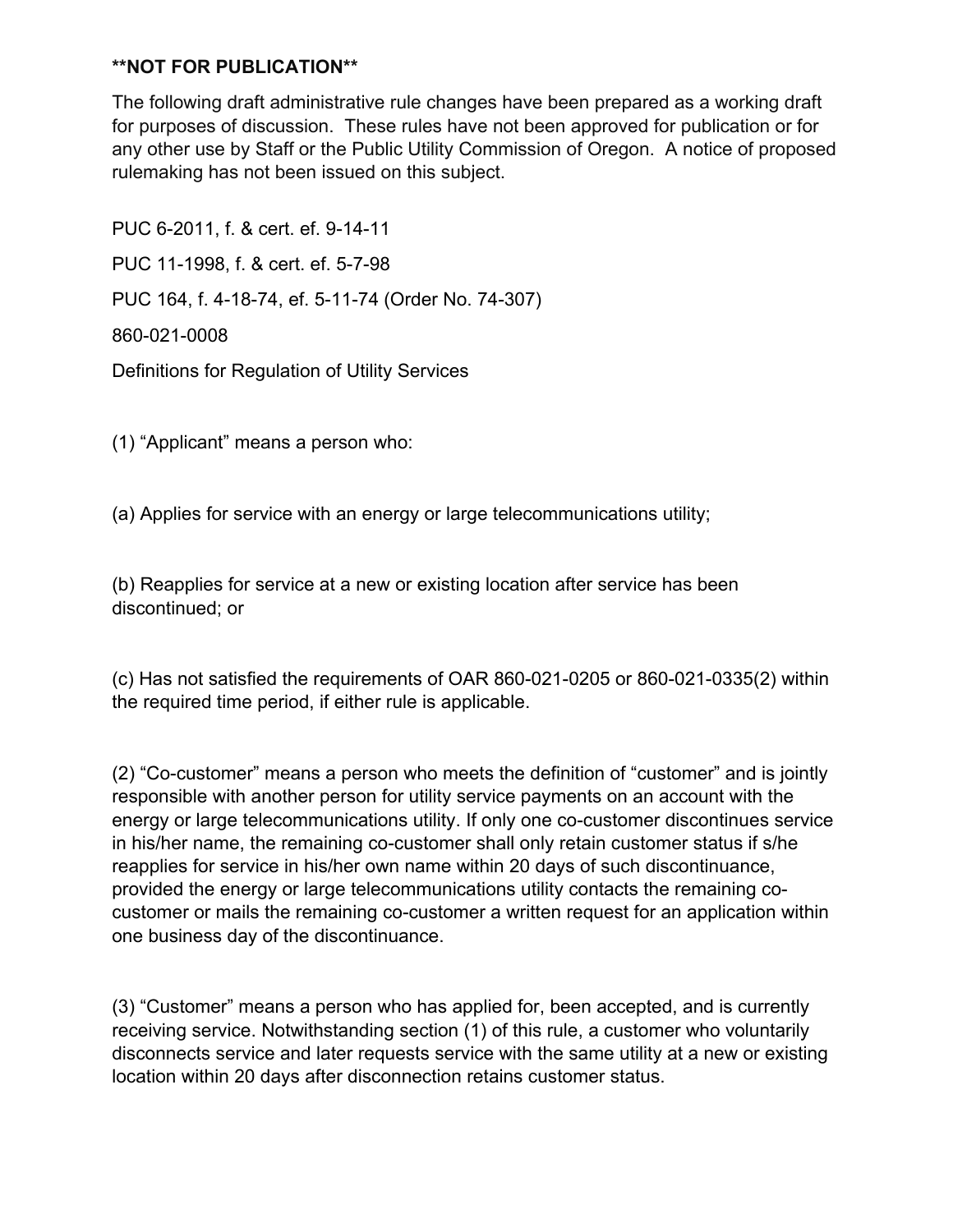The following draft administrative rule changes have been prepared as a working draft for purposes of discussion. These rules have not been approved for publication or for any other use by Staff or the Public Utility Commission of Oregon. A notice of proposed rulemaking has not been issued on this subject.

(4) "Energy utility" has the meaning given to a public utility in ORS 757.005, except water and wastewater. An energy utility can be an "electric company," "gas utility," or "steam heat utility."

(5) "Large telecommunications utility" means any telecommunications utility, as defined in ORS 759.005, that is not partially exempt from regulation under 759.040.

(6) "Local exchange service" has the meaning given to "local exchange telecommunications service" in ORS 759.005(1)(c).

## **(7) "Eligible low-income residential customer or applicant" means a customer or applicant whose eligibility has been verified as current under OAR 860-021-0180.**

(7**8**) "OTAP" has the meaning given to "Oregon Telephone Assistance Program" in OAR chapter 860, division 033.

(8**9**) "Registered dispute" means an unresolved issue between a customer or applicant and an energy or large telecommunications utility that is under investigation by the Commission's Consumer Services Division but is not the subject of a formal complaint.

(9**10**) "Regulated charges" means charges for services delivered in Oregon and subject to the jurisdiction and approval of the Commission.

(10**11**) "Utility" means all large telecommunications and energy utilities, as defined in sections (4) and (5) of this rule, except when a more limited scope is explicitly stated.

Statutory/Other Authority: ORS 183, 756, 757 & 759

Statutes/Other Implemented: ORS 756.010, 757.005 & 759.005

History: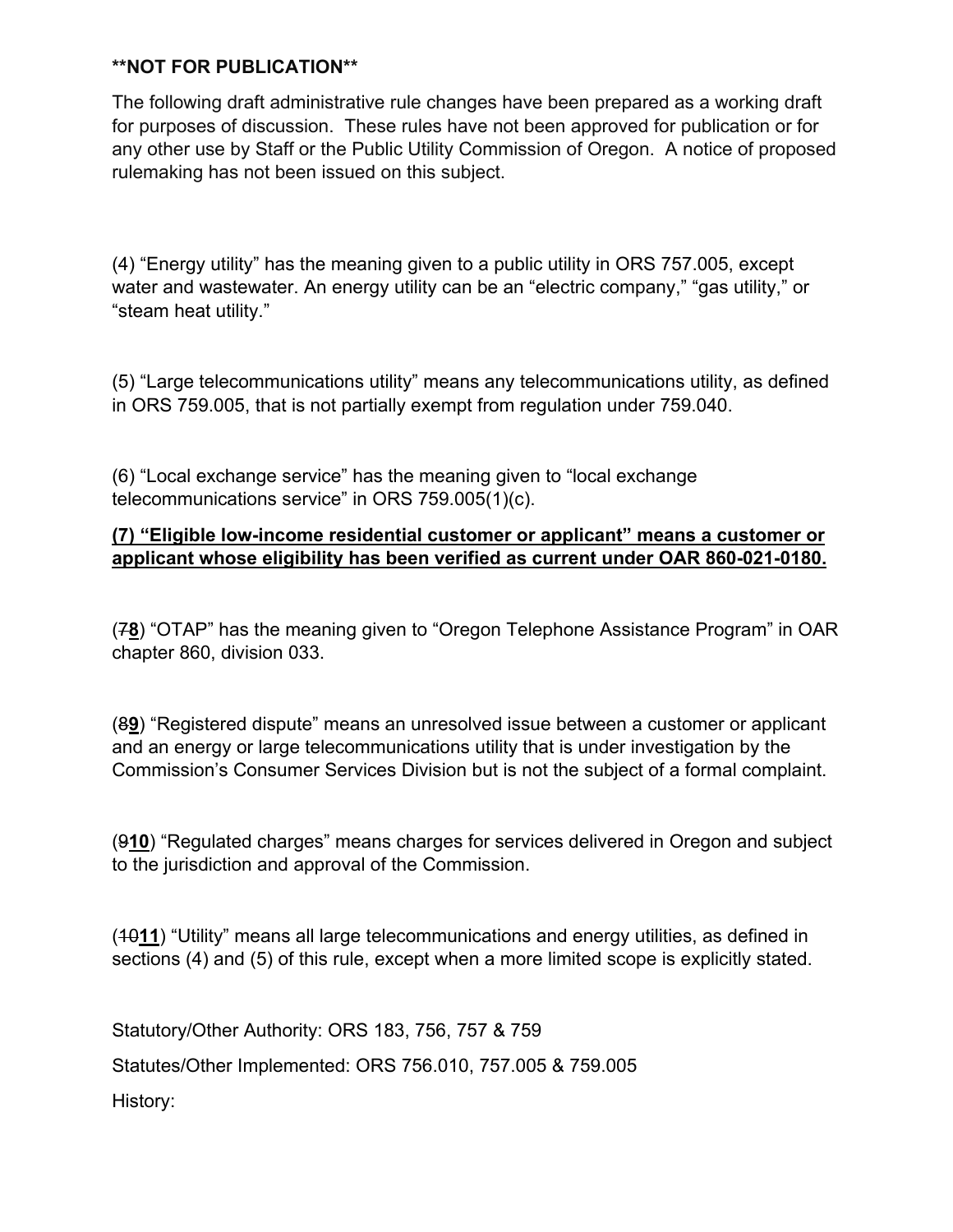The following draft administrative rule changes have been prepared as a working draft for purposes of discussion. These rules have not been approved for publication or for any other use by Staff or the Public Utility Commission of Oregon. A notice of proposed rulemaking has not been issued on this subject.

# PUC 7-2005, f. & cert. ef. 11-30-05

PUC 164, f. 4-18-74. ef. 5-11-74 (Order No. 74-307); PUC 5-1983, f. 5-31-83, ef. 6-1-83 (Order No. 83-284); PUC 12-1983, f. & ef. 10-7-83 (Order No. 83-623); PUC 16-1990, f. 9-28-90, cert. ef. 10-1-90 (Order No. 90-1105); PUC 11-1995, f. & cert. ef. 11-27-95 (Order No. 95-1217); PUC 17-1997(Temp), f. 12-11-97, cert. ef. 1-1-98 thru 6-29-98; PUC 5-1998, f. & cert. ef. 3-13-98; PUC 4-1999, f. & cert. ef. 8-12-99; PUC 16-2001, f. & cert. ef. 6-21-01

## 860-021-0009

Applications for Utility Service from an Energy or Large Telecommunications Utility

(1) An application for energy or telecommunications utility service must be made when:

(a) Service is requested by a person who has not previously been served by the energy or large telecommunications utility;

(b) Service has been involuntarily discontinued in accordance with these rules, and the person later seeks to have service restored; or

(c) Service has been voluntarily discontinued, and a request to restore service has not been made within 20 days.

(2) An application is a request for energy or telecommunications utility service. The energy or large telecommunications utility shall not accept an application for service until the applicant establishes credit as set forth in OAR 860-021-0200 and 860-021- 0205. However, the energy or large telecommunications utility may refuse a service application under OAR 860-021-0335.

(3) An energy or large telecommunications utility may require an applicant to provide the following information when applying for service: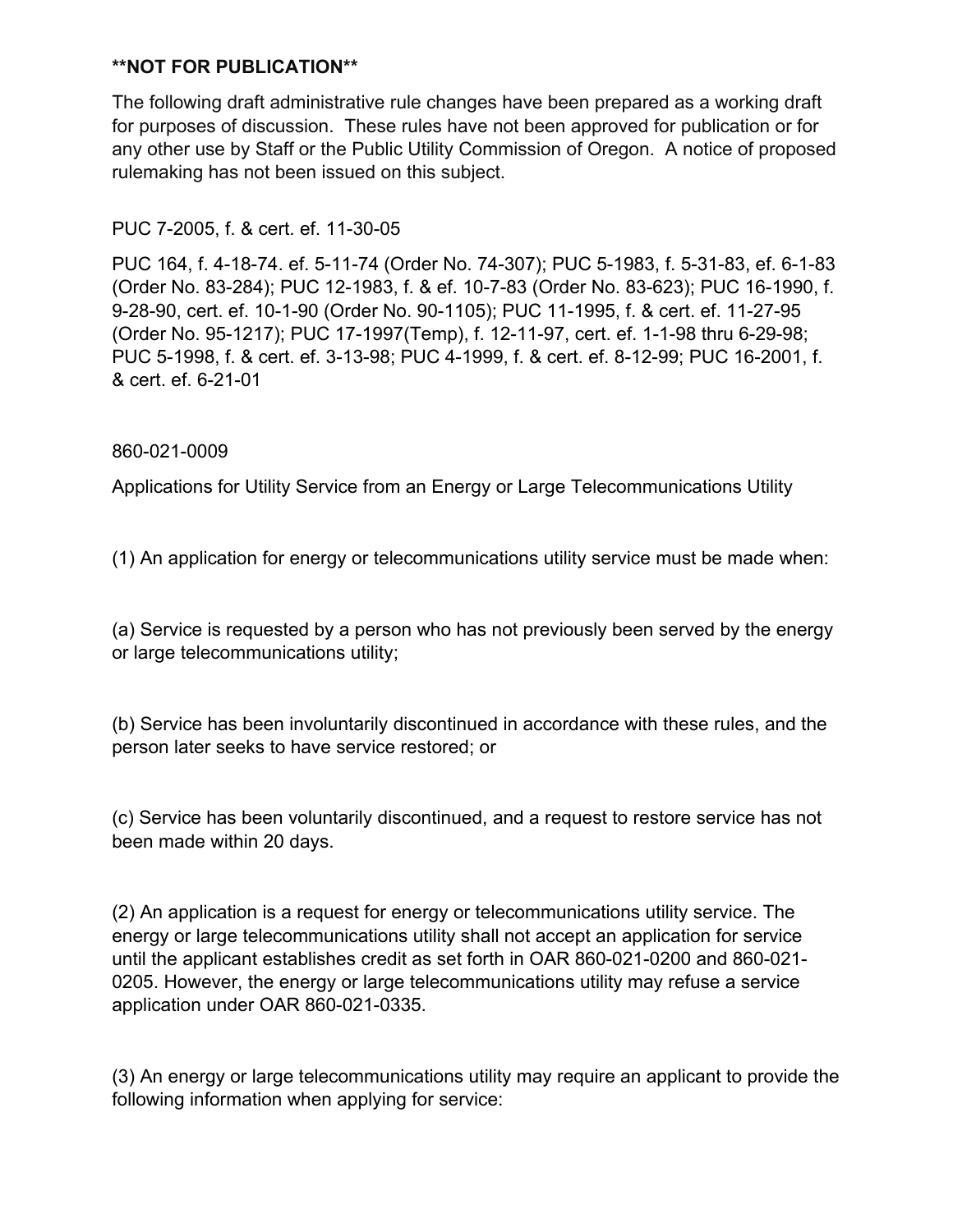The following draft administrative rule changes have been prepared as a working draft for purposes of discussion. These rules have not been approved for publication or for any other use by Staff or the Public Utility Commission of Oregon. A notice of proposed rulemaking has not been issued on this subject.

(a) The name of person(s) responsible for payment on the account;

(b) The name to be used to identify the account, if different than the actual name;

(c) The birth date of person(s) responsible for payment on the account;

(d) The social security number of person(s) responsible for payment on the account;

(e) A current valid Oregon driver license number of the person(s) responsible for payment on the account;

- (f) The service address;
- (g) The billing address, if different than service address; and

(h) Any available telephone numbers where the applicant can be reached night and day.

**(4) An energy utility may request that an applicant provide demographic information when applying for service, including race, ethnicity, age and gender. A utility that collects such data must store the data in a manner that does not permit the identification of the applicant or customer with the collected demographic data. An energy utility shall not sell this data to affiliates or third party entities.**

(4**5**) In lieu of providing a valid social security number or current valid Oregon driver license number under section (3) of this rule, an applicant may provide: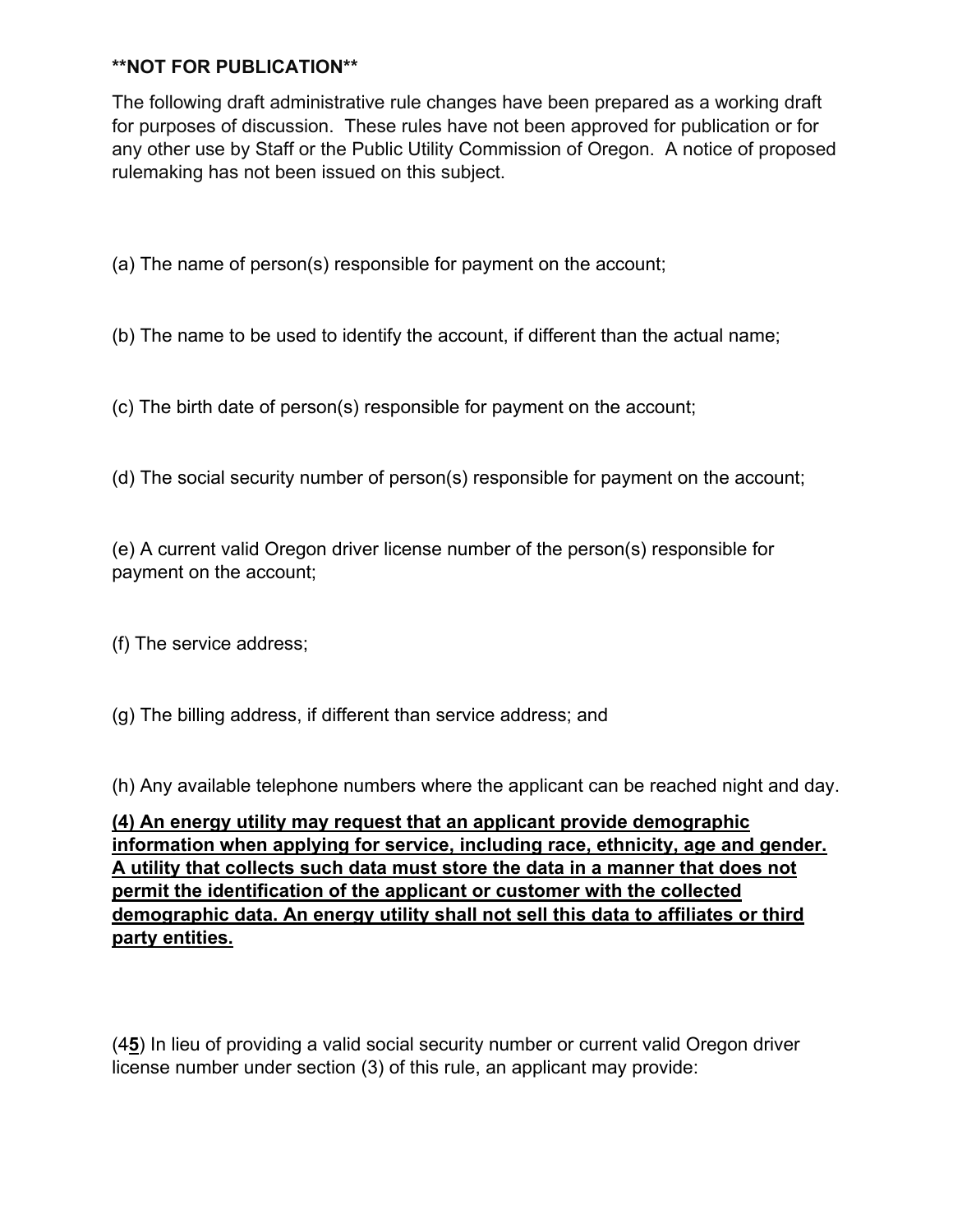The following draft administrative rule changes have been prepared as a working draft for purposes of discussion. These rules have not been approved for publication or for any other use by Staff or the Public Utility Commission of Oregon. A notice of proposed rulemaking has not been issued on this subject.

(a) A valid state or federal identification containing name and photograph of the person(s) responsible for payment on the account;

(b) A combination of:

(A) An original or certified true copy of his or her birth certificate;

(B) A current identification from school or employer containing a photograph; and

(C) The name, address, and telephone number of a person who can verify the applicant's identity, such as a teacher, employer, or caseworker; or,

(c) Other information deemed sufficient by the utility to establish an applicant's identification.

(5**6**) If an applicant is denied service for failure to provide an acceptable form of identification, the applicant may pursue conflict resolution under the Commission's rules.

(6**7**) Upon request, the energy or large telecommunications utility shall protect the account from access by others through the use of a personalized password or other means acceptable to both the energy or large telecommunications utility and the customer.

(7**8**) A large telecommunications utility shall protect the identity of a customer at risk of domestic violence or other abuse. At its option, the large telecommunications utility shall provide the identity protection by allowing the customer to use a modified or alternative name for a directory listing or by providing, at no cost, a non-published listing in accordance with other applicable tariff provisions for the length of time the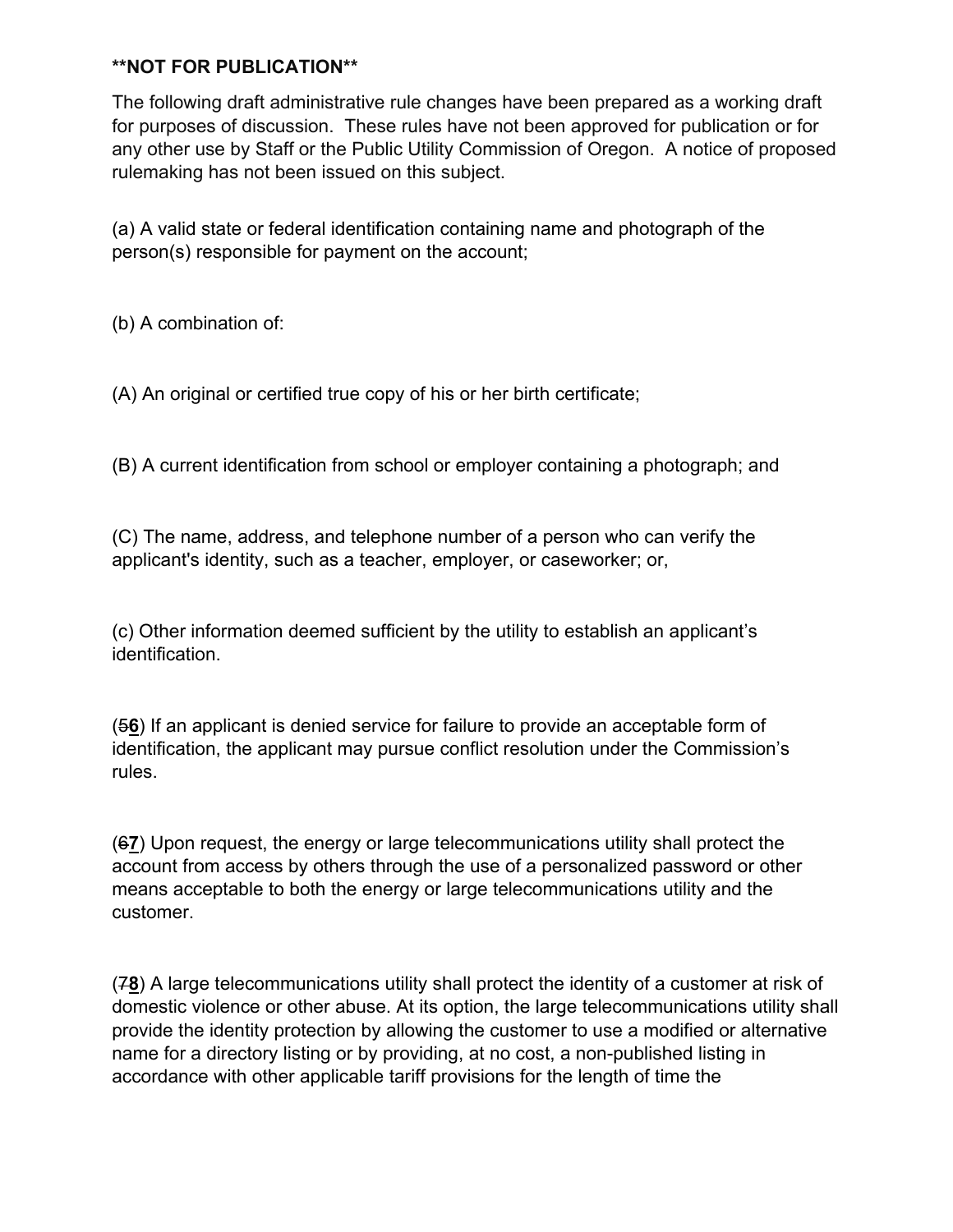The following draft administrative rule changes have been prepared as a working draft for purposes of discussion. These rules have not been approved for publication or for any other use by Staff or the Public Utility Commission of Oregon. A notice of proposed rulemaking has not been issued on this subject.

endangerment exists. A customer requesting a nonpublished listing under this section must provide:

(a) A copy of a court order that restrains another person from contact with the customer by reason of risk of domestic violence, as defined in ORS 135.230, or unwanted sexual contact, as defined in ORS 163.305, abuse, as defined by the Elderly and Disabled Person Abuse Prevention Act, ORS 124.005 et seq., or stalking, as defined by ORS 163.730 et seq.; and

(b) An affidavit, stating that the customer is financially unable to pay for the nonpublished listing.

Statutory/Other Authority: ORS 183, 756, 757 & 759

Statutes/Other Implemented: ORS 756.040

History:

PUC 16-2004, f. & cert. ef. 12-1-04

PUC 16-2003, f. & cert. ef. 10-1-03

PUC 16-2001, f. & cert. ef. 6-21-01

PUC 11-1998, f. & cert. ef. 5-7-98

PUC 11-1995, f. & cert. ef. 11-27-95 (Order No. 95-1217)

PUC 2-1993, f. & cert. ef. 1-8-93 (Order No. 92-1793 & 93-035)

PUC 5-1983, f. 5-31-83, ef. 6-1-83 (Order No. 83-284)

860-021-0010

Information for Utility Customers and Applicants

(1) Each energy utility and large telecommunications utility shall, upon request, furnish each customer and applicant with such information as is reasonable to permit him/her to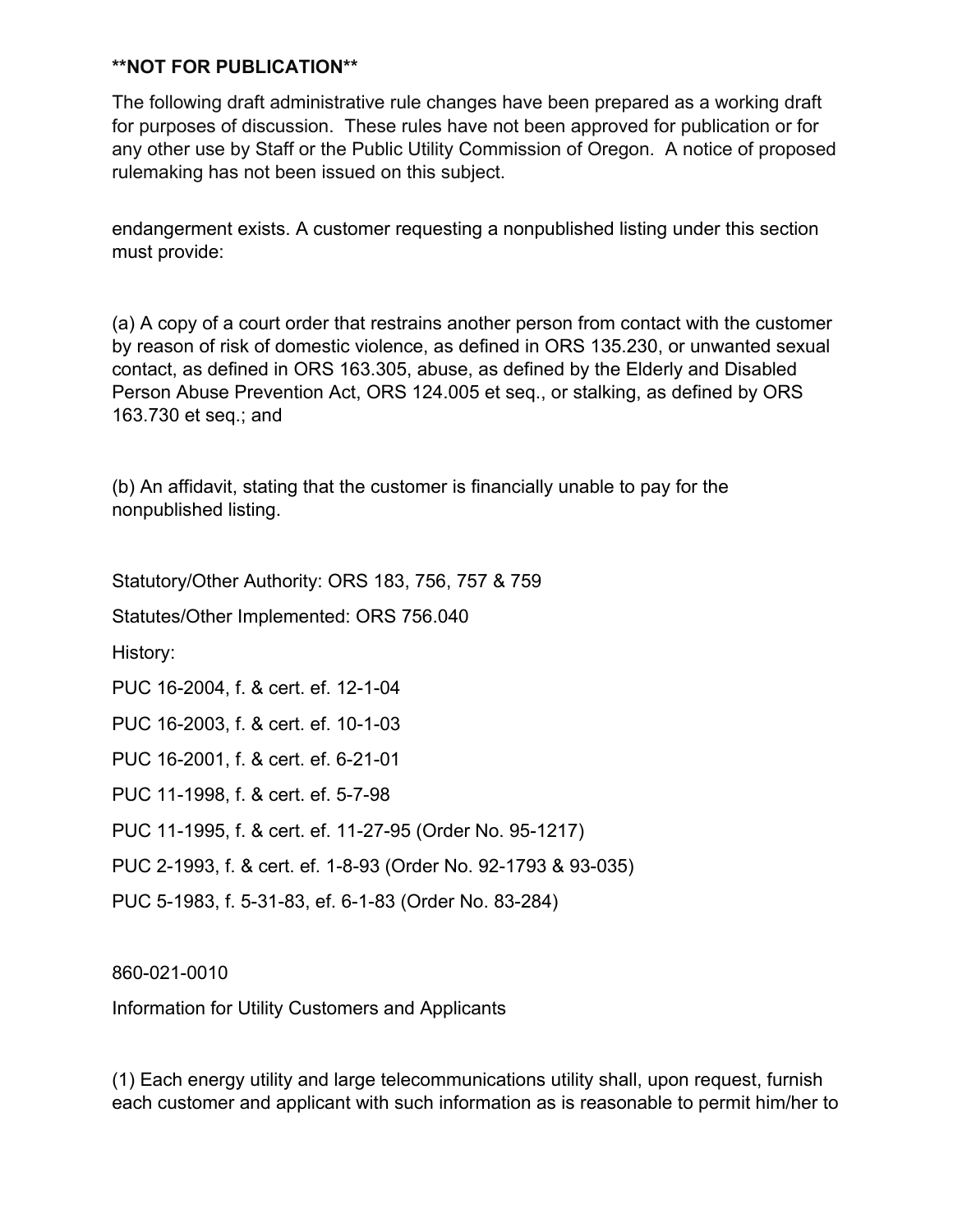The following draft administrative rule changes have been prepared as a working draft for purposes of discussion. These rules have not been approved for publication or for any other use by Staff or the Public Utility Commission of Oregon. A notice of proposed rulemaking has not been issued on this subject.

secure efficient service and select appliances properly adapted to their service needs. Gas utilities shall, upon request, inspect and adjust customer-owned appliances and facilities for safe and efficient operation.

(2) Each energy utility or large telecommunications utility providing metered service shall, upon request, inform its customers and applicants how to read meters, either in writing or by explanation at the utility's offices.

(3) Each energy utility or large telecommunications utility shall keep on file and open for public inspection at its offices, complete rate schedules, contract forms, rules and regulations of the utility, and a copy of the Commission's rules and regulations.

(4) Each energy utility or large telecommunications utility shall supply, upon request, a copy of the tariffs applicable to the type or types of service furnished to the customer by the utility.

(5) Upon application for new service, or upon later request, the energy or large telecommunications utility shall assist the customer or applicant in selecting the most advantageous rate to meet individual service requirements. The customer or applicant shall be responsible for making the final selection of a rate schedule.

(6) When service is initiated and not less than once each year thereafter, every energy or large telecommunications utility shall give its residential customers a written summary of their rights and responsibilities, as they relate to the utility providing service. If service is initiated without a personal visit between the energy or large telecommunications utility and the customer, the utility shall mail the summary to the customer no later than when the first bill statement is mailed. Large telecommunications utilities satisfy the annual notification requirement by prominent publication of the information in a telephone directory distributed to their customers annually. The summary shall include the text of a summary reviewed and approved by the Commission's Consumer Services Division**Section** and describe: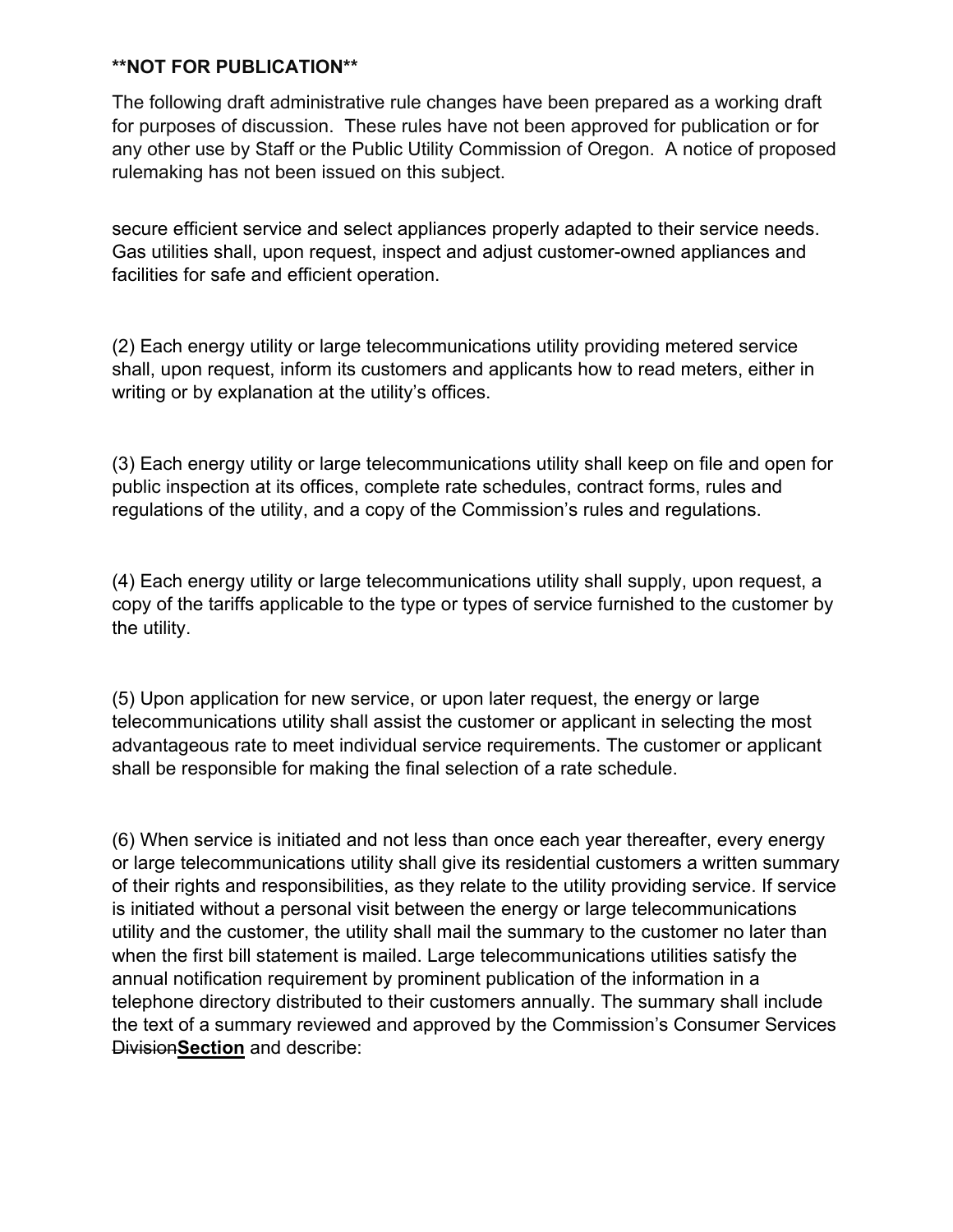The following draft administrative rule changes have been prepared as a working draft for purposes of discussion. These rules have not been approved for publication or for any other use by Staff or the Public Utility Commission of Oregon. A notice of proposed rulemaking has not been issued on this subject.

(a) The customer's option to designate a third party to receive bills and notices and the availability of notices in languages other than English;

(b) Applicable financial assistance programs, such as the Energy Assistance Fund for gas utilities and electric companies and Link-Up America for telecommunications utilities;

(c) The availability of medical certificates;

(d) Special payment options such as equal-payment plans. Late-payment charges, if any, shall be explained, along with the availability of any preferred billing date option;

(e) Procedures for conflict resolution, including how to register a dispute with the energy or large telecommunications utility and with the Commission and the toll-free number of the Commission's Consumer Services Division**Section**;

(f) Listings of consumer**customer** organizations that participate in Commission proceedings, including addresses and telephone numbers, may be requested from the Commission's Consumer Services Division**Section**; and

(g) The Commission's telephone solicitation rules (telecommunications utilities only) as defined **set forth** in OAR 860-021-0610(1)(a).

(7) When service is initiated, the energy or large telecommunications utility shall inquire whether the customer would like to receive notices in a language other than English and will inform the customer of the type of notices and translations currently available. If the language chosen is not available, the energy or large telecommunications utility will tell the customer the translated version does not yet exist but the customer's interest will be recorded for the Commission. Each energy or large telecommunications utility shall report to the Commission the number of requests for notices and summaries in non-English languages. The reports shall specify the number of requests for each language.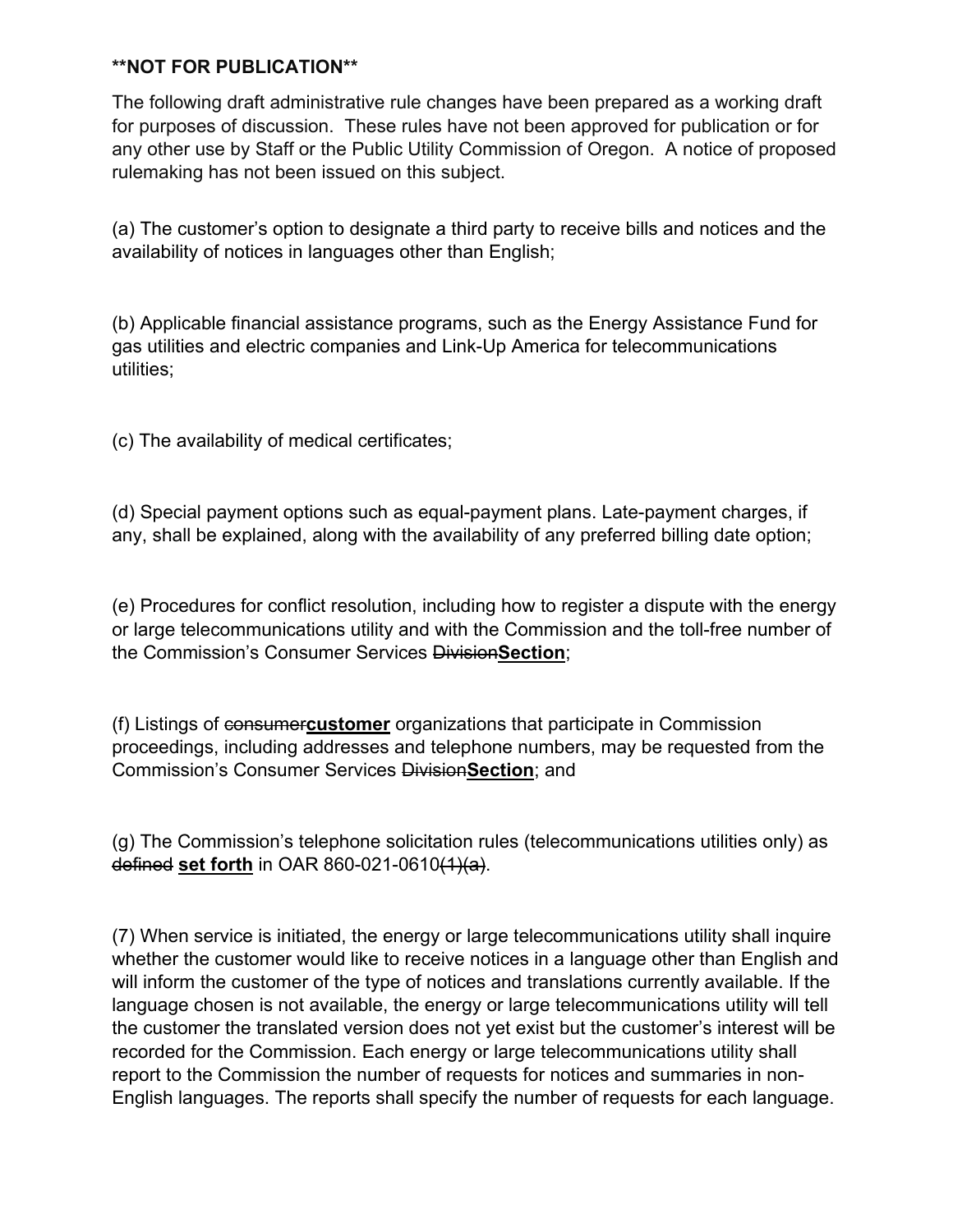The following draft administrative rule changes have been prepared as a working draft for purposes of discussion. These rules have not been approved for publication or for any other use by Staff or the Public Utility Commission of Oregon. A notice of proposed rulemaking has not been issued on this subject.

(8) Each energy or large telecommunications utility shall post notices approved by the Commission in a conspicuous place in each utility office where credit matters are transacted, setting forth the rights and responsibilities of customers under these rules. The notices shall be printed in large boldface type and shall be written in language that is easy to understand.

Statutory/Other Authority: ORS 183, 756, 757 & 759

Statutes/Other Implemented: ORS 756.040

History:

PUC 7-2005, f. & cert. ef. 11-30-05

PUC 164, f. 4-18-74. ef. 5-11-74 (Order No. 74-307); PUC 5-1983, f. 5-31-83, ef. 6-1-83 (Order No. 83-284); PUC 16-1990, f. 9-28-90, cert. ef. 10-1-90 (Order No. 90-1105); PUC 11-1995, f. & cert. ef. 11-27-95 (Order No. 95-1217); PUC 11-1998, f. & cert. ef. 5- 7-98; PUC 4-1999, f. & cert. ef. 8-12-99; PUC 16-2001, f. & cert. ef. 6-21-01

860-021-0011

Multilingual Notices

(1) All energy utilities' and large telecommunications utilities' disconnect notices shall contain the following information translated into Spanish, Vietnamese, Cambodian, Laotian, and Russian:

IMPORTANT NOTICE: Your (electric, gas, or telephone) services will be shut off due to an unpaid balance on your account. You must act immediately to avoid shutoff. Important information about how you can avoid shutoff is printed in English in the enclosed notice. If you cannot understand English, please find someone to translate the notice. If translation assistance is unavailable, please contact (name) at (phone number) who will try to help you. Information on customer's rights and responsibilities printed in this language is also available by calling that number. YOU MUST ACT NOW TO AVOID SHUTOFF.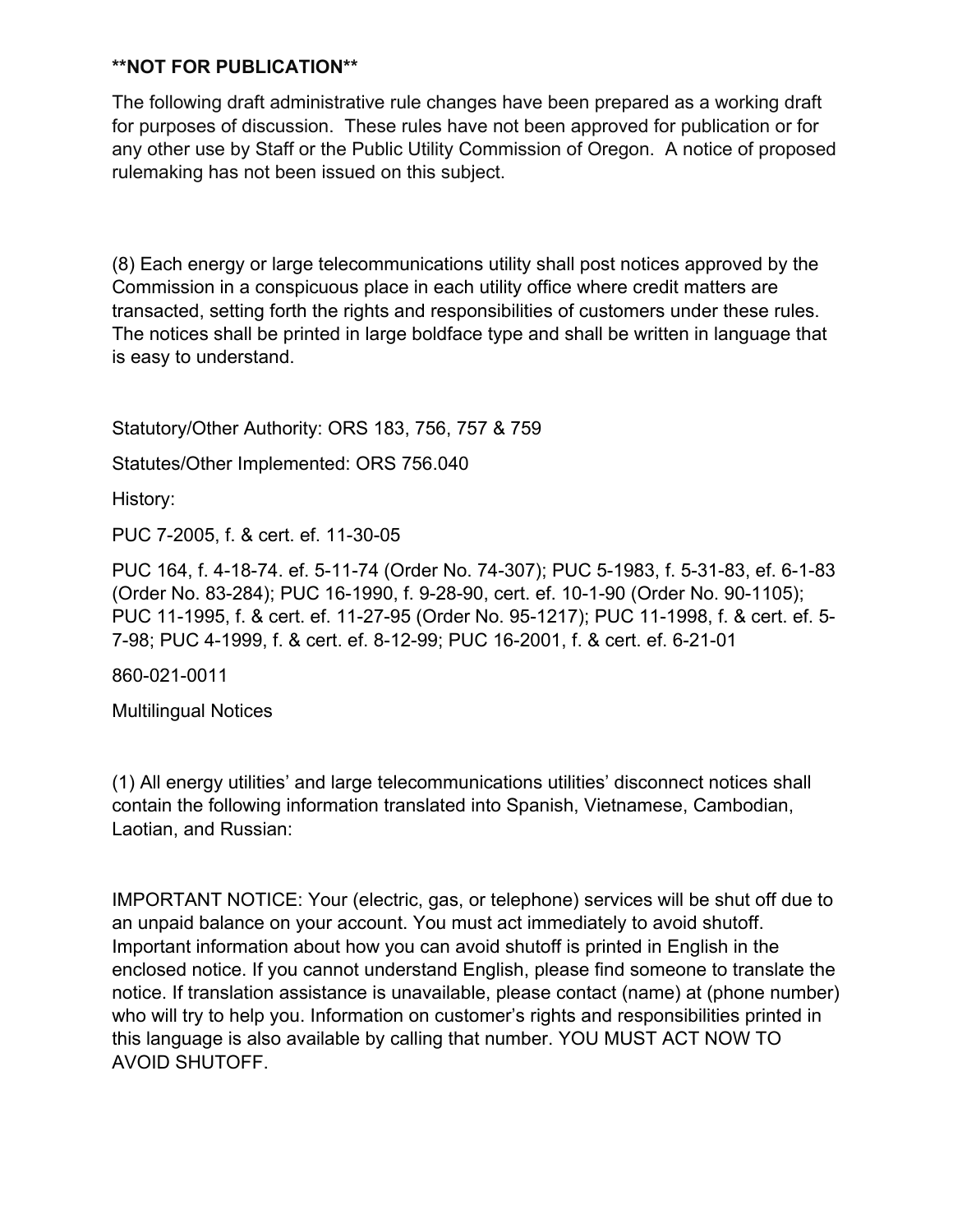The following draft administrative rule changes have been prepared as a working draft for purposes of discussion. These rules have not been approved for publication or for any other use by Staff or the Public Utility Commission of Oregon. A notice of proposed rulemaking has not been issued on this subject.

(2) The Commission will translate a consumer's**customer's** rights and responsibilities summary into the designated non-English languages and provide copies to utilities. The customer information published by an energy or large telecommunications utility pursuant to OAR 860-021-0010 shall prominently display the following information printed in the designated non-English languages, in boldface, at the beginning of the summary:

A version of a consumer**customer** rights and responsibilities summary printed in this language is available by calling (name of utility) at (phone number).

(3) The energy or large telecommunications utility shall record all requests and promptly mail the requested version of the summary to the consumer**customer**.

Statutory/Other Authority: ORS 183, 756, 757 & 759

Statutes/Other Implemented: ORS 756.040 & Ch. 290 & OL 1987

History:

PUC 16-2001, f. & cert. ef. 6-21-01

PUC 4-2001, f. & cert. ef. 1-24-01

PUC 14-1997, f. & cert. ef. 11-20-97

PUC 13-1997, f. & cert. ef. 11-12-97

PUC 16-1990, f. 9-28-90, cert. ef. 10-1-90 (Order No. 90-1105)

860-021-0015

Dispute Resolution

(1) When a dispute occurs between a customer or applicant and a utility about any charge or service, the utility must: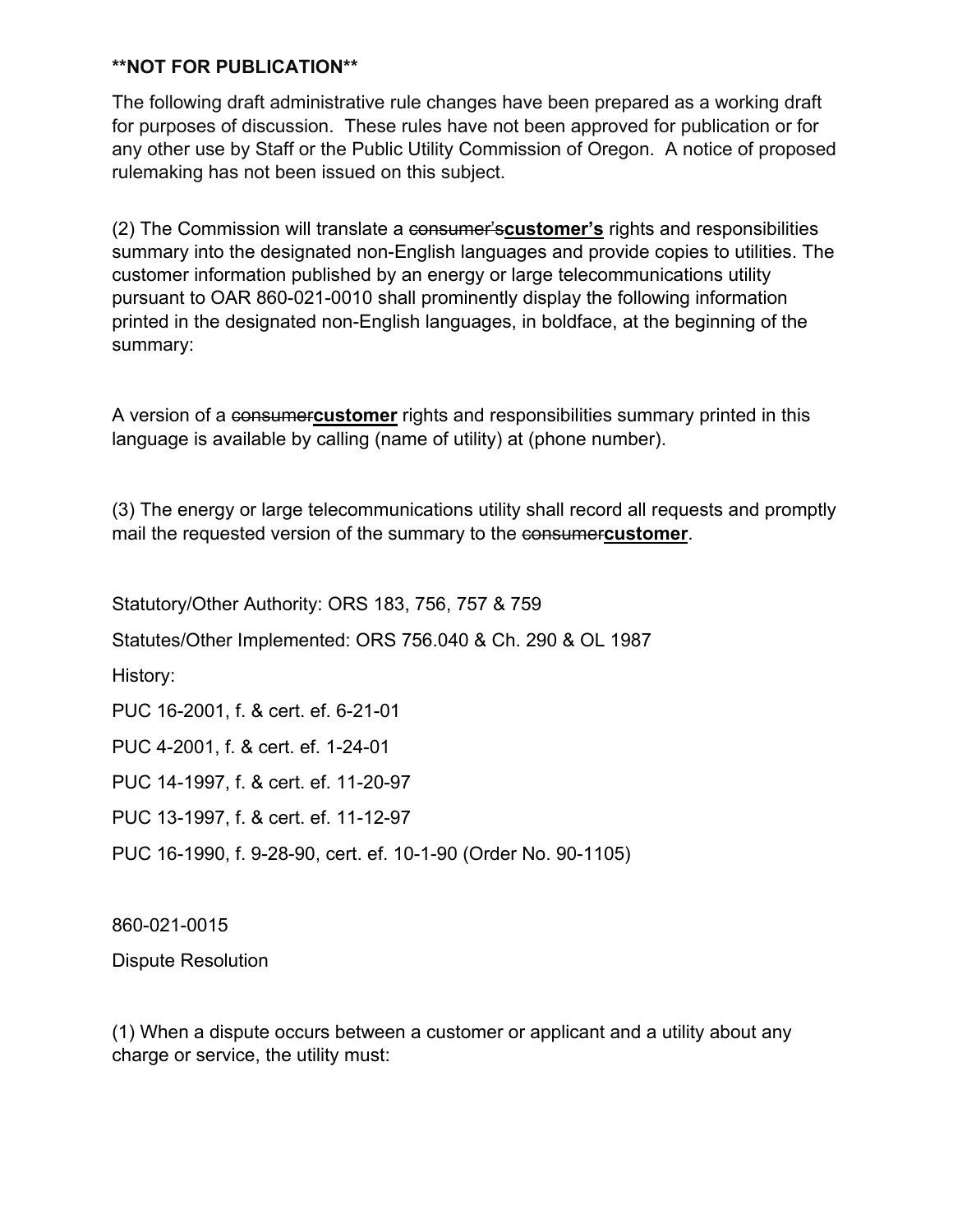The following draft administrative rule changes have been prepared as a working draft for purposes of discussion. These rules have not been approved for publication or for any other use by Staff or the Public Utility Commission of Oregon. A notice of proposed rulemaking has not been issued on this subject.

(a) Thoroughly investigate the matter;

(b) Promptly report the results of its investigation to the complainant;

(c) Inform the complainant of the right to have a utility supervisor review any dispute;

(d) Prepare a written record of the dispute including the name and address of the complainant involved, the date the complaint was received, the issues in dispute, and the disposition of the matter; and

(e) Retain records of the dispute for at least 36 months after the investigation is closed.

(2) If the utility and complainant cannot resolve the dispute, the utility must inform the complainant of the right to contact the **Commission's** Consumer Services Section and request assistance in resolving the dispute. The utility must provide the following contact information for the **Commission's** Consumer Services Section:

(a) Telephone: 503-378-6600; 1-800-522-2404; TTY 711;

(b) Mailing address: Public Utility Commission of Oregon, Consumer Services Section, PO Box 1088, Salem, Oregon 97308;

(c) Physical address: Public Utility Commission of Oregon, 201 High Street SE, Suite 100, Salem, Oregon 97301;

(d) Electronic mail address: [puc.consumer@state.or.us](mailto:puc.consumer@state.or.us) **puc.consumer@puc.oregon.gov**; and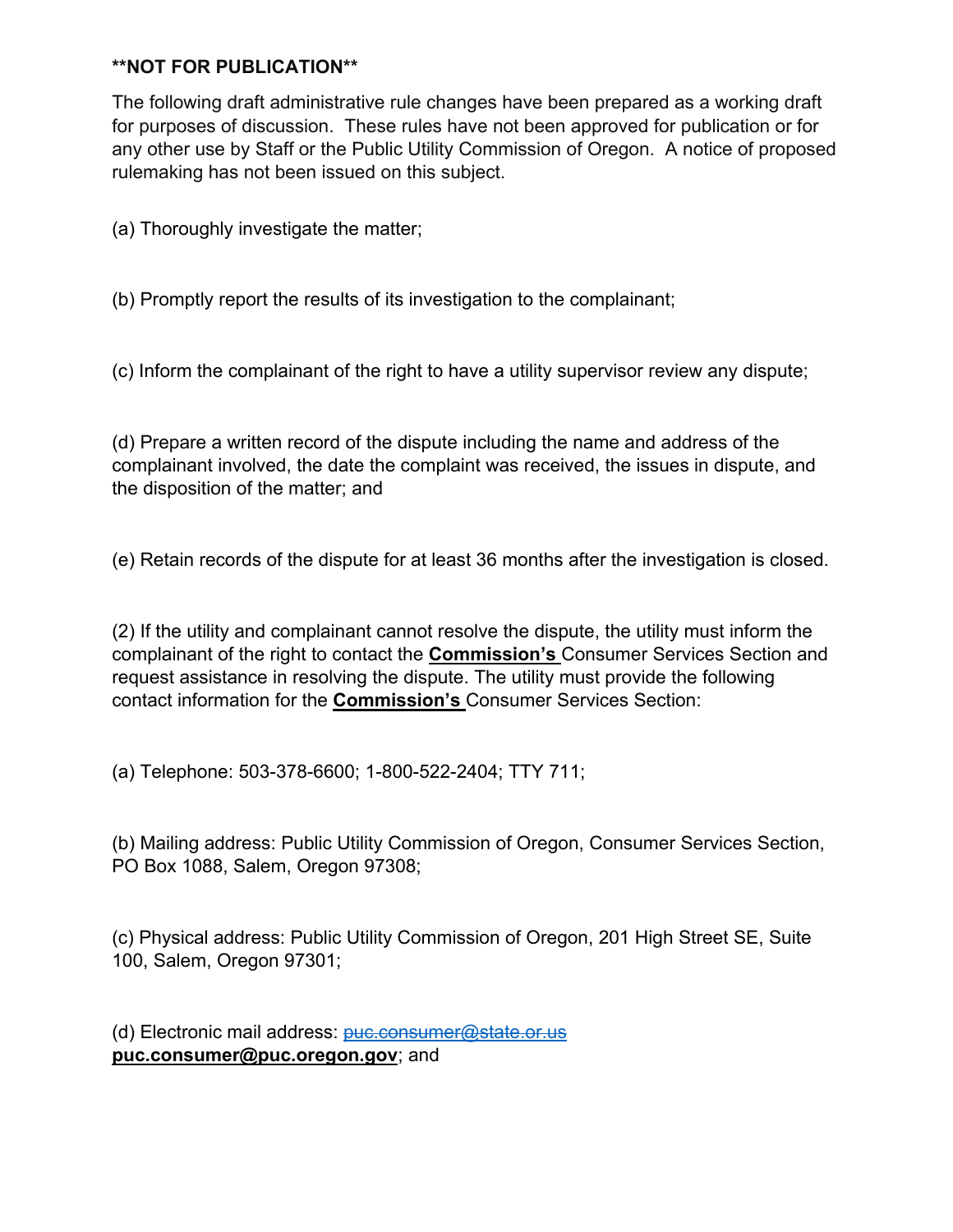The following draft administrative rule changes have been prepared as a working draft for purposes of discussion. These rules have not been approved for publication or for any other use by Staff or the Public Utility Commission of Oregon. A notice of proposed rulemaking has not been issued on this subject.

(e) Website: http://www.puc.state.or.us/consumer/customer%sp20complaint%20process.pdf. **https://apps.puc.state.or.us/consumer/complaint.asp**.

(3) The Consumer Services Section will investigate any dispute upon request to determine whether it can be resolved as an informal complaint.

(4) If the Consumer Services Section cannot resolve the dispute**,** the complainant may file a formal written complaint with the Commission under ORS 756.500. The formal complaint must be submitted on an approved form available from the Consumer Services Section.

(a) The complaint must be filed electronically with the Filing Center at [PUC.FilingCenter@](mailto:PUC.FilingCenter@puc.oregon.gov)**puc.oregon.gov** state.or.us.

(b) If complainant does not have access to electronic mail,

(A) The complaint may be mailed, faxed, or delivered to the Filing Center at the address set out in OAR 860-001-0140; and

(B) The complaint must include a request for waiver of electronic service and filing requirements. This request is included on the form available from the Commission's Consumer Services Division**Section**.

(c) The Commission will serve the complaint on the utility. The Commission may electronically serve the utility with the complaint if the electronic mail address is verified prior to service of the complaint and the delivery receipt is maintained in the official file.

(d) The utility must answer the complaint within 15 days of service of the complaint by the Commission.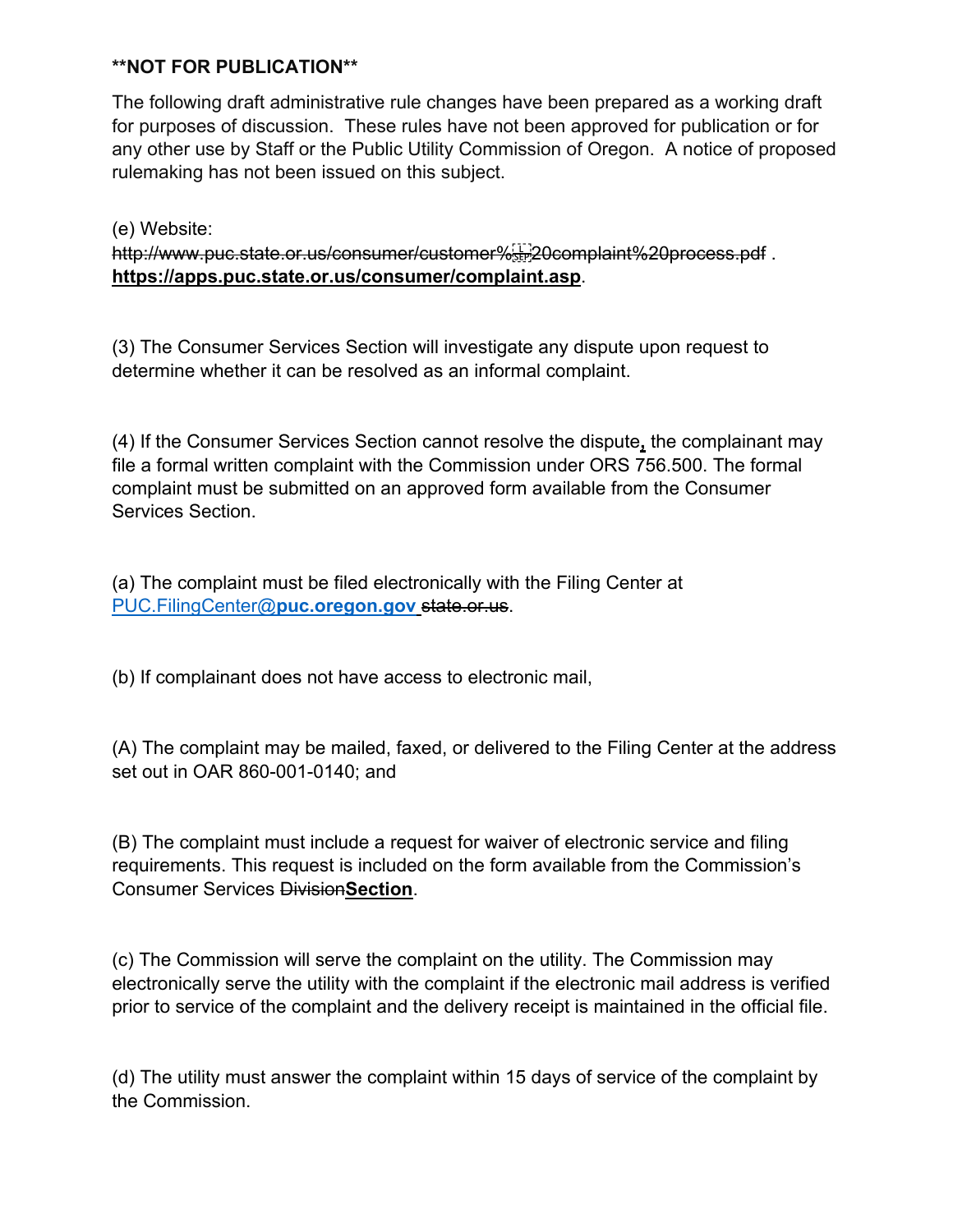The following draft administrative rule changes have been prepared as a working draft for purposes of discussion. These rules have not been approved for publication or for any other use by Staff or the Public Utility Commission of Oregon. A notice of proposed rulemaking has not been issued on this subject.

(e) The Commission will determine a procedural schedule after the utility's answer is filed. The utility must serve a copy of its answer on the complainant.

(A) If the utility files a motion to dismiss, the complainant may file a response within 15 days of the motion. If the complainant responds, the complainant must file the response with the Filing Center and send a copy to the utility. The Commission may make a decision on the formal complaint based on the information in the complaint, the utility's response and motion to dismiss, and the complainant's response to the utility's motion; or

(B) The Commission may set a procedural schedule for the complaint proceedings, including but not limited to, scheduling dates for receiving additional information from the parties, telephone conferences, or a hearing. A hearing may be held on less than 10 days' notice when good cause is shown.

(5) Upon filing a formal complaint, the complainant may request a hearing to determine whether the complainant is entitled to continued or restored service pending the resolution of the complaint. Unless extraordinary circumstances exist, the Commission will conduct the hearing **electronically** by telephone within 3 business days. Notice of the hearing will be provided to the complainant and the utility at least 12 hours before the date and time of the hearing. Pending resolution of the dispute, the complainant's obligation to pay undisputed amounts continues.

(6) A complainant who has a registered dispute or formal complaint pending with the Commission is entitled to continued or restored service provided**when**:

(a) Service was not terminated for tampering with utility property, stealing, diverting, or using unauthorized service, or failure to establish credit;

(b) A bona fide dispute exists in which the facts asserted entitle the complainant to service;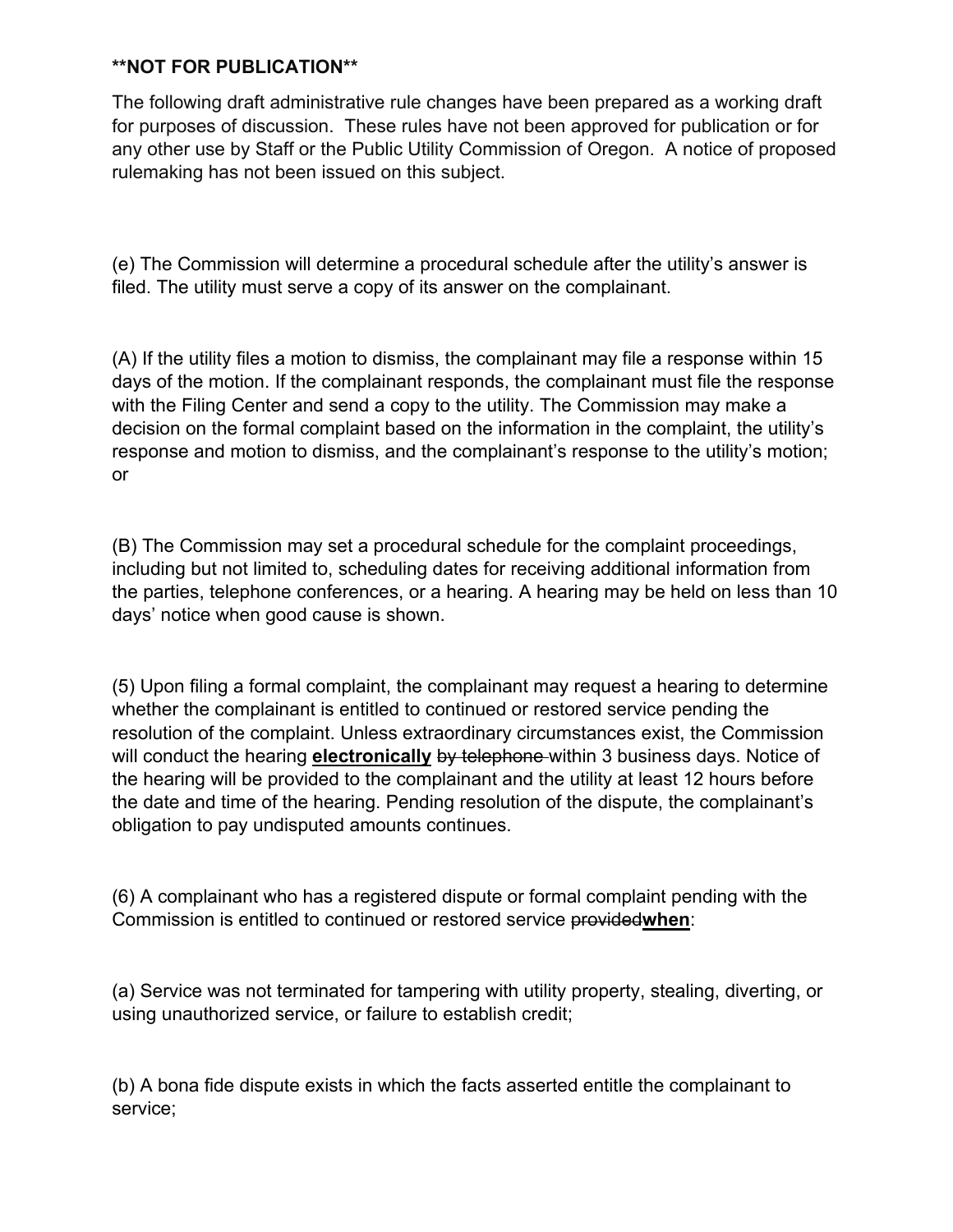The following draft administrative rule changes have been prepared as a working draft for purposes of discussion. These rules have not been approved for publication or for any other use by Staff or the Public Utility Commission of Oregon. A notice of proposed rulemaking has not been issued on this subject.

(c) When t**Termination** is based on nonpayment, **and** the customer agrees to pay undisputed charges; and

(d) The complainant diligently pursues conflict resolution under the Commission's rules.

(7) If the conditions in section (6) of this rule are not satisfied, the utility has no obligation to provide continued service. A utility discontinuing service because of a failure to meet the conditions of subsections  $(6)(c)$  or  $(6)(d)$  of this rule must give the customer five-day notice served in the same manner as provided by OAR 860-021-0405 or 860-021-0505, whichever applies, except the notice need only describe the defect in performance, the date and time when utility service will terminate, and the toll-free number of the Commission's Consumer Services Division**Section**.

Statutory/Other Authority: ORS 183, 756, 757 & 759

Statutes/Other Implemented: ORS 756.040, 756.500 & 756.512

History:

PUC 1-2015, f. & cert. ef. 3-3-15

PUC 164, f. 4-18-74. ef. 5-11-74 (Order No. 74-307); PUC 5-1983, f. 5-31-83, ef. 6-1-83 (Order No. 83-284); PUC 12-1983, f. & ef. 10-7-83 (Order No. 83-623); PUC 1-1985, f. & ef. 2-1-85 (Order No. 85-075); PUC 4-1985, f. & ef, 4-22-85 (Order No. 85-350); PUC 5-1987, f. & ef. 7-2-87 (Order No. 87-723); PUC 16-1990, f. 9-28-90, cert. ef. 10-1-90 (Order No. 90-1105); PUC 11-1998, f. & ef. 5-7-98 (Order No. 98-188); PUC 8-1999, f. & cert. ef. 10-18-99; PUC 19-2001, f. & cert. ef. 6-21-01; PUC 11-2003, f. & cert. ef. 7-3- 03; PUC 6-2013, f. & cert. ef. 8-7-13

860-021-0017

Designation of Third Party to Receive Notices

Each energy or large telecommunications utility shall offer its customers the option to designate a third party to receive bills and notices set forth in these rules. When an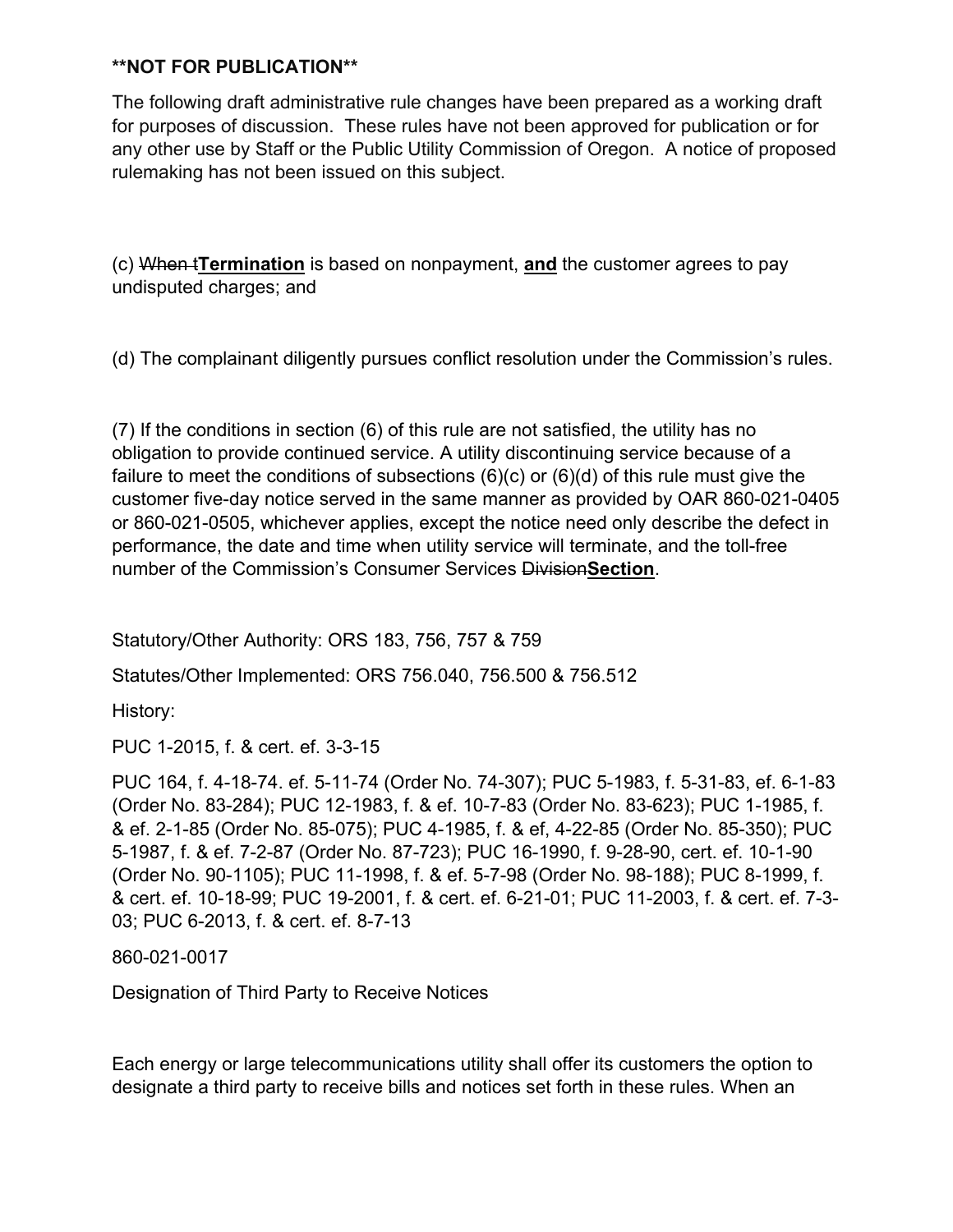The following draft administrative rule changes have been prepared as a working draft for purposes of discussion. These rules have not been approved for publication or for any other use by Staff or the Public Utility Commission of Oregon. A notice of proposed rulemaking has not been issued on this subject.

energy or large telecommunications utility receives such designation, it shall send bills and notices required under these rules to the customer's representative, with duplicate copies of disconnect notices also served on the customer.

Statutory/Other Authority: ORS 183, 756, 757 & 759

Statutes/Other Implemented: ORS 756.040, 756.500 & 757.760

History:

PUC 16-2001, f. & cert. ef. 6-21-01

PUC 6-1979, f. & ef. 10-6-79 (Order No. 79-680); PUC 5-1983, f. 5-31-83, ef. 6-1-83 (Order No. 83-284); Renumbered from 860-021-0080; PUC 16-1990, f. 9-28-90, cert. ef. 10-1-90 (Order No. 90-1105); PUC 11-1998, f. & cert. ef. 5-7-98

860-021-0019

Restrictions on Entering a Customer Residence

No employee of an energy or large telecommunications utility shall enter the residence of a customer without proper authorization except in an emergency endangering life or property.

Statutory/Other Authority: ORS 183, 756, 757 & 759

Statutes/Other Implemented: ORS 756.040

History:

PUC 16-2001, f. & cert. ef. 6-21-01

PUC 6-1979, f. & ef. 10-6-79 (Order No. 79-680); PUC 5-1983, f. 5-31-83, ef. 6-1-83 (Order No. 83-284); Renumbered from 860-021-0066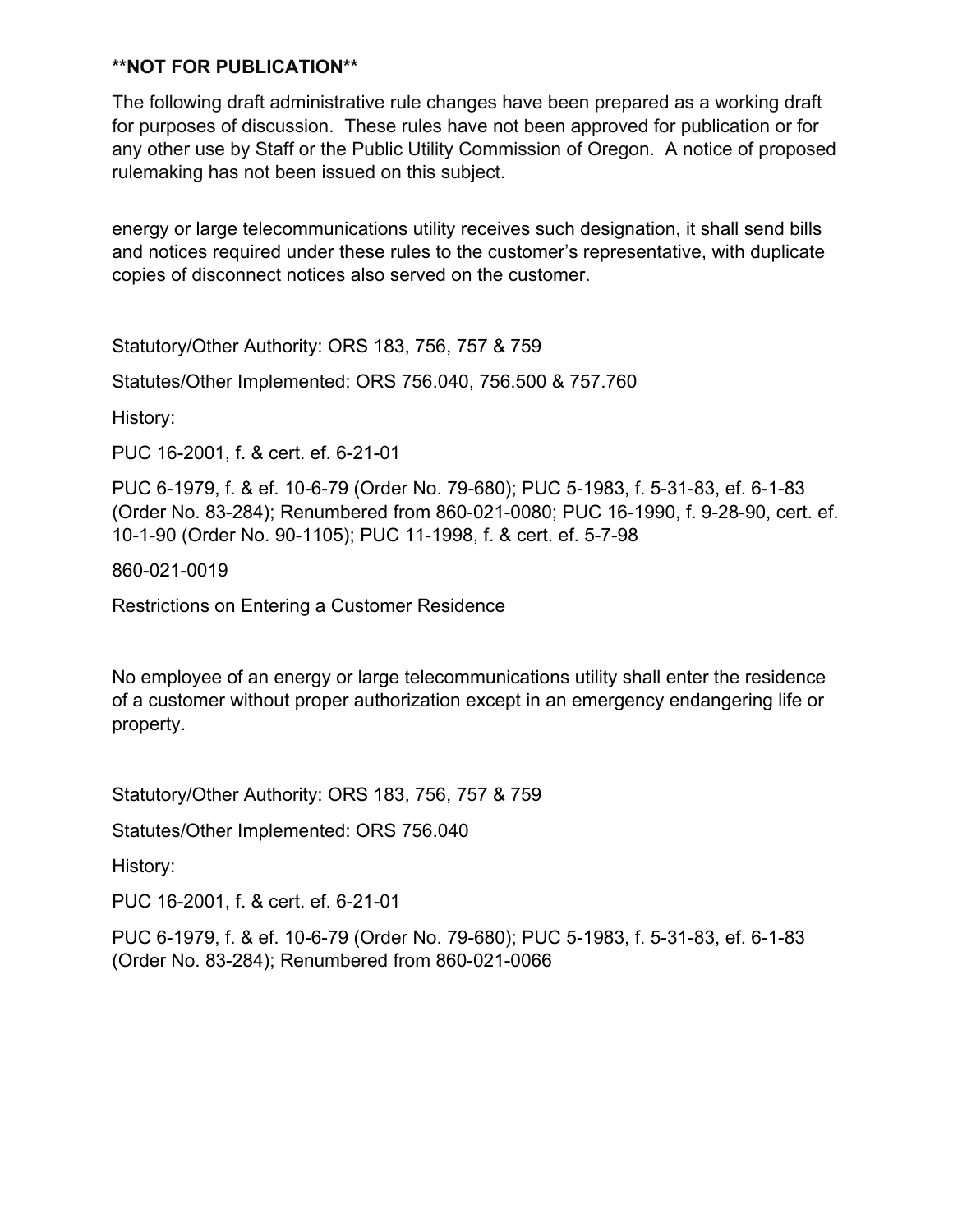The following draft administrative rule changes have been prepared as a working draft for purposes of discussion. These rules have not been approved for publication or for any other use by Staff or the Public Utility Commission of Oregon. A notice of proposed rulemaking has not been issued on this subject.

860-021-0021

Interruption of Utility Service

(1) Each energy or large telecommunications utility shall keep a record of any interruption of service affecting its whole system, or a major section thereof, including a statement of the time, duration, and cause of interruption.

(2) Each energy or large telecommunications utility shall make all reasonable efforts to prevent interruptions of service. When such interruptions occur, the energy or large telecommunications utility shall endeavor to reestablish service with the shortest possible delay**, in no case longer than 21 days without Commission approval,** consistent with the safety of its customers and the general public.

(3) Each energy or large telecommunications utility shall make reasonable efforts to notify every customer affected in advance of any scheduled work that will interrupt service, but such notice shall not be required in case of interruption due to emergency repairs or for repairs or maintenance work performed by a telecommunications utility that results in an interruption of less than five minutes. All scheduled interruptions shall be made at a time causing minimum inconvenience to customers. In determining reasonable notice, the energy or large telecommunications utility shall consider the length of the planned interruption, the type and number of customers affected, the potential impact of the interruption on customers, and other surrounding circumstances. Notice may be given in writing, either via US mail or a door hanger on the affected premises, or by contact with the customer or an adult at the residence by personal visit or by telephone.

(4) In addition to the requirements above, electric utilities shall comply with OAR 860- 023-0080 through 860-023-0160, which set additional requirements for electric service reliability and reporting.

Statutory/Other Authority: ORS 183, 756, 757 & 759

Statutes/Other Implemented: ORS 756.040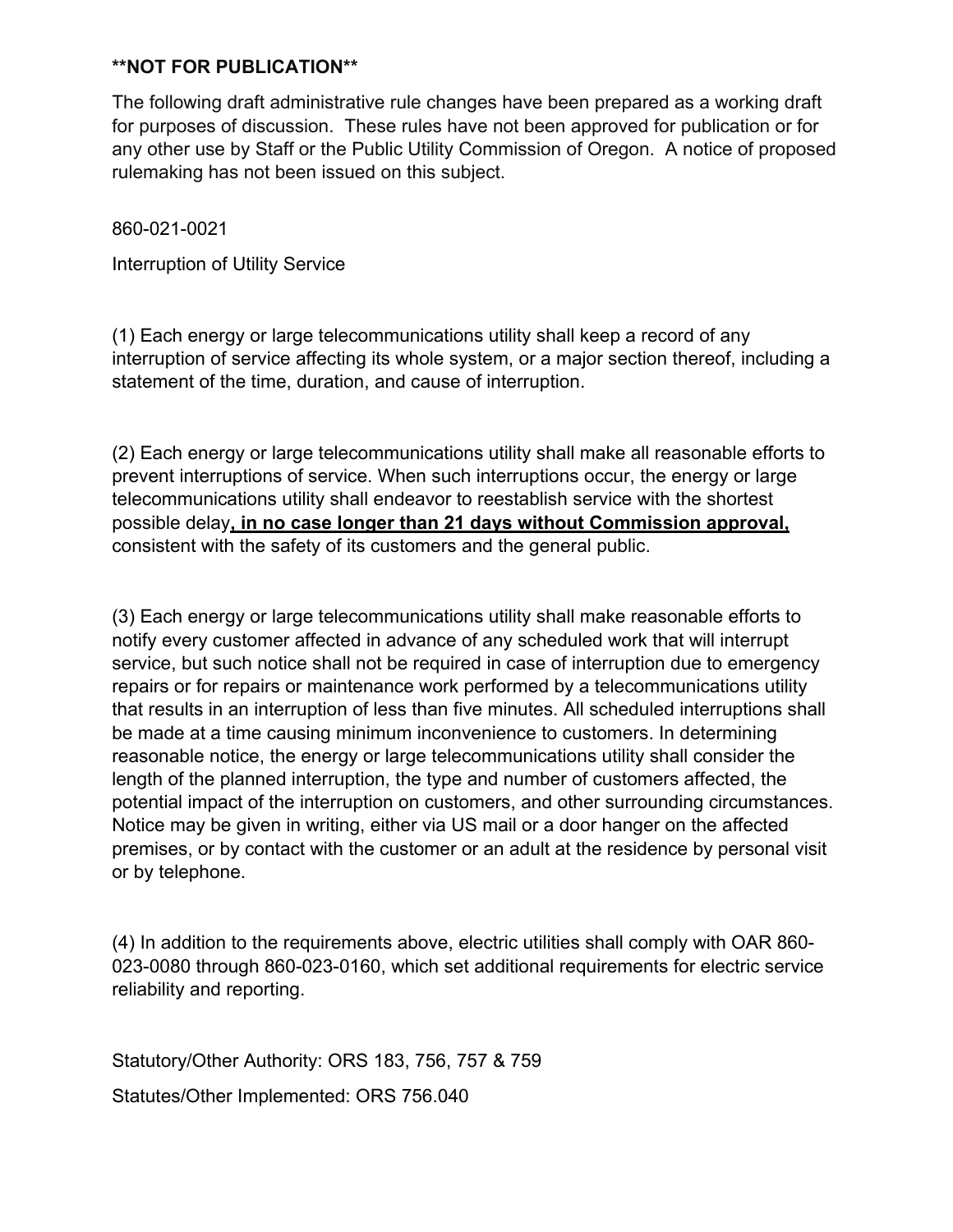The following draft administrative rule changes have been prepared as a working draft for purposes of discussion. These rules have not been approved for publication or for any other use by Staff or the Public Utility Commission of Oregon. A notice of proposed rulemaking has not been issued on this subject.

History:

PUC 16-2004, f. & cert. ef. 12-1-04

PUC 164, f. 4-18-74, ef. 5-11-74 (Order No. 74-307); PUC 6-1979, f. & ef. 10-6-79 (Order No. 79-680); Renumbered from 860-021-0070; PUC 5-1983, f. 5-31-83, ef. 6-1- 83 (Order No. 83-284); Renumbered from 860-021-0067; PUC 16-1997, f. 12-11-97, cert. ef. 1-1-98; PUC 11-1998, f. & cert. ef. 5-7-98; PUC 16-2001, f. & cert. ef. 6-21-01; PUC 16-2003, f. & cert. ef. 10-1-03

860-021-0033

Annual Fees Payable to the Commission by an Electric Utility

(1) On statement forms prescribed by the Commission, each electric company must provide the requested information for the subject year.

(2) Each electric company must pay to the Commission an annual fee on gross operating revenues derived within Oregon at a rate determined by Commission orders entered on or after March 1 of each year. Each electric company must pay the annual fee on or before the date specified in a notice, which date must be at least 15 days after the mailing of the notice. For the purpose of this section, the gross operating revenues of an electric company do not include revenues from sales of power for resale to the extent that the revenues from those sales exceed an amount equal to 25 percent of the total revenues received by the electric company from sales of electricity to end users in the preceding calendar year.

(3) Each electric company must pay to the Commission:

(a) A minimum annual fee of \$10. The annual fee is due on or before April 1 of the year after the calendar year on which the annual fee is based.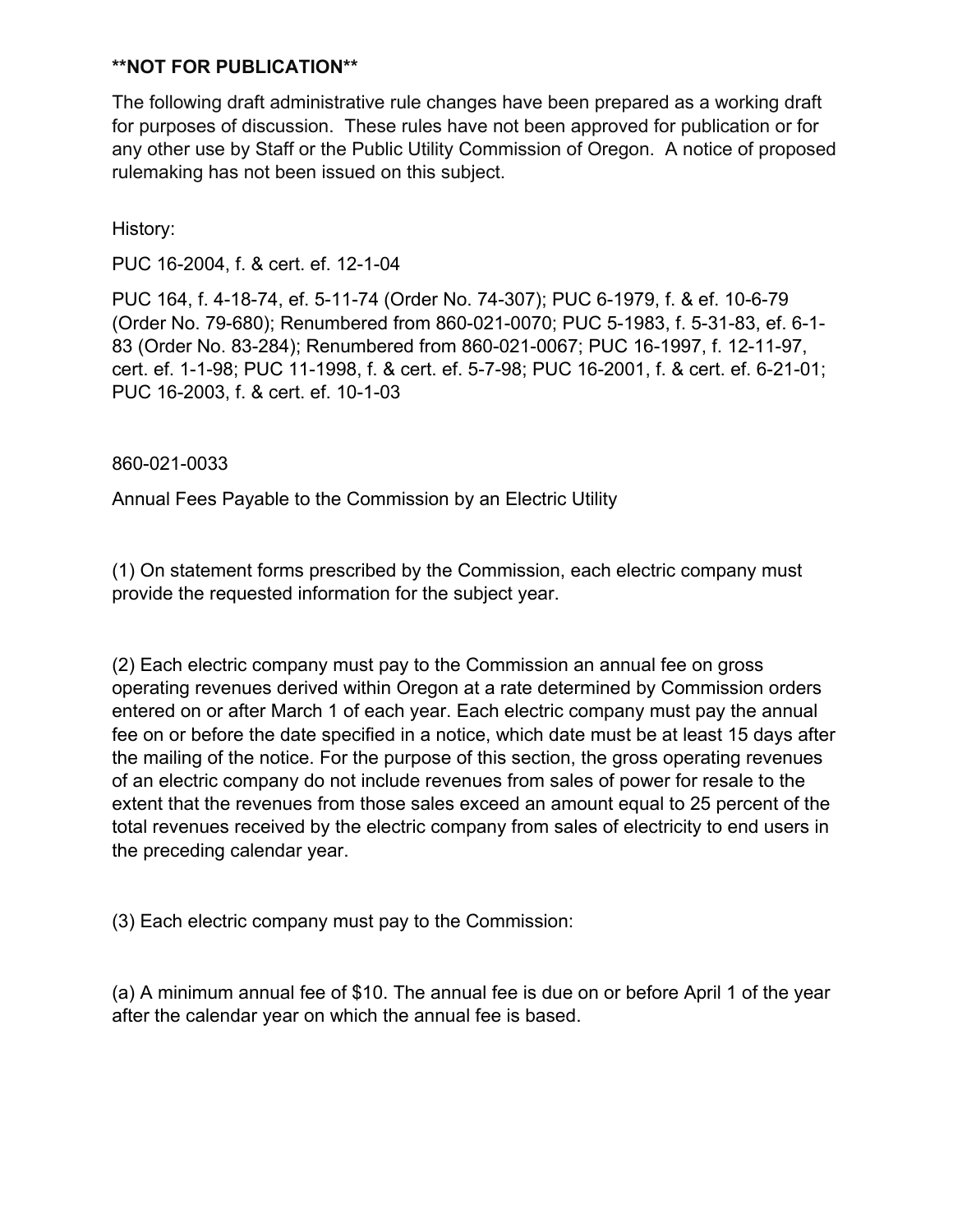The following draft administrative rule changes have been prepared as a working draft for purposes of discussion. These rules have not been approved for publication or for any other use by Staff or the Public Utility Commission of Oregon. A notice of proposed rulemaking has not been issued on this subject.

(b) A late statement fee in accordance with OAR 860-011-0110, if the Commission has not received the electric company's statement form, completed in compliance with section (1) of this rule, on or before 5 p.m. Pacific Time on the fifth business day following the due date.

(c) A penalty fee for failure to pay the full amount when due, as required under ORS 756.350.

(d) A service fee in accordance with OAR 860-011-0110 for each payment returned for non-sufficient funds.

(e) All costs incurred by the Commission to collect a past-due annual fee from the electric company.

(4) The annual fee payment must be received by the Commission no later than 5 p.m. Pacific Time on the due date. A payment may be by cash, money order, bank draft, sight draft, cashier's check, certified, or personal check. A payment made by check will be conditionally accepted until the check is cleared by the bank on which it is drawn.

(5) For any year in which an electric company's statement form was due, the Commission may audit the electric company as the Commission deems necessary and practicable:

(a) The Commission's audit must begin no later than three (3) years after the statement form's due date.

(b) If the Commission determines that the electric company has underreported its subject revenues, the Commission may assess an additional annual fee, along with a penalty fee for failure to pay under ORS 756.350.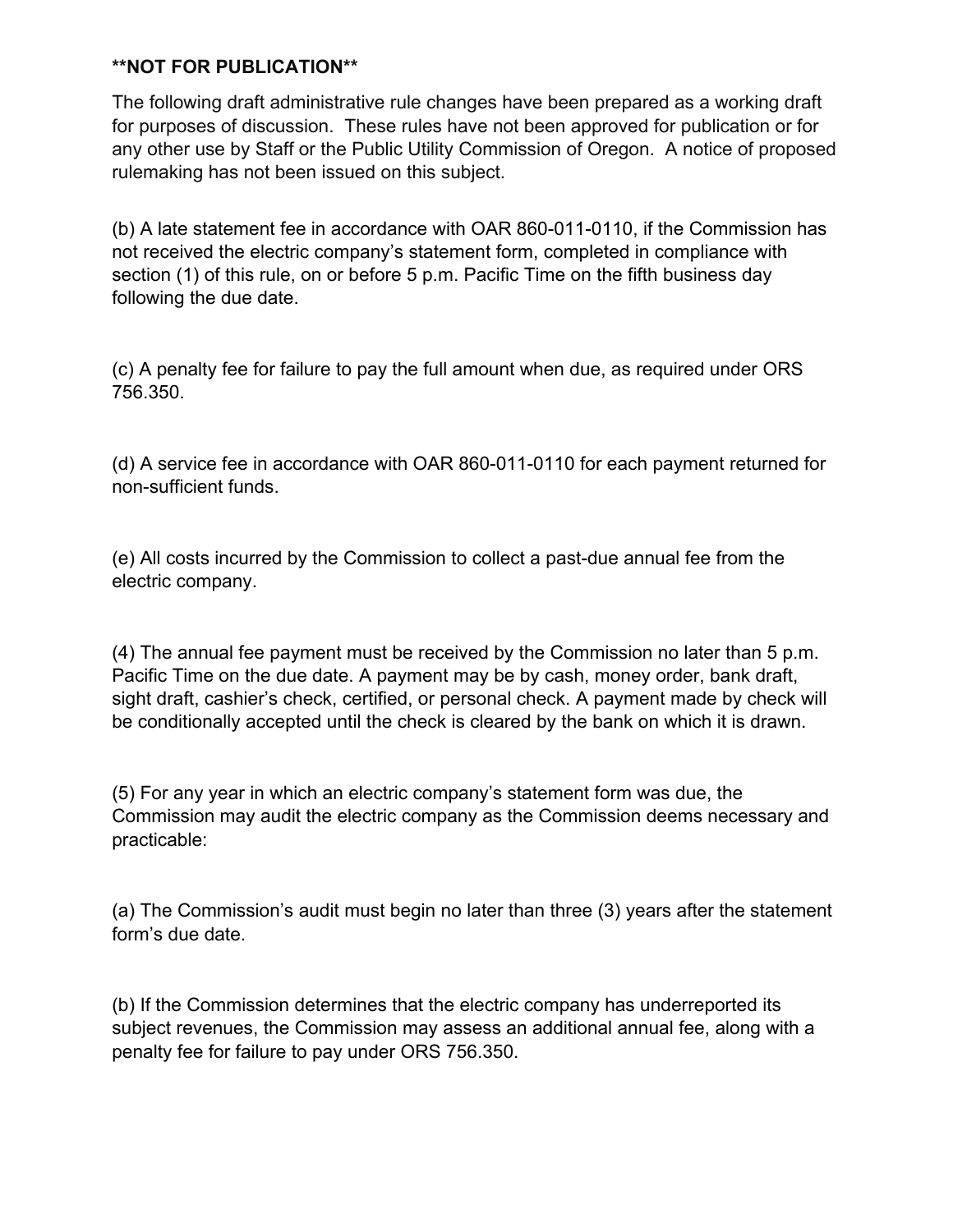The following draft administrative rule changes have been prepared as a working draft for purposes of discussion. These rules have not been approved for publication or for any other use by Staff or the Public Utility Commission of Oregon. A notice of proposed rulemaking has not been issued on this subject.

(c) If the Commission determines that the electric company has overpaid its annual fee, the Commission may, at its discretion, recompense the electric company with a refund or a credit against annual fees subsequently due.

Statutory/Other Authority: ORS 183 & 756

Statutes/Other Implemented: ORS 756.310, 756.320 & 756.350

History:

PUC 10-2007, f. & cert. ef. 9-13-07

PUC 7-2005, f. & cert. ef. 11-30-05

Renumbered from 860-011-0022, PUC 18-2004, f. & cert. ef. 12-30-04

PUC 15-2003, f. & cert. ef. 7-24-03

PUC 11-1999, f.& cert. ef. 11-18-99

PUC 14-1998, f. & cert. ef. 7-15-98

860-021-0034

Annual Fees Payable to the Commission by Gas Utility or Steam Heat Utility

(1) On statement forms prescribed by the Commission, each gas utility and steam heat utility must provide the requested information for the subject year.

(2) Each gas utility and steam heat utility must pay to the Commission an annual fee on gross operating revenues derived within Oregon at a rate determined by Commission orders entered on or after March 1 of each year.

(3) Each gas utility and steam heat utility must pay to the Commission: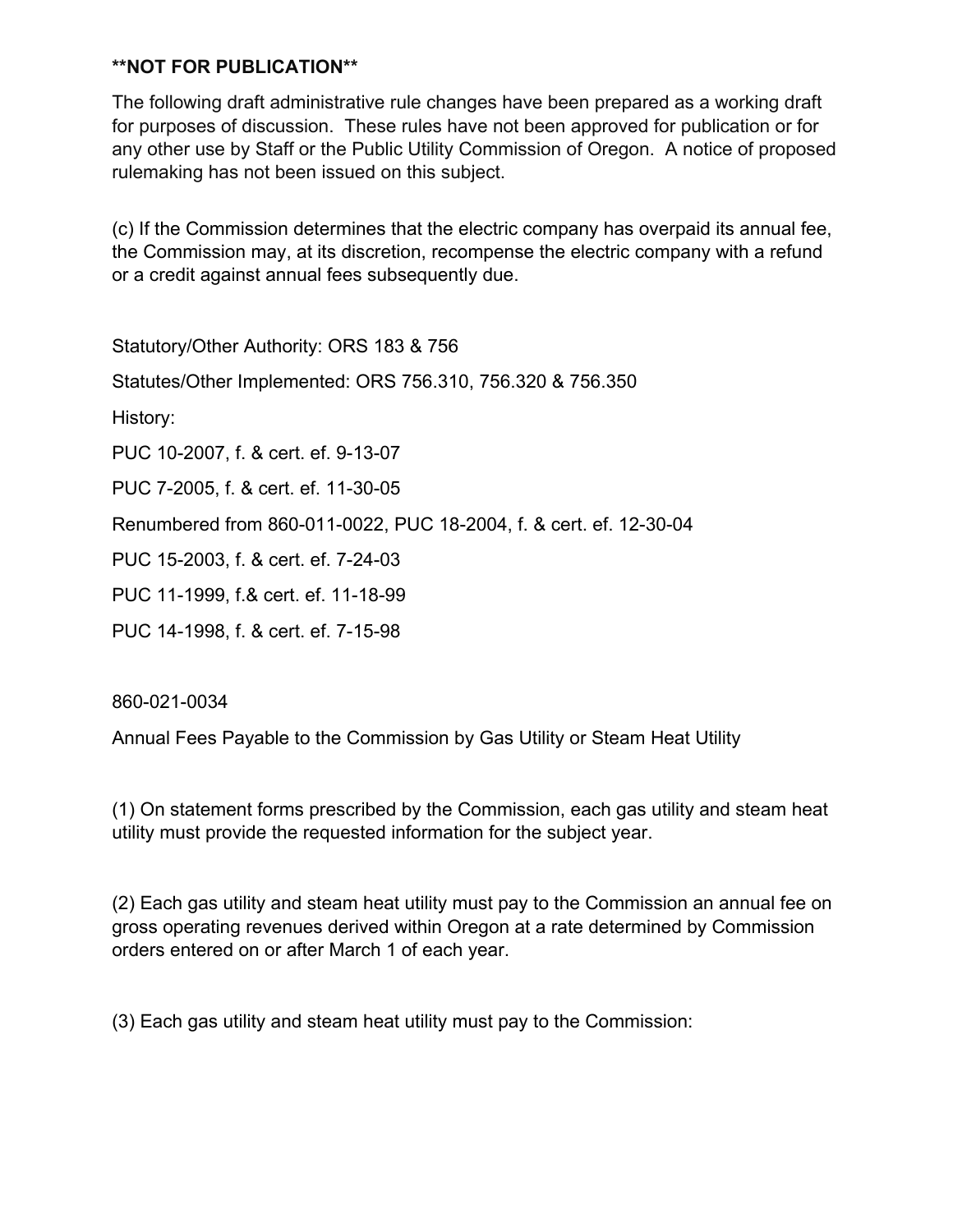The following draft administrative rule changes have been prepared as a working draft for purposes of discussion. These rules have not been approved for publication or for any other use by Staff or the Public Utility Commission of Oregon. A notice of proposed rulemaking has not been issued on this subject.

(a) A minimum annual fee of \$10. The annual fee is due on or before April 1 of the year after the calendar year on which the annual fee is based.

(b) A late statement fee in accordance with OAR 860-001-0050, if the Commission has not received the utility's statement form, completed in compliance with section (1) of this rule, on or before 5 p.m. Pacific Time on the fifth business day following the due date.

(c) A penalty fee for failure to pay the full amount when due, as required under ORS 756.350.

(d) A service fee in accordance with OAR 860-001-0050 for each payment returned for non-sufficient funds.

(e) All costs incurred by the Commission to collect a past-due annual fee from the utility.

(4) The annual fee payment must be received by the Commission no later than 5 p.m. Pacific Time on the due date. A payment may be by cash, money order, bank draft, sight draft, cashier's check, certified, or personal check. A payment made by check will be conditionally accepted until the check is cleared by the bank on which it is drawn.

(5) For any year in which a gas utility or steam heat utility's statement form was due, the Commission may audit the utility as the Commission deems necessary and practicable:

(a) The Commission's audit must begin no later than three (3) years after the statement form's due date.

(b) If the Commission determines that the utility has underreported its subject revenues, the Commission may assess an additional annual fee, along with a penalty fee for failure to pay under ORS 756.350.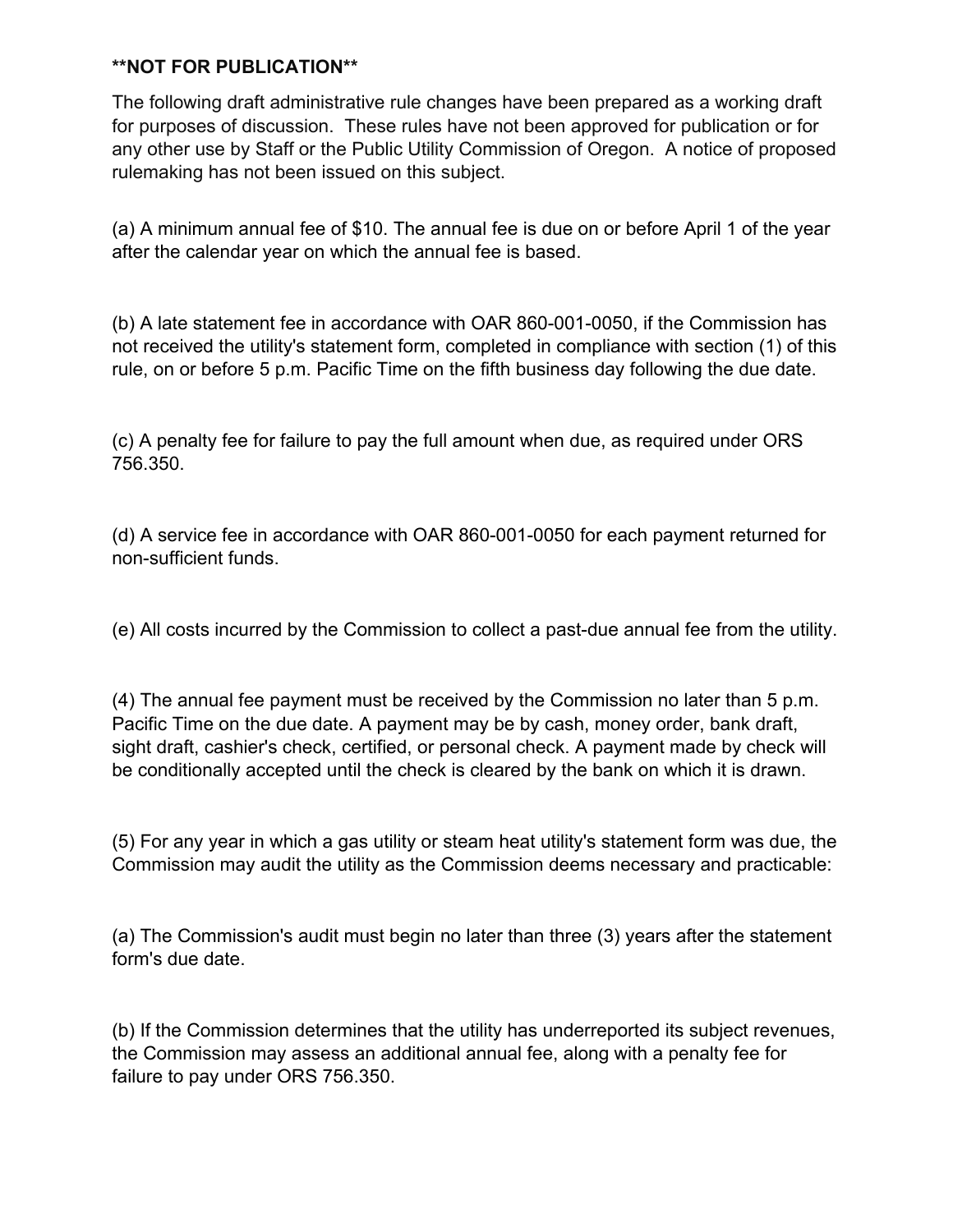The following draft administrative rule changes have been prepared as a working draft for purposes of discussion. These rules have not been approved for publication or for any other use by Staff or the Public Utility Commission of Oregon. A notice of proposed rulemaking has not been issued on this subject.

(c) If the Commission determines that the utility has overpaid its annual fee, the Commission may, at its discretion, recompense the utility with a refund or a credit against annual fees subsequently due.

Statutory/Other Authority: ORS 183, 756 & 757

Statutes/Other Implemented: ORS 756.310, 756.320 & 756.350

History:

PUC 7-2015, f. & cert. ef. 9-8-15

PUC 10-2007, f. & cert. ef. 9-13-07

PUC 18-2004, f. & cert. ef. 12-30-04

PUC 16-2004, f. & cert. ef. 12-1-04

PUC 20-2003, f. & cert. ef. 11-14-03

PUC 15-2003, f. & cert. ef. 7-24-03

PUC 16-2001, f. & cert. ef. 6-21-01

PUC 11-1999, f. & cert. ef. 11-18-99

860-021-0036

Annual Fees Payable to the Commission by a Large Telecommunications Utility

(1) On statement forms prescribed by the Commission, each large telecommunications utility must provide the requested information for the subject year.

(2) Each large telecommunications utility must pay to the Commission an annual fee on gross retail intrastate revenue derived within Oregon at a rate determined by Commission orders entered on or before November 1 of each year: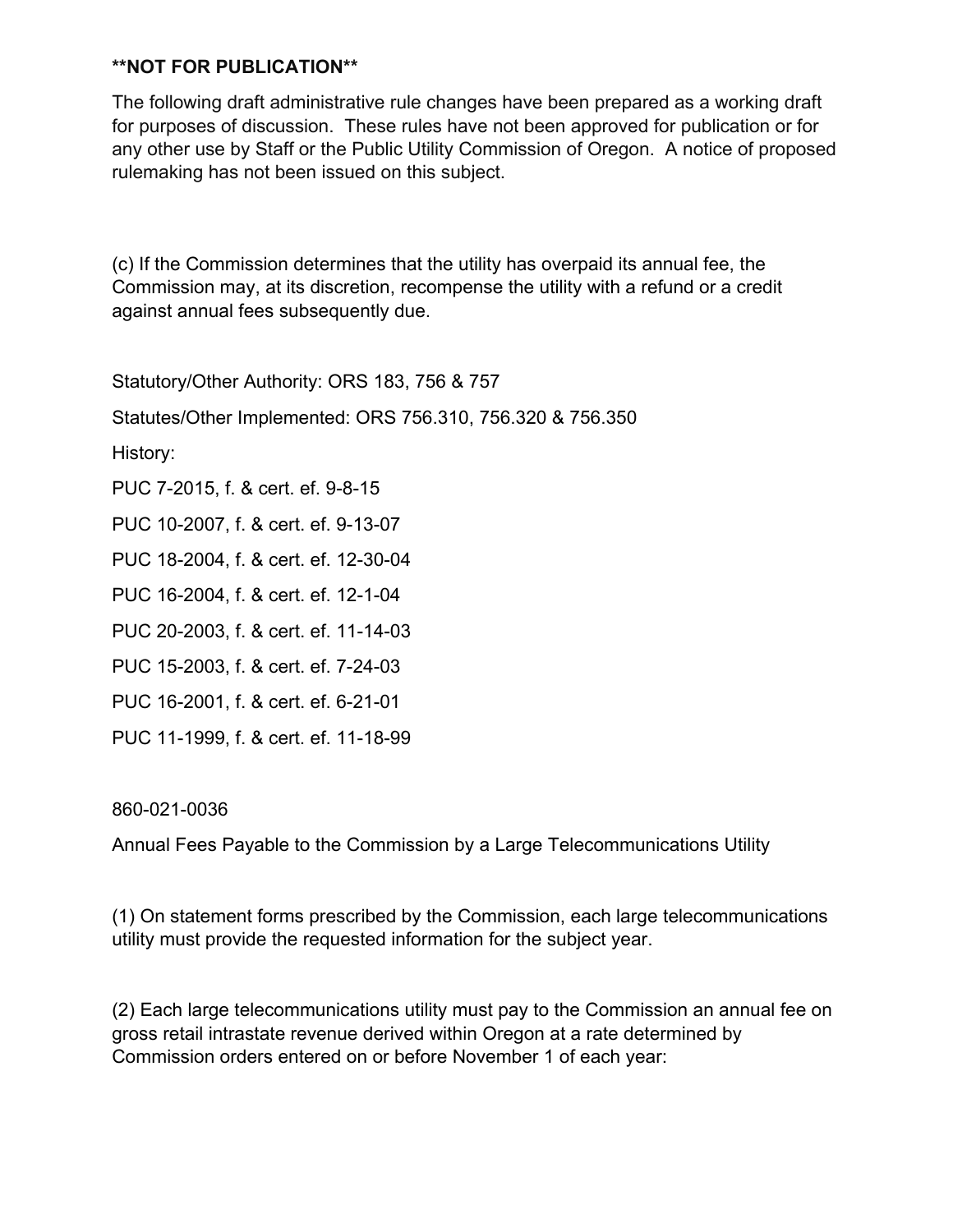The following draft administrative rule changes have been prepared as a working draft for purposes of discussion. These rules have not been approved for publication or for any other use by Staff or the Public Utility Commission of Oregon. A notice of proposed rulemaking has not been issued on this subject.

(a) A minimum annual fee of \$100. The annual fee is due on or before April 1 of the year after the calendar year on which the annual fee is based. The annual fee rate will not exceed the rate authorized in ORS 756.310 of the gross retail intrastate revenue during the calendar year on which the annual fee is based.

(b) A late statement fee in accordance with OAR 860-001-0050, if the Commission has not received the utility's statement form, completed in compliance with section (1) of this rule, on or before 5 p.m. Pacific Time on the fifth business day following the due date.

(c) A penalty fee for failure to pay the full amount when due, as required under ORS 756.350 and OAR 860-032-0008(1).

(d) A service fee in accordance with OAR 860-001-0050 for each payment returned for non-sufficient funds.

(e) All costs incurred by the Commission to collect a past-due annual fee from the utility.

(3) The annual fee payment must be received by the Commission no later than 5 p.m. Pacific Time on the due date. A payment may be by cash, money order, bank draft, sight draft, cashier's check, certified, or personal check. A payment made by check will be conditionally accepted until the check is cleared by the bank on which it is drawn.

(4) Each large telecommunications utility must:

(a) Collect the annual fee by charging an equitable amount to each retail customer, using apportionment methods that are consistently applied by the utility throughout Oregon, and

(b) Describe the amount of the apportioned charge upon each retail customer's bill.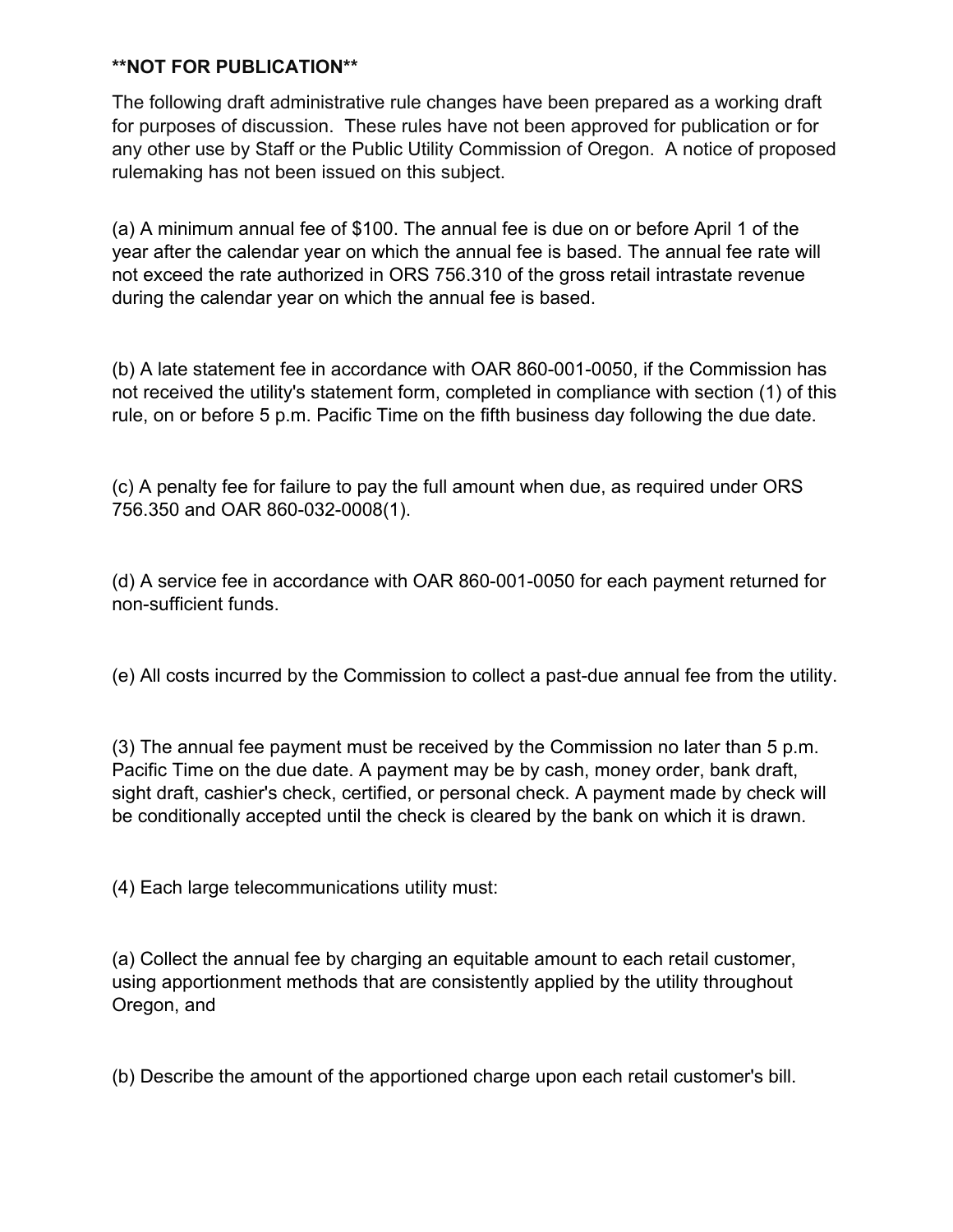The following draft administrative rule changes have been prepared as a working draft for purposes of discussion. These rules have not been approved for publication or for any other use by Staff or the Public Utility Commission of Oregon. A notice of proposed rulemaking has not been issued on this subject.

(5) If the annual fee charge is embedded in the large telecommunications utility's Commission-approved retail rates, and:

(a) If the utility does not separately charge the customer an additional amount for the apportioned annual fee, then the utility may comply with section (4) of this rule by merely describing the apportioned amount of the charge on the retail customer's bill.

(b) If the utility separately charges the customer an additional amount for the apportioned annual fee, then the utility must comply with ORS 756.310(6)(c).

(6) For any year in which a large telecommunications utility's statement form was due, the Commission may audit the utility as the Commission deems necessary and practicable:

(a) The Commission's audit must begin no later than three (3) years after the statement form's due date.

(b) If the Commission determines that the utility has underreported its subject revenues, the Commission may assess an additional annual fee, along with a penalty fee for failure to pay under ORS 756.350.

(c) If the Commission determines that the utility has overpaid its annual fee, the Commission may, at its discretion, recompense the utility with a refund or a credit against annual fees subsequently due.

(7) Each large telecommunications utility must: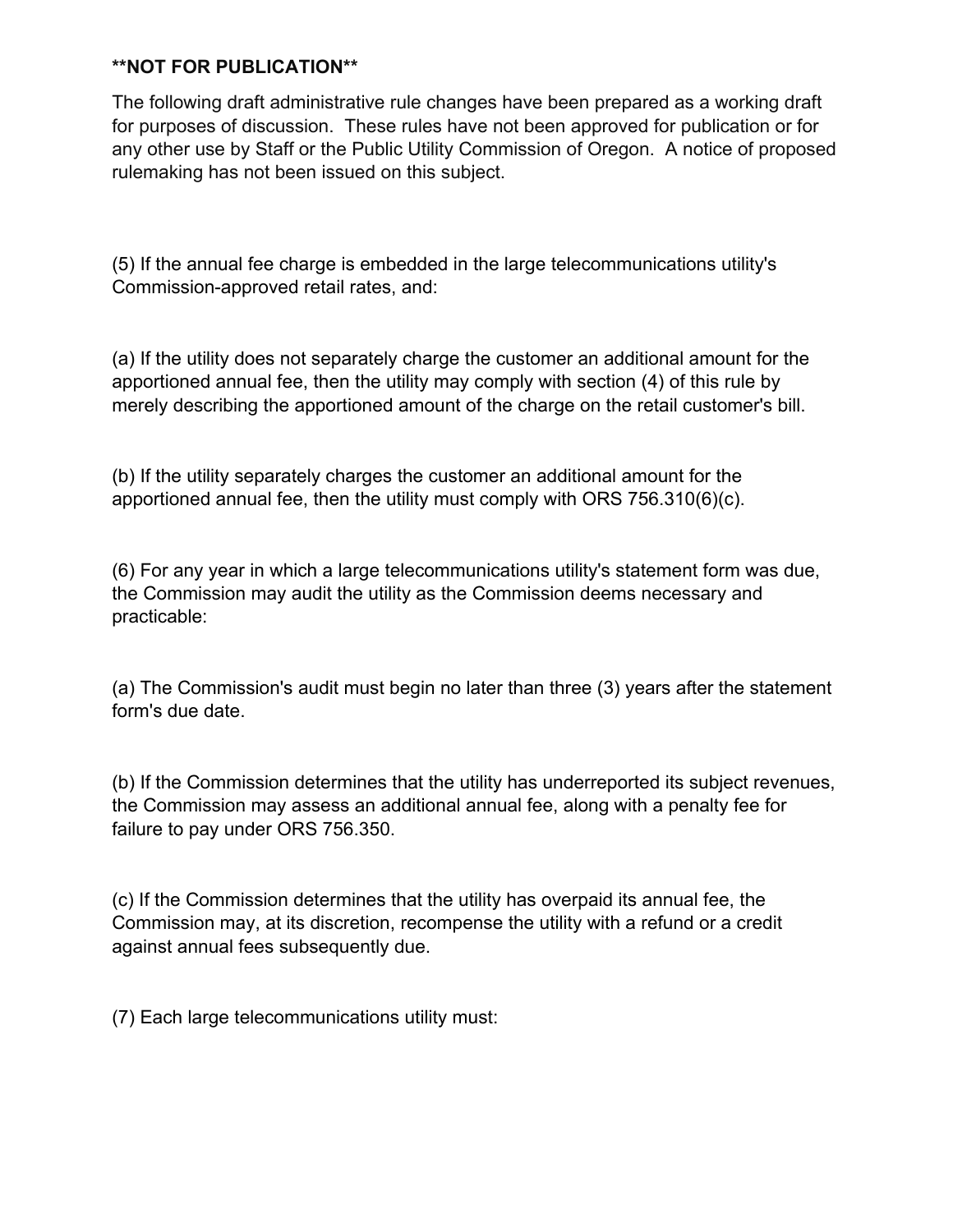The following draft administrative rule changes have been prepared as a working draft for purposes of discussion. These rules have not been approved for publication or for any other use by Staff or the Public Utility Commission of Oregon. A notice of proposed rulemaking has not been issued on this subject.

(a) Maintain its records in sufficient detail to readily provide gross retail intrastate revenue from Oregon telecommunications services, as defined in OAR 860-032-0080;

(b) Follow the revenue allocation procedures in OAR 860-032-0090; and

(c) Make its revenue accounting records available to the Commission upon the Commission's request.

(8) If the Commission receives a public record request for the confidential information required by this rule, the Commission may assert that, subject to the limitations of the Public Records Law, the materials are trade secrets and, therefore, exempt from disclosure.

Statutory/Other Authority: ORS 183, 192, 756, 759

Statutes/Other Implemented: ORS 756.310, 756.320, 756.350

History:

PUC 6-2019, amend filed 09/25/2019, effective 09/25/2019

PUC 7-2015, f. & cert. ef. 9-8-15

PUC 18-2004, f. & cert. ef. 12-30-04

PUC 16-2004, f. & cert. ef. 12-1-04

PUC 20-2003, f. & cert. ef. 11-14-03

PUC 8-2003, f. & cert. ef. 4-28-03

PUC 16-2001, f. & cert. ef. 6-21-01

PUC 13-1999, f. & cert. ef. 12-7-99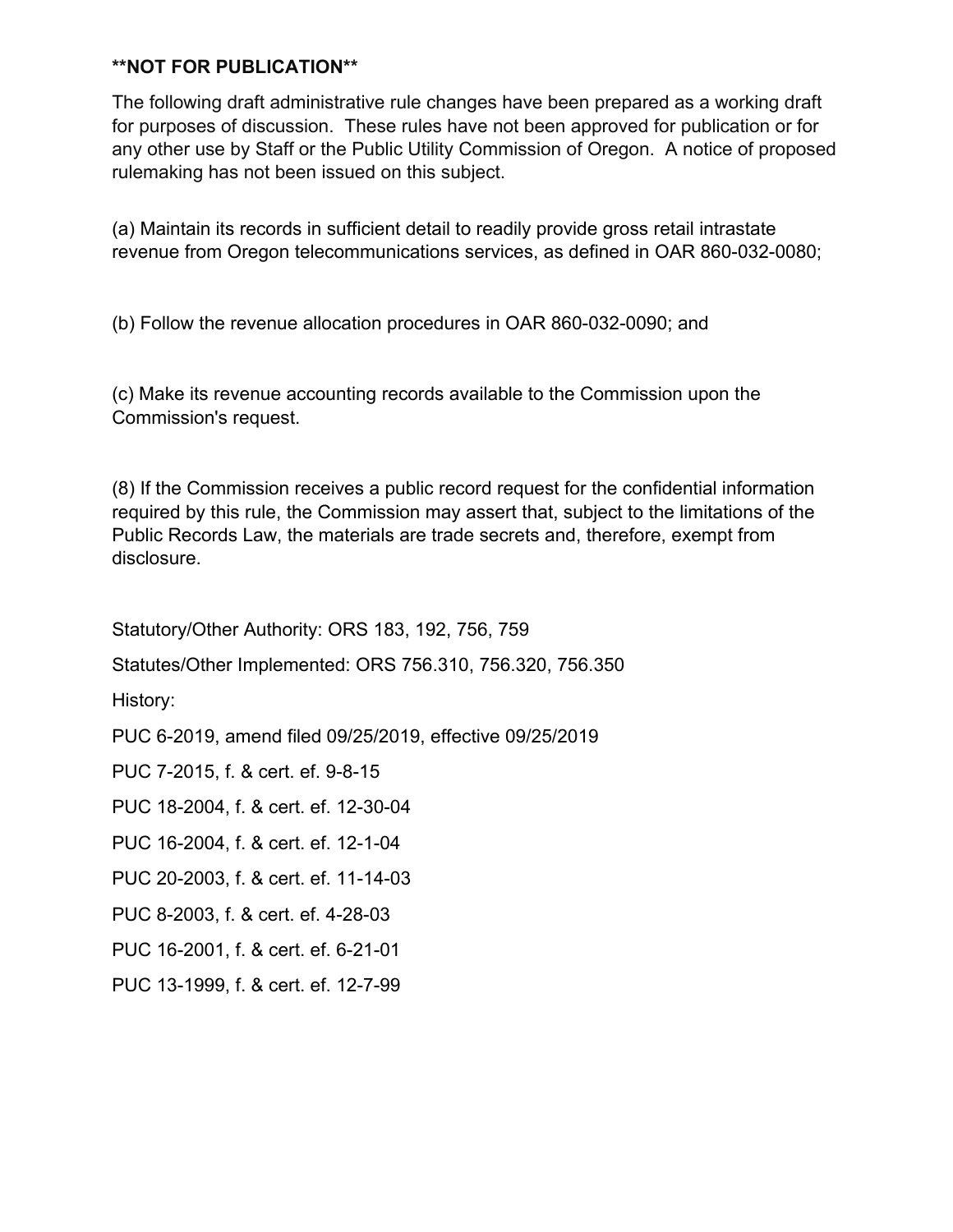The following draft administrative rule changes have been prepared as a working draft for purposes of discussion. These rules have not been approved for publication or for any other use by Staff or the Public Utility Commission of Oregon. A notice of proposed rulemaking has not been issued on this subject.

860-021-0037

Estimated Annual Fees Payable to the Commission

(1) For any year in which an energy or large telecommunications utility fails to file a completed statement form, the Commission may determine a proposed annual fee based upon any information available to the Commission. The proposed annual fee must:

(a) Include a penalty fee for failure to pay as required by ORS 756.350;

(b) Include a late statement fee in accordance with OAR 860-011-0080; and

(c) Be made no later than three (3) years after the statement form's due date.

(2) The Commission must provide written notice of the proposed annual fee to the energy or large telecommunications utility.

(3) Within 30 days after service of the notice of proposed annual fee, the energy or large telecommunications utility may file a petition with the Commission for a hearing. In its petition, the utility must specify its reasons for disputing the proposed annual fee. The Commission may conduct a hearing on the petition under its rules governing hearings and proceedings.

(4) If the energy or large telecommunications utility has not filed a petition by the end of the 30-day period, the Commission will enter an order based upon information in its files. The Commission's order is final upon service, and the ordered assessment is due and payable on the tenth day after the order becomes final.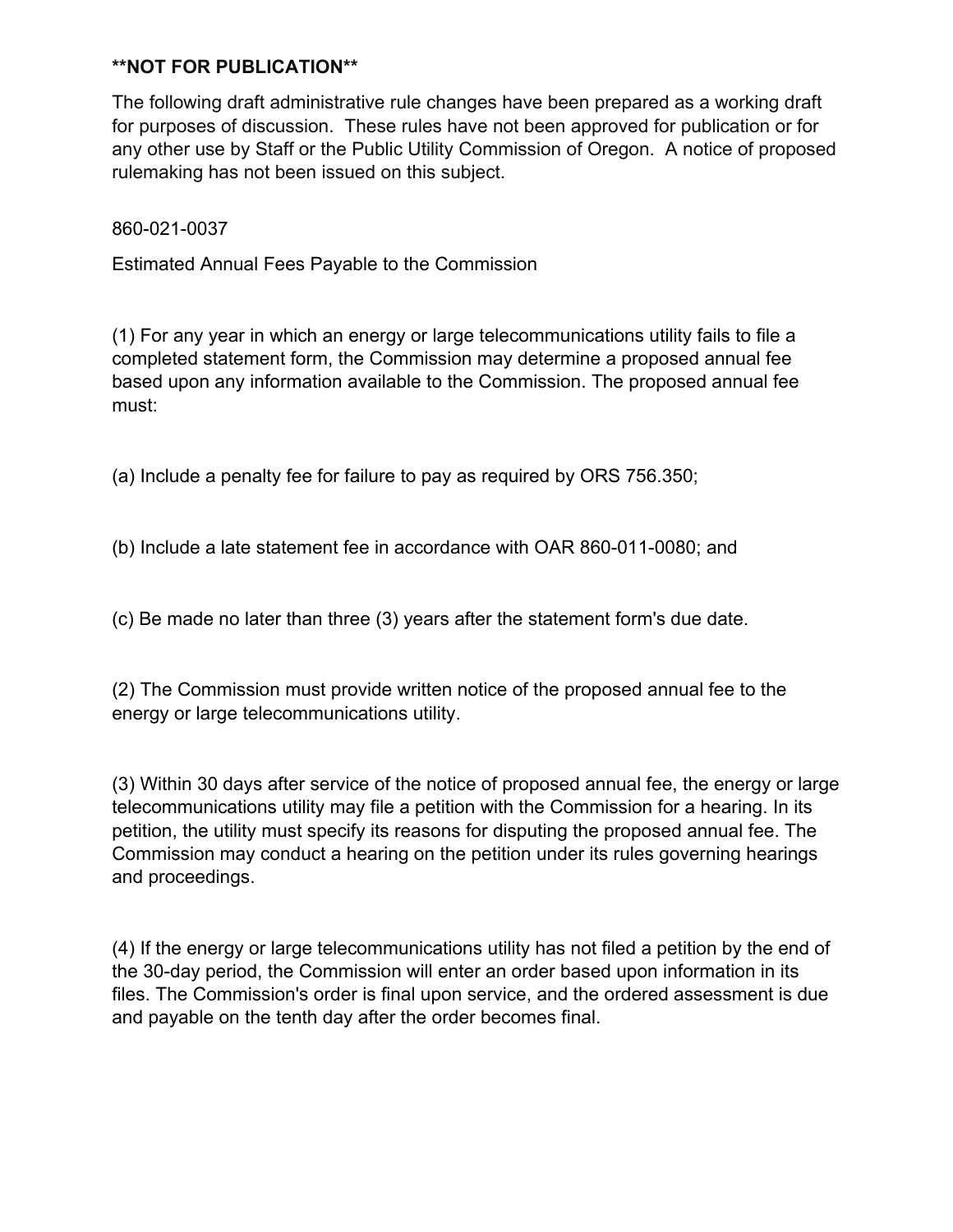The following draft administrative rule changes have been prepared as a working draft for purposes of discussion. These rules have not been approved for publication or for any other use by Staff or the Public Utility Commission of Oregon. A notice of proposed rulemaking has not been issued on this subject.

(5) During the 30-day period allowed for filing a petition, the energy or large telecommunications utility may file its completed statement form and pay the annual fee, penalties, and late statement fee. The Commission will accept the statement form, fees, and penalties in accordance with the original due date for that year's statement form and payment.

Statutory/Other Authority: ORS 183, 192, 756 & 759

Statutes/Other Implemented: ORS 756.040, 756.310, 756.320 & 756.350

History:

PUC 18-2004, f. & cert. ef. 12-30-04

PUC 16-2004, f. & cert. ef. 12-1-04

PUC 20-2003, f. & cert. ef. 11-14-03

PUC 15-2003, f. & cert. ef. 7-24-03

PUC 8-2003, f. & cert. ef. 4-28-03

860-021-0045

Installation of Electric Service

(1) For the connection of its distribution system to the customer's premises, an electric company shall, with the exceptions provided under its extension rules, furnish service connections to the customer's service entrance.

(2) The electric company shall furnish, own, operate, maintain, and replace the service connections with the exceptions as may be listed in these rules or its tariff for line extensions.

(3) The service entrance on a customer's premises shall be so located as to make the meter and service easily accessible from the electric company's distribution lines and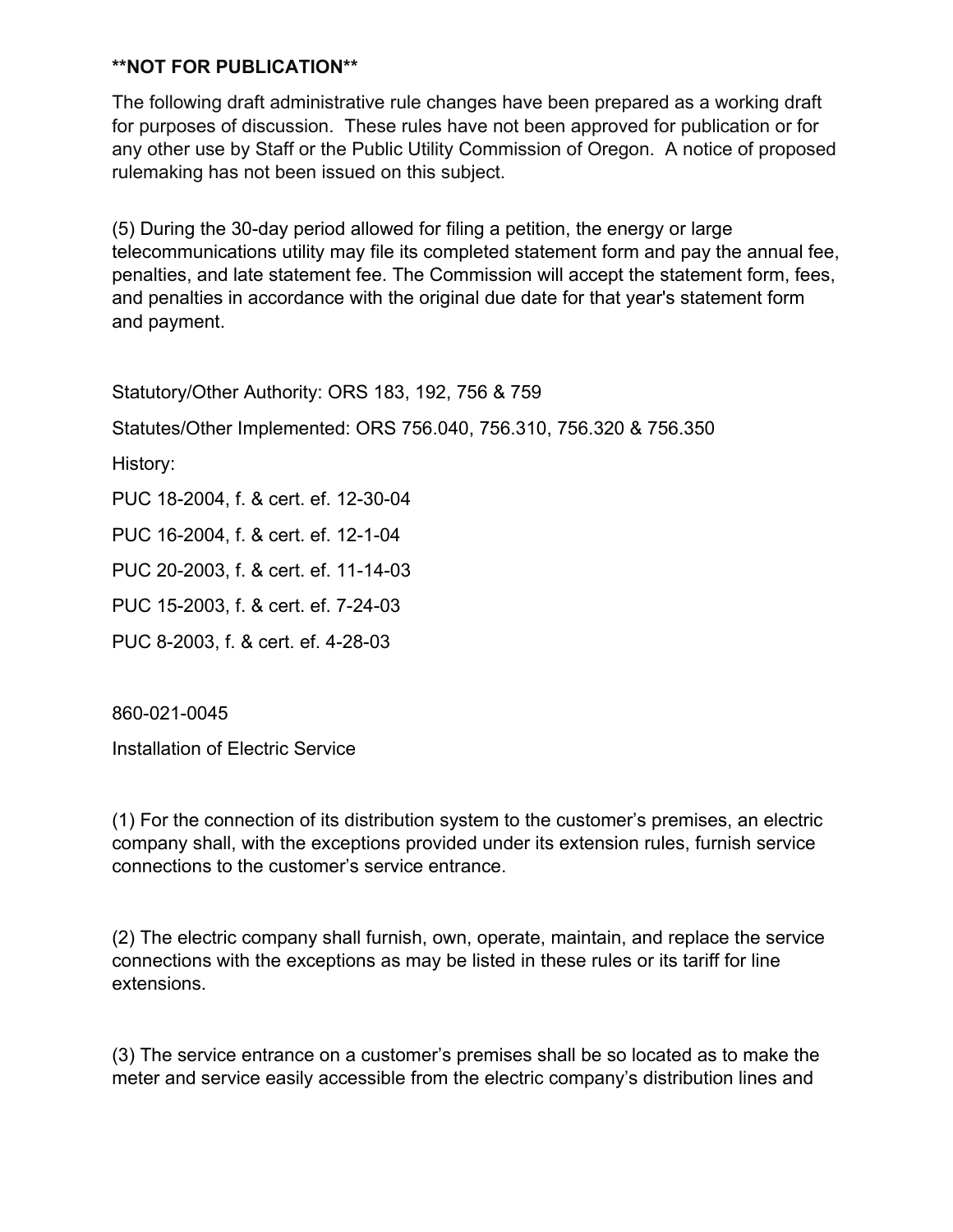The following draft administrative rule changes have been prepared as a working draft for purposes of discussion. These rules have not been approved for publication or for any other use by Staff or the Public Utility Commission of Oregon. A notice of proposed rulemaking has not been issued on this subject.

convenient for the installation, operation, and maintenance of the company's meters and equipment.

(4) The electric company will not be required to install or maintain more than one service connection directly from its distribution lines to the premises of any customer. Each customer may be required to install and maintain, at his/her own expense, all wiring and equipment needed to be installed on his/her premises to enable the company to furnish and meter, at a single point on the customer's premises, all service to be used by the customer. If conditions make it advisable for the company to use a single connection from its distribution line to furnish service to two or more customers on the same or different premises, the service connection shall be of adequate capacity for the purpose, and the service furnished to each customer shall be metered and billed separately.

Statutory/Other Authority: ORS 183, 756 & 757 Statutes/Other Implemented: ORS 756.040 History: PUC 7-2005, f. & cert. ef. 11-30-05 PUC 11-1998, f. & cert. ef. 5-7-98 PUC 164, f. 4-18-74, ef. 5-11-74 (Order No. 74-307)

860-021-0050

Installation of Gas Service

(1) Each gas utility shall furnish, a gas service from the gas main adjacent to the customer's premises to and including the meter. Each gas utility shall develop, with the Commission's approval, a uniform policy governing the amount of service extension that will be made free to connect a new customer. This policy should be related to the investment that can prudently be made for the probable revenue.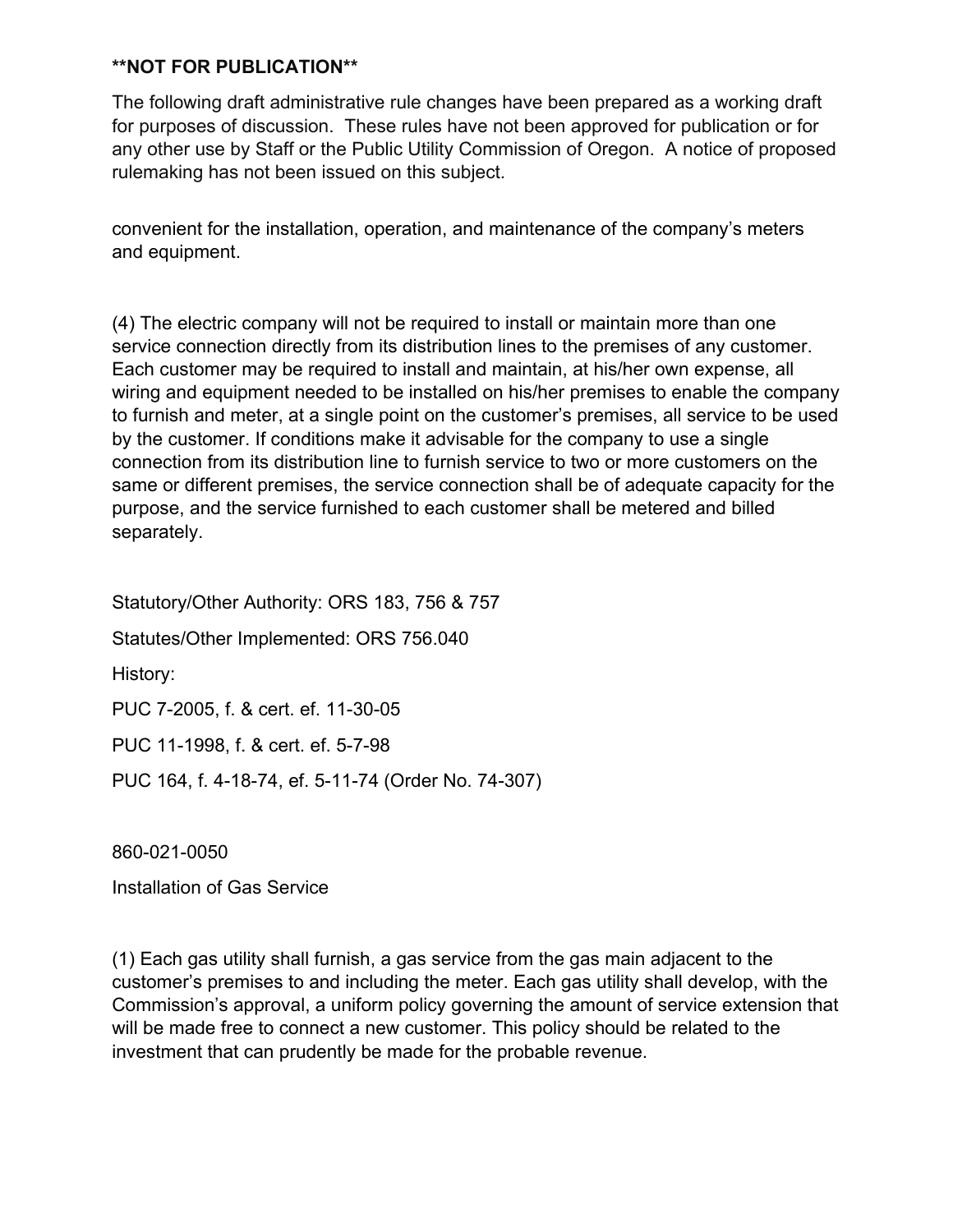The following draft administrative rule changes have been prepared as a working draft for purposes of discussion. These rules have not been approved for publication or for any other use by Staff or the Public Utility Commission of Oregon. A notice of proposed rulemaking has not been issued on this subject.

(2) Each gas utility shall furnish, own, operate, maintain, and replace the service connections when needed.

(3) The gas utility will not be required to make more than one connection to its main to furnish service to the premises of any customer and will not be required to install or maintain pipes for the distribution of gas beyond a single point of delivery to points of use upon the customer's premises.

(4) Each gas utility shall not be responsible for the condition or maintenance of the piping or appliances installed by the customer.

Statutory/Other Authority: ORS 183 & 756

Statutes/Other Implemented: ORS 756.040

History:

PUC 28-2001, f. & cert. ef. 12-28-01

PUC 11-1998, f. & cert. ef. 5-7-98

PUC 13-1997, f. & cert. ef. 11-12-97

PUC 164, f. 4-18-74, ef. 5-11-74 (Order No. 74-307)

860-021-0051

Main Extensions for Gas Service

Each gas utility shall develop, with the Commission's approval, a uniform policy governing the amount of main extension which will be made free to connect a new customer. This policy should be related to the investment that can prudently be made for the probable revenue.

Statutory/Other Authority: ORS 183 & 756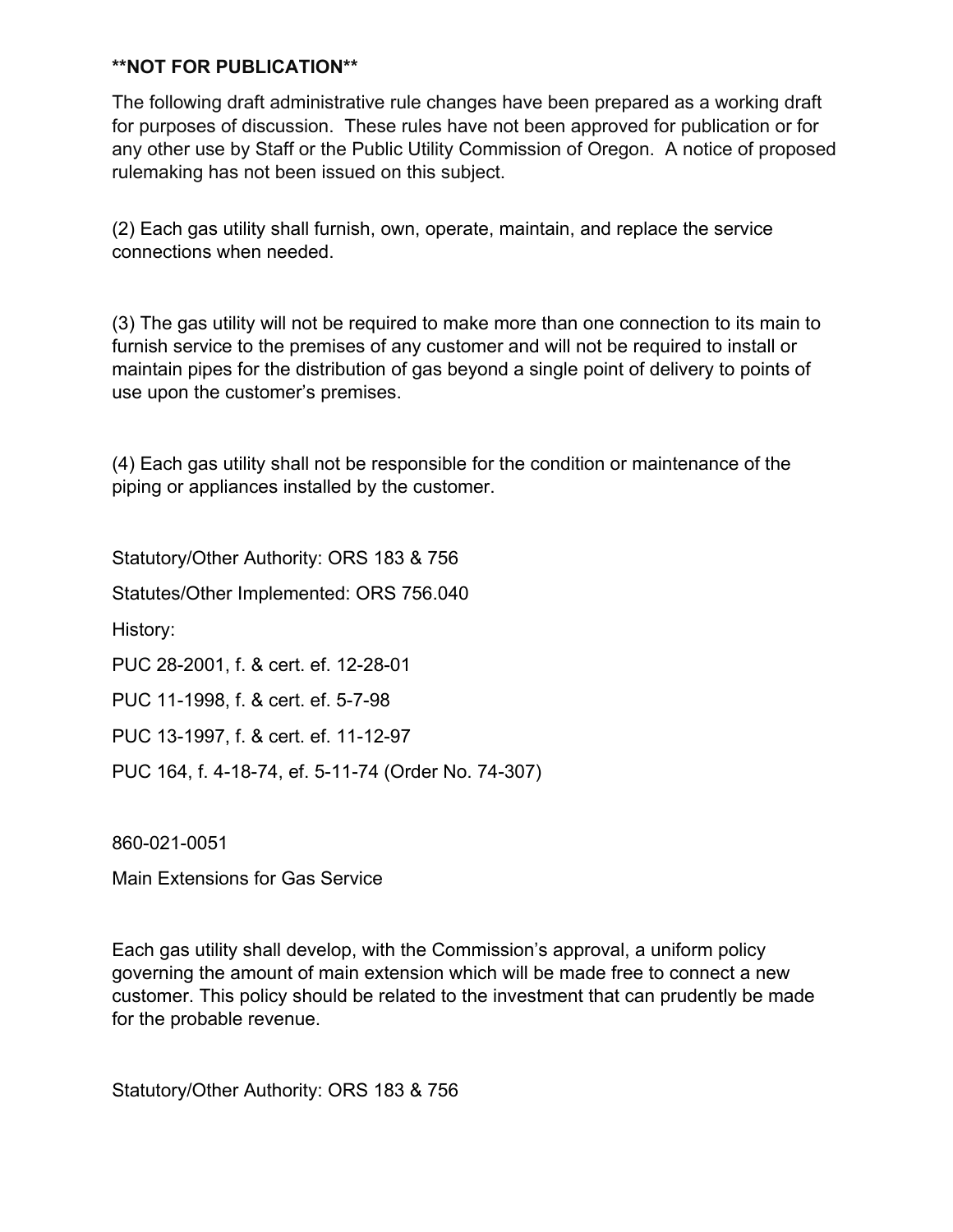The following draft administrative rule changes have been prepared as a working draft for purposes of discussion. These rules have not been approved for publication or for any other use by Staff or the Public Utility Commission of Oregon. A notice of proposed rulemaking has not been issued on this subject.

Statutes/Other Implemented: ORS 756.040 History: PUC 11-1998, f. & cert. ef. 5-7-98 PUC 13-1997, f. & cert. ef. 11-12-97 PUC 164, f. 4-18-74, ef. 5-11-74 (Order No. 74-307)

860-021-0055

Temporary Utility Service

Each energy or large telecommunications utility may render temporary service to a customer and may require the customer to bear all the cost of installing and removing the service in excess of any salvage realized. The length of temporary service shall be specified in the applicable tariffs approved by the Commission.

Statutory/Other Authority: ORS 183 & 756 Statutes/Other Implemented: ORS 756.040 History: PUC 16-2001, f. & cert. ef. 6-21-01 PUC 164, f. 4-18-74, ef. 5-11-74 (Order No. 74-307)

860-021-0057

Connection of Residential Energy Utility Service

(1) This rule applies to the connection of energy service for an applicant or customer who has satisfied the requirements of all applicable rules and regulations, and requested connection. This rule applies for connection at a location with existing service facilities where the utility need only activate service, or after any necessary line extension, construction or repair work has been completed.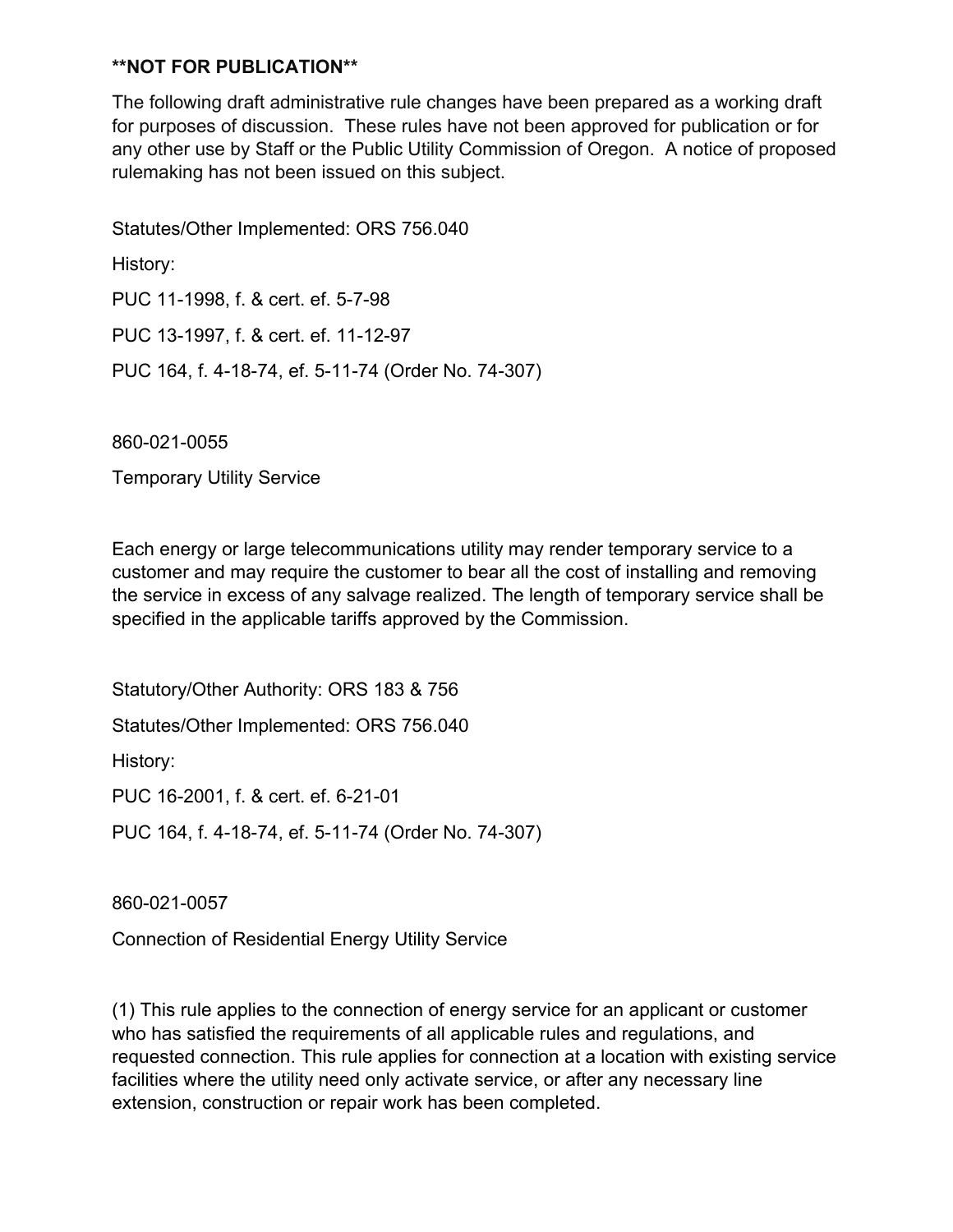The following draft administrative rule changes have been prepared as a working draft for purposes of discussion. These rules have not been approved for publication or for any other use by Staff or the Public Utility Commission of Oregon. A notice of proposed rulemaking has not been issued on this subject.

(2) Each energy utility must provide a means by which an applicant or customer may contact the utility on a Business Day so that the applicant or customer may pay applicable charges, submit any necessary credit information and request connection of service. For purposes of this rule, Business Day is defined as Monday through Friday, 8:00 a.m. to 5:00 p.m., excluding state- or utility-recognized holidays.

(3) An energy utility must connect service as soon as reasonably possible, within the normal course of business, after an applicant or customer has satisfied the requirements for and requested connection. At a minimum, service must be connected within two Business Days, except as provided in section (4) of this rule.

(4) This section only applies to a natural gas service connection that is completed between September 15 and November 15 of each year, at an address where the applicant received service at any time during the past 12 months that was disconnected, but not reconnected within 20 days. Service must be connected as soon as reasonably possible, within the normal course of business, after an applicant or customer has satisfied the requirements for and requested connection. At a minimum:

(a) Service must be connected within two (2) Business Days when the applicant's prior service at the address was disconnected from August 15 to November 15 of the current year.

(b) Service must be connected within five (5) Business Days when the applicant's prior service at the address was disconnected from November 16 of the previous year to August 14 of the current year.

(5) With Commission concurrence, the connection requirements under this rule may be temporarily waived for any cause not reasonably within the control of the utility including, but not limited to, the following:

(a) A documented Force Majeure event;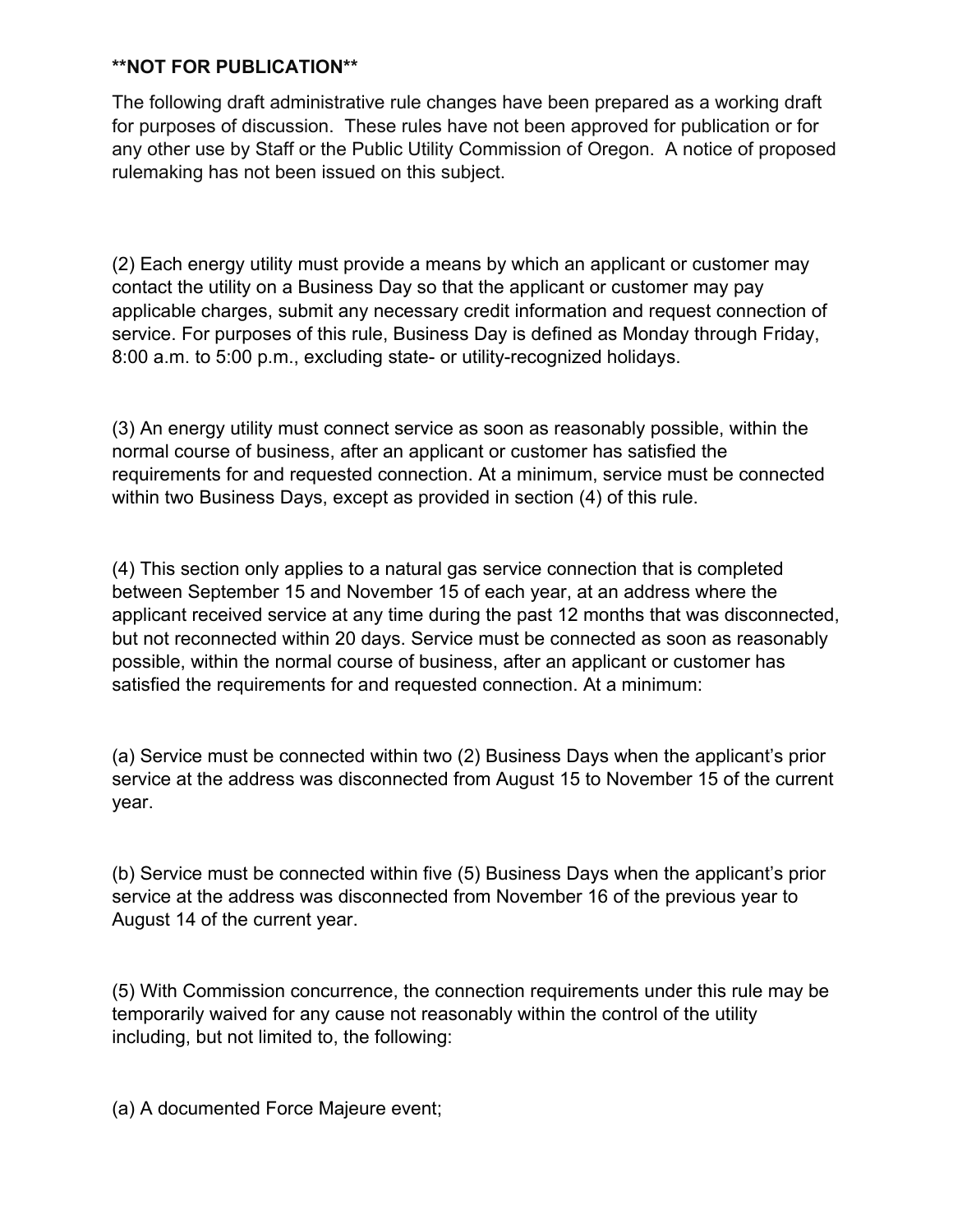The following draft administrative rule changes have been prepared as a working draft for purposes of discussion. These rules have not been approved for publication or for any other use by Staff or the Public Utility Commission of Oregon. A notice of proposed rulemaking has not been issued on this subject.

(b) An action or default by an applicant or other person outside of the utility's control, including a cancellation of the request made by the applicant or customer;

(c) Major events, such as storms or system outages;

(d) Safety-related issues that preclude the utility from connecting service;

(e) The applicant's facilities cannot be accessed due to circumstances beyond the utility's control;

(f) The utility's equipment or facilities prevent the reconnection from occurring; or

(g) When the Commission approves a waiver.

Statutory/Other Authority: ORS Ch. 183 & 756

Statutes/Other Implemented: ORS 756.040

History:

PUC 7-2006, f. & cert. ef. 7-6-06

860-021-0120

Meter Readings and Bill Forms

(1) Every energy utility providing metered service will clearly indicate on the meter the units of service for which the charge is made to the customer. The energy utility will clearly and plainly mark on the meter the proper constant to be applied when the dial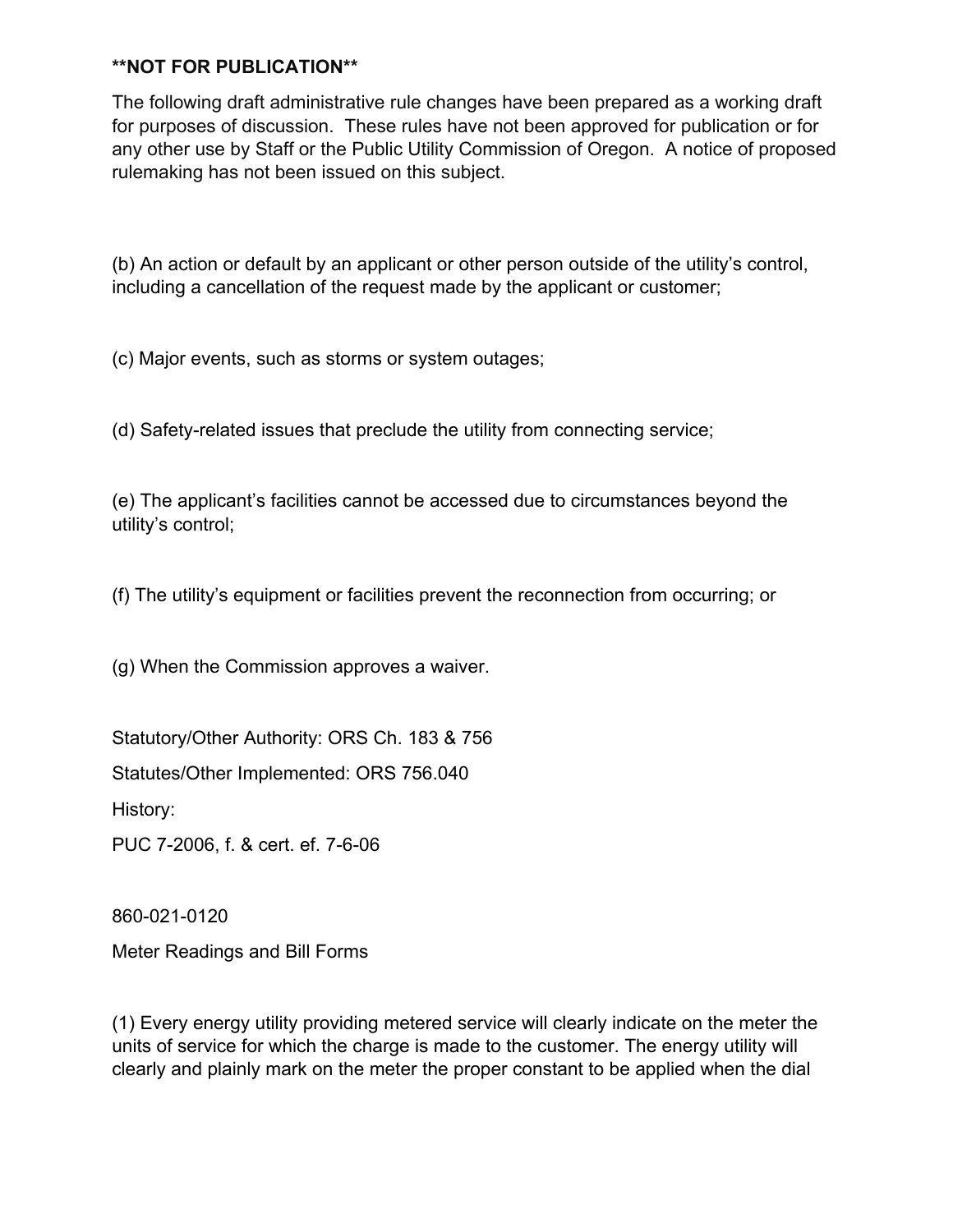The following draft administrative rule changes have been prepared as a working draft for purposes of discussion. These rules have not been approved for publication or for any other use by Staff or the Public Utility Commission of Oregon. A notice of proposed rulemaking has not been issued on this subject.

reading on an electric meter must be multiplied by a constant to obtain the units consumed.

(2) All bills must display:

(a) The total consumption for the billing period;

(b) The beginning and ending meter readings for the billing period, where available;

(c) The beginning and ending dates of the billing period;

(d) The number of units of service supplied;

(e) The schedule number under which the bill was computed; and

(f) Any other information needed to compute the bill. Each bill will specify the delinquent date of the bill. When there is good reason for so doing, the energy utility may submit estimated bills. The energy utility will clearly note on the bill when total consumption is estimated for more than twenty-four hours in one billing period.

(3) The energy utility will read all service meters at least once a month, as nearly as possible, on the corresponding day of each meter reading period. Special authority may be granted for reading the meters less frequently than once a month if the circumstances warrant or upon the customer's request if agreed to by the energy utility and the customer:

(a) When access to a meter is difficult due to the meter's location or other circumstance, the energy utility may seek the customer's cooperation in obtaining meter readings. The energy utility will verify the actual meter reading not less than once every four months.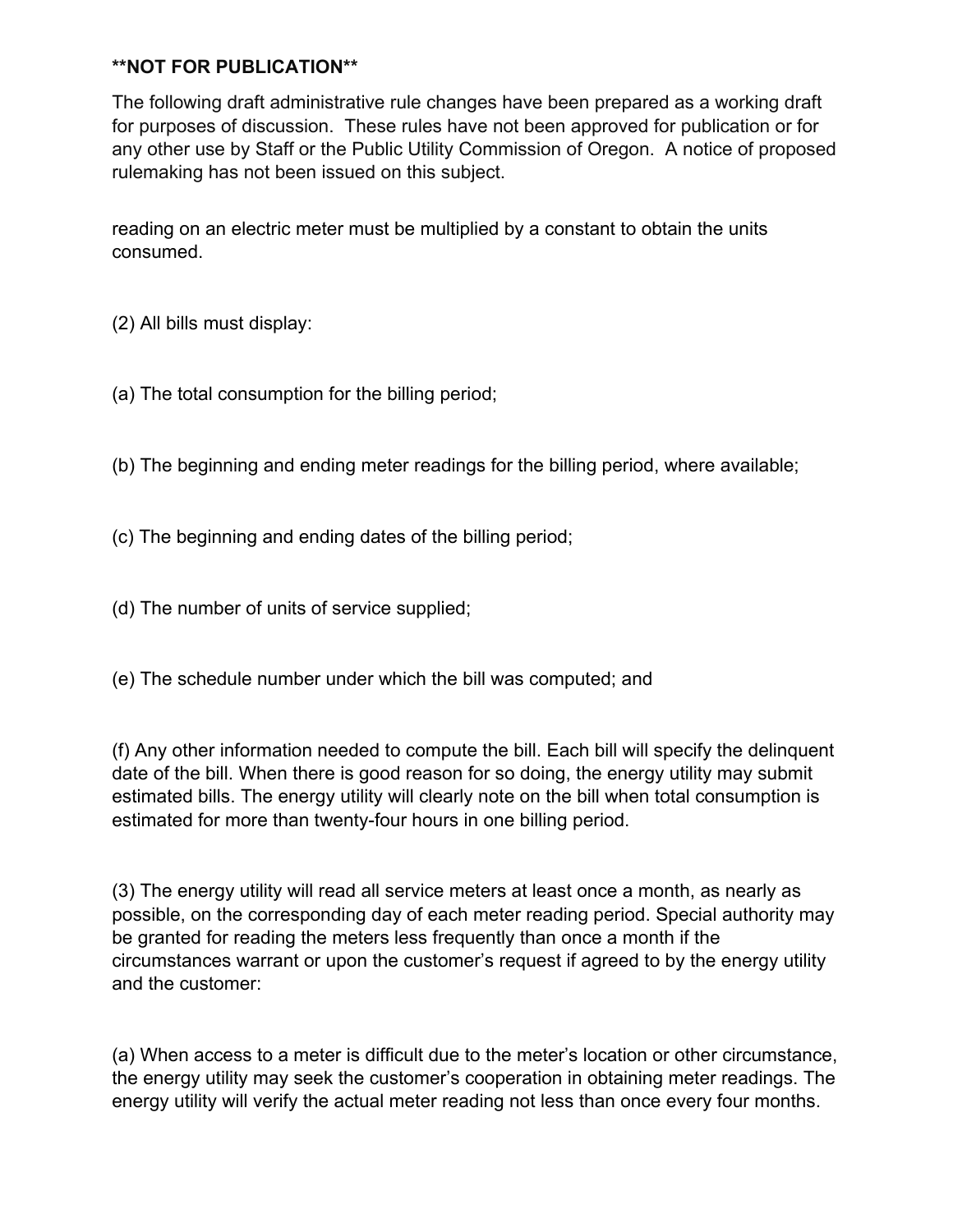The following draft administrative rule changes have been prepared as a working draft for purposes of discussion. These rules have not been approved for publication or for any other use by Staff or the Public Utility Commission of Oregon. A notice of proposed rulemaking has not been issued on this subject.

(b) A customer must provide the energy utility with regular access to a meter on the customer's property. Failure to permit access at reasonable times and after reasonable notice is grounds for disconnection.

(4) On written customer request, an energy utility that manually obtains monthly meter reads must, at the time of such reading, leave at the premises, information containing the date and time of the meter read and the meter read data.

(5) An energy utility will make a reasonable effort to prepare opening and closing bills from actual meter readings.

Statutory/Other Authority: ORS 183, 756 & 757

Statutes/Other Implemented: ORS 756.040 & 757.250

History:

PUC 4-2006, f. & cert. ef. 2-27-06

PUC 164, f. 4-18-74, ef. 5-11-74 (Order No. 74-307); PUC 5-1983, f. 5-31-83, ef. 6-1-83 (Order No. 83-284); Renumbered from 860-021-0020; PUC 16-1990, f. 9-28-90, cert. ef. 10-1-90 (Order No. 90-1105); PUC 11-1995, f. & cert. ef. 11-27-95 (Order No. 95-1217); PUC 11-1998, f. & cert. ef. 5-7-98

860-021-0125

Due and Payable Period

(1) Each energy or large telecommunications utility shall establish procedures to ensure that the period from the billing transmittal for all current charges, including payment for final bills, to the due date is not less than 15 days.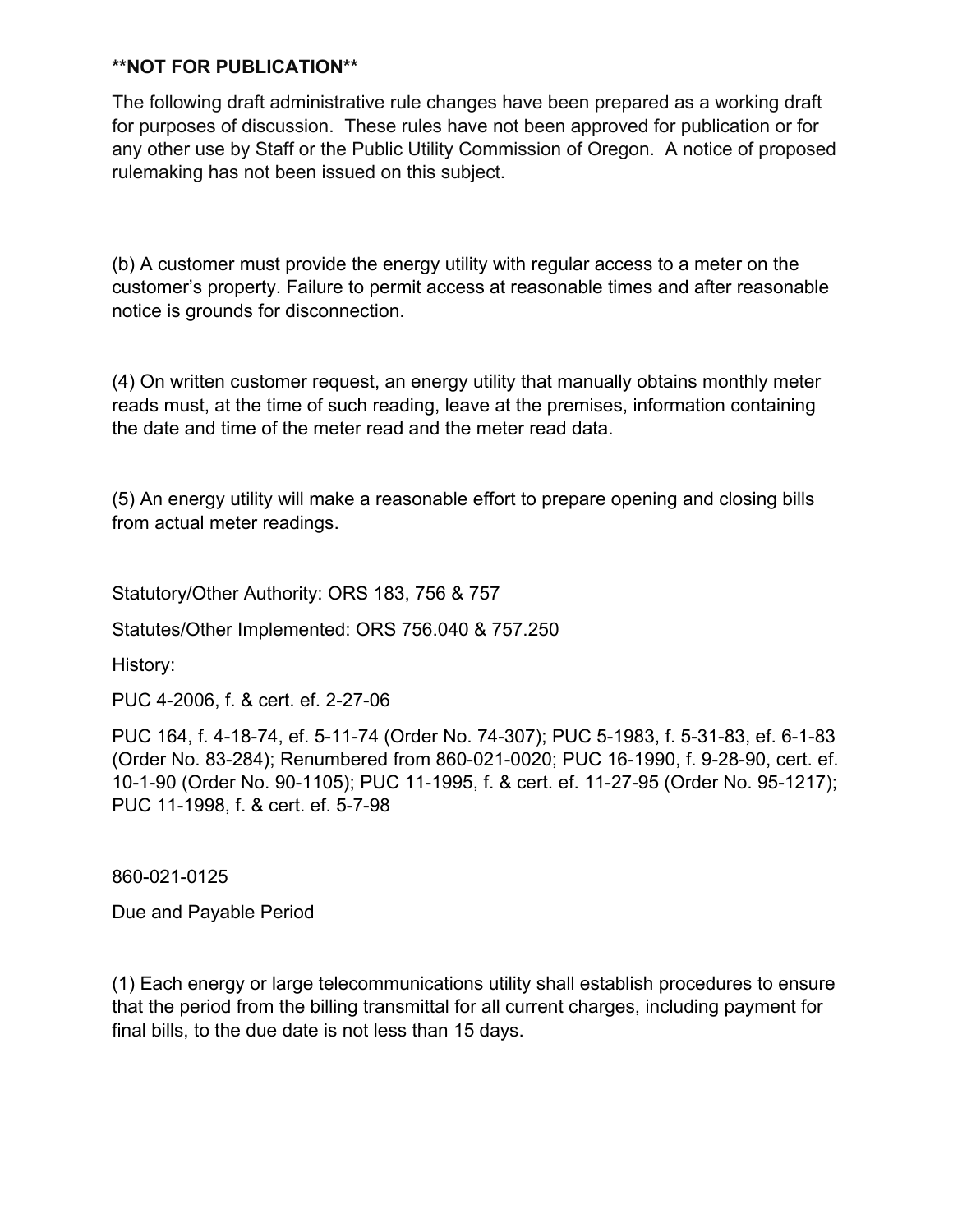The following draft administrative rule changes have been prepared as a working draft for purposes of discussion. These rules have not been approved for publication or for any other use by Staff or the Public Utility Commission of Oregon. A notice of proposed rulemaking has not been issued on this subject.

(2) If the bill is delivered by US mail, the due and payable period begins the day after the US Postal Service postmark or the day after the date of postage metering.

Statutory/Other Authority: ORS 183, 756, 757 & 759

Statutes/Other Implemented: ORS 756.040

History:

PUC 16-2004, f. & cert. ef. 12-1-04

PUC 164, f. 4-18-74, ef. 5-11-74 (Order No. 74-307); PUC 5-1983, f. 5-31-83, ef. 6-1-83 (Order No. 83-284); Renumbered from 860-021-0035; PUC 11-1998, f. & cert. ef. 5-7- 98; PUC 4-1999, f. & cert. ef. 8-12-99; PUC 16-2001, f. & cert. ef. 6-21-01; PUC 16- 2003, f. & cert. ef. 10-1-03

860-021-0126

Late-Payment Charge

(1) Except as provided in section (2) of this rule, an energy or large telecommunications utility may apply a late-payment charge to customer accounts not paid in full each month, provided the utility has filed the late-payment charge in its rate schedule.

(2) An energy utility shall not impose late-payment charges on residential customers unless:

(a) The energy utility offers residential customers a preferred billing date option under which the customer can select or change a bill date. Utilities shall not be required to change a customer's bill date more than once in any 12-month period;

(b) The energy utility's rate schedule provides that the late charge is not applied on residential balances less than \$200; or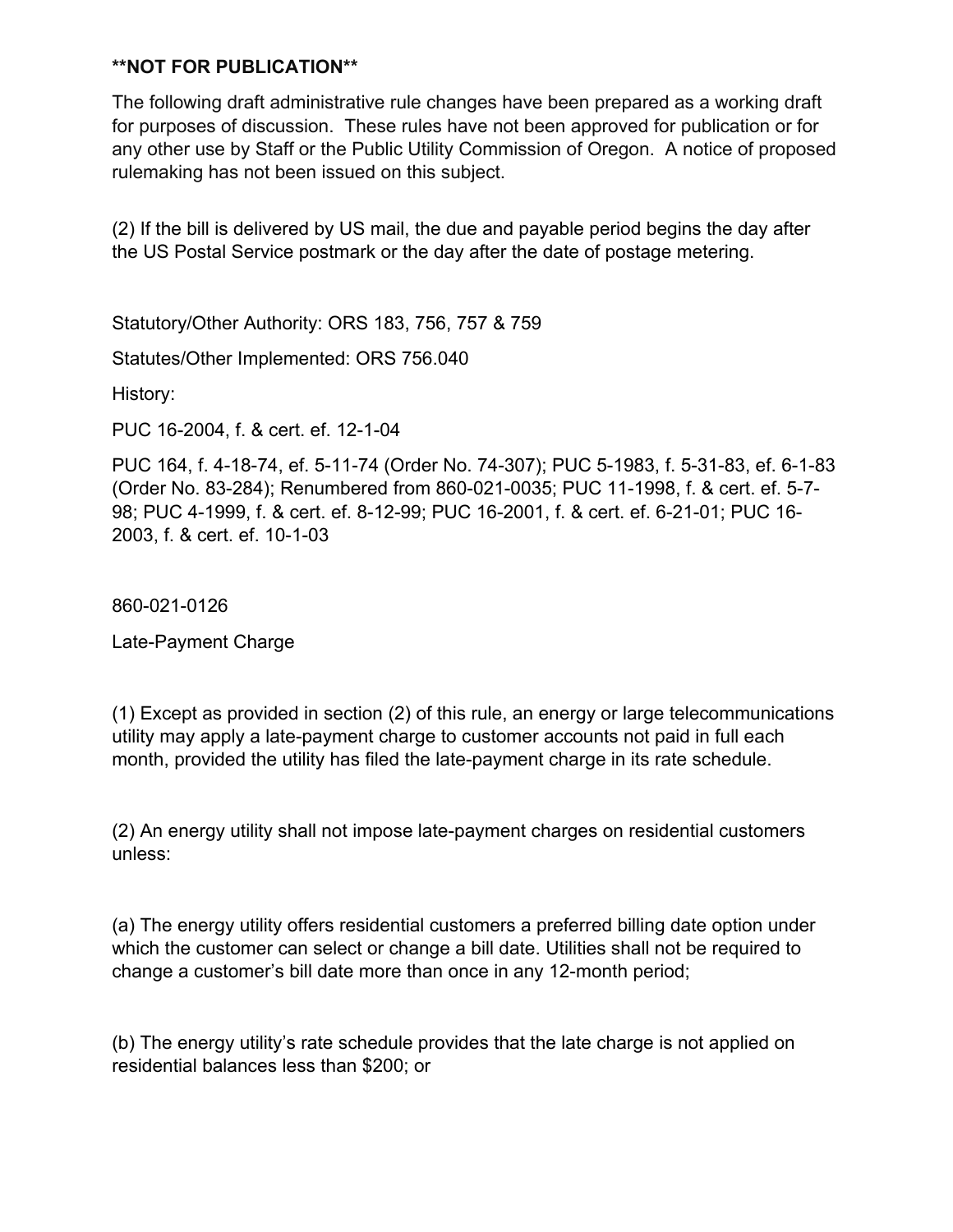The following draft administrative rule changes have been prepared as a working draft for purposes of discussion. These rules have not been approved for publication or for any other use by Staff or the Public Utility Commission of Oregon. A notice of proposed rulemaking has not been issued on this subject.

(c) The charge is applied only to amounts carried forward for two consecutive months.

# **(3) An energy utility shall not impose late-payment charges to utility residential customers identified as meeting the requirements of "low-income residential customer" under OAR 860-021-0180.**

(3**4**) The charge will be based on a monthly late-payment rate applied to overdue account balances at the time of preparing the subsequent month's bill for residential accounts or by the bill due date for all other accounts. The late-payment charge may not be applied to time-payment or equal-payment accounts that are current. The Commission will determine the late-payment rate based on a survey of prevailing market rates for late-payment charges of commercial enterprises and will advise all utilities of the changes in the rate they may use to determine late-payment charges on overdue customer accounts as needed. The current late-payment rate and the conditions for its application to customer accounts shall be specified on the energy or large telecommunications utility bill.

Statutory/Other Authority: ORS 183 & 756

Statutes/Other Implemented: ORS 756.040

History:

PUC 16-2001, f. & cert. ef. 6-21-01

PUC 4-2001, f. & cert. ef. 1-24-01

PUC 4-1999, f. & cert. ef. 8-12-99

PUC 12-1997, f. & cert. ef. 10-30-97

PUC 16-1990, f. 9-28-90, cert. ef. 10-1-90 (Order No. 90-1105)

860-021-0130

Meter Test

(1) Any customer may ask the energy utility to test a meter. Such tests shall be made within 20 working days of the request at no cost to the customer. If a customer requests more than one meter test within any 12-month period, the energy utility may charge the customer to recover the reasonable cost of the test. The energy utility may not charge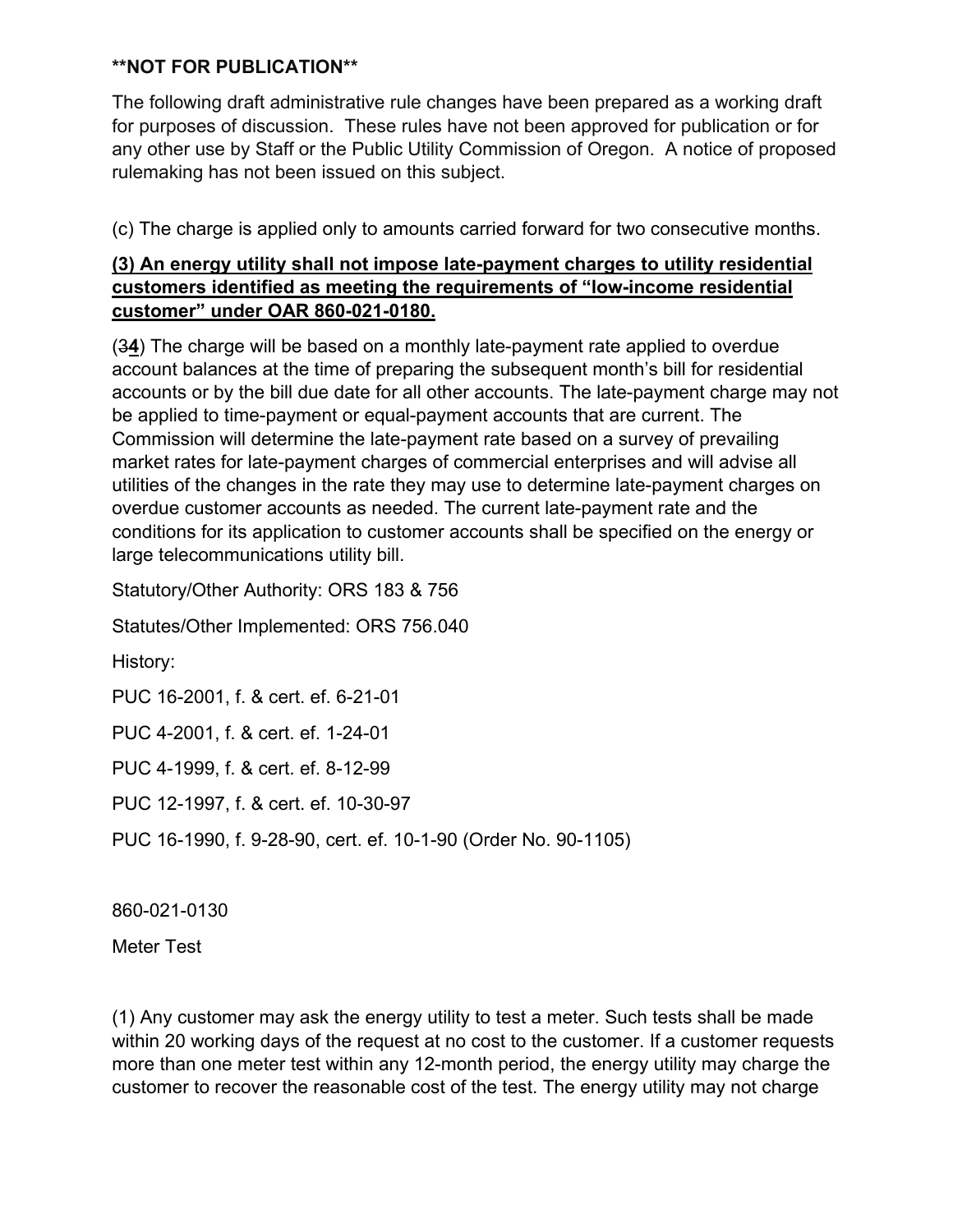The following draft administrative rule changes have been prepared as a working draft for purposes of discussion. These rules have not been approved for publication or for any other use by Staff or the Public Utility Commission of Oregon. A notice of proposed rulemaking has not been issued on this subject.

the customer if the meter is found to register outside the 2 percent accepted tolerance standard under normal operating conditions.

(2) A customer and/or a designated representative shall have the right to be present at any meter test. The test shall be conducted at a mutually acceptable time during regular business hours.

(3) A written report showing the customer's name, the request date, the address where the meter has been installed, the meter's number, the date tested, and the test result shall be supplied to the customer within a reasonable time after completing the test.

Statutory/Other Authority: ORS 183, 756 & 757

Statutes/Other Implemented: ORS 756.040 & 757.255

History:

PUC 16-2004, f. & cert. ef. 12-1-04

PUC 164, f. 4-18-74, ef. 5-11-74 (Order No. 74-307); PUC 5-1983, f. 5-31-83, ef. 6-1-83 (Order No. 83-284); Renumbered from 860-021-0025; PUC 13-1997, f. & cert. ef. 11- 12-97; PUC 11-1998, f. & cert. ef. 5-7-98; PUC 16-2003, f. & cert. ef. 10-1-03

860-021-0135

Adjustment of Utility Bills

(1) Except as provided in section (7) of this rule, when a large telecommunications utility has incorrectly billed a customer, the large telecommunications utility must take corrective action as follows:

(a) If the date of the error can be determined, the large telecommunications utility must issue a bill credit or refund for the over charge or a corrected bill for the under charge back to such date. If the date of the error cannot be determined, the large telecommunications utility must refund the over charge or rebill the under charge for no more than six months' usage.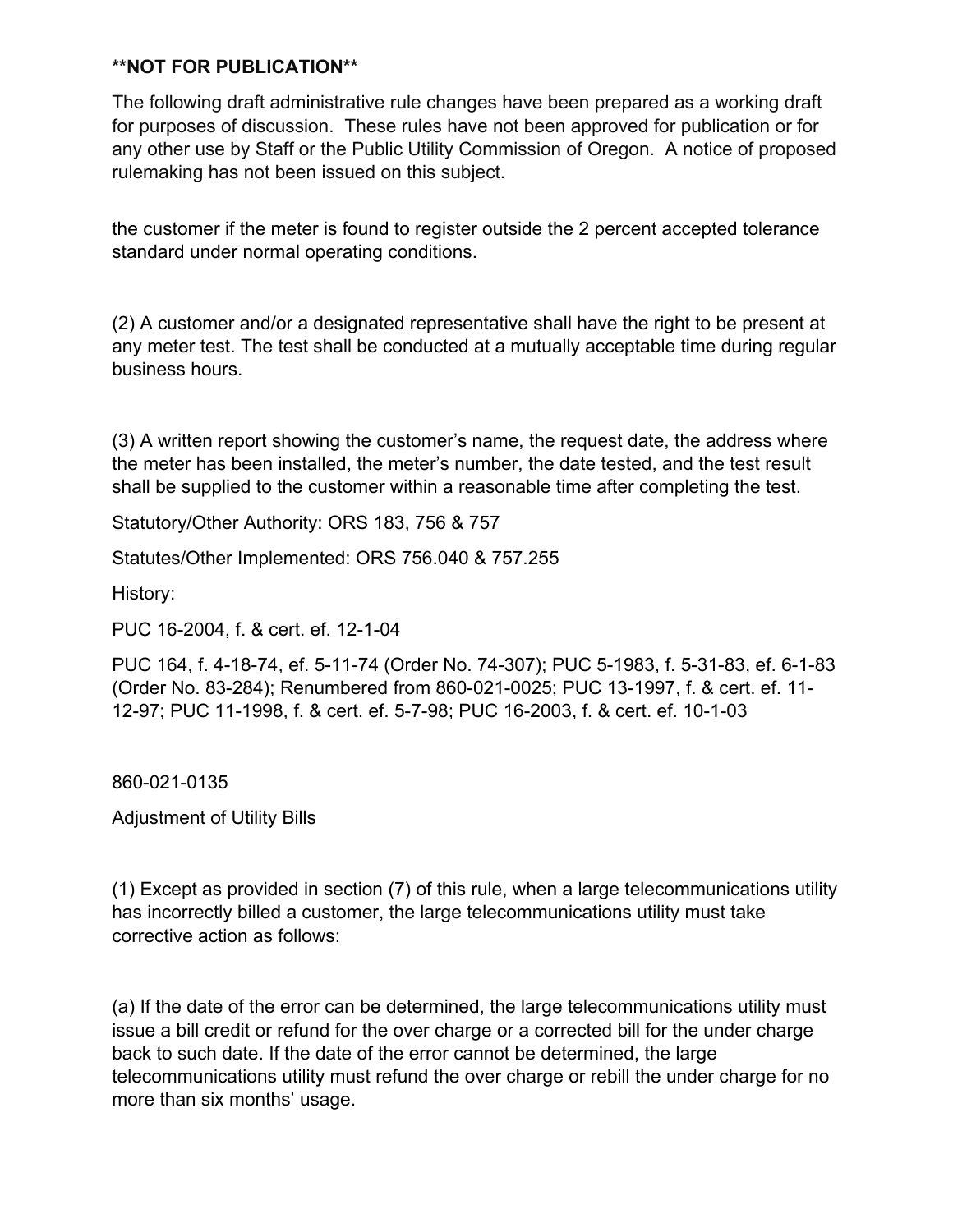The following draft administrative rule changes have been prepared as a working draft for purposes of discussion. These rules have not been approved for publication or for any other use by Staff or the Public Utility Commission of Oregon. A notice of proposed rulemaking has not been issued on this subject.

(b) In no event may a large telecommunications utility issue a corrected bill or refund for more than three years of incorrectly billed charges.

(2) Except as provided in sections (6) and (7) of this rule, if an energy utility determines that a current or former customer of the energy utility was under-billed or over-billed for a service provided by the energy utility under rate schedules or tariffs in effect when the service was provided:

(a) The energy utility may issue a bill to collect amounts previously under-billed during the 12-month period ending on the date on which the customer or former customer was last under-billed. The energy utility may not bill for services provided more than two years before the date the energy utility discovered the under-billing.

(b) The energy utility must issue a refund or bill credit for amounts previously over-billed during the 12-month period ending on the date on which the customer or former customer was last over-billed. The energy utility is not required to issue a refund or bill credit for amounts over-billed more than three years before the date the energy utility discovered the over-billing.

(3) Notwithstanding subsections (1)(a) and (2)(a) of this rule, if the under-billing was the result of fraud, tampering, diversion, theft, misinformation, false identification, or other unlawful conduct on the part of the customer or former customer of the energy or large telecommunications utility, the utility may collect full payment for any amount owed without limitation.

(4) When a utility issues a bill to collect under-billed amounts, a current or former customer of an energy utility, or current customer of a telecommunications utility, may enter into a time-payment agreement as provided in OAR 860-021-0415. If the utility customer is already on a time-payment plan, the utility must offer to renegotiate the payment plan to include the under-billing error. If the customer and utility cannot agree upon payment terms, the Commission will establish terms and conditions to govern the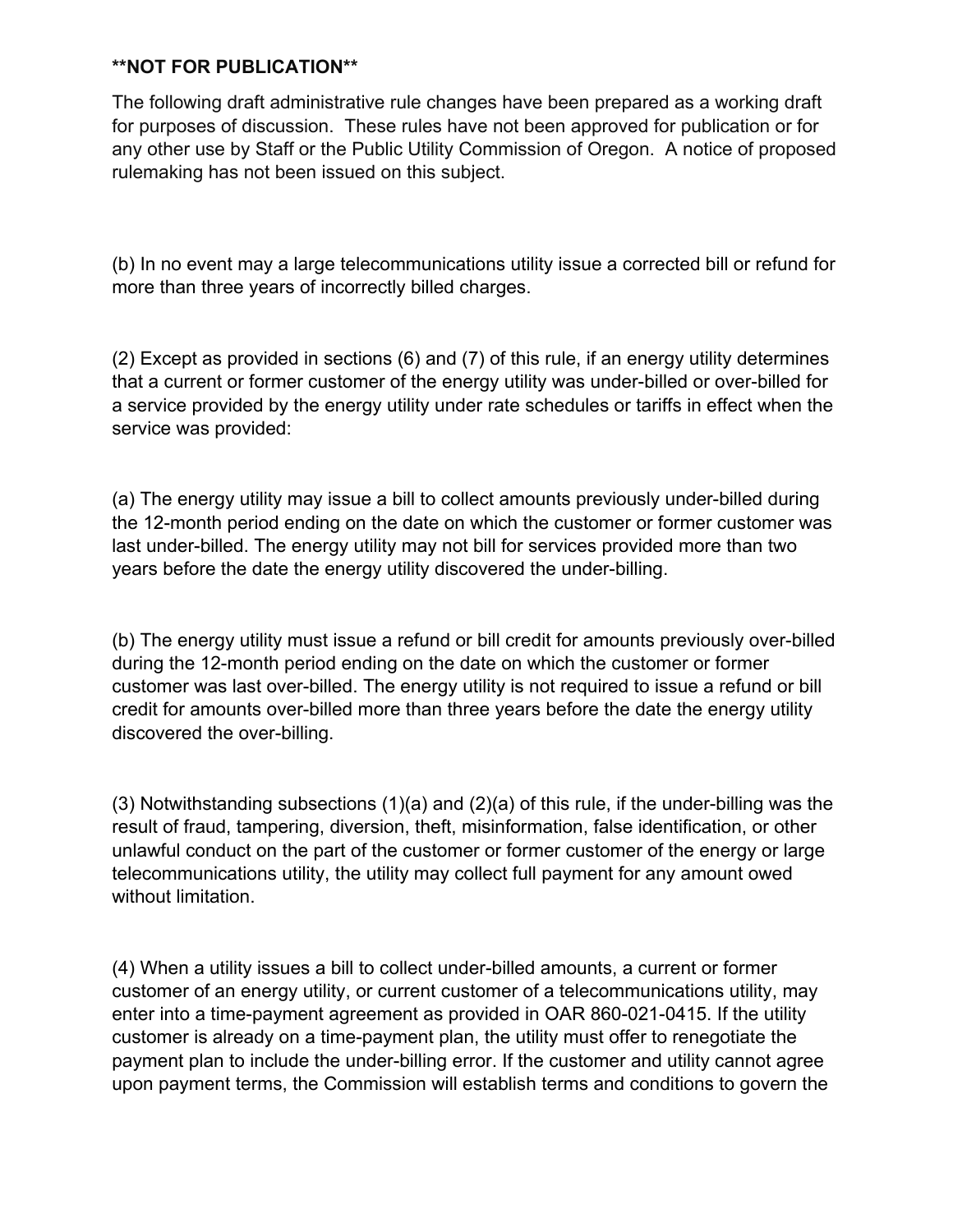The following draft administrative rule changes have been prepared as a working draft for purposes of discussion. These rules have not been approved for publication or for any other use by Staff or the Public Utility Commission of Oregon. A notice of proposed rulemaking has not been issued on this subject.

customers' obligation. This section does not apply if the corrected billing is the result of the conditions listed in section (3) of this rule.

(5) When an energy or large telecommunications utility requires payment for amounts previously under-billed, the utility must provide a written notice that explains:

(a) The circumstance and time period of the under-billing;

(b) The corrected bill amount and the amount of the necessary adjustment,

(c) The Commission's consumer**customer** complaint process; and

(d) The right of current or former customers of an energy utility or current customers of a telecommunications utility to enter into a time-payment agreement with the utility.

(6) A billing adjustment is not required if an electric or gas meter registers less than a two percent error under conditions of normal operation.

(7) The energy or large telecommunications utility may waive rebilling or issuing a refund check when costs make such action uneconomical.

Statutory/Other Authority: ORS 183, 756, 757 & 759

Statutes/Other Implemented: ORS 756.040 & 757.250

History:

PUC 7-2014, f. & cert. ef. 11-13-14

PUC 164, f. 4-18-74, ef. 5-11-74 (Order No. 74-307); PUC 5-1983, f. 5-31-83, ef. 6-1-83 (Order No. 83-284); Renumbered from 860-021-0030; PUC 16-1990, f. 9-28-90, cert. ef. 10-1-90 (Order No. 90-1105); PUC 13-1997, f. & cert. ef. 11-12-97; PUC 11-1998, f. &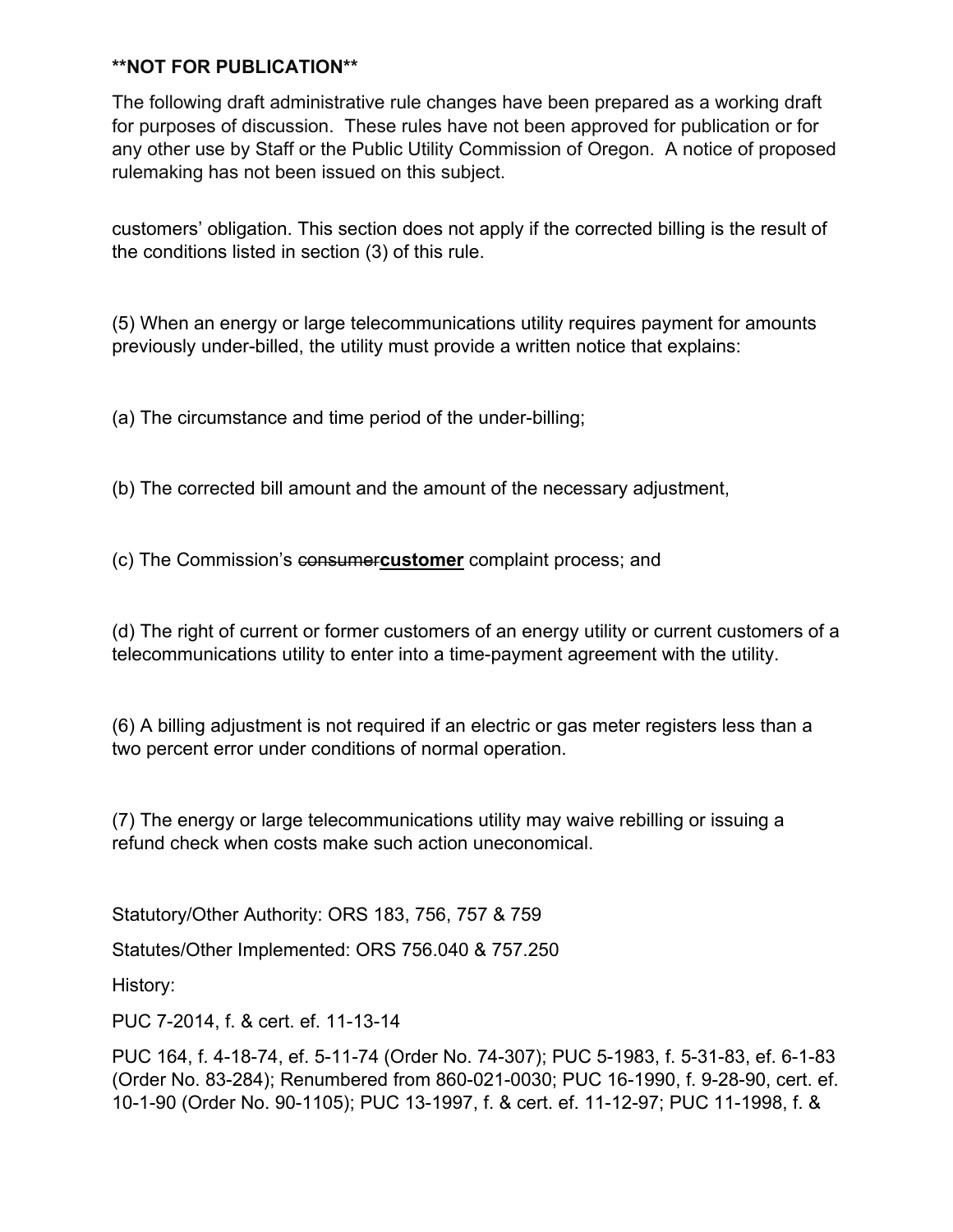The following draft administrative rule changes have been prepared as a working draft for purposes of discussion. These rules have not been approved for publication or for any other use by Staff or the Public Utility Commission of Oregon. A notice of proposed rulemaking has not been issued on this subject.

cert. ef. 5-7-98; PUC 4-1999, f. & cert. ef. 8-12-99; PUC 16-2001, f. & cert. ef. 6-21-01; PUC 5-2014, f. & cert. ef. 6-26-14

860-021-0170

Billing Error Reporting

(1) As used in this rule, "billing error" means an error by an energy utility in the calculation of tariffed amounts billed to customers that:

(a) Is due to a single, specific event, reason, or condition;

(b) Resulted in the issuance of a corrected bill; and

(c) Affected an estimated 0.5 percent or more of customer bills issued in any billing month by an average of \$5.00 or more.

(2) Within 10 business days of discovering a billing error, an energy utility must report the error via electronic mail to the Commission's Consumer Services Section.

(3) Within 60 calendar days from the date the billing error was first reported, an energy utility must file a final report via electronic mail with the Commission's Consumer Services Section. The report must include the following information:

(a) A description and cause, if known, of the billing error;

(b) The number of bills affected by the billing error;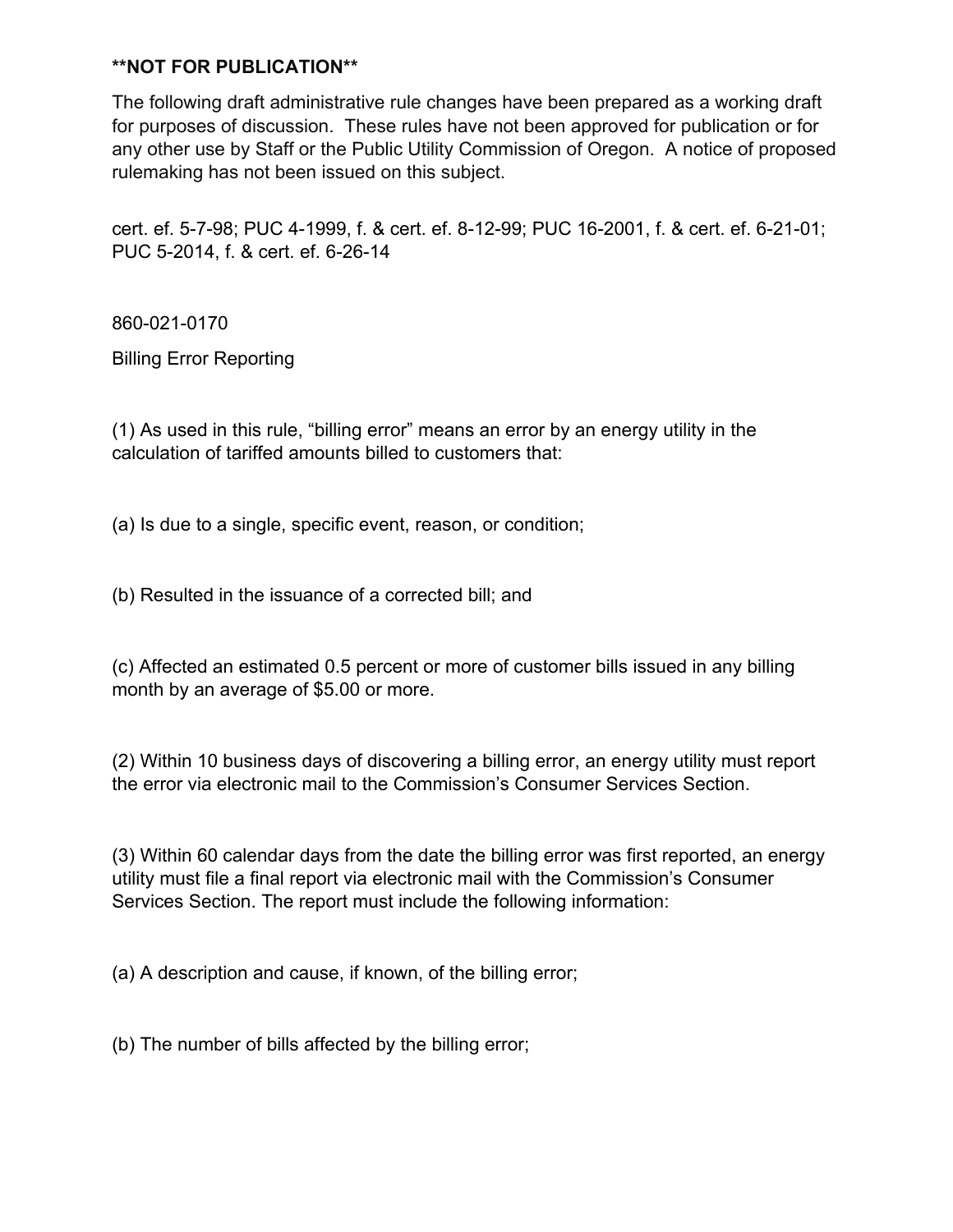The following draft administrative rule changes have been prepared as a working draft for purposes of discussion. These rules have not been approved for publication or for any other use by Staff or the Public Utility Commission of Oregon. A notice of proposed rulemaking has not been issued on this subject.

(c) The number of bills adjusted due to the billing error;

(d) The time period in which the billing error affected customer bills;

(e) The actions taken to correct the error; and

(f) The actions taken to prevent the same error from occurring in the future.

(4) Within 60 calendar days following the end of each calendar year, an energy utility must file an annual report with the Commission's filing center that summarizes all billing errors reported during the prior calendar year.

Statutory/Other Authority: ORS 183, 756 & 757

Statutes/Other Implemented: ORS 756.040 & 757.020

History:

PUC 1-2013, f. & cert. ef. 2-14-13

**860-021-0180**

**Verification of Eligibility for Low-income Residential Customer or Applicant**

**(1) For a residential customer or applicant to be verified as an eligible lowincome residential customer or applicant for purposes of OAR 860-021-0205(5), OAR 860-021-0210, OAR 860-021-0330, or OAR 860-021-0420, the customer or applicant, one or more of their dependents or their household must have an annual gross income that is below 60 percent of the State Median Income; or receive benefits from one or more of the following public benefit programs: Low Income Home Energy Assistance Program (LIHEAP), Oregon Energy Assistance Program (OEAP), Supplemental Nutrition Assistance Program (SNAP), Supplemental Security Income (SSI), Temporary Aid to Needy Families (TANF), Medicaid under Title XIX and XXI of the Social Security Act, Federal Public**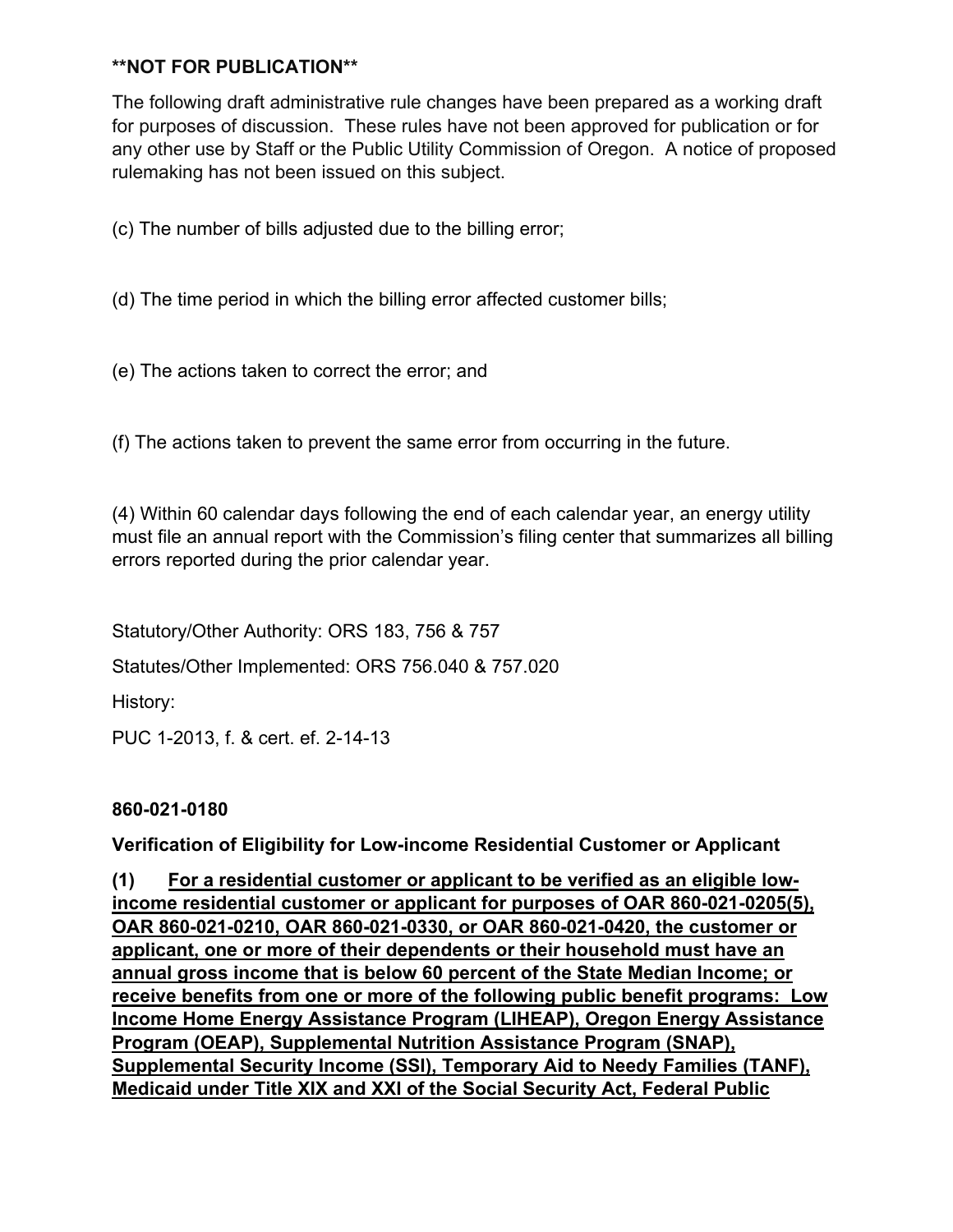The following draft administrative rule changes have been prepared as a working draft for purposes of discussion. These rules have not been approved for publication or for any other use by Staff or the Public Utility Commission of Oregon. A notice of proposed rulemaking has not been issued on this subject.

**Housing Assistance (Section 8), Veterans and Survivors Pension Benefit, Federal Lifeline or Federal Affordable Connectivity Program.** 

**(2) Each energy utility shall make available an application for verification of eligibility as a low-income residential customer or applicant. The utility must submit the initial application form and any subsequent material changes for review by the Commission's Consumer Services Section.** 

**(3) A residential customer or applicant who wishes to be verified as an eligible low-income residential customer or applicant must submit the relevant application to their energy utility with supporting documentation by regular mail, electronically or facsimile to the utility address listed on the application.**

**(a) The types of acceptable documentation to demonstrate income eligibility include, but are not limited to:**

**(A) Current income statement from employer or paystub;**

**(B) Current or prior year state, federal, or Tribal tax return;**

**(C) Social Security statement of benefits;**

**(D) Veterans Administration statement of benefits;**

**(E) Retirement or pension statement of benefits;**

**(F) Unemployment or Worker's Compensation statement of benefits;**

**(G) Divorce decree, child support award, or a similar official document showing household income.**

**(b) The types of acceptable documentation to demonstrate eligibility through receipt of program benefits Include but are not limited to:**

**(A) Current or prior year's statement of benefits from a public assistance program;**

**(B) A notice or letter of participation in a public assistance program;**

**(C) Program participation documents, or** 

**(D) Another official document demonstrating that the customer, one or more of the customer's dependents or the customer's household receives benefits from a qualifying assistance program.**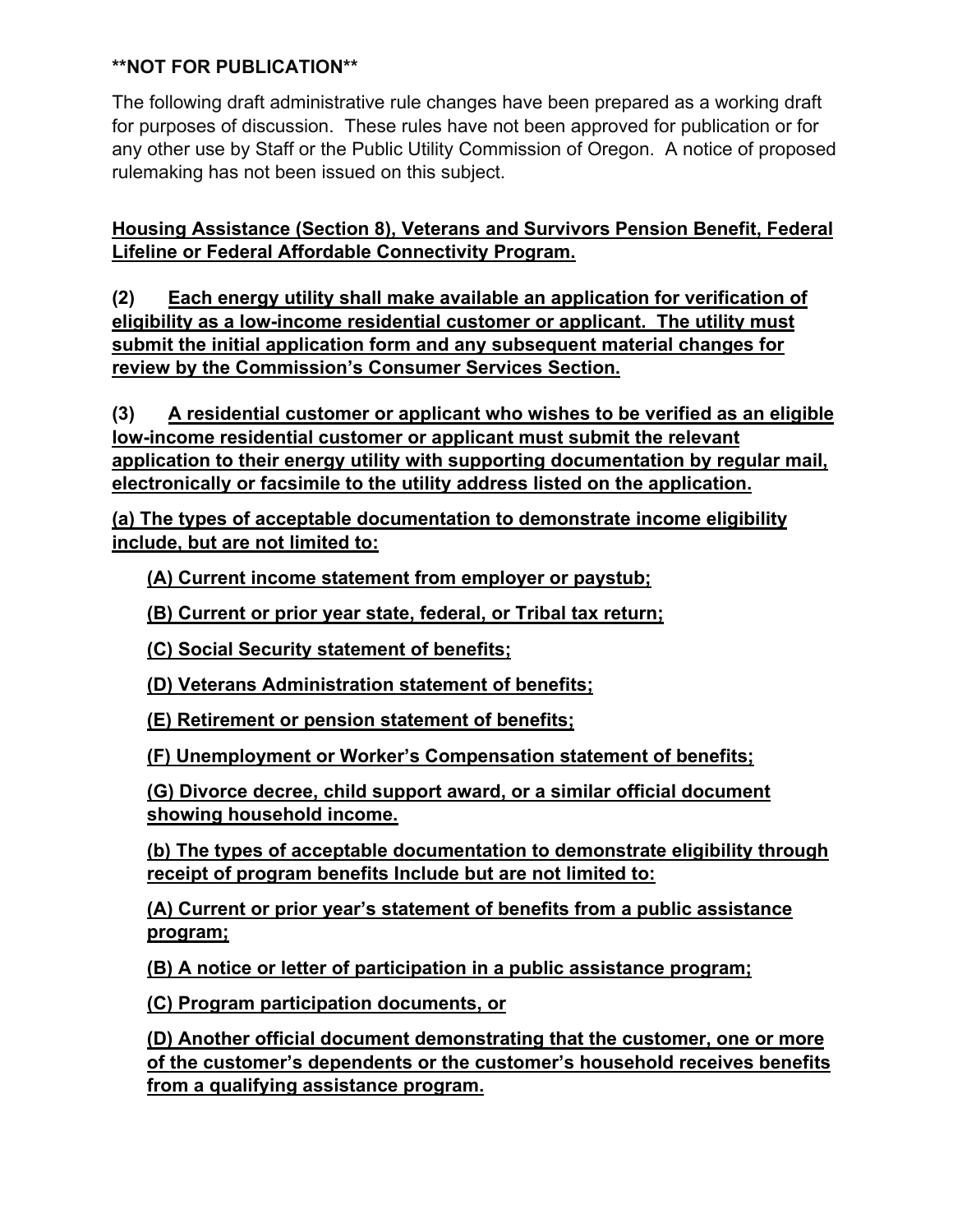The following draft administrative rule changes have been prepared as a working draft for purposes of discussion. These rules have not been approved for publication or for any other use by Staff or the Public Utility Commission of Oregon. A notice of proposed rulemaking has not been issued on this subject.

**(4) An energy utility must review an eligibility application and send its determination of eligibility using the customer or applicant's preferred method of contact within 30 days of receipt of the application.**

**(e) An energy utility must require a low-income residential customer to submit documentation on an annual basis if the customer is to remain an eligible lowincome residential customer.**

860-021-0200

Establishing Credit for Residential Utility Service

(1) An applicant or customer may demonstrate satisfactory credit for new or continuing service by showing any of the following, provided that a deposit is not required under section (2) of this rule:

(a) Received 12 months of continuous utility service of the same type applied for (energy or telecommunications) during the preceding 24 months and the utility can verify, either by contacting the former utility or through an authorized letter provided by former utility on utility letterhead to include dates of service and presented by the applicant, customer or former utility, that the applicant or customer voluntarily terminated service and timely paid for all services rendered;

(b) Meets Commission approved minimum credit requirements based on a third party credit report score or the energy or large telecommunications utility's own credit scoring formula; or

(c) Proof of ability to pay by providing either:

(A) Proof of employment during the entire 12 months previous to the application of service for person(s) responsible for payment on the account and a work telephone number to enable the energy or large telecommunications utility to verify employment; or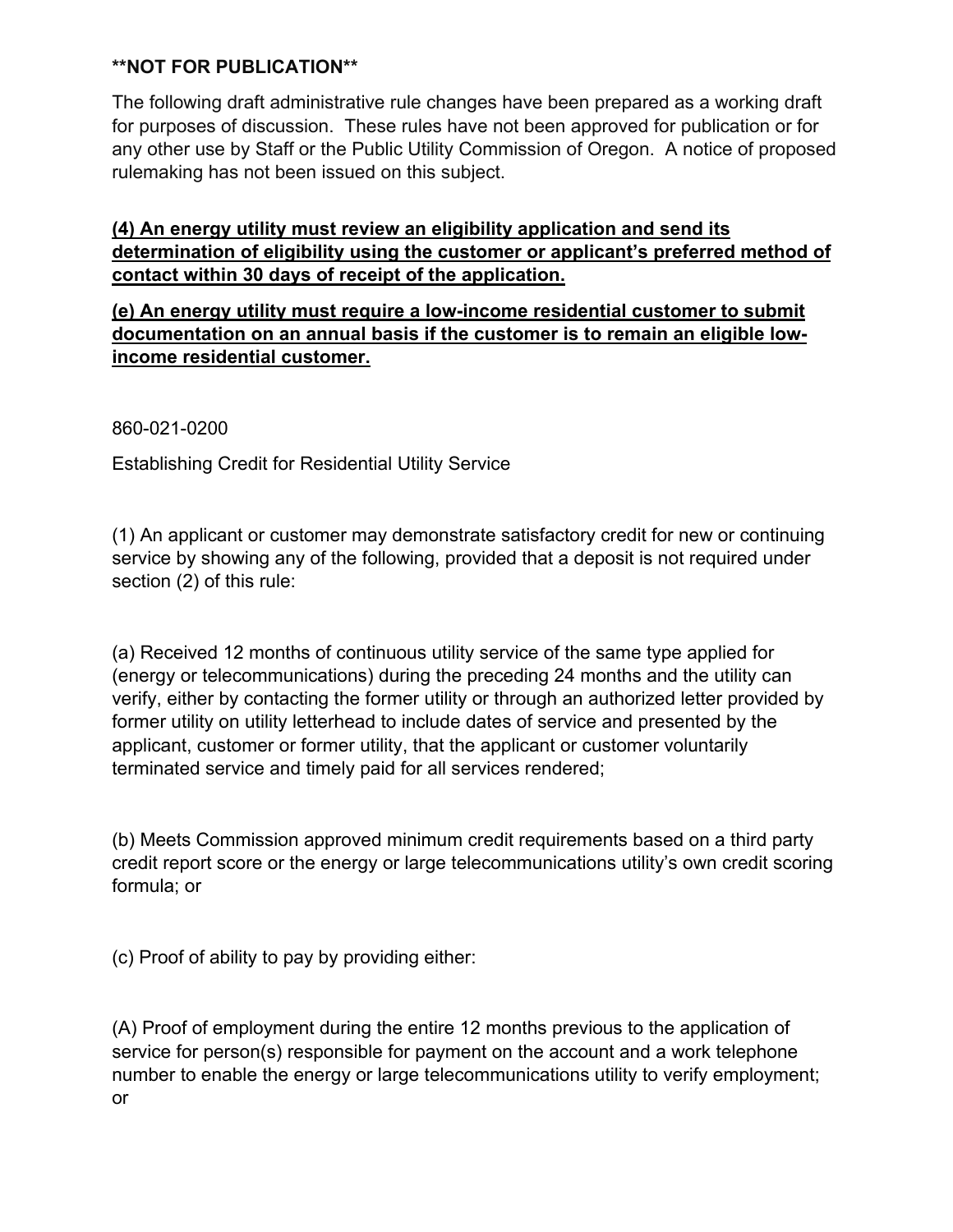The following draft administrative rule changes have been prepared as a working draft for purposes of discussion. These rules have not been approved for publication or for any other use by Staff or the Public Utility Commission of Oregon. A notice of proposed rulemaking has not been issued on this subject.

(B) A statement or other documentation from the income provider or an authorized representative, that the energy or large telecommunications utility can verify, indicating that the applicant or customer receives a regular source of income.

(2) An applicant or customer may be required to pay a deposit at the time of application for new or continued service when:

(a) The applicant or customer is unable to establish credit as defined in section (1) of this rule;

(b) The applicant or customer received the same type of utility service from it or any Oregon energy or telecommunications utility, as defined in ORS 757.005 or 759.005, within the preceding 24 months and owed an account balance that was not paid in full when service was terminated. Subsection (2)(b) of this rule does not apply to a customer who registered a dispute with the Commission within 60 days after service was terminated and who paid all undisputed or adjudicated amounts; or

(c) The applicant or customer was previously terminated for theft of service by any Oregon utility as defined in ORS 757.005 or 759.005, was found to have tampered with the meter or other utility facilities, or was otherwise found to have diverted utility service.

# **(3) Requirements for the return of a deposit to an eligible low-income residential customer or applicant are specified in OAR 860-021-0205(5).**

(3**4**) In lieu of paying a deposit, an applicant or customer may:

(a) Provide the energy or large telecommunications utility a written surety agreement from a responsible party to secure payment in an amount equal to two months' average usage. For purposes of section (3) of this rule, a responsible party is a customer with the same utility who meets one of the qualifying conditions outlined in section (1) of this rule. The surety agreement obligation will automatically terminate should the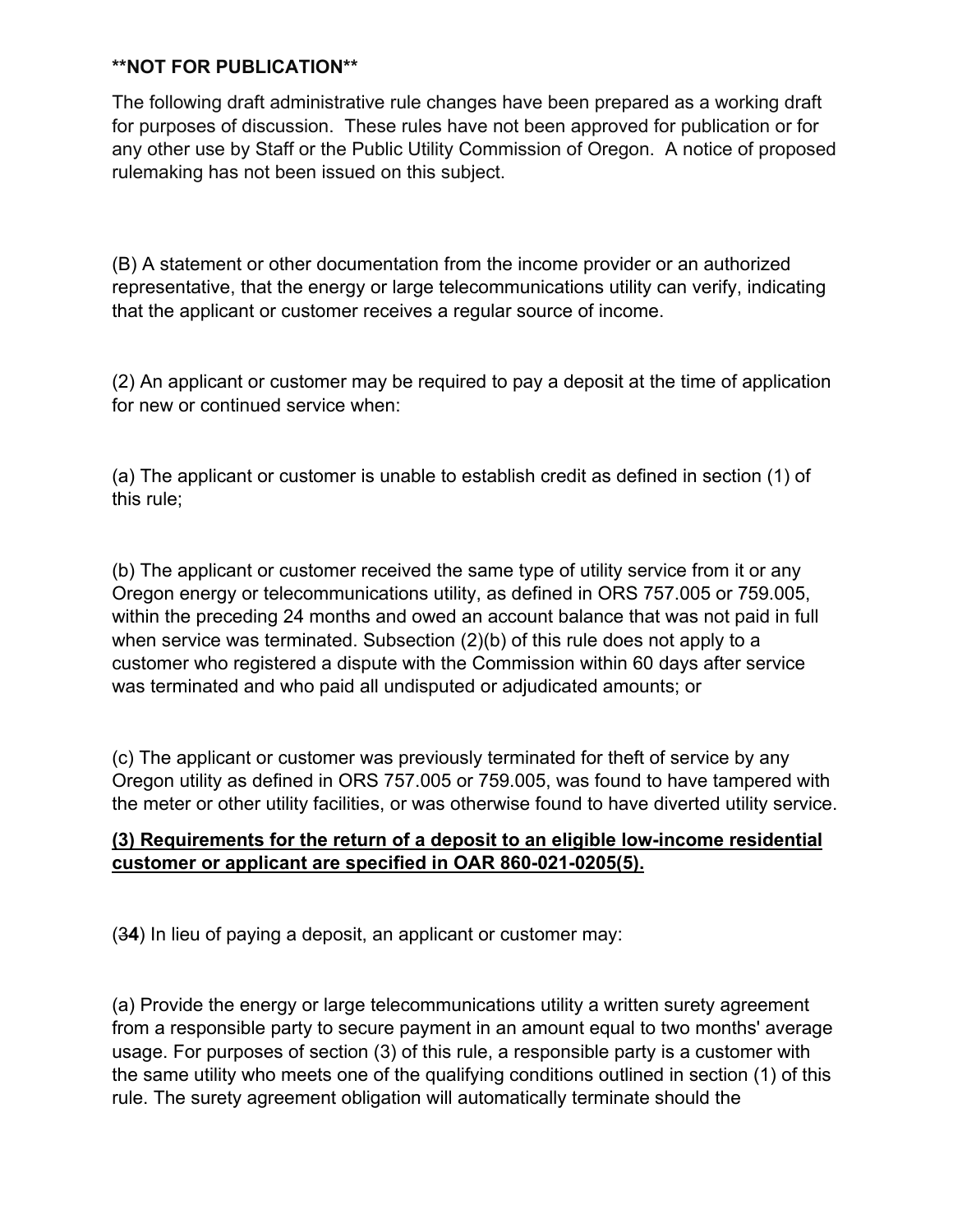The following draft administrative rule changes have been prepared as a working draft for purposes of discussion. These rules have not been approved for publication or for any other use by Staff or the Public Utility Commission of Oregon. A notice of proposed rulemaking has not been issued on this subject.

responsible party no longer meet the conditions set forth herein. In the event a responsible party is subsequently found not to qualify, the applicant or customer will be required to either pay a deposit or obtain a written surety agreement from another responsible party. The surety obligation ceases when the customer establishes good credit; or

(b) For energy utilities, elect to use demand limiter or "pay as you go" metering, if equipment is available.

(4**5**) For energy utilities, a deposit required under this rule shall not exceed one-sixth the amount of reasonable estimated billing for 12 months at rates then in effect. This estimate shall be based upon actual use at the premises during the prior 12 months, if known, or will be estimated based upon the type and size of the equipment at the premises. Each deposit shall be rounded to the nearest whole dollar.

(5**6**) For large telecommunication utilities, a deposit required under these rules shall be based upon two months' average or estimated bills for usage of the applicable telecommunications utility's tariff and price-listed services. Each deposit shall be rounded to the nearest whole dollar. For telecommunications service, applicants eligible for Oregon Telephone Assistance Program (OTAP) funding and who voluntarily elect to receive toll-blocked service, no deposit may be charged. The large telecommunications utility shall make toll blocking available at no charge to all applicants identified in OAR 860-033-0030.

(6**7**) A new or additional deposit, calculated as provided by sections (4) and (5) of this rule with the most recent information available, may be required from a customer as a condition of continued service when:

(a) The energy or large telecommunications utility discovers that the customer gave false information to establish an account and/or credit status;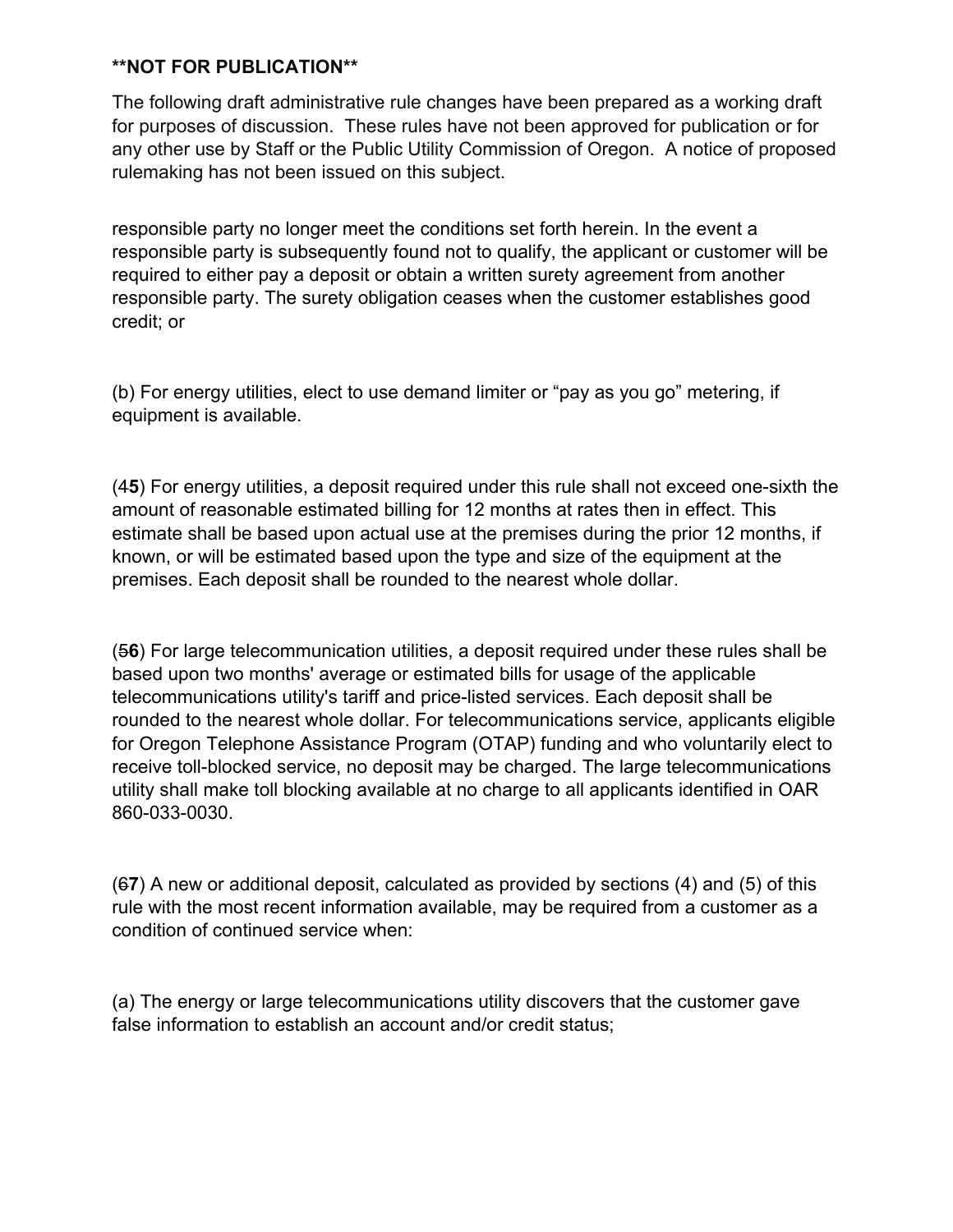The following draft administrative rule changes have been prepared as a working draft for purposes of discussion. These rules have not been approved for publication or for any other use by Staff or the Public Utility Commission of Oregon. A notice of proposed rulemaking has not been issued on this subject.

(b) The energy or large telecommunications utility discovers that the customer has stolen utility service, has tampered with the meter or other utility facilities, or was otherwise found to have diverted utility service;

(c) For energy utilities, a customer moves and the anticipated bill at the new residence will be at least 20 percent greater than the basis of the existing deposit; or

(d) For large telecommunications utilities, if service records for the customer indicates unbilled intraLATA toll activity under the utilities' tariff and price list is greater than the basis of the prior deposit.

(7**8**) Paying a deposit does not excuse a customer from complying with the energy or large telecommunications utility's tariffs or other regulations on file with the Commission, such as the obligation to promptly pay bills.

(8**9**) An energy or large telecommunications utility may file a tariff that contains less stringent deposit requirements than those specified in this rule.

Statutory/Other Authority: ORS 183, 756, 757, 759 & Ch. 290 & OL 1987

Statutes/Other Implemented: ORS 756.040 & Ch. 290 & OL 1987

History:

PUC 16-2004, f. & cert. ef. 12-1-04

PUC 164, f. 4-18-74, ef. 5-11-74 (Order No. 74-307); PUC 6-1981, f. & ef. 8-10-81 (Order No. 81-498); PUC 5-1983, f. 5-31-83, ef. 6-1-83 (Order No. 83-284); Renumbered from 860-21-040; PUC 5-1989(Temp), f. & cert. ef. 4-19-89 (Order No. 89- 493); PUC 13-1989, f. & cert. ef. 9-12-89 (Order No. 89-1173); PUC 16-1990, f. 9-28- 90, cert. ef. 10-1-90 (Order No. 90-1105); PUC 13-1997, f. & cert. ef. 11-12-97; PUC 17- 1997(Temp), f. 12-11-97, cert. ef. 1-1-98 thru 6-29-98; PUC 5-1998, f. & cert. ef. 3-13- 98; PUC 16-2001, f. & cert. ef. 6-21-01; PUC 16-2003, f. & cert. ef. 10-1-03; PUC 2- 2004(Temp), f. & cert. ef. 1-9-04 thru 7-2-04; PUC 11-2004, f. & cert. ef. 6-2-04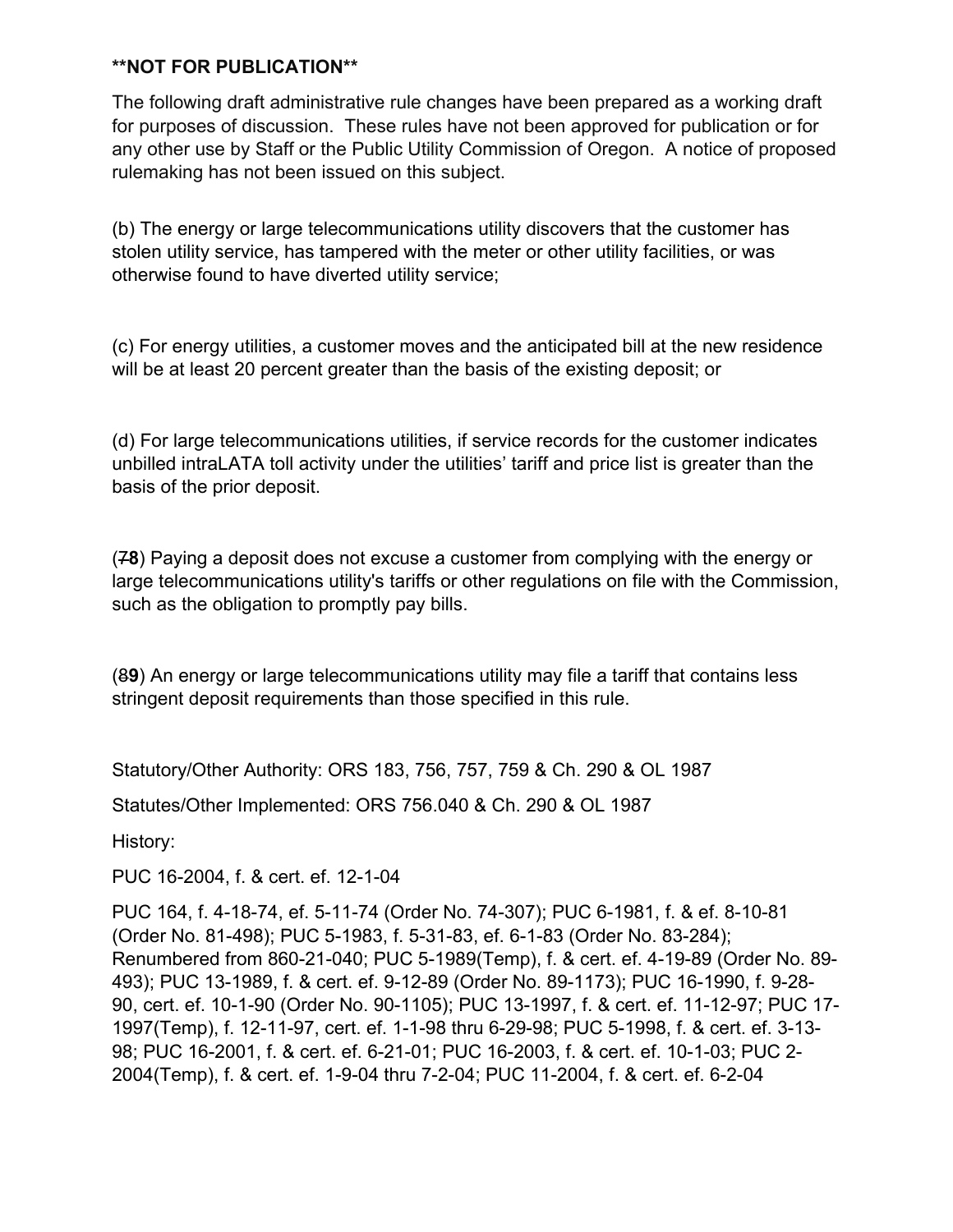The following draft administrative rule changes have been prepared as a working draft for purposes of discussion. These rules have not been approved for publication or for any other use by Staff or the Public Utility Commission of Oregon. A notice of proposed rulemaking has not been issued on this subject.

860-021-0205

Deposit Payment Arrangements for Residential Energy Utility Service

(1) When an energy utility requires a deposit, the customer or applicant may pay the deposit in full or in three installments. The first installment is due immediately; the remaining installments are due 30 days and 60 days after the first installment payment. Except for the last payment, installments shall be the greater of \$30 or one-third of the deposit.

(2) When an installment payment or a deposit is made with a payment for energy utility service, the amount paid shall first be applied toward payment of the amount due for deposit.

(3) When the energy utility requires the customer or applicant to pay an additional deposit, the customer shall pay one-third of the total deposit, or at least \$30, whichever is greater, within five days. The remainder of the deposit is due under the terms of section (1) of this rule. If the customer has an existing deposit installment agreement, the remaining installment payments will be adjusted to include the additional deposit; however, two installment payments cannot be required within the same 30-day period.

(4) When a customer or applicant enters into an installment agreement for payment of a deposit under section (1) of this rule, the energy utility shall provide written notice explaining its deposit requirements. The notice shall specify the date each installment payment shall be due and shall include a statement printed in bold-face type informing the customer or applicant that utility service will be disconnected if the energy utility does not receive the payment when due. The notice shall also set forth the name and telephone number of the appropriate unit within the Department of Human Services or other agencies which may be able to help the customer obtain financial aid.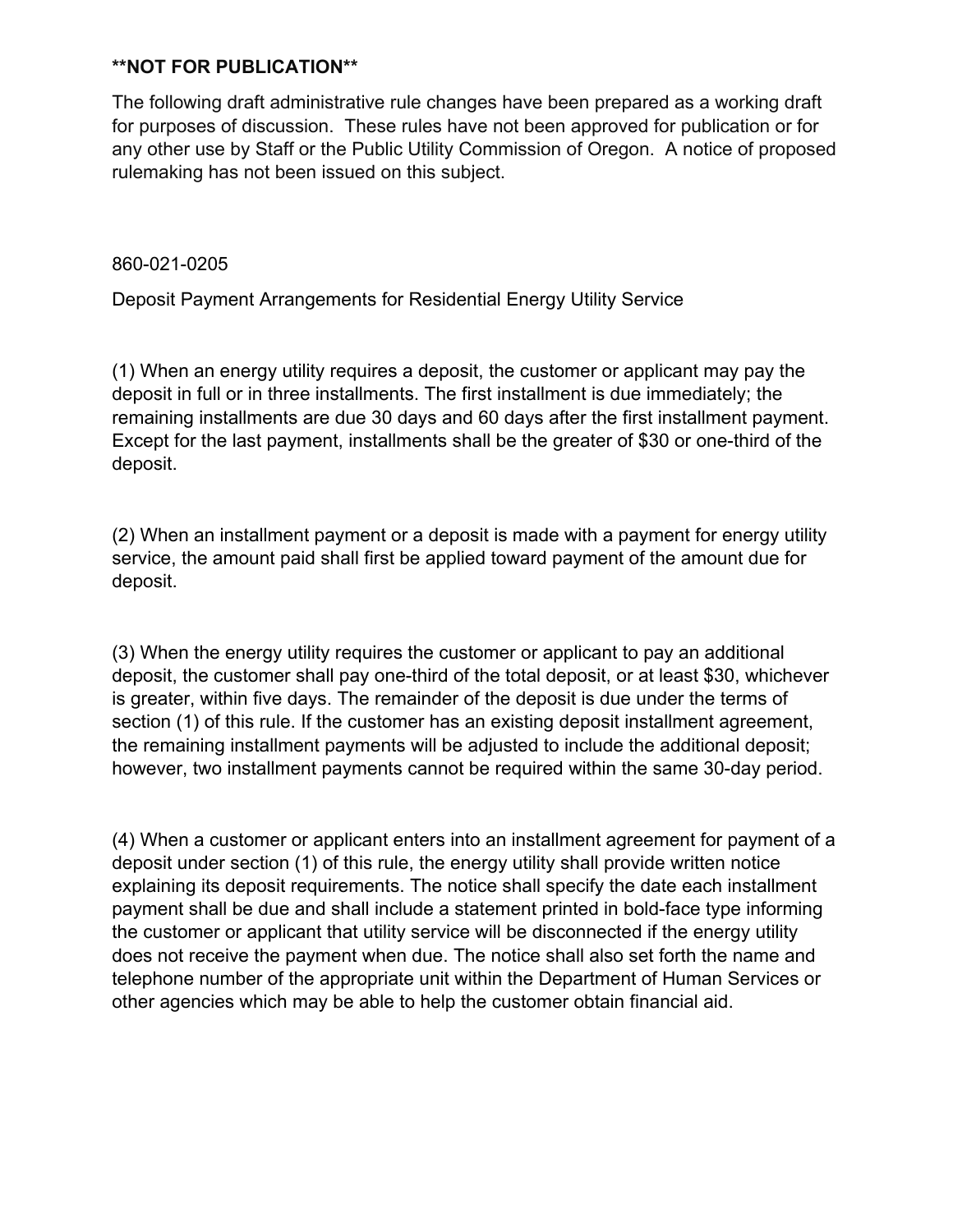The following draft administrative rule changes have been prepared as a working draft for purposes of discussion. These rules have not been approved for publication or for any other use by Staff or the Public Utility Commission of Oregon. A notice of proposed rulemaking has not been issued on this subject.

**(5) An energy utility that collects or has collected a deposit from an eligible lowincome residential customer or applicant must return the deposit as outlined in this section.**

**(a) For a low-income residential customer or applicant that meets the eligibility requirements, the energy utility will return the deposit within two billing cycles.**

**(A) The deposit will first be applied to any outstanding balance on an eligible lowincome residential customer or applicant account. If there are any remaining funds, the funds will be returned to the low-income residential customer or applicant by check mailed to the last-known address.**

**(B) If an eligible low-income residential customer or applicant account is current, the deposit will be returned by check mailed to the last-known address.**

**(C) For an eligible low-income residential customer or applicant that pays the deposit in installments per section (1) above, the energy utility will return the deposit within two billing cycles, after the last installment payment is made.**

(5**6**) If a customer fails to abide by the terms of a deposit installment agreement, the energy utility may disconnect service after a five-day notice. The notice shall contain the information set forth in OAR 860-021-0405(2)(a), (b), (c), (e), (f), and (g) and shall be served as required by 860-021-0405(5).

(6**7**) When good cause exists, the Commission or the energy utility may provide more liberal arrangements for payment of deposits than those set forth in this rule. The energy utility shall keep a written record of the reasons for such action.

(7**8**) If disconnection for nonpayment of a deposit occurs, the customer disconnected shall pay the full amount of the deposit, any applicable reconnection fee, late-payment fee, and one-half the past due amount before service is restored. The customer shall pay the balance of the past-due amount within 30 days of the date service is restored. A customer may continue with an existing time-payment agreement by paying all past-due installments, the full deposit, and other applicable fees.

Statutory/Other Authority: ORS 183, 756, 757 & Ch. 290 & OL 1987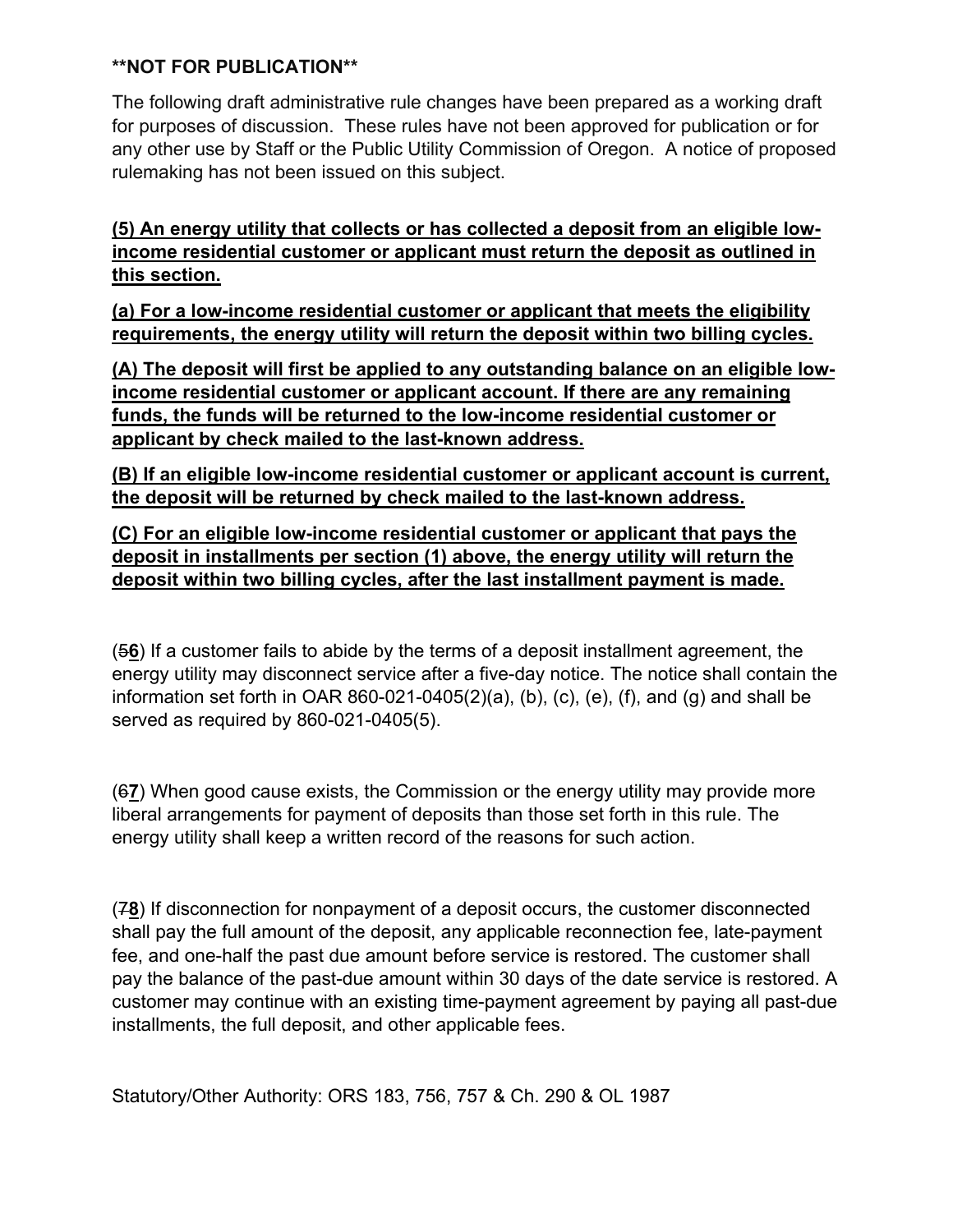The following draft administrative rule changes have been prepared as a working draft for purposes of discussion. These rules have not been approved for publication or for any other use by Staff or the Public Utility Commission of Oregon. A notice of proposed rulemaking has not been issued on this subject.

Statutes/Other Implemented: ORS 756.040 & Ch. 290 & OL 1987

History:

PUC 7-2005, f. & cert. ef. 11-30-05

PUC 5-1983, f. 5-31-83, ef. 6-1-83 (Order No. 83-284), PUC 12-1983 f. & ef. 10-7-83 (Order No. 83-623); PUC 5-1987, f. & ef. 7-2-87 (Order No. 87-723); PUC 3-1989, f. 2- 6-89, cert. ef. 2-8-89 (Order No. 89-038); PUC 16-1990, f. 9-28-90, cert. ef. 10-1-90 (Order No. 90-1105); PUC 11-1998, f. & cert. ef. 5-7-98; PUC 16-2001, f. & cert. ef. 6- 21-01; PUC 16-2003, f. & cert. ef. 10-1-03; PUC 16-2004, f. & cert. ef. 12-1-04

#### 860-021-0206

Payment Arrangements for Deposit and Installation Charges for Residential Telecommunications Utility Service

(1) Time payments for deposits and nonrecurring charges shall be limited to charges for residential service and intraLATA toll. When the large telecommunications utility requires deposits and/or nonrecurring charges to establish or reestablish service from an applicant, the applicant shall pay one-fourth of the deposit and/or nonrecurring charges immediately. The customer or applicant shall pay the remainder in three equal installments, which shall be due 30, 60, and 90 days, respectively, after the date the payment agreement is executed. Except for the last payment, installments shall be the greater of \$20 or one-fourth of the total deposit. In communicating with an applicant to establish service or to require a deposit and/or nonrecurring charge, the large telecommunications utility shall inform the applicant of the availability of Link-Up America and Oregon Telephone Assistance Program benefits and inform the applicant that details are available from the Commission.

(2) When a customer makes an installment payment or a deposit with a payment for telecommunications utility service, the large telecommunications utility shall first apply the amount paid toward the amount due for deposit and/or nonrecurring charges.

(3) A customer who is required to pay an additional deposit shall pay one-fourth of the total deposit within five days to the large telecommunications utility. The remainder of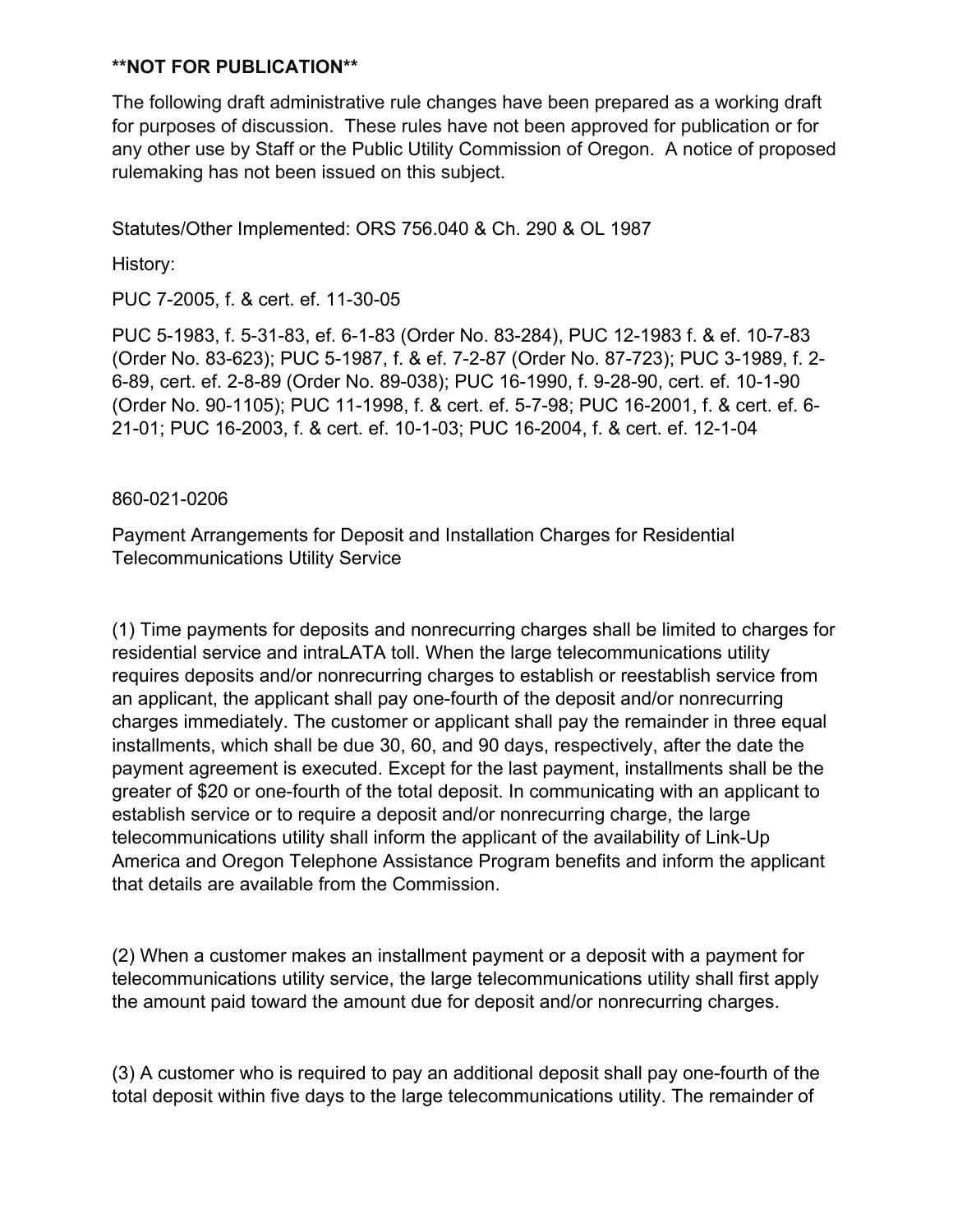The following draft administrative rule changes have been prepared as a working draft for purposes of discussion. These rules have not been approved for publication or for any other use by Staff or the Public Utility Commission of Oregon. A notice of proposed rulemaking has not been issued on this subject.

the deposit is due under the terms of section (1) of this rule. If the customer has an existing deposit installment agreement, the remaining installment payments will be adjusted to include the additional deposit; however, two installment payments cannot be required within the same 30-day period.

(4) When a customer enters into an installment agreement for payment of a deposit and/or nonrecurring charges under section (1) of this rule, the large telecommunications utility shall provide written notice explaining its deposit and nonrecurring charges requirements. The notice shall specify the date each installment payment shall be due and shall include a statement printed in bold-face type informing the customer that utility service will be disconnected if payment is not received when due.

(5) If a customer fails to abide by the terms of an installment agreement, the large telecommunications utility may disconnect local exchange service after providing a written five-day notice. The notice shall contain the information set forth in OAR 860- 021-0505(3)(a) through (e) and shall be served as required by in 860-021-0505(4) and (5). In lieu of permanent disconnection, the large telecommunications utility may curtail service pursuant to 860-021-0505(7).

(6) When good cause exists, the large telecommunications utility may provide or the Commission may require, more liberal arrangements for payment of deposits and/or nonrecurring charges than those set forth in this rule. The large telecommunications utility shall keep a written record of the reasons for such action.

(7) If disconnection for nonpayment of a deposit and/or nonrecurring charges occurs, the customer disconnected shall pay the full amount of the deposit, and/or nonrecurring charges, any applicable reconnection fee, late-payment fee, and past due tariff and price-listed amount before service is restored. A customer may continue with an existing medical certificate time-payment agreement by paying all past-due installments.

Statutory/Other Authority: ORS 183, 756 & Ch. 290 & OL 1987

Statutes/Other Implemented: ORS 756.040 & Ch. 290 OL 1987

History: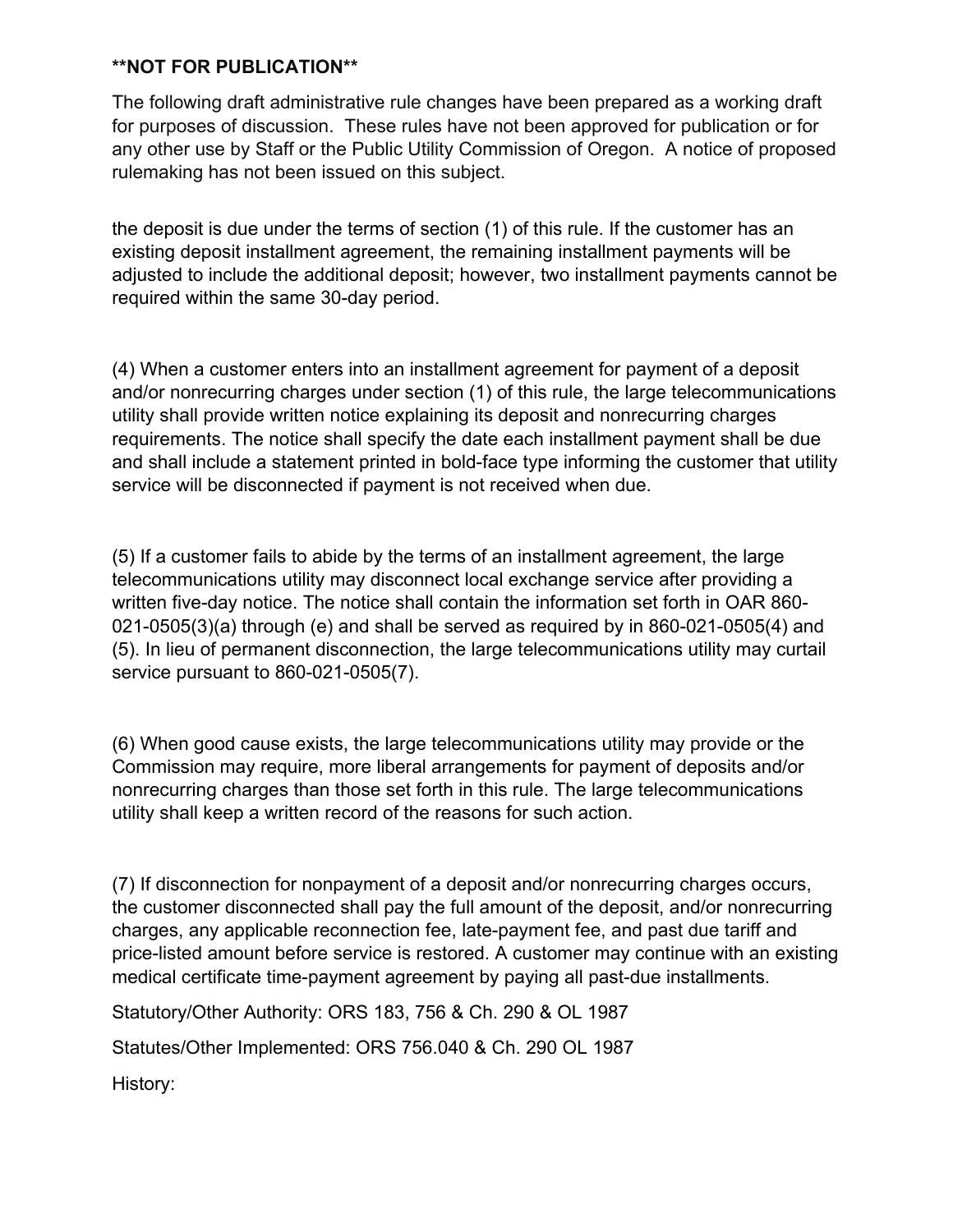The following draft administrative rule changes have been prepared as a working draft for purposes of discussion. These rules have not been approved for publication or for any other use by Staff or the Public Utility Commission of Oregon. A notice of proposed rulemaking has not been issued on this subject.

PUC 16-2004, f. & cert. ef. 12-1-04 PUC 16-2003, f. & cert. ef. 10-1-03 PUC 16-2001, f. & cert. ef. 6-21-01 PUC 11-1998, f. & cert. ef. 5-7-98 PUC 16-1990, f. 9-28-90, cert. ef. 10-1-90 (Order No. 90-1105) PUC 3-1989, f. 2-6-89, cert. ef. 2-8-89 (Order No. 89-038)

860-021-0210

Interest on Deposits for Residential and Nonresidential Utility Service

(1) Each year, the Commission shall establish an annual interest rate that must be paid on customer deposits. The Commission will base the rate upon consideration of the effective interest rate for new issues of one-year Treasury Bills issued during the last week of October, the interest rate on the most recent issuance of one-year Treasury Bills, or the effective interest rate for the average yield of Treasury Bills of the closest term issued during the last week of October. This interest rate, rounded to the nearest one-half of one percent, shall apply to deposits held during January 1 through December 31 of the subsequent year. The Commission will advise all energy and large telecommunications utilities of the changes in the rate to be paid on customer deposits held as needed.

(2) Upon payment of a deposit, the energy or large telecommunications utility shall provide the customer documentation showing the date, name of the applicant or customer, the service address, the amount of deposit, a statement that the deposit will accrue interest at the rate prescribed by the Commission, and an explanation of the conditions under which the deposit will be refunded.

(3) If the deposit is held beyond one year, accrued interest will be paid by a credit to the customer's account. If held less than one year, interest will be prorated. An energy or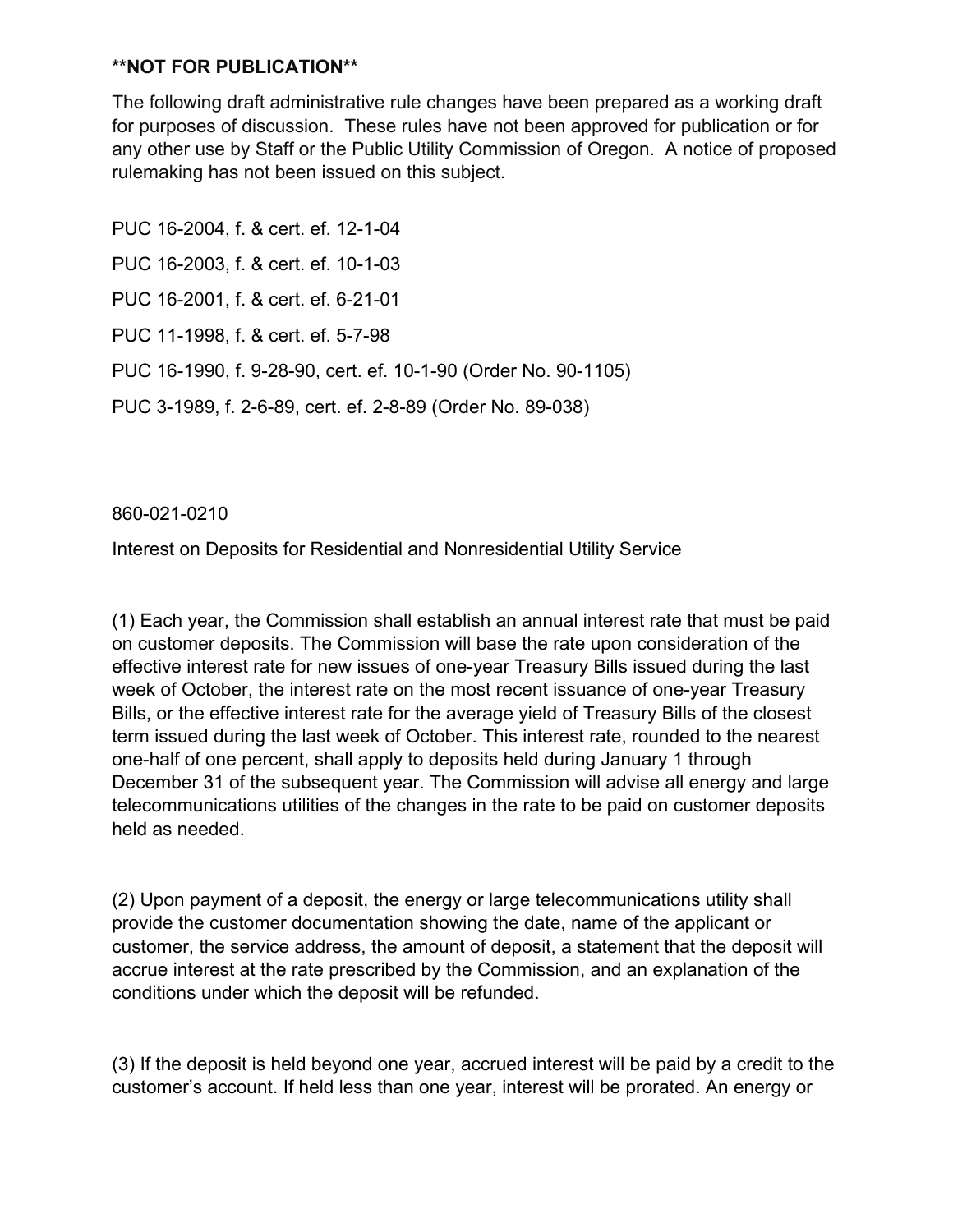The following draft administrative rule changes have been prepared as a working draft for purposes of discussion. These rules have not been approved for publication or for any other use by Staff or the Public Utility Commission of Oregon. A notice of proposed rulemaking has not been issued on this subject.

large telecommunications utility shall keep a detailed record of each deposit received until the deposit is credited or refunded.

# **(4) An energy utility will apply interest to deposits submitted by an eligible lowincome residential customer or applicant for the time period that the deposit is being held by the utility.**

Statutory/Other Authority: ORS 183, 756, 757, 759 & Ch. 290 & OL 1987

Statutes/Other Implemented: ORS 756.040 & Ch. 290 & OL 1987

History:

PUC 16-2004, f. & cert. ef. 12-1-04

PUC 16-2003, f. & cert. ef. 10-1-03

PUC 16-2001, f. & cert. ef. 6-21-01

PUC 12-1997, f. & cert. ef. 10-30-97

PUC 16-1990, f. 9-28-90, cert. ef. 10-1-90 (Order No. 90-1105)

PUC 3-1989, f. 2-6-89, cert. ef. 2-8-89 (Order No. 89-038)

PUC 5-1983, f. 5-31-83, ef. 6-1-83 (Order No. 83-284)

860-021-0215

Refund of Deposits for Residential and Nonresidential Utility Service

(1) An energy or large telecommunications utility shall promptly refund a customer's deposit with accrued interest when service is terminated **while the utility still holds a deposit for the customer**, provided a refund due shall first be applied to any unpaid balance on the customer's account.

(2) **Except as provided in OAR 860-021-0205(5), a**An energy or large telecommunications utility may continue holding a deposit until credit is satisfactorily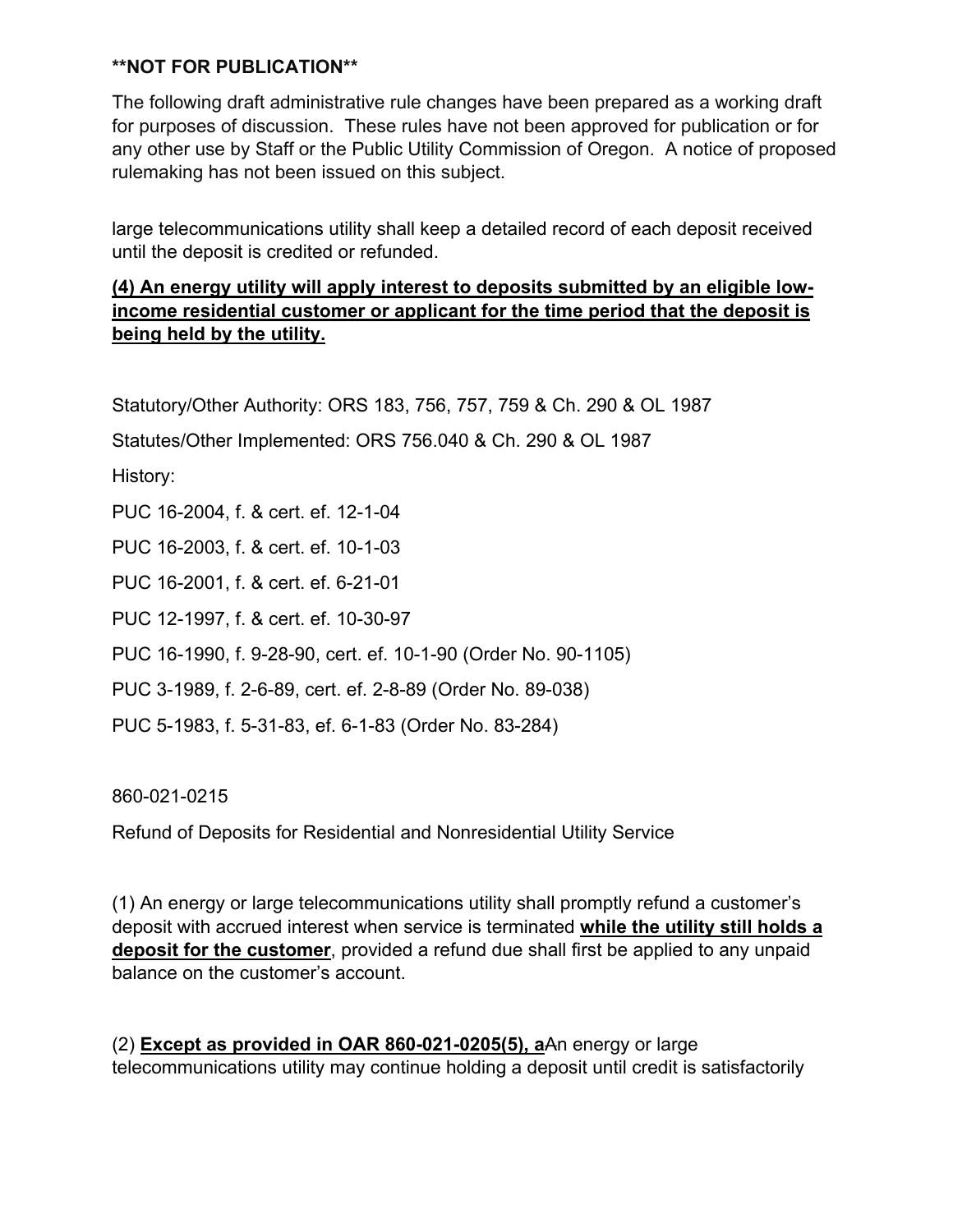The following draft administrative rule changes have been prepared as a working draft for purposes of discussion. These rules have not been approved for publication or for any other use by Staff or the Public Utility Commission of Oregon. A notice of proposed rulemaking has not been issued on this subject.

established or reestablished. For purposes of this rule, credit shall be considered to be established or reestablished if one year after a deposit is made:

(a) The account is current;

(b) Not more than two five-day disconnection notices were issued to the customer during the previous 12 months; and

(c) The customer was not disconnected for nonpayment during the previous 12 months.

(3) After satisfactory credit has been established or reestablished, the deposit plus any accrued interest shall be promptly refunded or credited to the customer's account. A customer shall be entitled to a refund upon request.

(4) When the customer moves to a new address within the energy or large telecommunications utility's service area, the deposit and accrued interest will be transferred to the new account.

(5) Deposits plus accrued interest may be refunded or credited, in whole or in part, to the customer's account at any time earlier than prescribed in this rule, provided the energy or large telecommunications utility's procedures are nondiscriminatory.

(6) Unless otherwise specified by the customer, an energy or large telecommunications utility shall mail deposit refunds to the customer's last known address. The energy or large telecommunications utility shall promptly honor a valid claim for payment of refund if the request is received within one year of the date service is terminated. Funds held beyond one year will be disposed of in accordance with ORS 98.316.

Statutory/Other Authority: ORS 183, 756, 757, 759 & Ch. 290 & OL 1987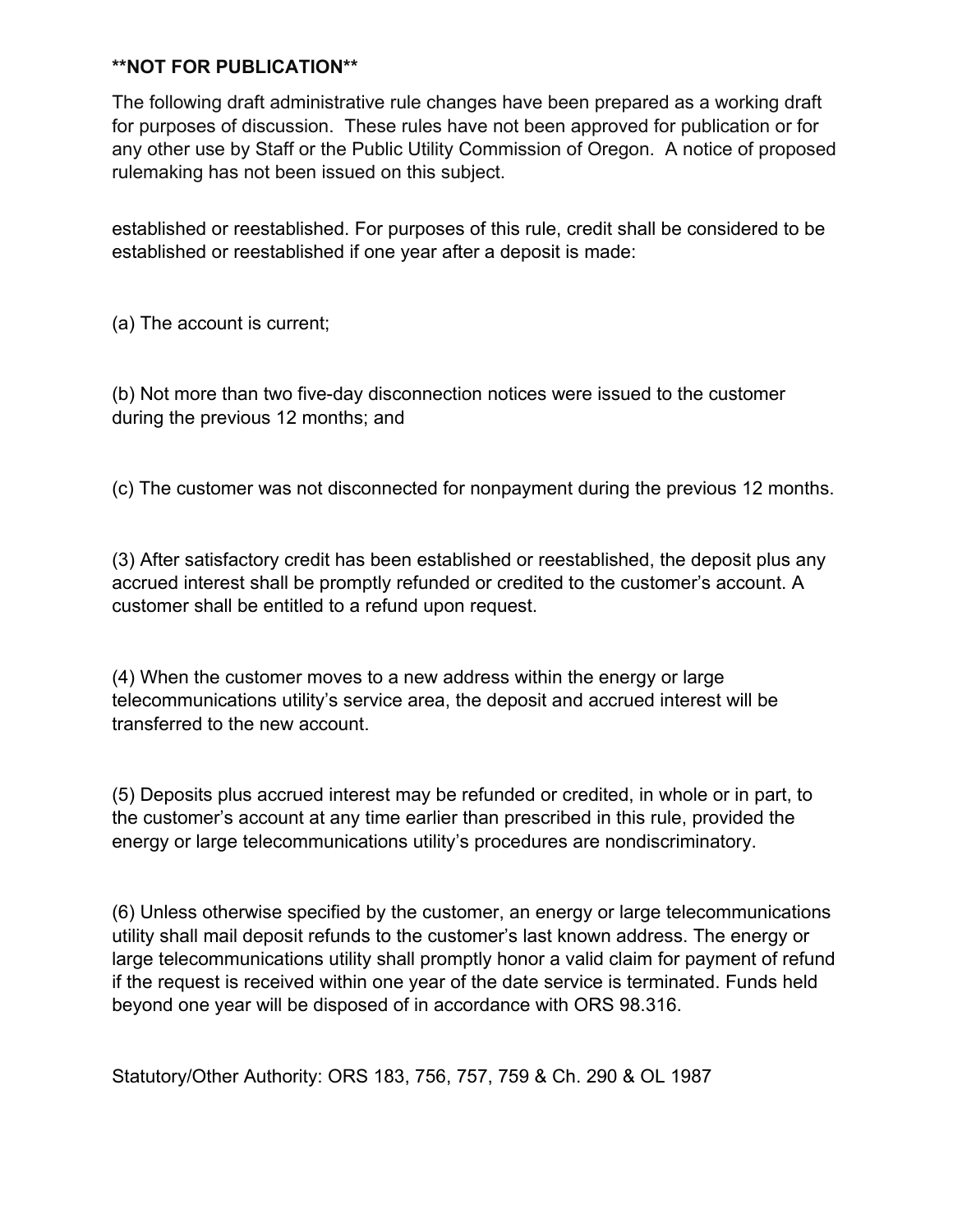The following draft administrative rule changes have been prepared as a working draft for purposes of discussion. These rules have not been approved for publication or for any other use by Staff or the Public Utility Commission of Oregon. A notice of proposed rulemaking has not been issued on this subject.

Statutes/Other Implemented: ORS 756.040 & Ch. 290 & OL 1987 History: PUC 16-2001, f. & cert. ef. 6-21-01 PUC 11-1998, f. & cert. ef. 5-7-98 PUC 16-1990, f. 9-28-90, cert. ef. 10-1-90 (Order No. 90-1105) PUC 3-1989, f. 2-6-89, cert. ef. 2-8-89 (Order No. 89-038) PUC 5-1983, f. 5-31-83, ef. 6-1-83 (Order No. 83-284)

860-021-0305

Grounds for Disconnecting Utility Service

Utility service may be disconnected by an energy utility or large telecommunications utility:

(1) When the applicant or customer fails to pay a deposit or make payments in accordance with the terms of a deposit payment arrangement.

(2) When the applicant or customer provides false identification to establish service, continue service, or verify identity.

(3) When the customer fails to pay Oregon tariff or price-listed charges due for services rendered.

(4) When the customer fails to abide by the terms of a time-payment agreement.

(5) When the customer requests the utility to disconnect service or close an account or when a co-customer fails to reapply for service within 20 days after a joint account is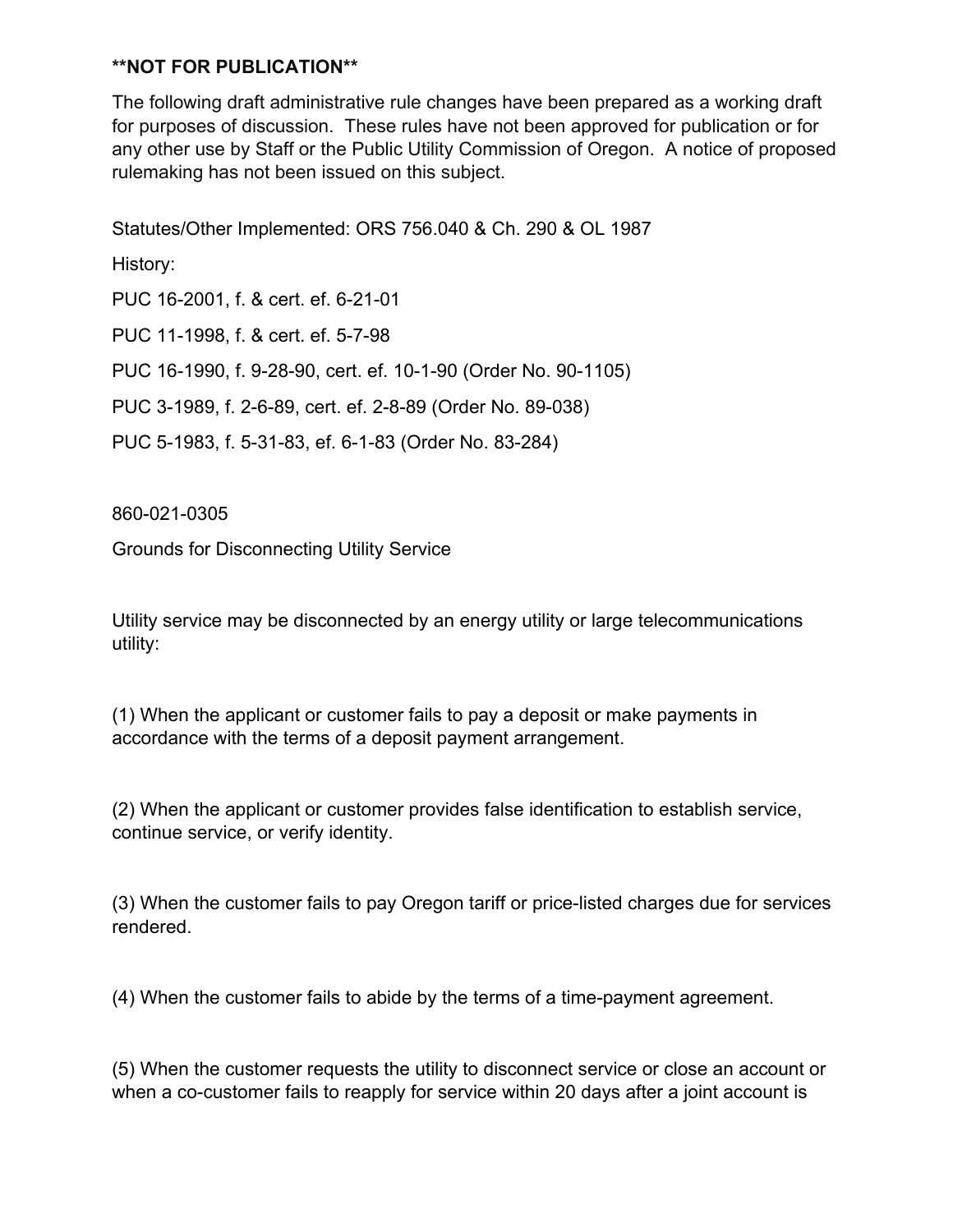The following draft administrative rule changes have been prepared as a working draft for purposes of discussion. These rules have not been approved for publication or for any other use by Staff or the Public Utility Commission of Oregon. A notice of proposed rulemaking has not been issued on this subject.

closed by the other co-customer, so long as the utility has provided a notice of pending disconnection.

(6) When the customer does not cooperate in providing access to the meter.

(7) When facilities provided are unsafe or do not comply with state and municipal codes governing service or the utility's rules and regulations.

(8) When there is evidence of meter-tampering, diverting service, or other theft of service.

(9) When dangerous or emergency conditions exist at the service premises under OAR 860-021-0315.

(10) When the Commission approves the disconnection of service.

Statutory/Other Authority: ORS 183, 756, 757, 759 & Ch. 290 & OL 1987

Statutes/Other Implemented: ORS 756.040, 757.035, 757.225 & 757.760

History:

PUC 9-2009, f. & cert. ef. 8-25-09

PUC 6-1979, f. & ef. 10-6-79 (Order No. 79-680); PUC 5-1983, f. 5-31-83, ef. 6-1-83 (Order No. 83-284); Renumbered from 860-021-0075; PUC 8-1983, f. & ef. 8-15-83 (Order No. 83-502); PUC 3-1989, f. 2-6-89, cert. ef. 2-8-89 (Order No. 89-038); PUC 16- 1990, f. 9-28-90, cert. ef. 10-1-90 (Order No. 90-1105); PUC 11-1995, f. & cert. ef. 11- 27-95 (Order No. 95-1217); PUC 11-1998, f. & cert. ef. 5-7-98; PUC 16-2001, f. & cert. ef. 6-21-01

860-021-0310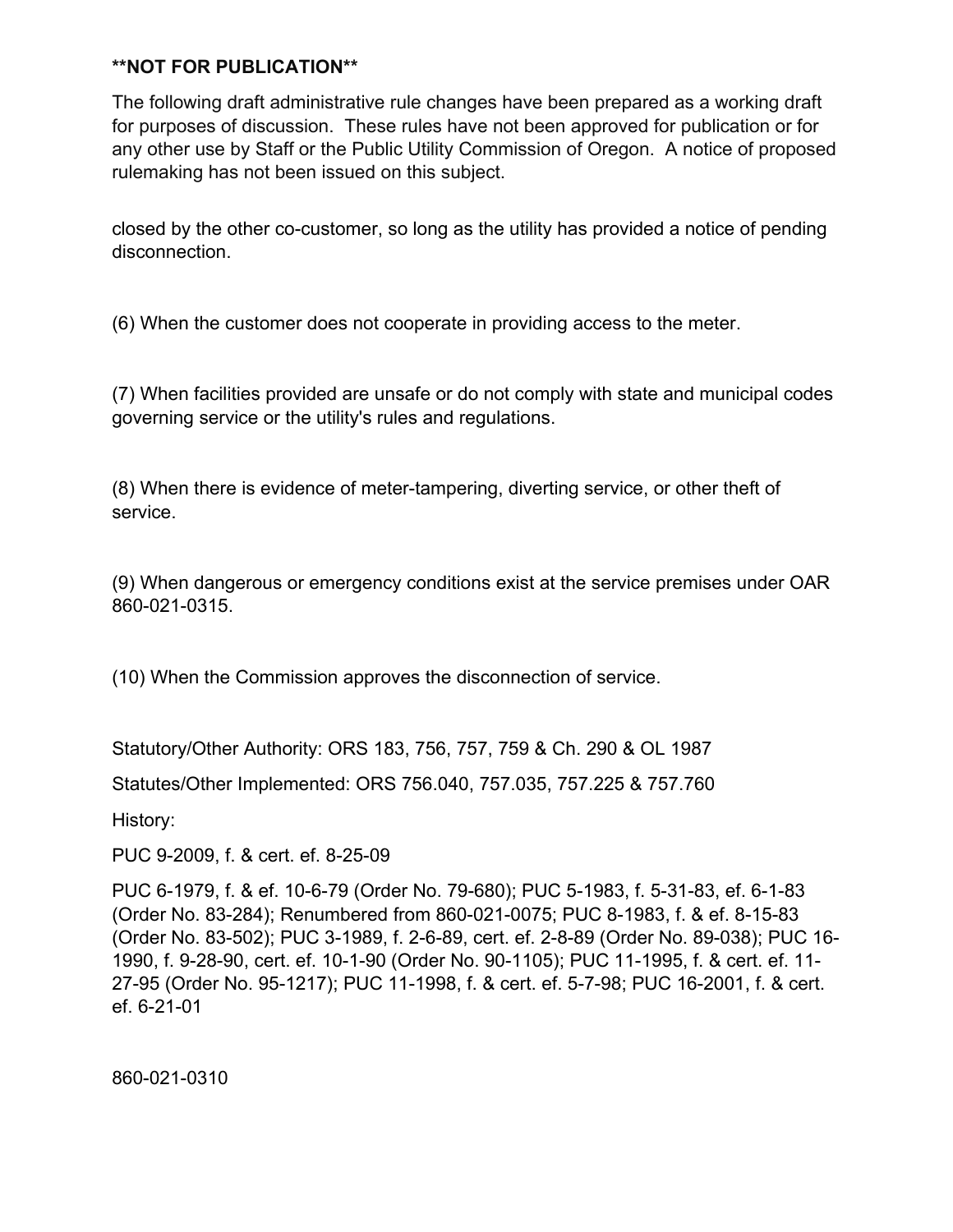The following draft administrative rule changes have been prepared as a working draft for purposes of discussion. These rules have not been approved for publication or for any other use by Staff or the Public Utility Commission of Oregon. A notice of proposed rulemaking has not been issued on this subject.

Voluntary Disconnection of Utility Service

Every customer who is about to vacate any premises supplied with service by the energy or large telecommunications utility, or who for any reason wishes to have such service discontinued, shall give five days' notice in advance of specified date of discontinuance of service to the utility. Until the energy or large telecommunications utility shall have such notice, the customer shall be held responsible for all service rendered.

Statutory/Other Authority: ORS 183, 756, 757 & 759

Statutes/Other Implemented: ORS 756.040

History:

PUC 16-2001, f. & cert. ef. 6-21-01

PUC 164, f. 4-18-74, ef. 5-11-74 (Order No. 74-307); PUC 6-1979, f. & ef. 10-6-79 (Order No. 79-680); PUC 5-1983, f. 5-31-83, ef. 6-1-83 (Order No. 83-284); Renumbered from 860-021-0065

860-021-0315

Emergency Disconnection of Utility Service

In emergencies endangering life or property, an energy or large telecommunications utility may terminate service without following the procedures in division 021. However, the energy or large telecommunications utility shall immediately thereafter notify the Commission. In such cases, when the necessity for emergency termination was through no fault of the customer, the utility will not make a charge to restore service.

Statutory/Other Authority: ORS 183, 756, 757 & 759 Statutes/Other Implemented: ORS 756.040 & 757.035 History: PUC 16-2001, f. & cert. ef. 6-21-01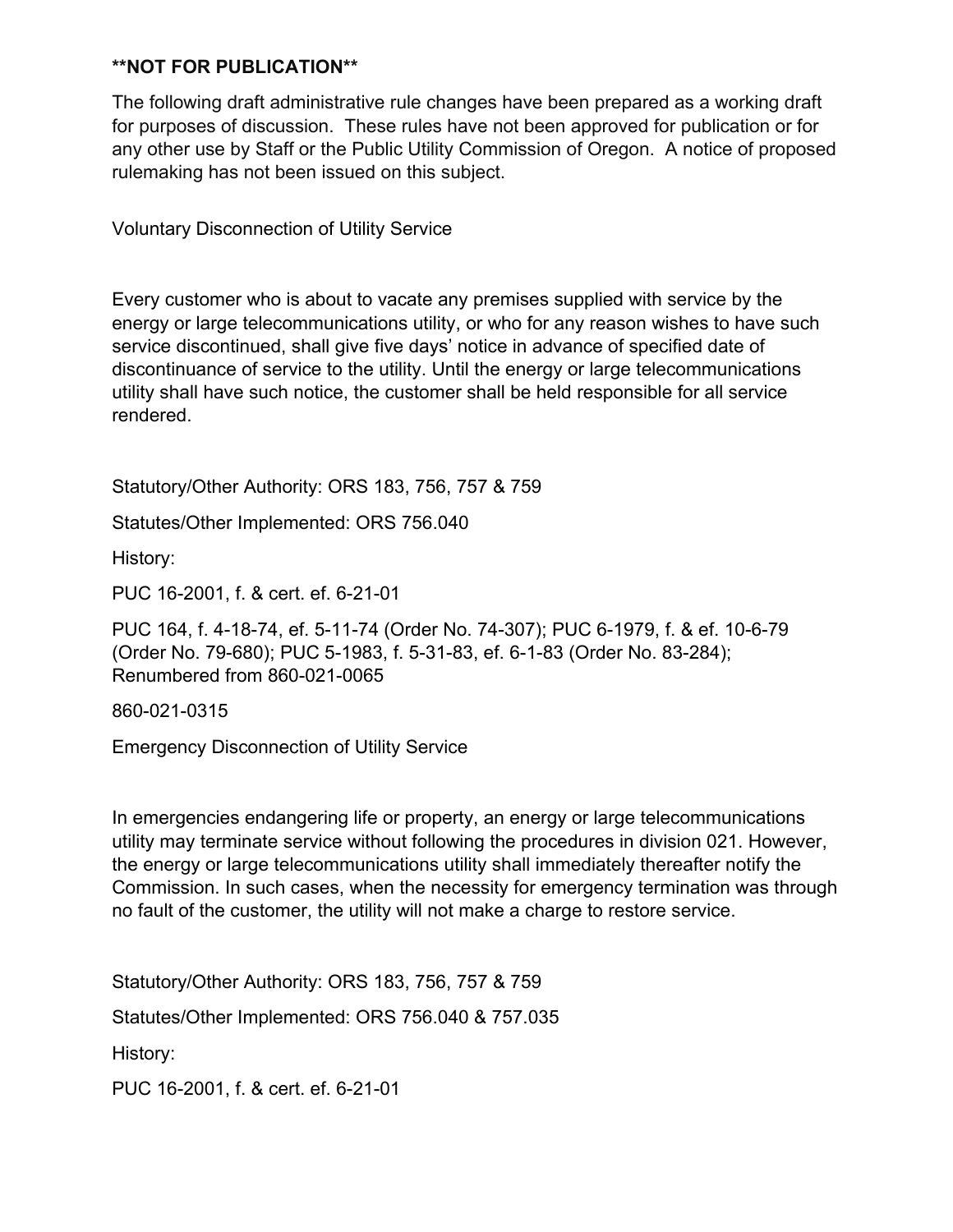The following draft administrative rule changes have been prepared as a working draft for purposes of discussion. These rules have not been approved for publication or for any other use by Staff or the Public Utility Commission of Oregon. A notice of proposed rulemaking has not been issued on this subject.

PUC 6-1979, f. & ef. 10-6-79 (Order No. 79-680); PUC 5-1983, f. 5-31-83; ef. 6-1-83 (Order No. 83-284); Renumbered from 860-021-0068; PUC 8-1983, f. & ef. 8-15-83 (Order No. 83-502); PUC 2-1993, f. & cert. ef. 1-8-93 (Order No. 92-1793 & 93-035); PUC 11-1998, f. & cert. ef. 5-7-98

860-021-0320

Disconnection of Service on Weekends and Holidays

Utility service shall not be disconnected for nonpayment on a weekend or a state- or utility-recognized holiday. Utility service shall not be disconnected for nonpayment on a Friday or the day before a state- or utility-recognized holiday unless mutually agreed upon by the customer, utility, and the Commission's Consumer Services Division**Section**.

Statutory/Other Authority: ORS 183, 756, 757 & 759

Statutes/Other Implemented: ORS 756.040 & 757.760

History:

PUC 11-1995, f. & cert. ef. 11-27-95 (Order No. 95-1217)

PUC 5-1983, f. 5-31-83, ef. 6-1-83 (Order No. 83-284)

860-021-0325

Accounts Not Related to Residential Utility Service

An energy or large telecommunications utility may not deny or disconnect residential service due to the failure to pay for nonresidential service or to meet obligations in connection with nonresidential service.

Statutory/Other Authority: ORS 183, 756, 757 & 759 Statutes/Other Implemented: ORS 756.040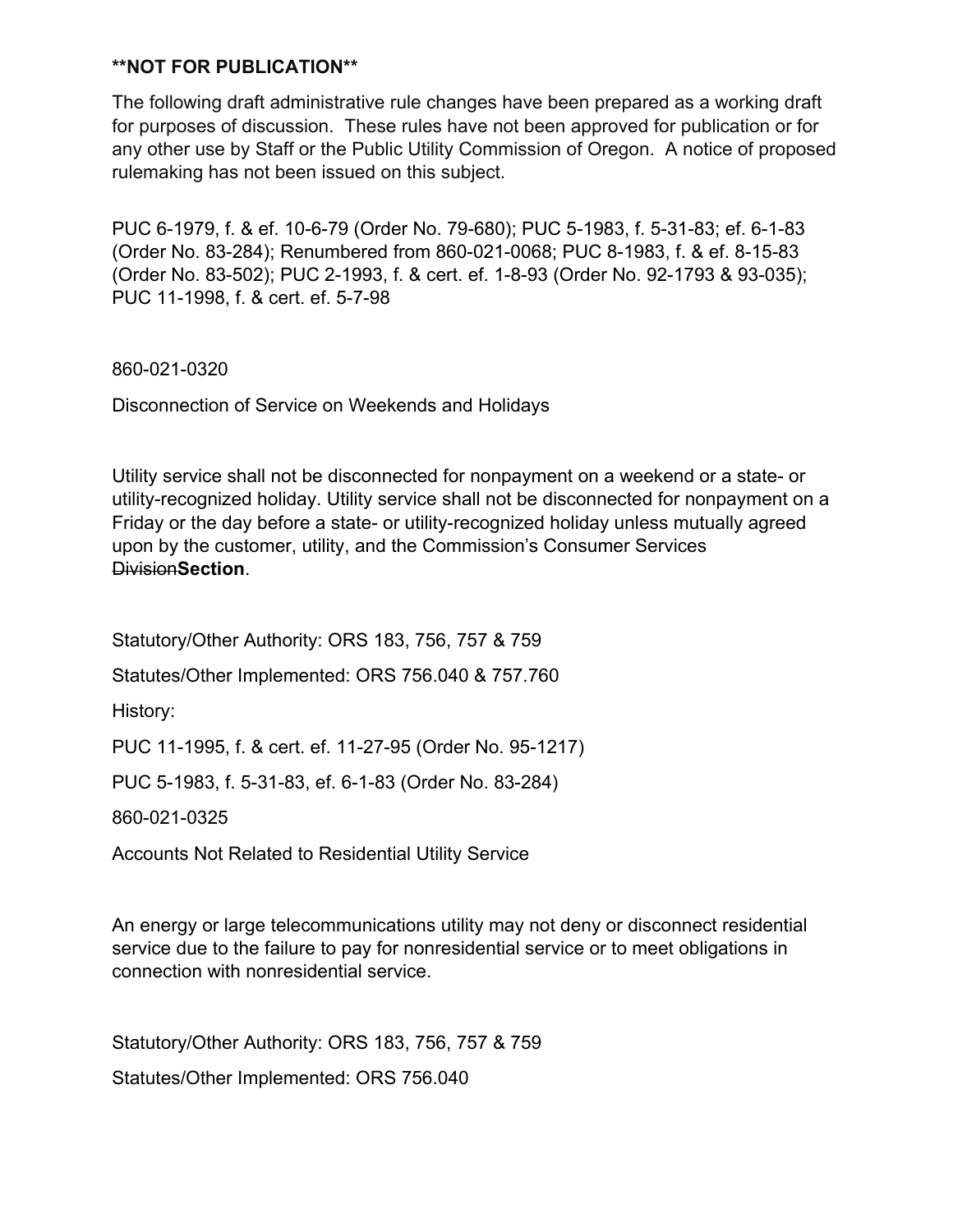The following draft administrative rule changes have been prepared as a working draft for purposes of discussion. These rules have not been approved for publication or for any other use by Staff or the Public Utility Commission of Oregon. A notice of proposed rulemaking has not been issued on this subject.

History: PUC 16-2001, f. & cert. ef. 6-21-01 PUC 11-1998, f. & cert. ef. 5-7-98 PUC 5-1983, f. 5-31-83, ef. 6-1-83 (Order No. 83-284)

860-021-0326

Disconnection of Gas or Electric Service to Tenants

(1) When an energy utility's records show that a residential billing address is different from the service address, the utility must provide a duplicate of the five-day disconnect notice required under OAR 860-021-0405(6) for gas and electric service to the occupants of the premises in the manner described in 860-021-0405(6) unless the utility has reason to believe that the service address is occupied by the customer. This requirement is satisfied by serving a notice addressed to "Tenants" in the same manner provided for in 860-021-0405. The notice to occupants need not include the dollar amount owing.

(2) When an energy utility's records show that a residence is a master-metered multifamily dwelling (including rooming houses), the utility must notify the Commission's Consumer Services Division**Section** at least five business days before disconnecting the service. The utility will use reasonable efforts to notify occupants of the impending disconnection and alternatives available to them.

Statutory/Other Authority: ORS 183, 756, 757 & Ch. 290 & OL 1987

Statutes/Other Implemented: ORS 756.040, 757.760 & Ch. 290 & OL 1987

History:

PUC 7-2005, f. & cert. ef. 11-30-05

PUC 11-1998, f. & cert. ef. 5-7-98

PUC 13-1997, f. & cert. ef. 11-12-97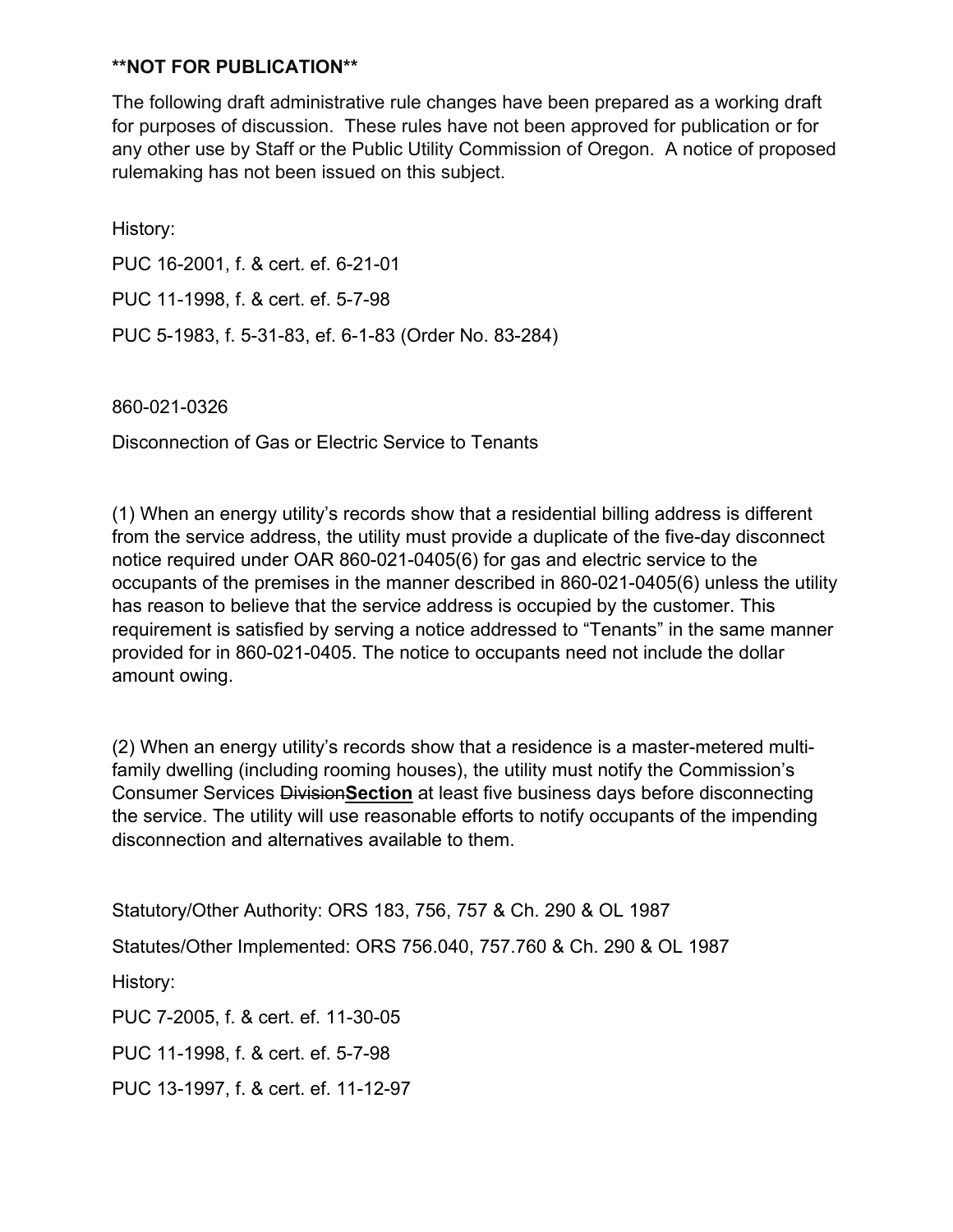The following draft administrative rule changes have been prepared as a working draft for purposes of discussion. These rules have not been approved for publication or for any other use by Staff or the Public Utility Commission of Oregon. A notice of proposed rulemaking has not been issued on this subject.

PUC 11-1995, f. & cert. ef. 11-27-95 (Order No. 95-1217) PUC 16-1990, f. 9-28-90, cert. ef. 10-1-90 (Order No. 90-1105)

860-021-0328

Reconnection of Residential Energy Utility Service

(1) This rule applies to a service reconnection requested within 20 calendar days of the date of disconnection, after an applicant or customer has satisfied the requirements for service under all applicable rules and regulations, and requested reconnection.

(2) Each energy utility must provide a means by which an applicant or customer may contact the utility on a Business Day so that the applicant or customer may pay applicable charges **or apply for verification as an eligible low-income residential customer or applicant under OAR 860-021-0180**, submit any necessary credit information, and request reconnection of service. A Business Day is defined as Monday through Friday, 8:00 a.m. to 5:00 p.m., excluding state-recognized holidays.

(3) For energy utility service that has been disconnected in accordance with OAR 860- 021-0305(1), (2), (4), (5), (10) or involuntarily disconnected for failure to pay Oregon tariff charges:

(a) An energy utility must reconnect service as soon as reasonably possible, within the normal course of business, after an applicant or customer has satisfied the requirements for and requested reconnection. At a minimum, service must be restored as follows:

(A) For a request for reconnection received during the Business Day, Monday through Thursday, service must be restored by 5:00 p.m. the following day, except when the following day is a state-recognized holiday.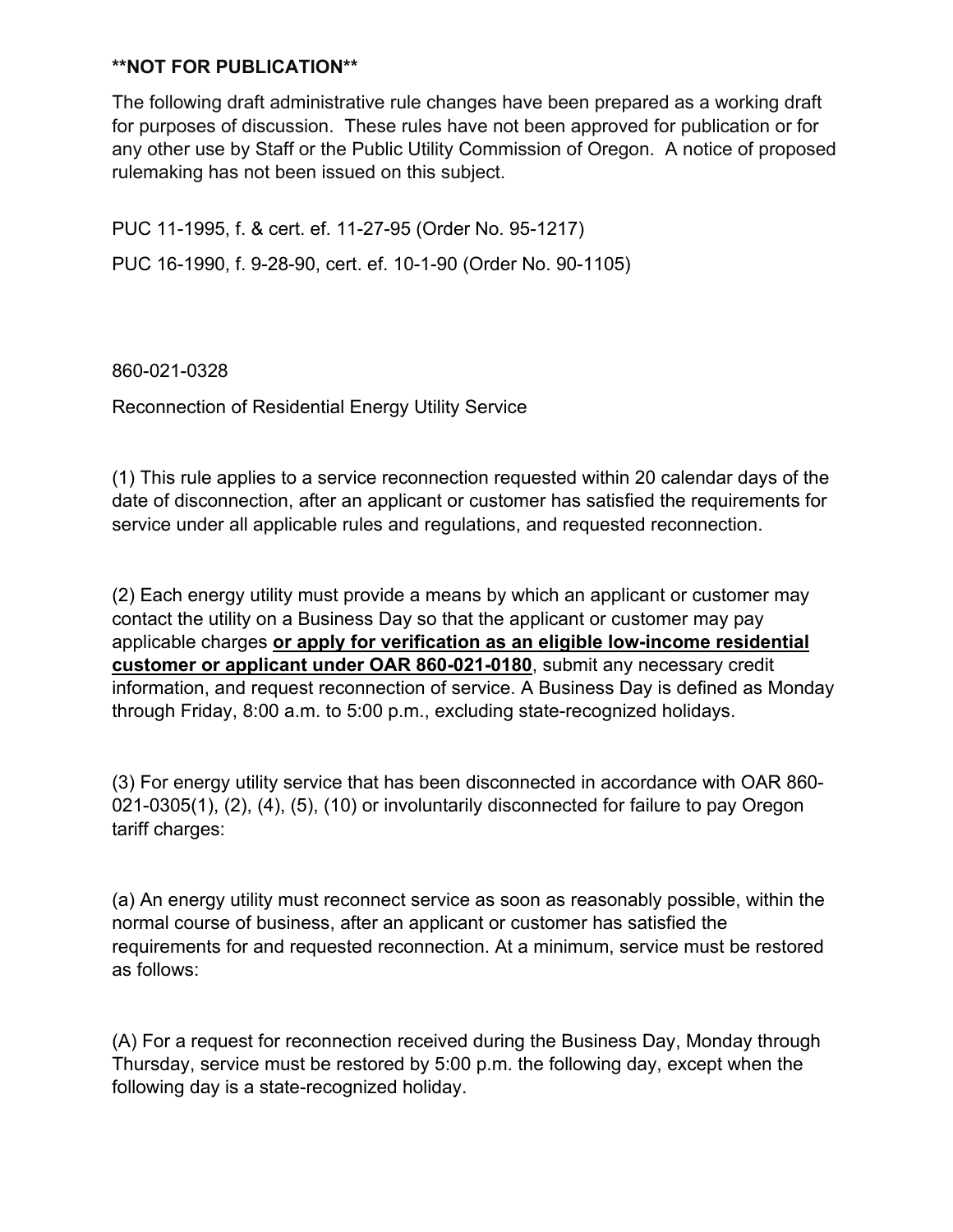The following draft administrative rule changes have been prepared as a working draft for purposes of discussion. These rules have not been approved for publication or for any other use by Staff or the Public Utility Commission of Oregon. A notice of proposed rulemaking has not been issued on this subject.

(B) For a request for reconnection received on a Friday Business Day before 3:00 p.m., service must be restored by 5:00 p.m. the following day.

(C) For a request for reconnection received on a Friday Business Day between 3:00 p.m. and 5:00 p.m., service must be restored by the end of the next Business Day.

(b) For a request for reconnection received anytime other than a Business Day: Except as provided under section (6) of this rule, the request for reconnection must be treated as if it were received at 8:00 a.m. on the next Business Day and service must be restored in accordance with Subsection (3)(a)(A) of this rule.

(4) For energy utility service that has been involuntarily disconnected in accordance with OAR 860-021-0305(6) or (7), or due to meter tampering, diverting service, or theft of service, an energy utility must reconnect service as soon as reasonably possible, within the normal course of business, but no later than 5:00 p.m. of the next Business Day after the customer has satisfied the requirements for and requested reconnection.

(5) For energy utility service that has been involuntarily disconnected in accordance with OAR 860-021-0315, service will be reconnected in accordance with section (4) of this rule. If the necessity for emergency termination was through no fault of the customer, the energy utility will reconnect in accordance with section (3) of this rule, at no charge to the customer.

(6) An applicant or customer may request reconnection that falls outside of the requirements of sections (3), (4), and (5) of this rule and, for purposes of this rule, such a request will be defined as an After Hours Reconnect. The tariff of each energy utility must specify the hours other than a Business Day when the energy utility will offer an After Hours Reconnect, the terms of the service, and the applicable charges.

(a) At a minimum, an energy utility must: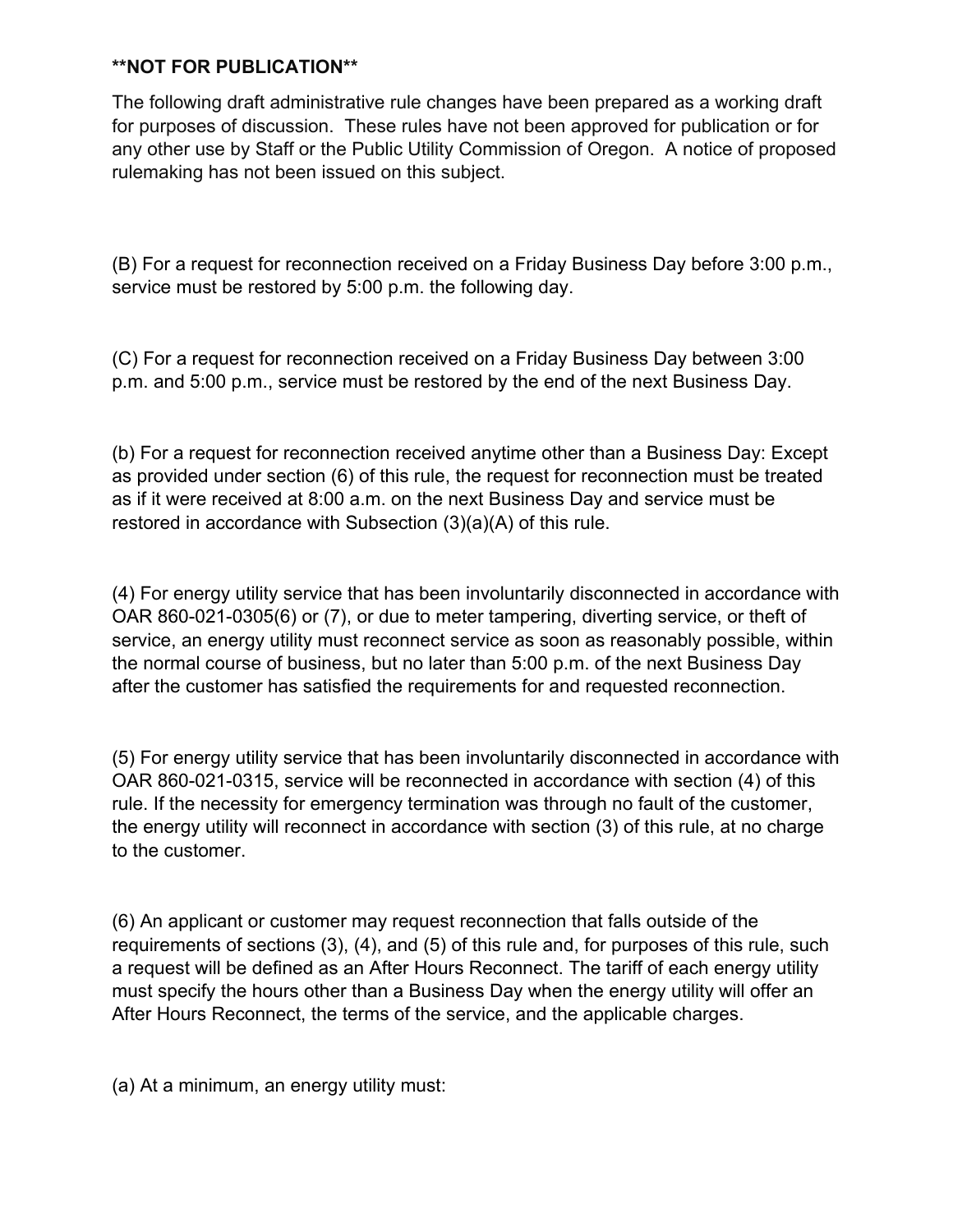The following draft administrative rule changes have been prepared as a working draft for purposes of discussion. These rules have not been approved for publication or for any other use by Staff or the Public Utility Commission of Oregon. A notice of proposed rulemaking has not been issued on this subject.

(A) Provide a means by which an applicant or customer may contact the utility Monday through Friday from 8:00 a.m. to 6:00 p.m., excluding state- or utility-recognized holidays, so that the applicant or customer may pay applicable charges, submit any necessary credit information and request an After Hours Reconnect.

(B) Allow, for a customer request made in accordance with subsection (6)(a)(A) of this rule, an After Hours Reconnect on the same day as the request, or allow an After Hours Reconnect to be scheduled for any subsequent Monday through Friday, except for state- or utility-recognized holidays.

(b) The utility must notify a customer verbally or in writing of the customer's right to an After Hours Reconnect. The notification must include information that the charges associated with a same day or a scheduled After Hours Reconnect exceed the utility's standard reconnection charge.

(7) **Except as provided in OAR 860-021-0330, Uutility** fees for service reconnection must be charged as follows:

(a) An applicant or customer must pay the utility's standard reconnection fee for a reconnection made under subsection (3)(a) or (3)(b) of this rule.

(b) An applicant or customer must pay an After Hours Reconnect fee for any reconnection made under subsection (6)(a) of this rule. For an After Hours Reconnect that is completed the same day as the request, the reconnection fee may be higher than for an After Hours Reconnect scheduled for a subsequent day.

(8) Reconnection of service following an interruption of service must comply with the requirements of OAR 860-021-0021.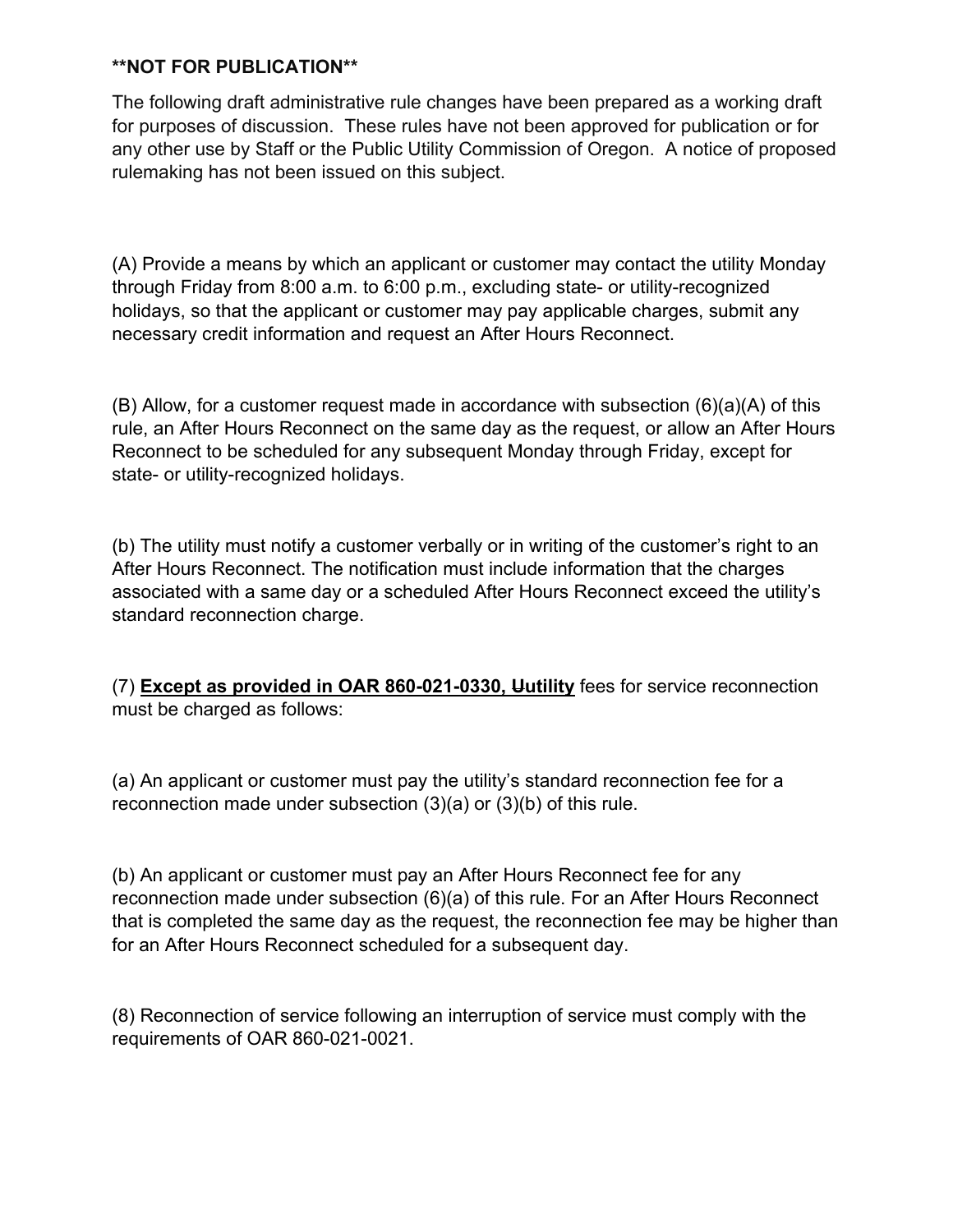The following draft administrative rule changes have been prepared as a working draft for purposes of discussion. These rules have not been approved for publication or for any other use by Staff or the Public Utility Commission of Oregon. A notice of proposed rulemaking has not been issued on this subject.

(9) With Commission concurrence, the reconnection requirements under this rule may be temporarily waived for any cause not reasonably within the control of the utility including, but not limited to, the following:

(a) A documented Force Majeure event;

(b) An action or default by an applicant, customer, or other person outside of the utility's control, including a cancellation of the request made by the applicant or customer;

(c) Major events, such as storms or system outages;

(d) Safety-related issues that preclude the utility from reconnecting service;

(e) The applicant's or customer's facilities cannot be accessed due to circumstances beyond the utility's control;

(f) The utility's equipment or facilities prevent the reconnection from occurring; or

(g) When the Commission approves a waiver.

Statutory/Other Authority: ORS 183 & 756

Statutes/Other Implemented: ORS 756.040

History:

PUC 7-2006, f.& cert. ef.7-6-06

PUC 1-2006(Temp), f. & cert. ef. 2-17-06 thru 8-15-06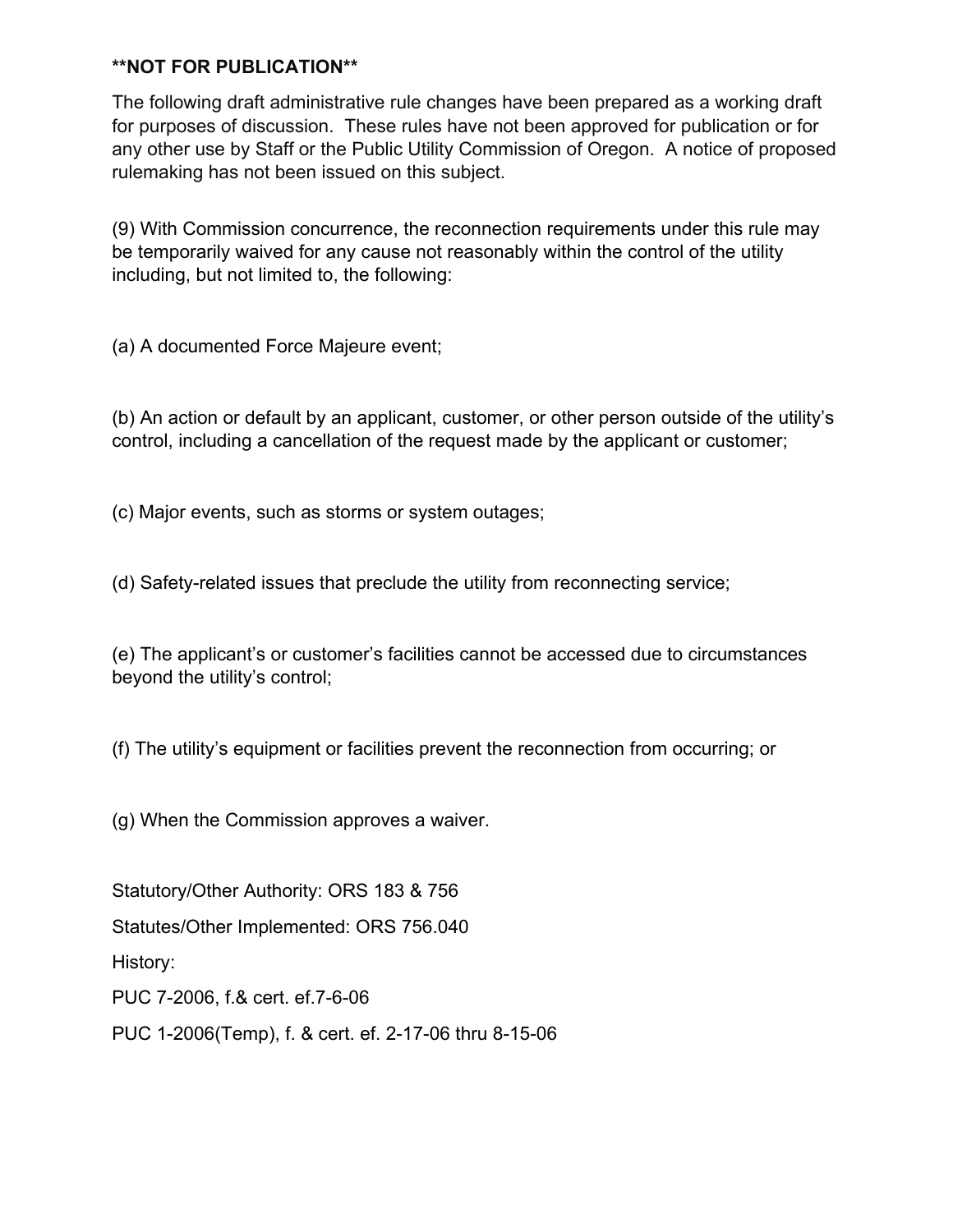The following draft administrative rule changes have been prepared as a working draft for purposes of discussion. These rules have not been approved for publication or for any other use by Staff or the Public Utility Commission of Oregon. A notice of proposed rulemaking has not been issued on this subject.

860-021-0330

Reconnection Fee for Utility Service

When a utility service is disconnected pursuant to OAR 860-021-0305, the energy or large telecommunications utility may charge the reconnection fee in its tariff**, except as provided below:**

**(1) For electric utilities that have the ability to perform remote reconnection, the electric utility will not assess a reconnection fee for eligible low-income residential customers for the first two reconnections in a calendar year.**

**(2) For natural gas utilities, the natural gas utility will not assess a reconnection fee for eligible low-income residential customers for the first reconnection in a calendar year.**

**(3) Sections (1) and (2) above do not apply to After Hour Reconnect as described in OAR 860-021-0328(7)(b).**

Statutory/Other Authority: ORS 183, 756, 757 & 759

Statutes/Other Implemented: ORS 756.040 & 757.225

History:

PUC 16-2001, f. & cert. ef. 6-21-01

PUC 11-1998, f. & cert. ef. 5-7-98

PUC 16-1990, f. 9-28-90, cert. ef. 10-1-90 (Order No. 90-1105)

PUC 5-1983, f. 5-31-83, ef. 6-1-83 (Order No. 83-284)

860-021-0334

Transfer Billings

(1) If an energy or large telecommunications utility identifies a balance a customer owes the utility from the customer's prior account for Oregon service, the utility may transfer the amount to the customer's current account after giving the customer notice of the transfer, the amount due under the prior account, the period when the balance was incurred, and the service address or telephone number under which the bill was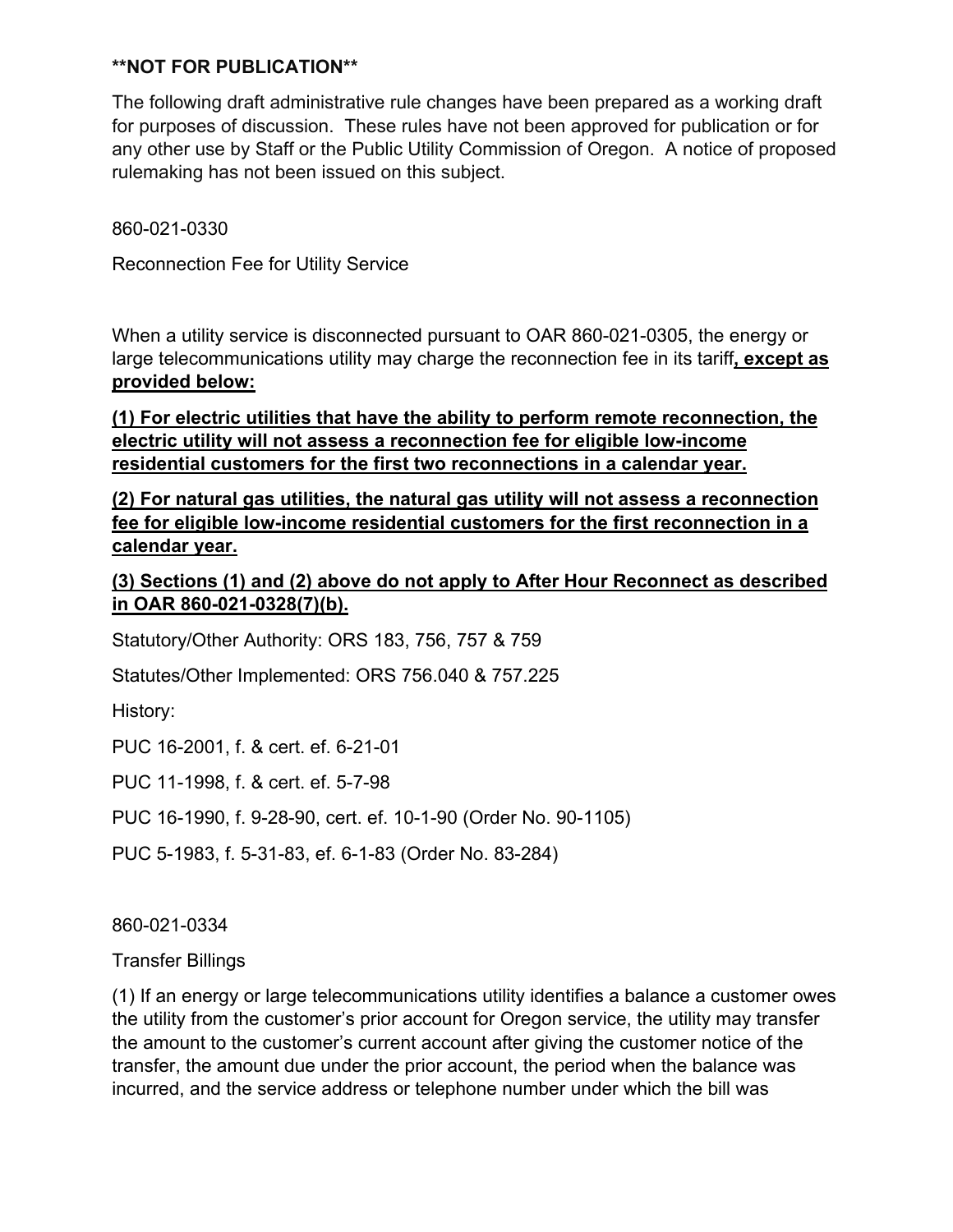The following draft administrative rule changes have been prepared as a working draft for purposes of discussion. These rules have not been approved for publication or for any other use by Staff or the Public Utility Commission of Oregon. A notice of proposed rulemaking has not been issued on this subject.

incurred; or the utility may send a separate notice to the customer giving the same information that would be included in the transfer, but collecting the amount due separately from the customer's current account. If the bill is identified when a customer changes residences, the provisions of this rule apply. An energy or large telecommunications utility may pursue disconnection for nonpayment of a customer's current utility service only in compliance with OAR 860-021-0405 or 860-021-0505.

(2) If the customer has six months or more remaining on a time-payment agreement, the installment amount will be adjusted to bring the account into balance within the time specified in the original agreement. If the customer has less than six months remaining on a time-payment agreement, the energy or large telecommunications utility will recalculate the agreement to bring the account into balance within 12 months. The customer must pay any past due time-payment installments before the energy or large telecommunications utility adjusts or recalculates the agreement. Energy and large telecommunications utilities may make more liberal payment arrangements for customers on medical certificates who cannot reasonably be expected to pay the outstanding balance in the time otherwise applicable under this rule.

Statutory/Other Authority: ORS 183 & 756

Statutes/Other Implemented: ORS 756.040 & 757.225

History:

PUC 16-2001, f. & cert. ef. 6-21-01 PUC 4-1999, f. & cert. ef. 8-12-99 PUC 11-1998, f. & cert. ef. 5-7-98

PUC 11-1995, f. & cert. ef. 11-27-95 (Order No. 95-1217)

PUC 16-1990, f. 9-28-90, cert. ef. 10-1-90 (Order No. 90-1105)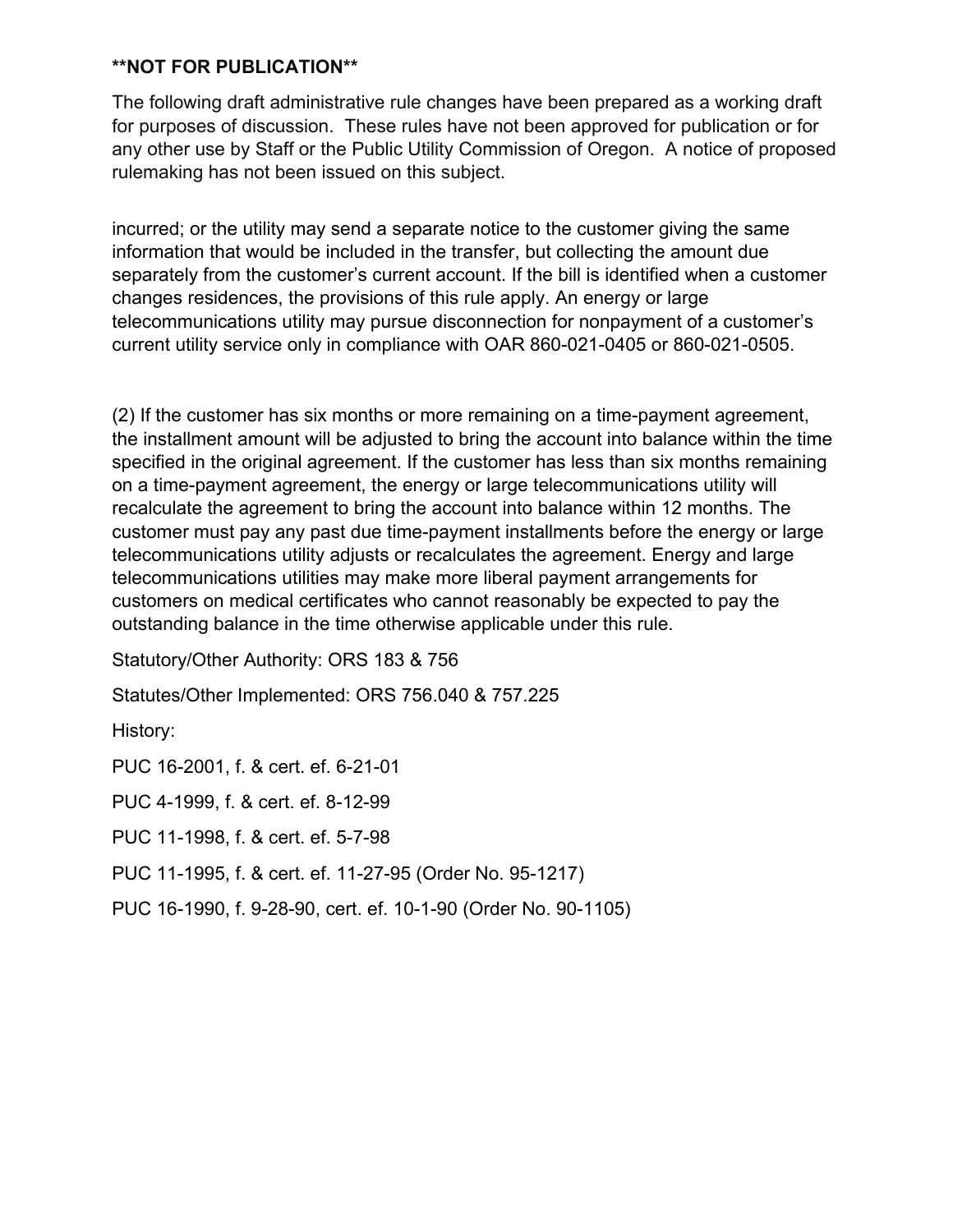The following draft administrative rule changes have been prepared as a working draft for purposes of discussion. These rules have not been approved for publication or for any other use by Staff or the Public Utility Commission of Oregon. A notice of proposed rulemaking has not been issued on this subject.

860-021-0335

Refusal of Utility Service

(1) Except as provided in section (2) of this rule, **and sections (1) and (2) of OAR 860- 021-0330,** an energy utility may refuse to provide service to a customer or applicant until the utility receives full payment of any overdue amount of an Oregon tariffed or price-listed charge and any other like obligation related to an Oregon prior account.

(2) Except for a residential customer or applicant who was disconnected for theft of service, an energy utility shall provide service to a residential customer or applicant upon receiving payment equal to at least one-half **third** of any overdue amount of an Oregon tariffed or price-listed charge and any other like obligation related to a prior account, except deposits which must be paid in full, provided the customer or applicant has made reasonable partial payment on the account during the time service has been discontinued. The customer shall pay the balance of the amount owed to the energy utility within 30 **60** days of the date service is initiated. Upon failure to pay, the energy utility may disconnect service after providing a five-day notice to the customer. The notice shall contain the information set forth in OAR 860-021-0405(2)(a), (b), (c), (d)(A) and (D) and shall be served as required by 860-021-0405(5). If a customer or applicant whose service was terminated applies for service within 20 days of the termination, the provisions of this rule apply.

(3) If electric or gas service is disconnected for a residential customer's failure to comply with the payment terms in section (2) of this rule, the utility may refuse to restore service until the utility receives full payment of any overdue obligation of an Oregon tariffed or price-listed charge and any other like obligation related to a prior account, including any reconnection fee, late payment fee, and past due bill.

(4) Refusal of service by a large telecommunications utility:

(a) A large telecommunications utility may refuse to provide service to a customer or applicant until the utility receives full payment of any overdue amount of an Oregon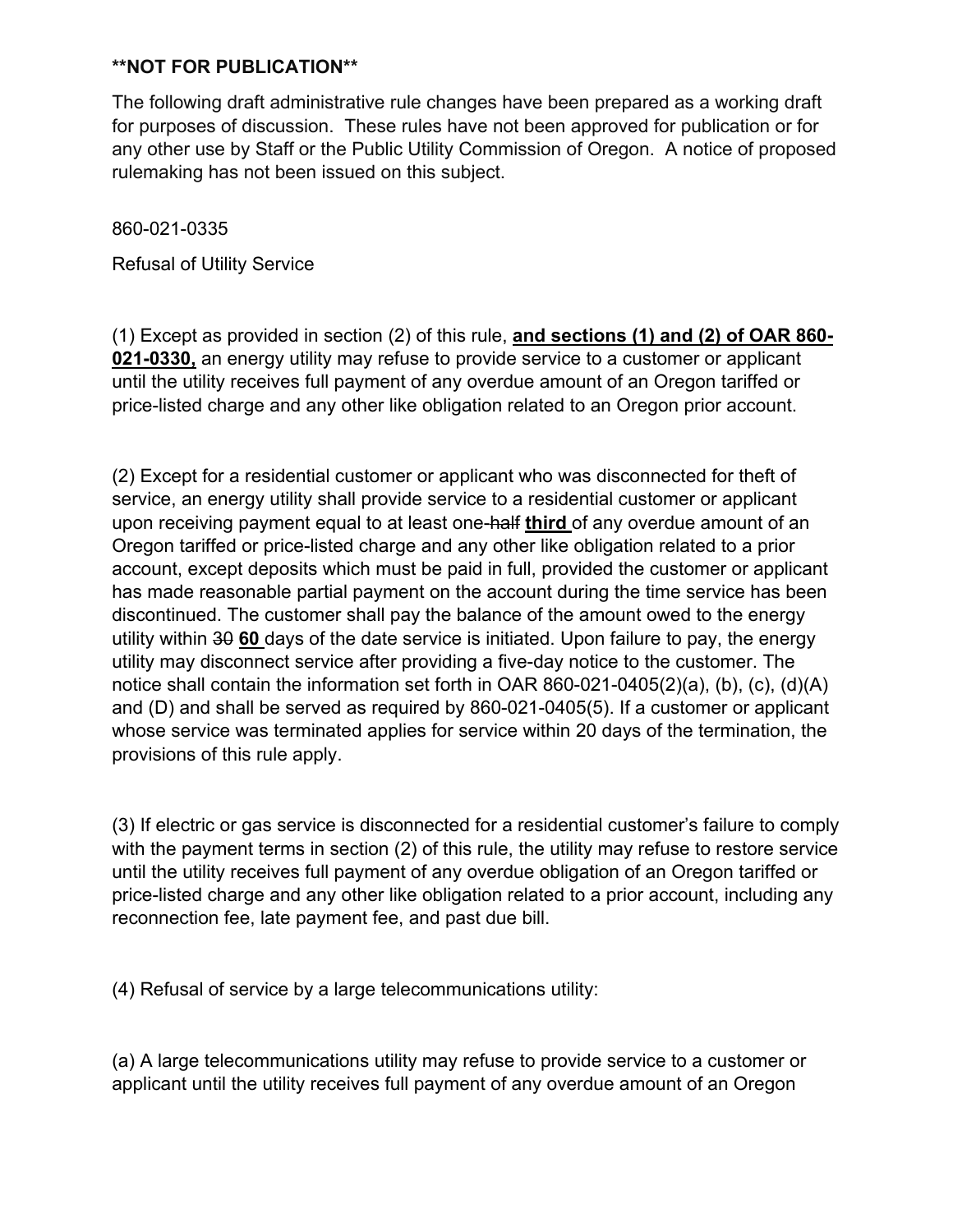The following draft administrative rule changes have been prepared as a working draft for purposes of discussion. These rules have not been approved for publication or for any other use by Staff or the Public Utility Commission of Oregon. A notice of proposed rulemaking has not been issued on this subject.

tariffed or price-listed charge and any other like obligation related to a prior account except for telecommunications service applicants who are eligible for OTAP.

(b) A large telecommunications utility may refuse to provide service to a residential customer or applicant who is eligible for OTAP until the utility receives full payment of any overdue amount relating to a prior account for tariffed local exchange and pricelisted services, excluding any toll charges.

(5) An energy or large telecommunications utility may refuse to provide service until the utility receives payment when all the following circumstances exist:

(a) An overdue balance has been incurred by a residential customer or applicant at a service address;

(b) A residential applicant for service resided at the service address described in subsection (5)(a) of this rule during the time the overdue balance was incurred; and

(c) The residential customer or applicant described in subsection (5)(a) of this rule will reside at the location to be served under the new application.

(6) Any energy or large telecommunications utility shall refuse to provide service if a customer or applicant has not complied with state and city codes and regulations governing service and with the utility's rules and regulations.

(7) An energy or large telecommunications utility shall reject an application for service or materially change service to a customer or applicant if, in the best judgment of the utility, the utility lacks adequate facilities to render the service applied for or if the desired service is likely to unfavorably affect service to other customers.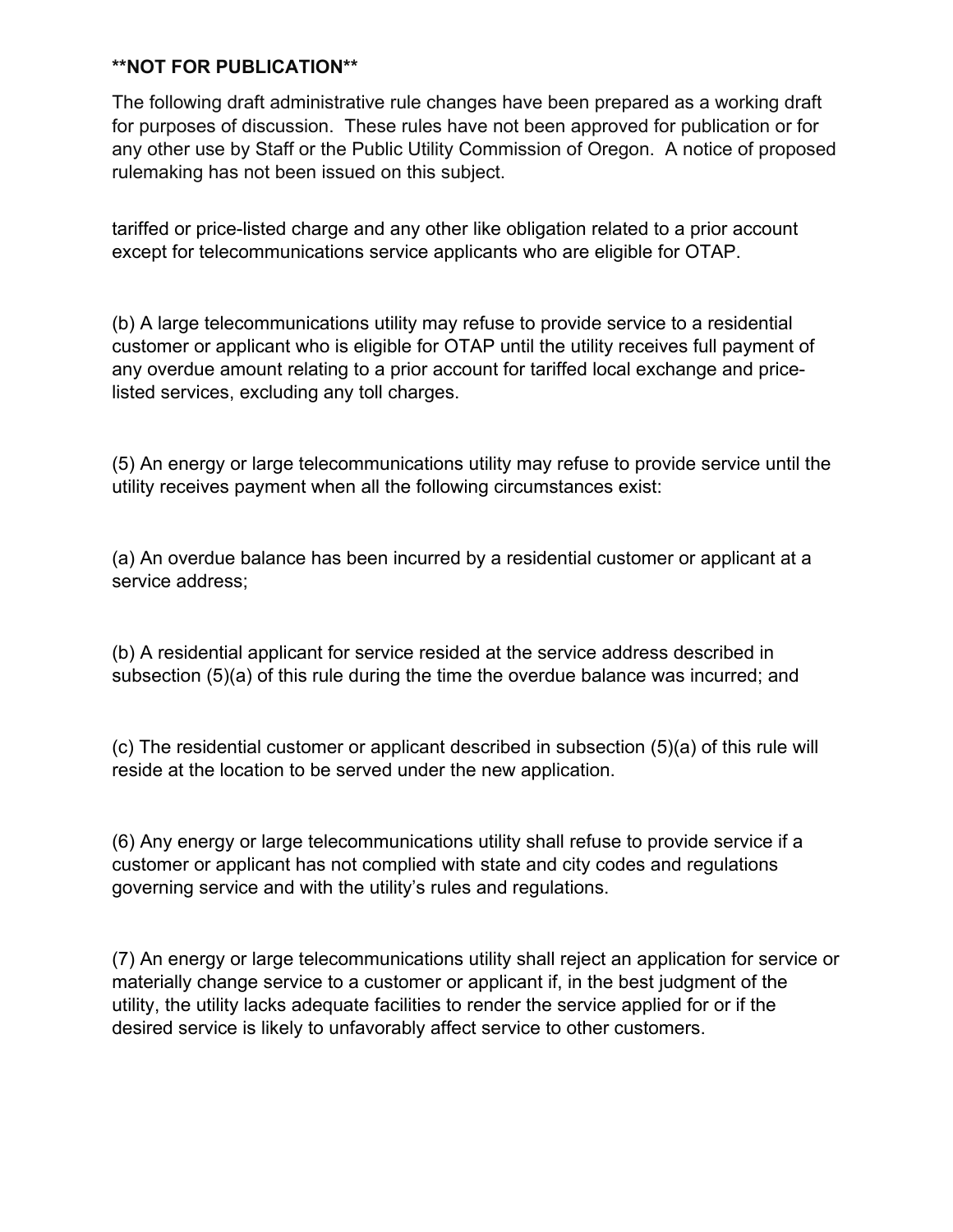The following draft administrative rule changes have been prepared as a working draft for purposes of discussion. These rules have not been approved for publication or for any other use by Staff or the Public Utility Commission of Oregon. A notice of proposed rulemaking has not been issued on this subject.

(8) An energy or large telecommunications utility shall refuse to serve a customer or applicant, if, in the best judgment of the utility, the facilities of the customer or applicant cannot provide safe and satisfactory service.

(9) When an energy or large telecommunications utility refuses to provide service, the utility shall notify the customer or applicant of the reasons for refusal and of the Commission's complaint process.

Statutory/Other Authority: ORS 183, 756, 757, 759 & Ch. 290 & OL 1987

Statutes/Other Implemented: ORS 756.040, 757.035, 757.225 & Ch. 290 & OL 1987

History:

PUC 7-2005, f. & cert. ef. 11-30-05

PUC 164, f. 4-18-74, ef. 5-11-74 (Order No. 74-307); PUC 6-1979, f. & ef. 10-6-79 (Order No. 79-680); PUC 5-1983, f. 5-31-83, ef. 6-1-83 (Order No. 83-284); Renumbered from 860-021-0060 and 860-021-0100; PUC 12-1983, f. & ef. 10-7-83 (Order No. 83-623); PUC 16-1990, f. 9-28-90, cert. ef. 10-1-90 (Order No. 90-1105); PUC 13-1997, f. & cert. ef. 11-12-97; PUC 17-1997(Temp), f. 12-11-97, cert. ef. 1-1-98 thru 6-29-98; PUC 5-1998, f. & cert. ef. 3-13-98; PUC 16-2001, f. & cert. ef. 6-21-01; PUC 22-2002, f. & cert.ef. 12-9-02

860-021-0405

Notice of Pending Disconnection of Residential Electric or Gas Utility Service

(1) When a written notice is given under these rules:

(a) The notice must conform to the requirements of OAR 860-021-0010 concerning multilingual requirements and service on any designated representative; and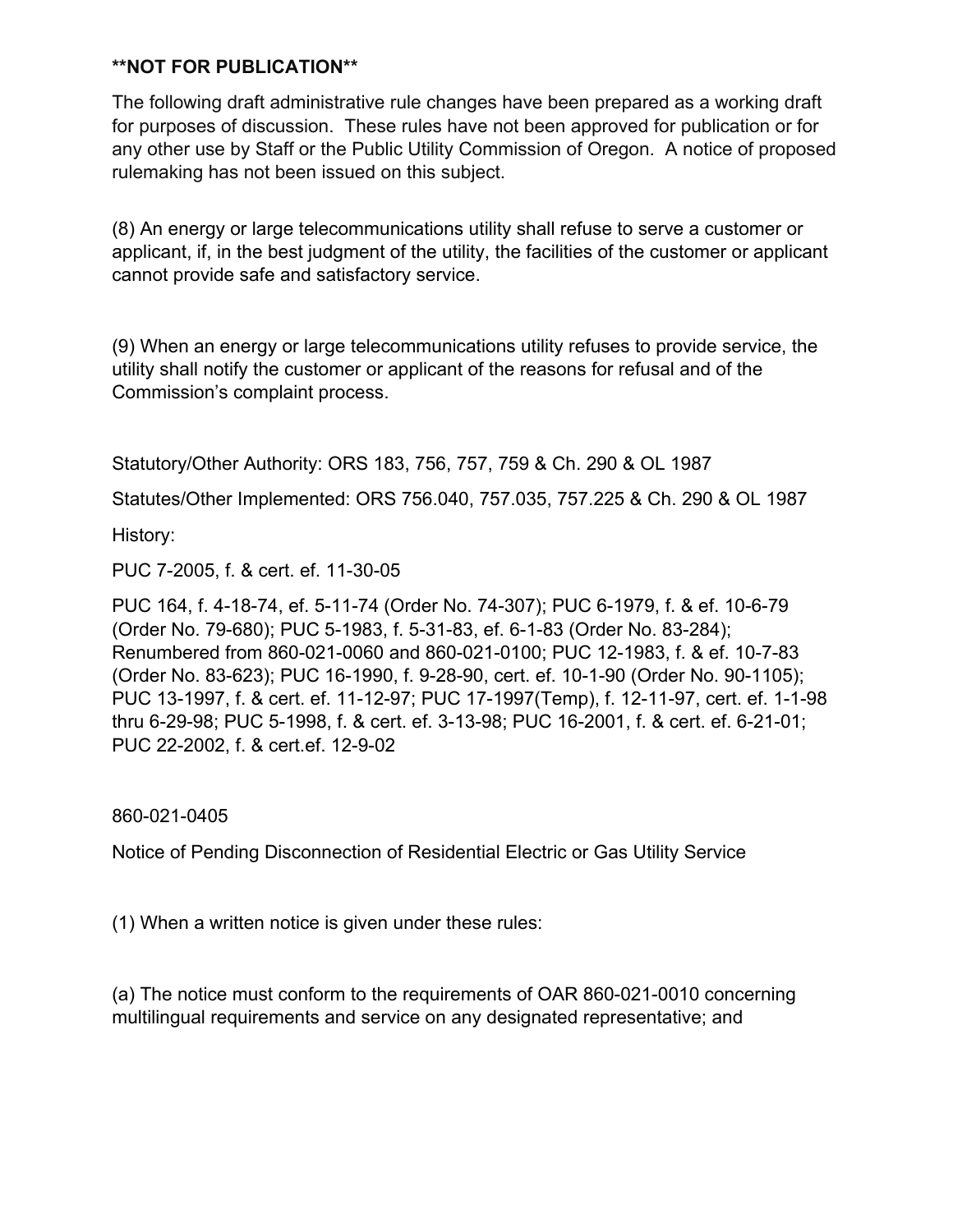The following draft administrative rule changes have been prepared as a working draft for purposes of discussion. These rules have not been approved for publication or for any other use by Staff or the Public Utility Commission of Oregon. A notice of proposed rulemaking has not been issued on this subject.

(b) The notice must conform to the requirements of OAR 860-021-0326 if the energy utility's records show the billing address is different than the service address or the residence is a master-metered multi-family dwelling. The notice may be addressed to "tenant" or "occupant." The envelope must bear a bold notice stating, "Important notice regarding disconnection of utility service," or words to that effect.

(2) The notice must be printed in boldface type and must state in language that is as clear and simple as possible:

(a) The reason for the proposed disconnection;

(b) The earliest date for disconnection;

(c) An explanation of the Commission's complaint process and toll-free number; and

(d) If the disconnection is for nonpayment of services rendered, including failure to abide by a time payment agreement, the notice must also state:

(A) The amount to be paid to avoid disconnection;

(B) An explanation of the time payment agreement provisions of OAR 860-021-0415;

(C) An explanation of the medical certificate provisions of OAR 860-021-0410; and

(D) The name and telephone number of the appropriate unit of the Department of Human Services or other agencies that may be able to provide financial assistance.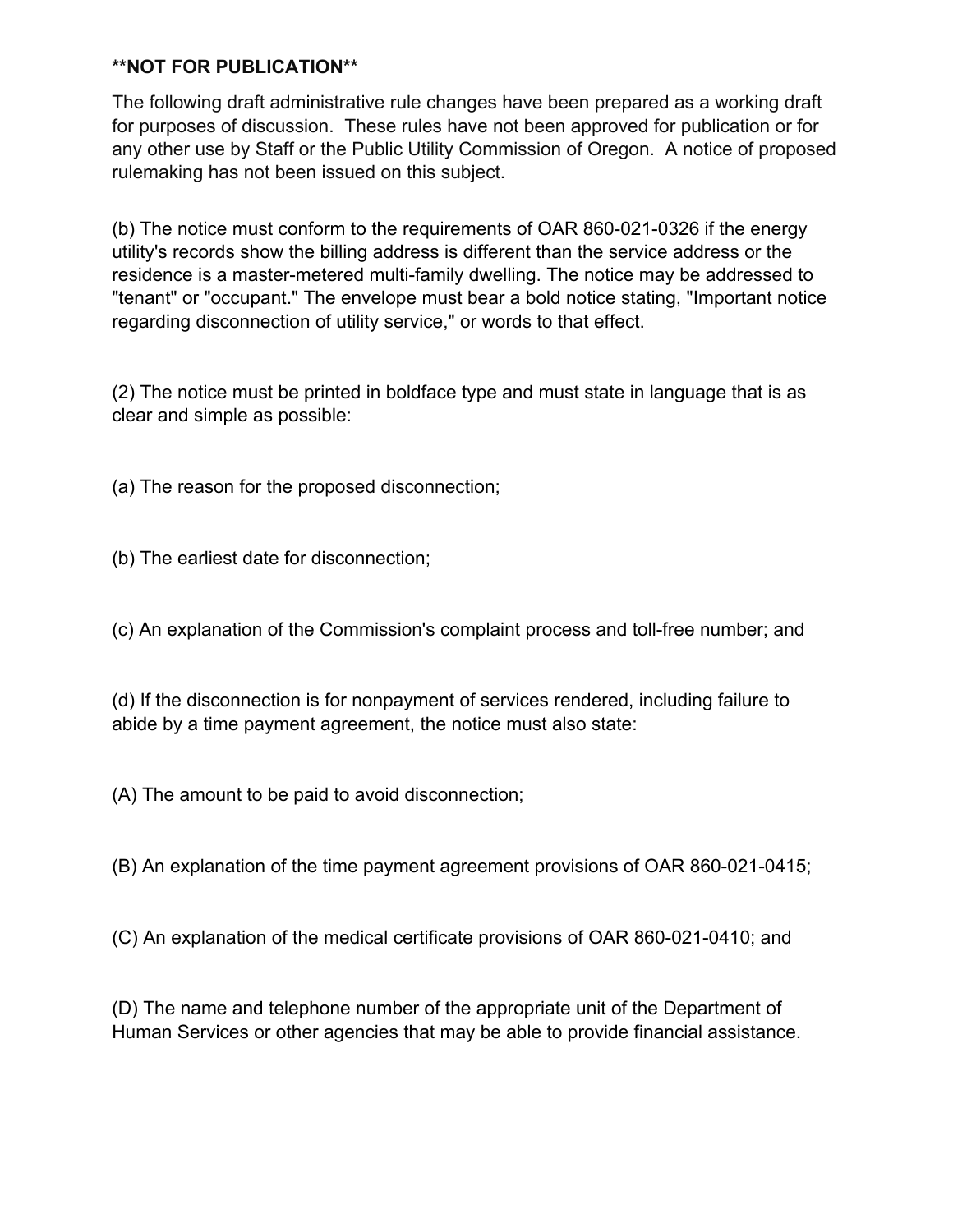The following draft administrative rule changes have been prepared as a working draft for purposes of discussion. These rules have not been approved for publication or for any other use by Staff or the Public Utility Commission of Oregon. A notice of proposed rulemaking has not been issued on this subject.

(3) The energy utility must provide written notice to the customer at least 15 **20** days before disconnecting residential service except when the disconnection is made:

(a) At the request of the customer;

(b) For failure to pay a deposit or make payments in accordance with the terms of a deposit payment arrangement;

(c) For new customers within 60 days of the establishment of new service, for use of false identification to establish service, continue service or verify identity;

(d) For meter tampering, diverting service or theft of service; or

(e) For an emergency endangering life or property under OAR 860-021-0315.

(4) The energy utility may not send a notice of disconnection for nonpayment of services rendered, including failure to abide by a time payment agreement, before the due date for payment of a bill.

(5) The energy utility must serve the 15**20**-day notice of disconnection in person or send it by first-class mail to the customer's last known address. Service is complete on the date of personal delivery or on the day after the date of the US Postal Service postmark or postage metering.

(6) The energy utility must provide written notice to the customer at least five business days before disconnecting residential service except when the disconnection is made:

(a) At the request of the customer;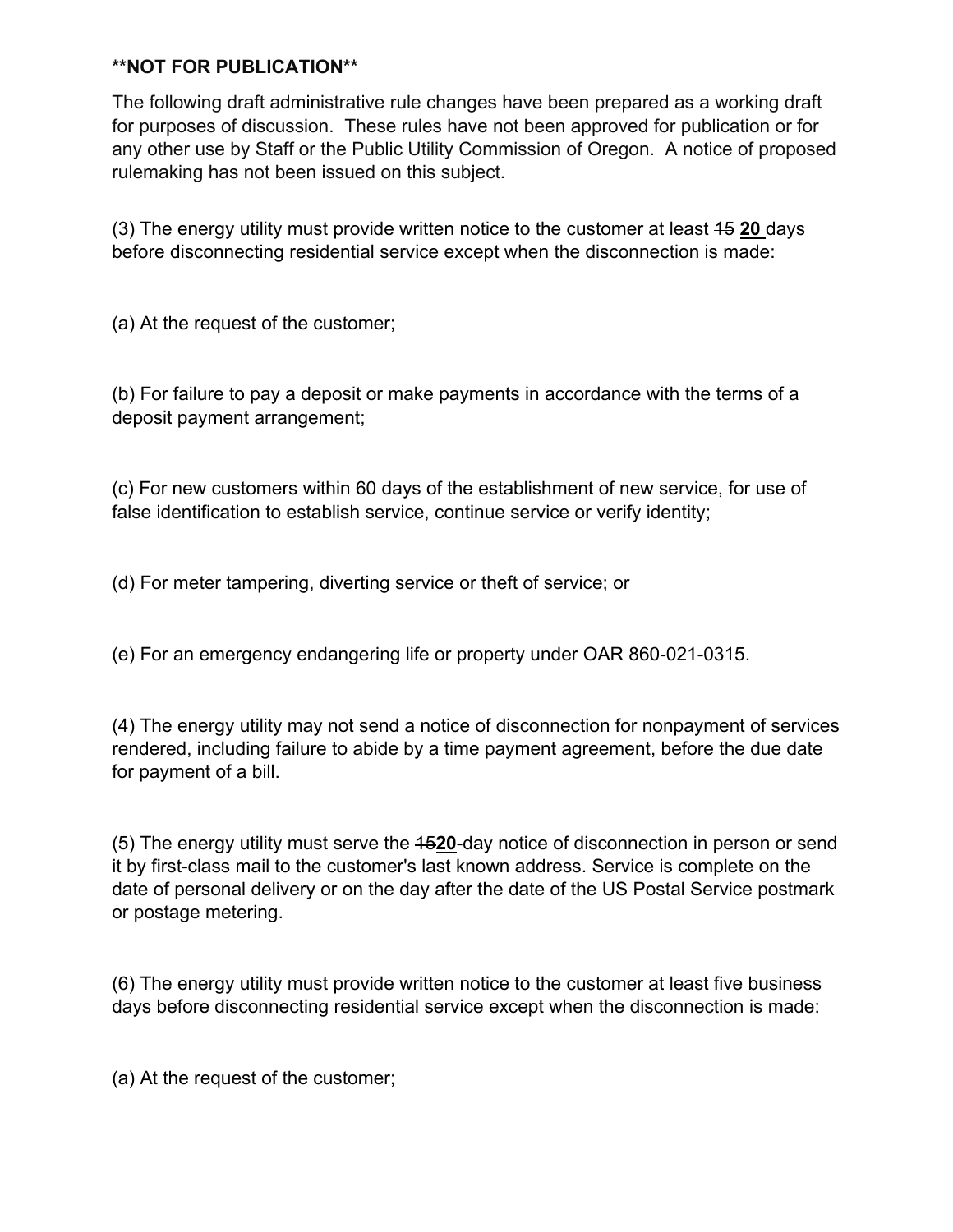The following draft administrative rule changes have been prepared as a working draft for purposes of discussion. These rules have not been approved for publication or for any other use by Staff or the Public Utility Commission of Oregon. A notice of proposed rulemaking has not been issued on this subject.

(b) When the facilities provided are unsafe creating an emergency endangering life or property under OAR 860-021-0315.

(7) The disconnection notice must inform the customer that service will be disconnected on or after a specific date and must explain the alternatives and assistance that might be available as required in section (2) of this rule.

(8) The energy utility must serve the five-day notice of disconnection in person or send it by first-class mail to the customer's last known address. Service is complete on the date of personal delivery or on the day after the date of the US Postal Service postmark or postage metering.

(a) If notification is delivered to the residence, the energy utility must attempt personal contact.

(b) If personal contact cannot be made with the customer or an adult resident, the energy utility must leave the notice in a conspicuous place at the residence.

(9) The energy utility must make a good-faith effort to personally contact the customer or an adult at the residence to be disconnected on the day the energy utility expects to disconnect service or, where the service address has remote disconnection capability installed, at least three business days prior to the day the energy utility expects to disconnect service:

(a) If contact is made, either in person or via the telephone, the energy utility must advise the customer or an adult at the residence of the proposed disconnection; or

(b) If contact is not made, the energy utility must: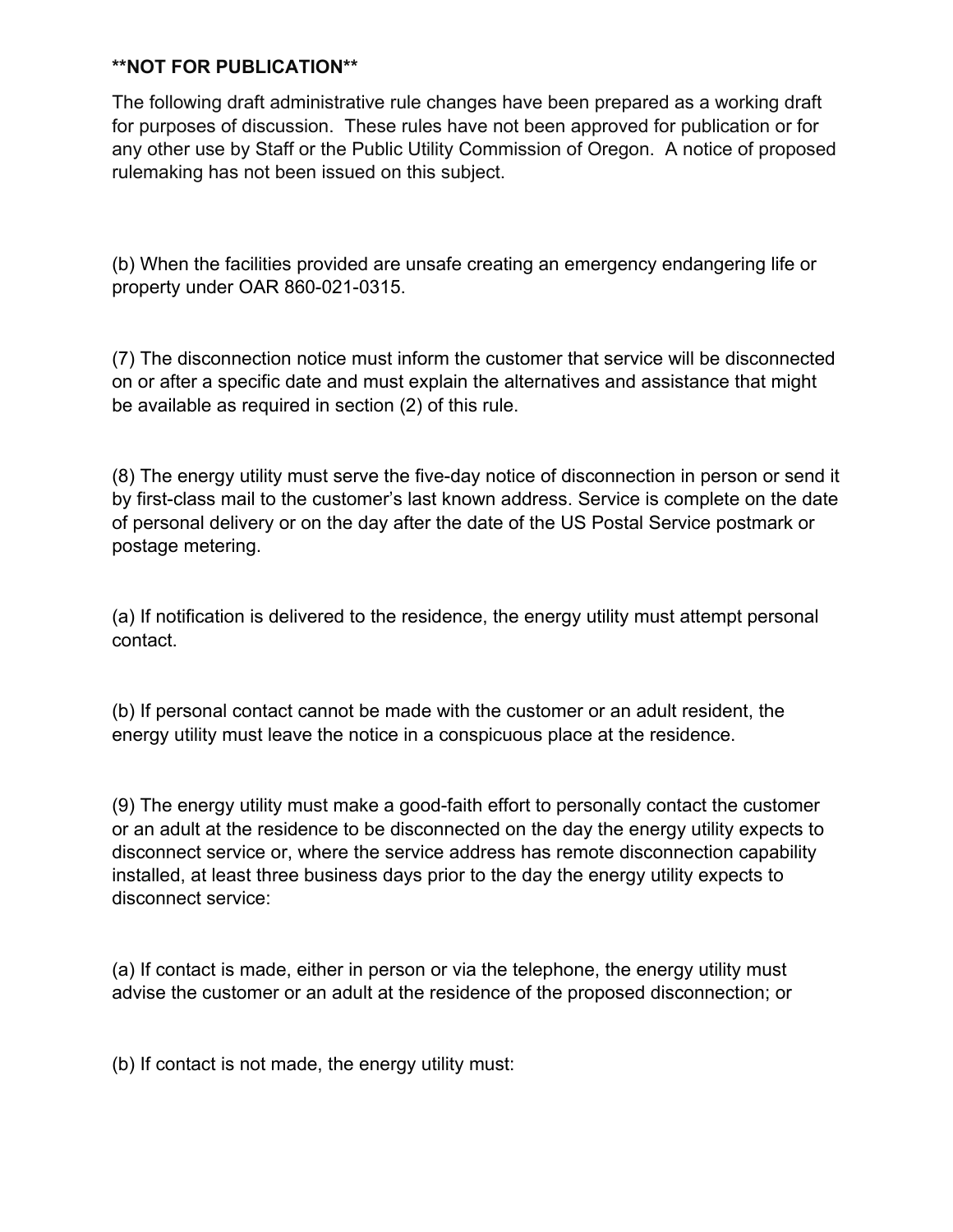The following draft administrative rule changes have been prepared as a working draft for purposes of discussion. These rules have not been approved for publication or for any other use by Staff or the Public Utility Commission of Oregon. A notice of proposed rulemaking has not been issued on this subject.

(A) Leave a notice in a conspicuous place at the residence informing the customer that service has been, or is about to be, disconnected; or

(B) Attempt to contact the customer at a service address where remote disconnect capability is installed via the telephone at least twice a day for the three consecutive days prior to the proposed disconnection, and at least one call must be placed during the morning or afternoon (8:00 am to 5:00 pm) and another call placed during early evening (6:00 pm to 8:00 pm). Where an answering machine or service is available, the utility must leave a message at the end of each calling day informing the customer of the proposed disconnection. Initial implementation of section (9)(b)(B) may not occur during the winter heating season (November 1 through April 30).

(10) When an energy utility has an in-person or telephone conversation with the customer or an adult at the residence under this rule, and the circumstances are such that a reasonable person would conclude the customer or an adult at the residence does not understand the possible consequences of disconnection, the utility must:

(a) Notify the Department of Human Services and the Commission; and

(b) Delay the proposed disconnection date for five additional business days.

(11) When the energy utility makes personal contact under this rule, **and subject to the energy utility's payment collection polices,** the utility's representative making contact is empowered to accept reasonable partial payment of the overdue balance under the time-payment provisions of OAR 860-021-0415.

(12) An energy utility must document its efforts to provide notice under this rule and make that documentation available to the customer and the Commission upon request.

Statutory/Other Authority: ORS 183, 756, 757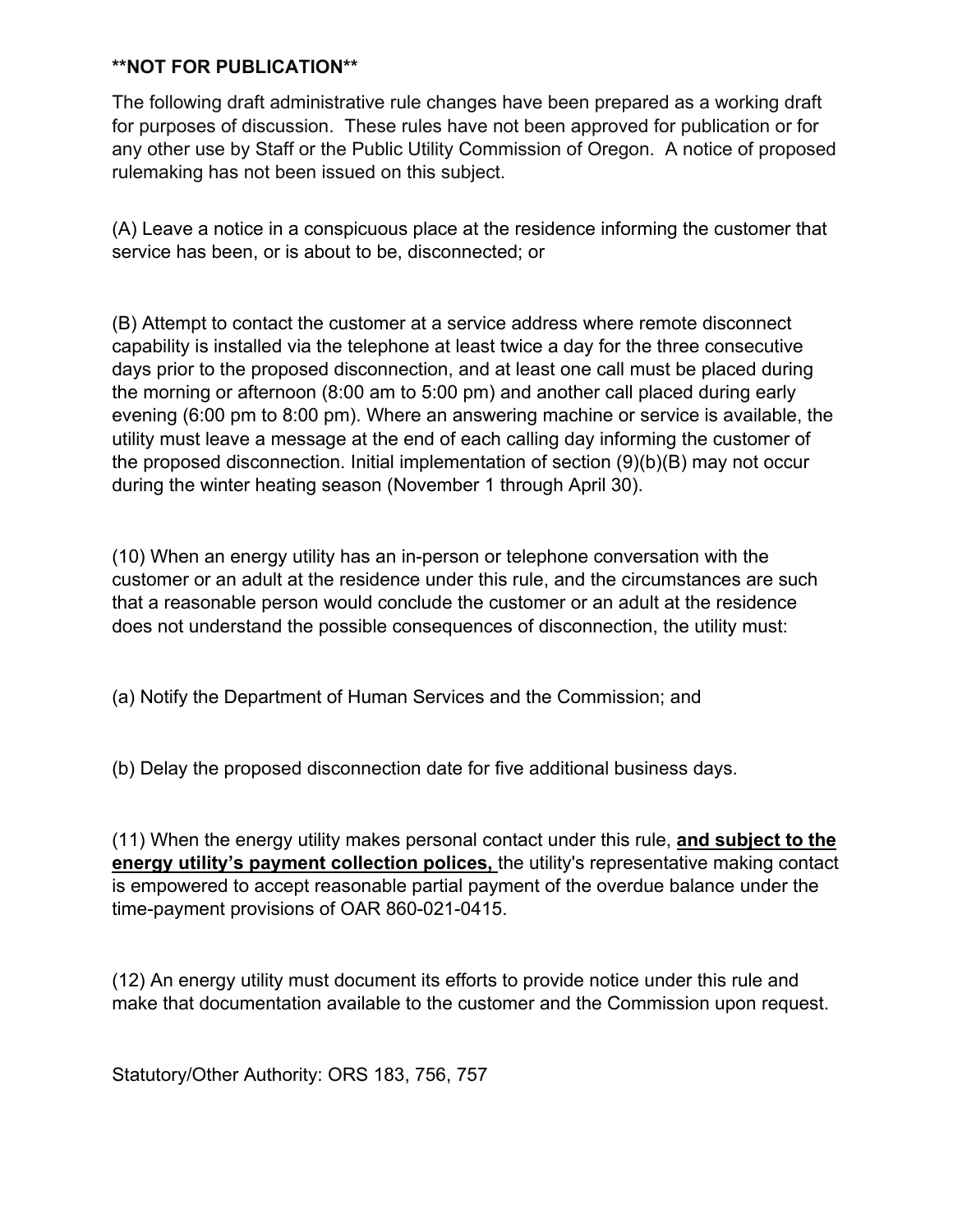The following draft administrative rule changes have been prepared as a working draft for purposes of discussion. These rules have not been approved for publication or for any other use by Staff or the Public Utility Commission of Oregon. A notice of proposed rulemaking has not been issued on this subject.

Statutes/Other Implemented: ORS 756.040, 757.760

History:

PUC 2-2019, minor correction filed 03/15/2019, effective 03/15/2019

PUC 9-2009, f. & cert. ef. 8-25-09

PUC 6-1979, f. & ef. 10-6-79 (Order No. 79-680); PUC 5-1983, f. 5-31-83, ef. 6-1-83 (Order No. 83-284); Renumbered from 860-021-0085; PUC 16-1990, f. 9-28-90, cert. ef. 10-1-90 (Order No. 90-1105); PUC 11-1998, f. & cert. ef. 5-7-98; PUC 4-1999, f. & cert. ef. 8-12-99; PUC 16-2001, f. & cert. ef. 6-21-01; PUC 7-2005, f. & cert. ef. 11-30-05; PUC 4-2006, f. & cert. ef. 2-27-06

#### **860-021-0406**

#### **Wildfire Displacement Protection**

**(1) An energy utility must put into effect a moratorium on the disconnection of residential and commercial service for nonpayment on any day a residential or commercial customer is under an evacuation notice due to wildfires.**

**(2) An energy utility must put into effect a moratorium on the disconnection of residential and commercial service for nonpayment on any day of and the day after an evacuation order has been lifted.**

**(3) An energy utility must attempt to reconnect a customer who has been disconnected for non-payment within the previous 72 hours of a wildfire evacuation, after the evacuation order has been lifted. An energy utility shall notify the Commission's Consumer Services Section each day that reconnects are not possible due to adverse geographic and weather conditions.**

Statutory/Other Authority: ORS 183, 756, 757

Statutes/Other Implemented: ORS 756.040, 757.760

History: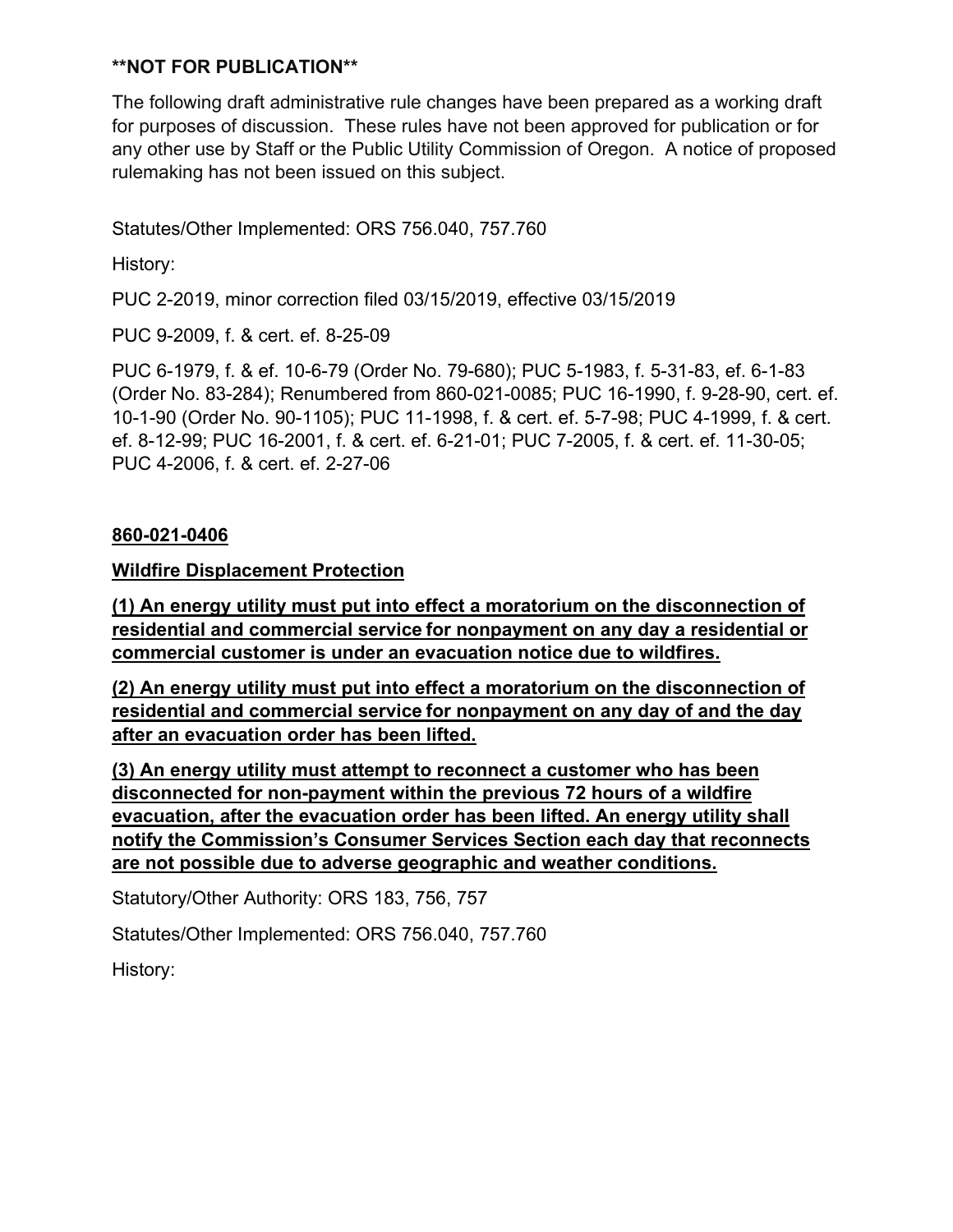The following draft administrative rule changes have been prepared as a working draft for purposes of discussion. These rules have not been approved for publication or for any other use by Staff or the Public Utility Commission of Oregon. A notice of proposed rulemaking has not been issued on this subject.

# 860-021-0407

Severe Weather Moratorium on Involuntary Disconnection of Residential Electric or Gas Utility Service

(1) Except as set forth in section (8**11**) of this rule, an energy utility must put into effect a moratorium on the disconnection of residential service for nonpayment on any day a high temperature of less than 32 degrees Fahrenheit is forecast**ed** by the applicable weather reporting service **or a severe weather warning indicating weather conditions pose a threat to life or property is issued by the applicable weather reporting service**.

(2) An electric utility must put into effect a moratorium on the disconnection of residential service for nonpayment on any day a local Heat Advisory is issued by the applicable weather reporting service.

# **(3) An energy utility must put into effect a moratorium on the disconnection of residential and commercial service when the Air Quality Index is at or above 100 that is issued on the website AirNow.gov or other applicable air quality reporting service.**

(3**4**) Any moratorium activated as a result of section (1), or section (2) **or (3)** of this rule must remain in effect at least through the start of the next business day.

(4**5**) **For purposes of sections (1) and (2) of this rule, a**An energy utility must base the need for a moratorium on data available from the National Weather Service or another weather reporting service that may be designated by the utility**.**

### **(6) For purposes of section (3) of this rule, an energy utility must base the need for a moratorium on data available from AirNow.gov or a similar air quality reporting service that may be designated by the utility.**

(57) An energy utility need only apply a moratorium to the geographic area that meets the conditions in section**s** (1) **– (3)** and section (2) of this rule.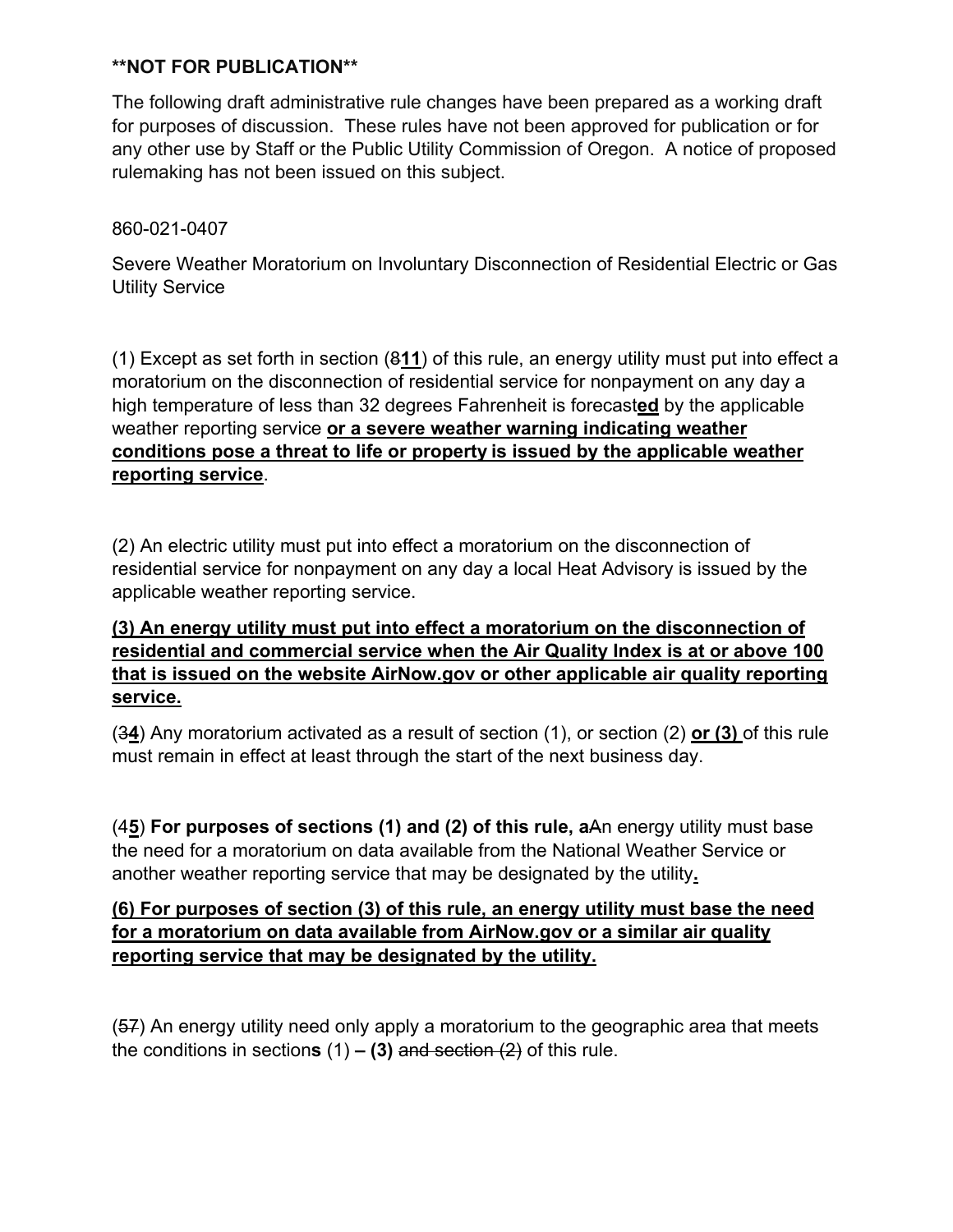The following draft administrative rule changes have been prepared as a working draft for purposes of discussion. These rules have not been approved for publication or for any other use by Staff or the Public Utility Commission of Oregon. A notice of proposed rulemaking has not been issued on this subject.

(6**8**) The energy utility must obtain the required forecast data no later than 8:00 a.m. each business day.

(7**9**) Each energy utility must notify the Commission's Consumer Services Section which weather reporting service **and air quality service** it will utilize in each geographic area served by the utility in complying with the requirements of this rule; and the energy utility must notify the Commission's Consumer Services Section upon choosing a different weather reporting service.

**(10) An energy utility must attempt to reconnect a customer who has been disconnected from nonpayment within the previous 72 hours of a severe weather or air quality condition outlined in sections (1), (2), and (3) of this rule. Reconnection fees stated in OAR 860-021-0330 may apply to any reconnection. An energy utility shall notify the Commission's Consumer Services Section each day that reconnects are not possible due to weather or air quality conditions.**

(8**11**) The temperature threshold specified in section (1) of this rule does not apply if an energy utility offers a Commission-approved winter protection program.

Statutory/Other Authority: ORS 756.060

Statutes/Other Implemented: ORS 756.040

History:

PUC 4-2017, f. & cert. ef. 5-30-17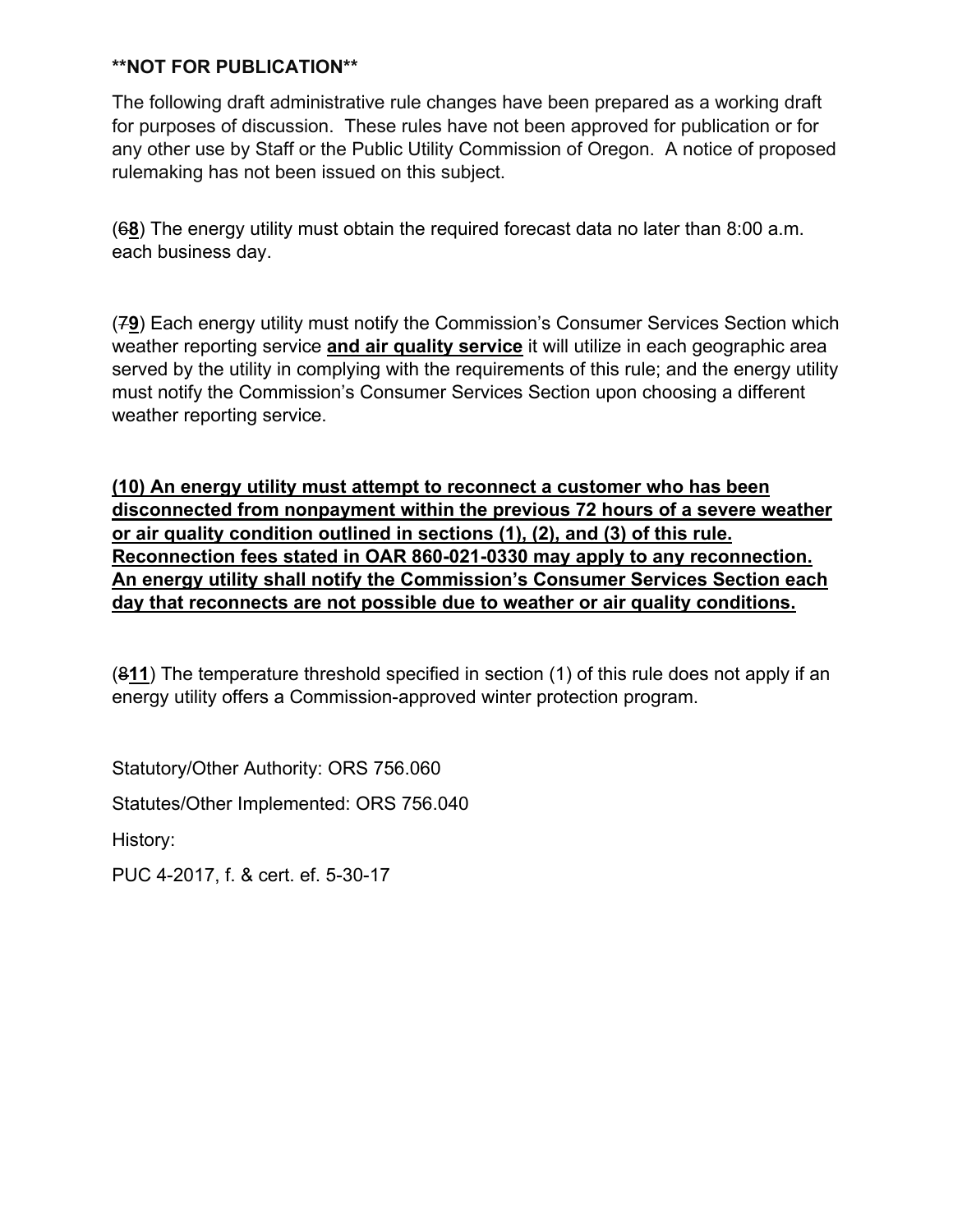The following draft administrative rule changes have been prepared as a working draft for purposes of discussion. These rules have not been approved for publication or for any other use by Staff or the Public Utility Commission of Oregon. A notice of proposed rulemaking has not been issued on this subject.

860-021-0408

Disconnect Reporting Rule

(1) As used in this rule:

(a) "Energy assistance recipient" means a residential customer who has received bill payment assistance with an energy bill from any federal, state, ratepayer-funded, or utility-supported bill payment assistance fund or program at least once within the past 12 months.

(b) "Companywide" means the geographic area served by a particular energy utility within the state of Oregon.

(c) "Local service area" means a smaller geographic unit within an energy utility's companywide service area, such as zip code, city, county, or other similar unit.

(2) Each energy utility must file a quarterly report with the Commission detailing the number of residential disconnections for non-payment and subsequent reconnections as prescribed in this rule. An electronic report must be filed in a text-searchable Microsoft Word, Microsoft Excel, or .pdf (Adobe Acrobat) format.

(a) For quarterly reporting purposes, the following four time periods apply: February 1 to April 30, May 1 to July 31, August 1 to October 31, and November 1 to January 31.

(b) Each energy utility must file its initial quarterly report following the first full quarter after the effective date of this rule, unless an alternative initial reporting date is set for the utility by the Commission's Consumer Services Section.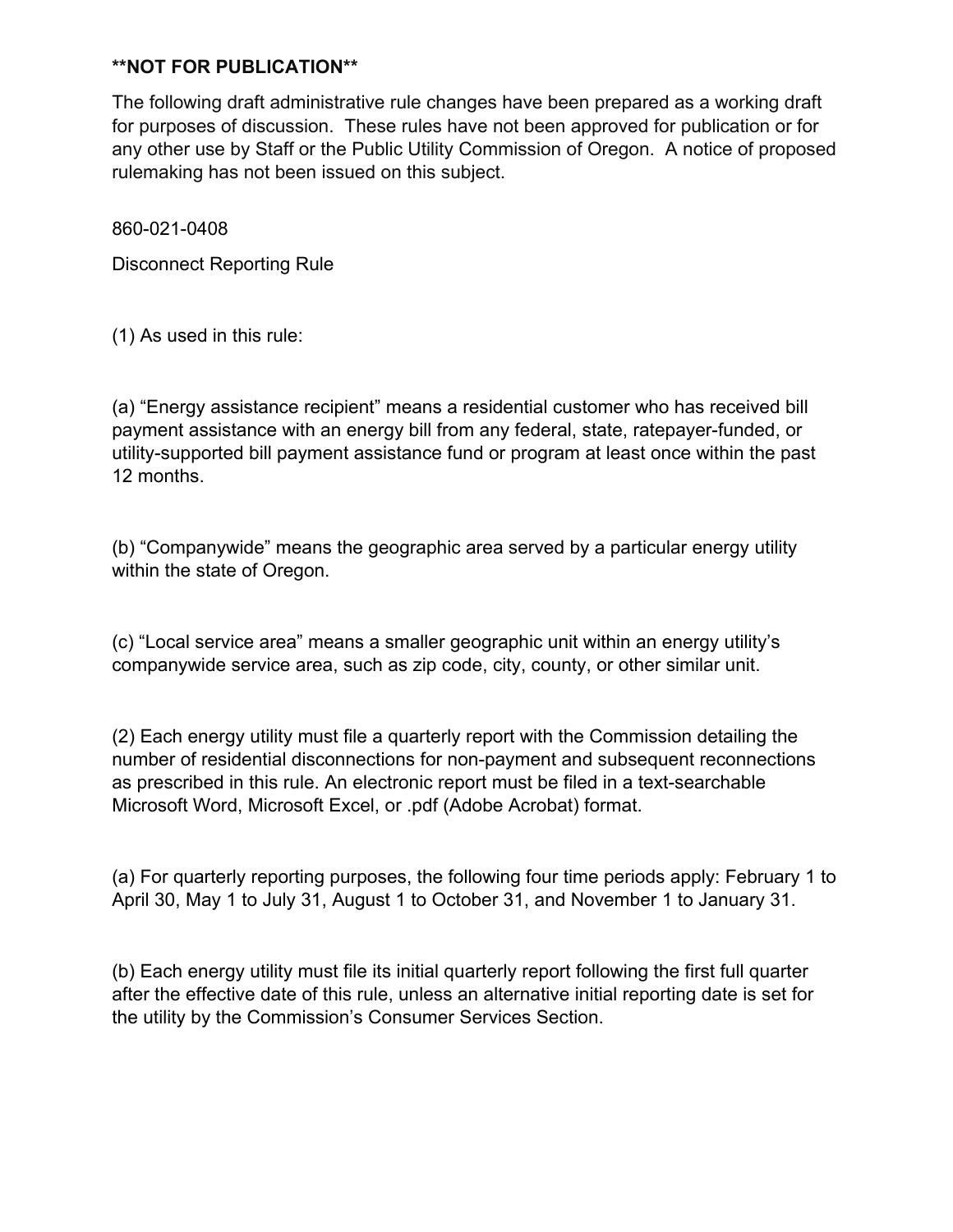The following draft administrative rule changes have been prepared as a working draft for purposes of discussion. These rules have not been approved for publication or for any other use by Staff or the Public Utility Commission of Oregon. A notice of proposed rulemaking has not been issued on this subject.

(c) The energy utility must file a quarterly report as required under this rule within 20 days of the end of each reporting period.

(3) The quarterly report must provide the following information for each month within the quarter for an energy utility's residential accounts:

(a) On a companywide basis:

(A) Number of active residential accounts;

(B) Number of service disconnections for non-payment;

(C) Percentage of accounts with service disconnections for non-payment;

(D) Number of service disconnections for non-payment on energy assistance recipient accounts;

(E) Number of service disconnections for non-payment on medical certificate holder accounts;

(F) Number of service disconnections reported under both paragraph (D) and paragraph (E) above, i.e., disconnections for non-payment on medical certificate holder accounts that are also energy assistance recipient accounts;

(G) Number of service reconnections following a disconnection for non-payment on the same day or next calendar day following disconnection (Days 0-1); and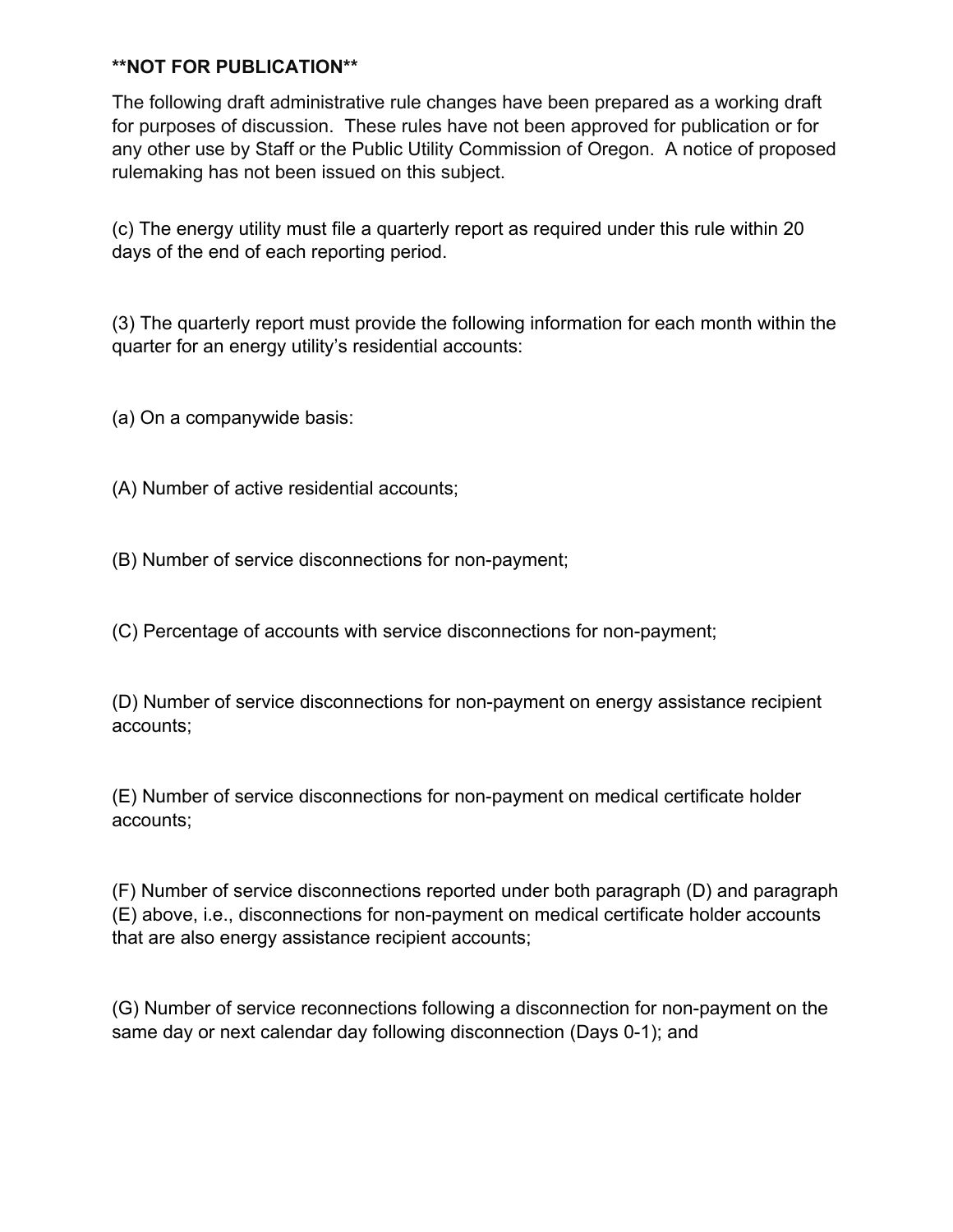The following draft administrative rule changes have been prepared as a working draft for purposes of discussion. These rules have not been approved for publication or for any other use by Staff or the Public Utility Commission of Oregon. A notice of proposed rulemaking has not been issued on this subject.

(H) Number of service reconnections following a disconnection for non-payment that occur more than one day and within 7 calendar days following disconnection (Days 2-7).

(b) For each local service area within the companywide area used for reporting:

(A) Number of active residential accounts;

(B) Number of service disconnections for non-payment;

(C) Number of service disconnections for non-payment on energy assistance recipient accounts;

(D) Number of service disconnections for non-payment on emergency medical certificate holder accounts;

(E) Number of service disconnections reported under both paragraph (C) and paragraph (D) above, i.e., disconnections for non-payment on medical certificate holder accounts that are also energy assistance recipient accounts; and

(F) Number of days on which the energy utility was required to impose a moratorium on service disconnection for severe weather per OAR 860-021-0407.

(c) Zip codes must be used to identify a local service area unless a different unit is preapproved by the Commission's Consumer Services Section for a utility's use in its reporting under this rule.

(4) Upon request of the Commission's Consumer Services Section, when made within one year of the date a quarterly report is filed with the Commission, the energy utility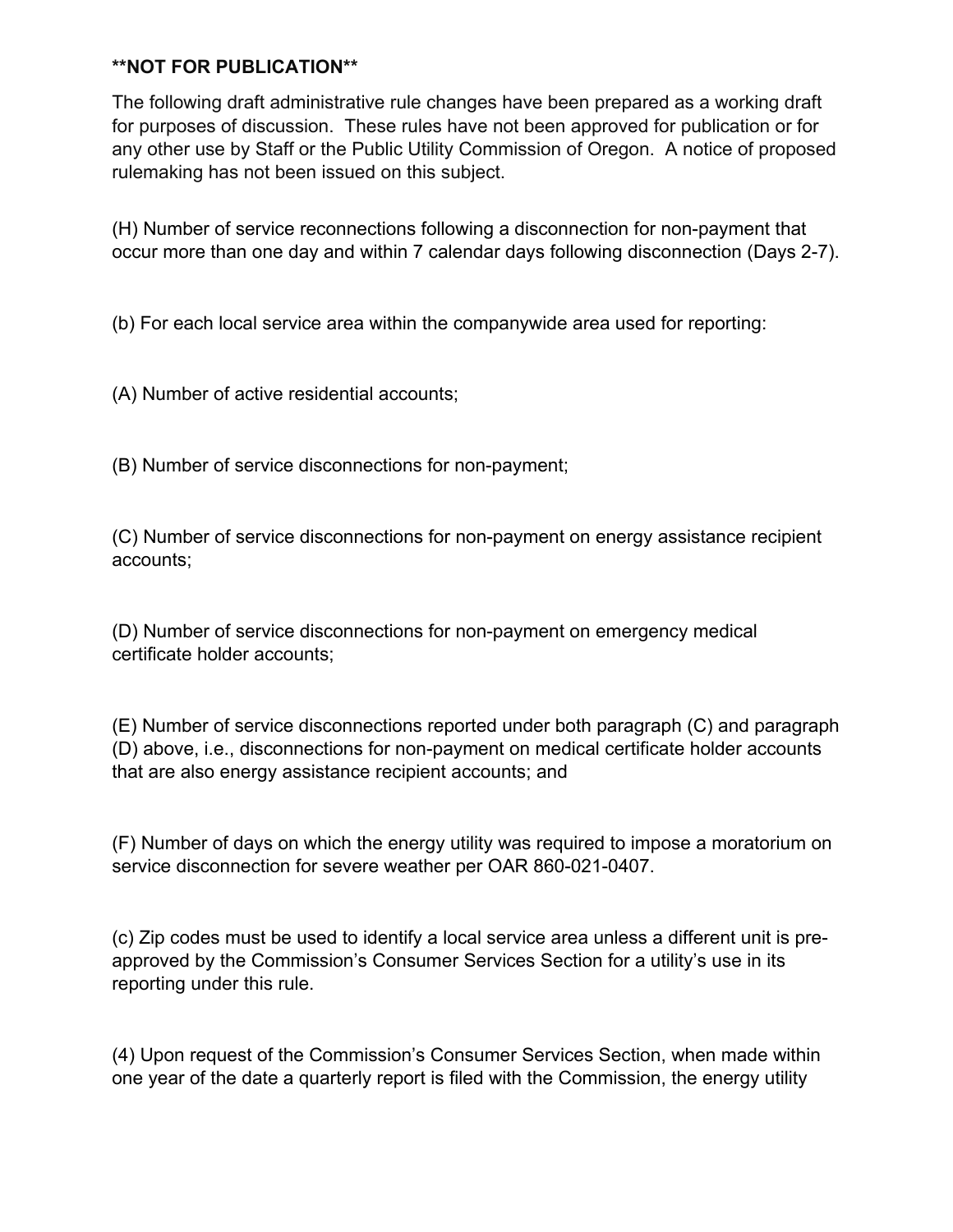The following draft administrative rule changes have been prepared as a working draft for purposes of discussion. These rules have not been approved for publication or for any other use by Staff or the Public Utility Commission of Oregon. A notice of proposed rulemaking has not been issued on this subject.

must provide a breakdown by zip code of the of service disconnection data reported under section (3) of this rule.

Statutory/Other Authority: ORS 756.060 Statutes/Other Implemented: ORS 756.040 History: PUC 3-2018, adopt filed 06/20/2018, effective 06/20/2018

860-021-0410

Emergency Medical Certificate for Residential Electric and Gas Service

(1) An energy utility shall not disconnect residential service if the customer **submits oral or written** certification from a qualified medical professional stating **or selfcertifies** that disconnection would significantly endanger the physical health of the customer or a member of the customer's household. **For purposes of this rule,** "Qualified medical professional" means a licensed physician, nurse-practitioner, or physician's assistant authorized to diagnose and treat the medical condition described without direct supervision by a physician.

(2) The**Any** oral certification **by a qualified medical professional and any residential customer initial self-certification,** to the utility must be confirmed in writing within 14 **60** days by the**a** qualified medical professional prescribing medical care. Written certifications must include:

(a) The name of the person to whom the certificate applies and relationship to the customer;

(b) A complete description of the health conditions;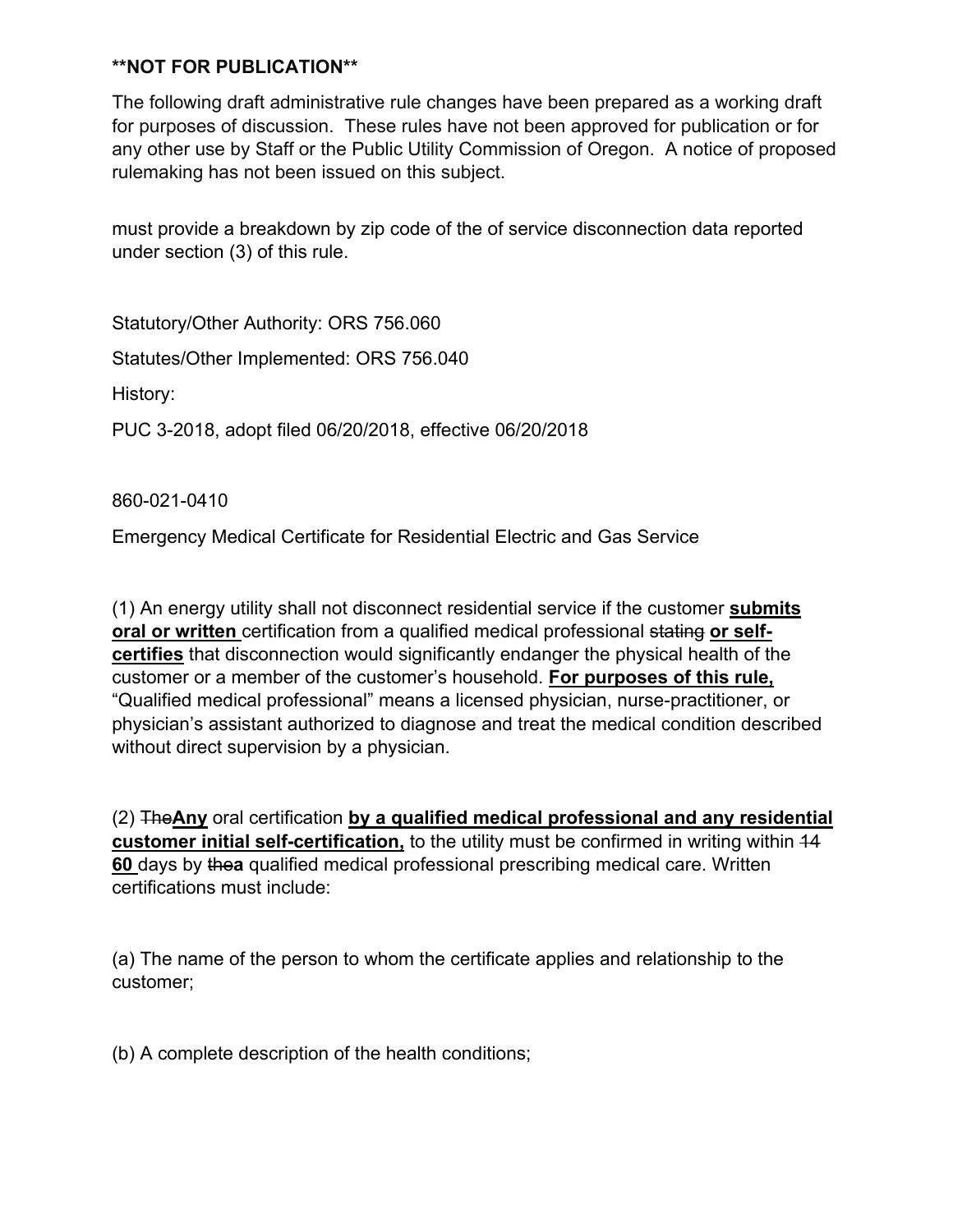The following draft administrative rule changes have been prepared as a working draft for purposes of discussion. These rules have not been approved for publication or for any other use by Staff or the Public Utility Commission of Oregon. A notice of proposed rulemaking has not been issued on this subject.

(c) An explanation of how the person's health will be significantly endangered by terminating the service;

(d) A statement indicating how long the health condition is expected to last;

(e) A statement specifying the particular type of utility service required (for example, electricity for respirator); and

(f) The signature of the qualified medical professional prescribing medical care.

(3) If a medical certificate is not submitted in compliance with sections (1) and (2) of this rule, the energy utility may disconnect service after providing a five-day notice to the customer. The notice shall comply with the requirements of OAR 860-021-0405, except subsection (1)(b), subsection (2)(e), and section (4) of this rule shall not be applicable.

(4) An emergency medical certificate shall be valid only for the length of time the health endangerment is certified to exist, but no longer than six months without renewal for certificates not specifying chronic illnesses and no longer than twelve months for certificates specifying illnesses identified as chronic by a "Qualified Medical Professional" as defined in this rule. At least 15 days before the certificate's expiration date, an energy utility will give the customer written notice of the date the certificate expires unless it is renewed with the utility before that day arrives.

(5) A customer submitting a medical certificate is not excused from paying for electric or gas service:

(a) Customers are required to enter into a written time-payment agreement with the energy utility when an overdue balance exists. Terms of the time-payment agreement shall be those in OAR 860-021-0415 or such other terms as the parties agree upon in writing;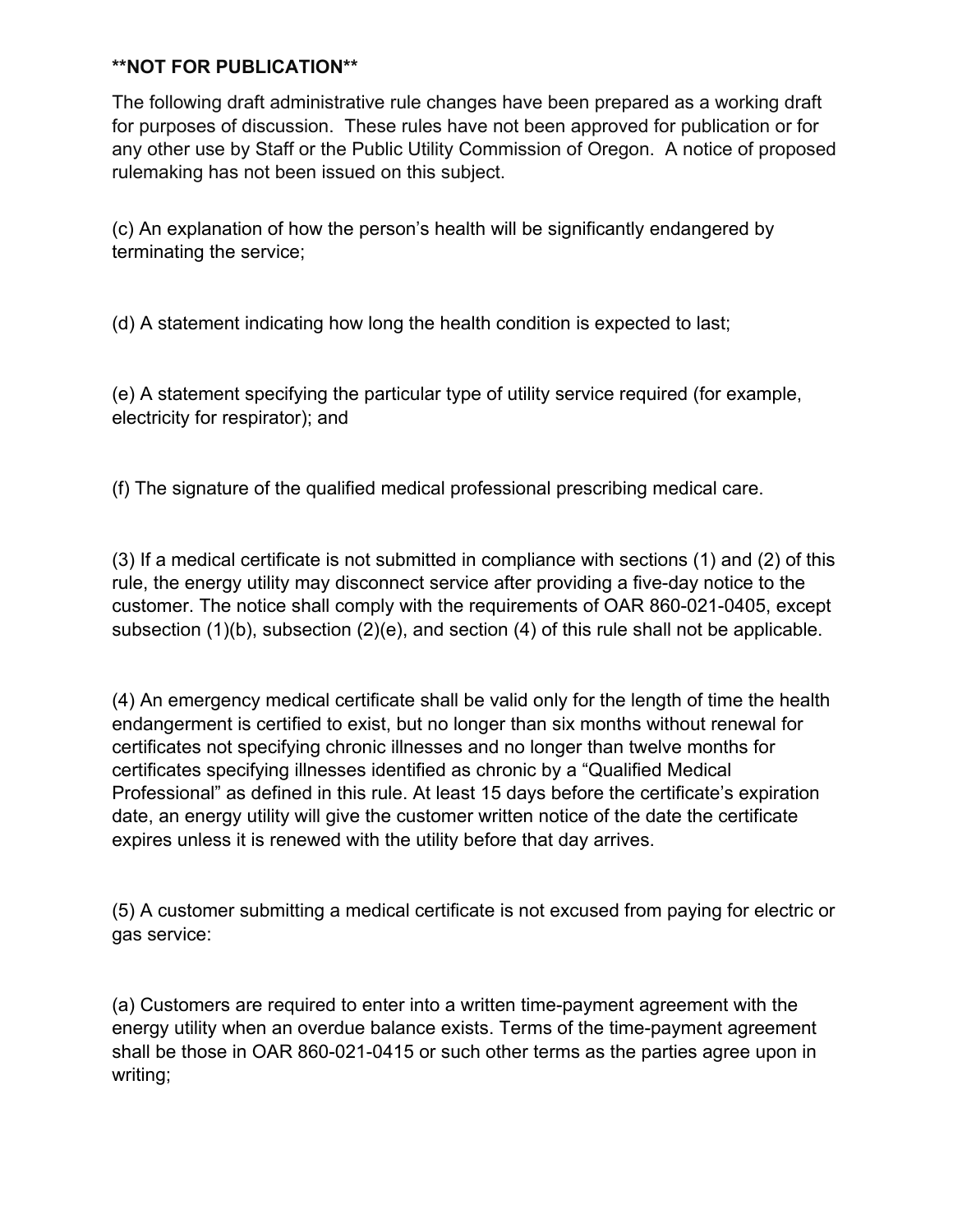The following draft administrative rule changes have been prepared as a working draft for purposes of discussion. These rules have not been approved for publication or for any other use by Staff or the Public Utility Commission of Oregon. A notice of proposed rulemaking has not been issued on this subject.

(b) When financial hardship can be shown, a customer with a medical certificate may renegotiate the terms of a time-payment agreement with the energy utility **at least once during the duration of the time-payment agreement**; and

(c) Time-payment arrangements in effect when a medical certificate terminates remain in effect for the balance then owing. If a customer fails to pay charges incurred after the certificate terminates, the provisions of OAR 860-021-0415 (standard time-payment provisions) shall apply to payment of the arrearage incurred after the medical certificate expires. The terms of the medical certificate time-payment plan continue to apply to the arrearage accrued during the disability.

(6) If a medical certificate customer fails to enter into a written time-payment agreement within 20 days of filing the certificate, or to abide by its terms, the energy utility shall notify the Commission's Consumer Services Division of its intent to disconnect service and the reason for the disconnection. The energy utility may disconnect service after providing a notice 15 days in advance of disconnection for nonpayment, or five days before disconnection for failure to enter into a written time-payment agreement. The notice shall comply with the requirements of OAR 860-021-0405, except paragraph (2)(d)(C) shall not be applicable. A hearing may thereafter be held to determine whether the energy utility should be permitted to disconnect service to the customer.

(7) An energy utility may verify the accuracy of a medical certificate. If the energy utility believes a customer does not qualify, or no longer qualifies for a medical certificate, the utility may apply to the Commission to terminate the service of the customer.

Statutory/Other Authority: ORS 183, 756, 757 & Ch. 290 & OL 1987

Statutes/Other Implemented: ORS 756.040, 757.750, 757.755 & 757.760

History:

PUC 7-2005, f. & cert. ef. 11-30-05

PUC 6-1979, f. & ef. 10-6-79 (Order No. 79-680); PUC 5-1983, f. 5-31-83, ef. 6-1-83 (Order No. 83-284); Renumbered from 860-021-0095; PUC 12-1983, f. & ef. 10-7-83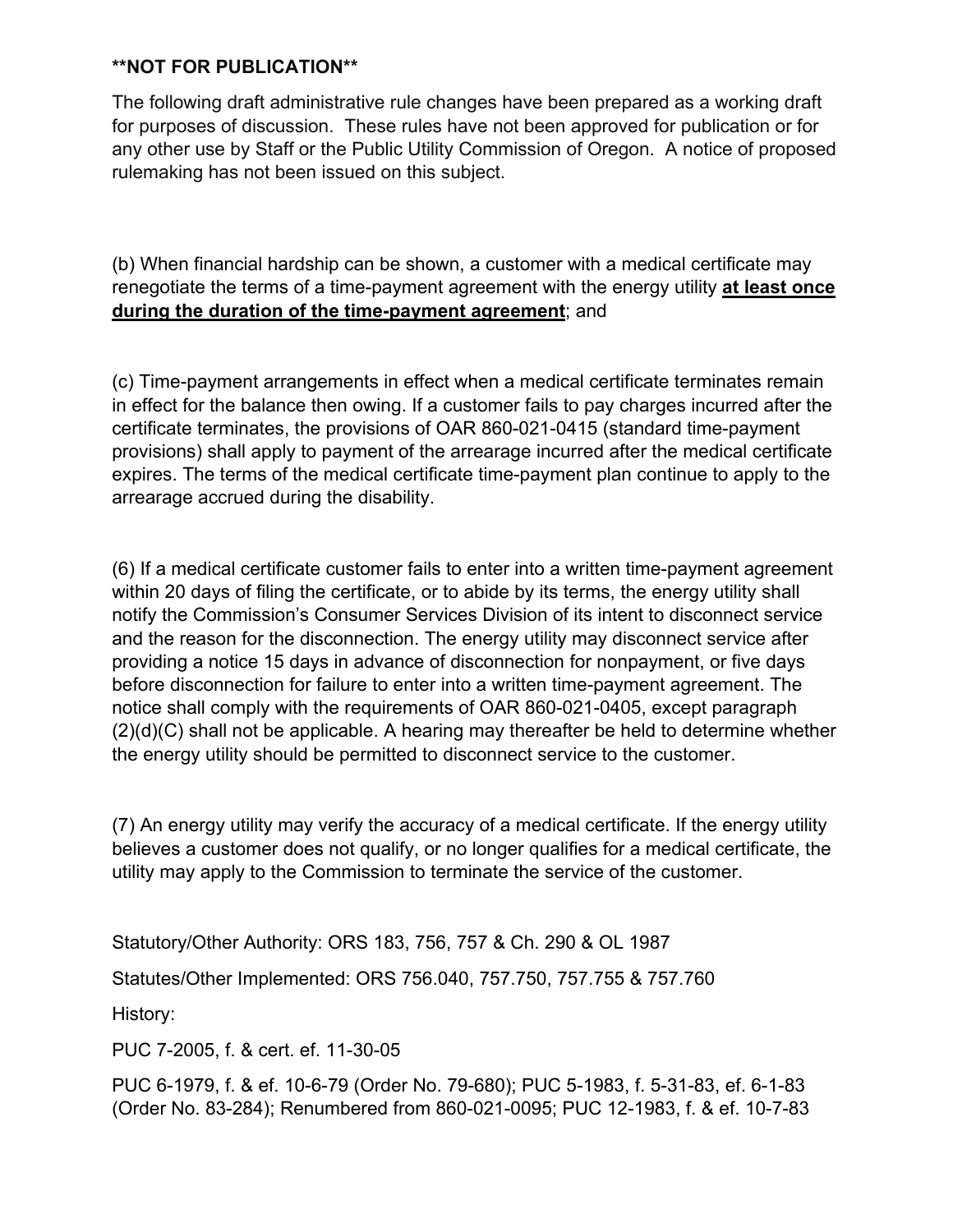The following draft administrative rule changes have been prepared as a working draft for purposes of discussion. These rules have not been approved for publication or for any other use by Staff or the Public Utility Commission of Oregon. A notice of proposed rulemaking has not been issued on this subject.

(Order No. 83-623); PUC 3-1989, f. 2-6-89, cert. ef. 2-8-89 (Order No. 89-038); PUC 16- 1990, f. 9-28-90, cert. ef. 10-1-90 (Order No. 90-1105); PUC 11-1995, f. & cert. ef. 11- 27-95 (Order No. 95-1217); PUC 11-1998, f. & cert. ef. 5-7-98; PUC 16-2001, f. & cert. ef. 6-21-01

860-021-0414

Equal-Payment Plans for Residential Electric and Gas Service

Electric companies and gas utilities will make equal-payment plans available to residential customers. A customer with no outstanding balance who agrees to remain on an equal-payment plan for 12 months may enter into equal-payment agreement at any time during the year. The plan will provide for an annual adjustment between the estimated charge and the actual charges. If a customer changes residences during the term of the agreement, the payments may be adjusted to reflect the anticipated change in usage. Nothing in this rule is intended to restrict a utility's right to adopt additional payment options.

Statutory/Other Authority: ORS 183 & 756

Statutes/Other Implemented: ORS 756.040, 757.750 & 757.760

History:

PUC 7-2005, f. & cert. ef. 11-30-05

PUC 16-1990, f. 9-28-90, cert. ef. 10-1-90 (Order No. 90-1105)

860-021-0415

Time-Payment Agreements for Residential **and Small Commercial** Electric and Gas Service (Nonmedical Certificate Customers)

(1) An energy utility may not disconnect residential **or small commercial** service for nonpayment if a customer enters into a written time-payment plan. An energy utility will offer **residential** customers a choice of payment agreements. At a minimum, the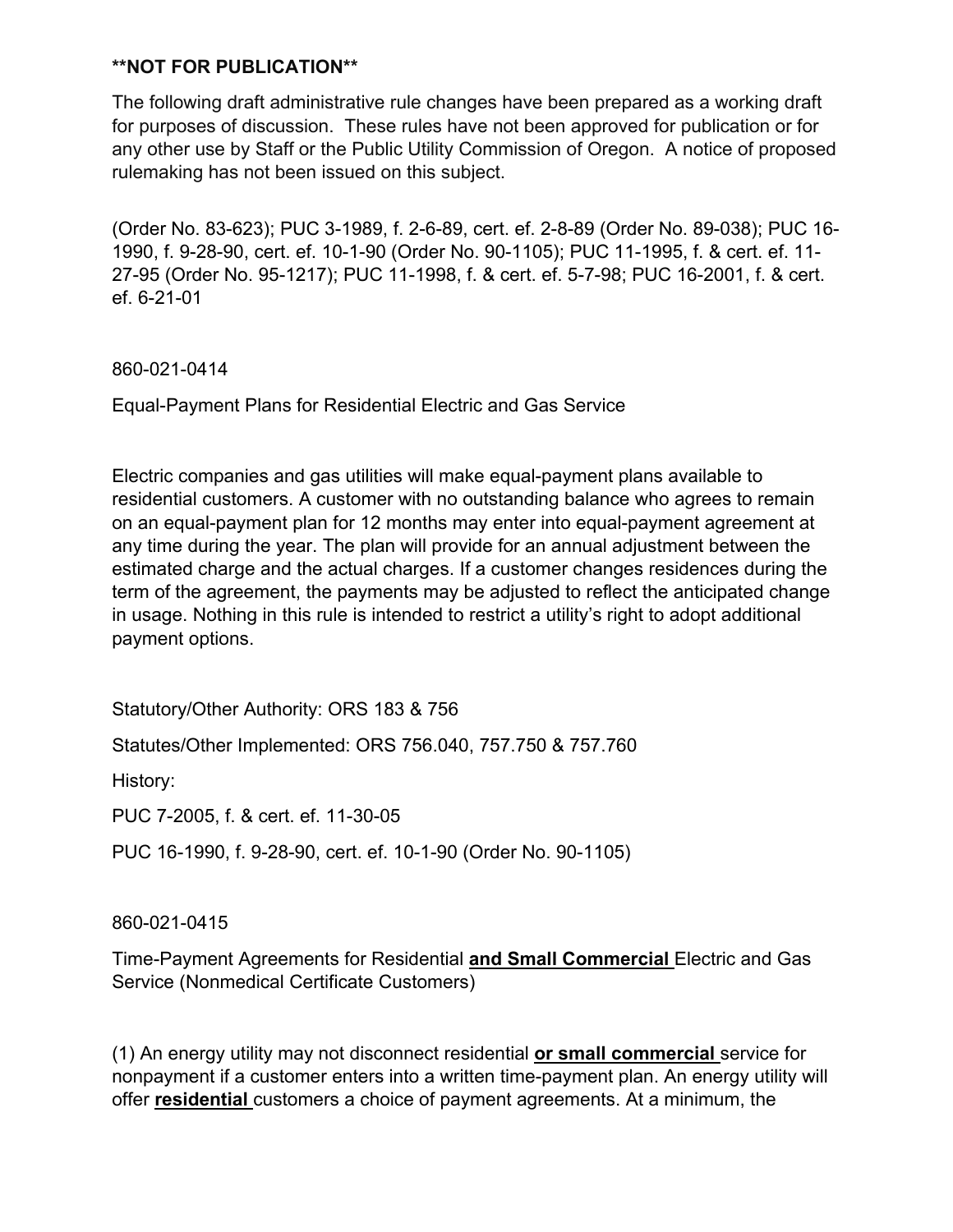The following draft administrative rule changes have been prepared as a working draft for purposes of discussion. These rules have not been approved for publication or for any other use by Staff or the Public Utility Commission of Oregon. A notice of proposed rulemaking has not been issued on this subject.

**residential** customer may choose between a levelized payment plan and an equal-pay arrearage plan.

(2) A **residential** customer who selects a levelized payment plan will pay a down payment equal to the average annual bill including the account balance, divided by 12**24**, and a like payment each month for 11**23** months thereafter:

(a) The energy utility shall review the monthly installment plan periodically. If needed due to changing rates or variations in the amount of service used by the **residential**  customer, the installment amount may be adjusted to bring the account into balance within the time specified in the original agreement;

(b) If a **residential** customer changes service address at any time during the period of a time-payment agreement, provided that payments are then current and the **residential**  customer pays other tariff charges associated with the change in residence, the energy utility shall recalculate the **residential** customer's deposit and/or monthly installment. The recalculated amount shall reflect the balance of the account at the previous service address and the average annual bill at the new service address for the months remaining in the original time-payment agreement. When installments on a timepayment agreement have not been kept current, a **residential** customer shall pay all past-due installments and any other applicable charges before service is provided at the new residence.

(3) A **residential** customer who selects an equal-pay arrearage plan will pay a down payment equal to one-twelfth **twenty-forth** the amount owed for past electric or gas service (including the overdue amount and any amounts owed for a current bill or a bill being prepared but not yet delivered to the **residential** customer) each month, for the next 11 **23** months, an amount equal to the down payment will be added to, and payable with, the current charges due for utility service. If a **residential** customer changes service address at any time during the period of an equal-pay arrearage plan, the plan continues. However, the **residential** customer must pay any past-due charges and all other applicable charges before the energy utility provides service at the new address.

**(4) For small commercial customers, the energy utility shall offer a time-payment plan for up to a six month duration. The small commercial customer shall pay a minimum 10 percent down payment to enter into a time-payment plan.**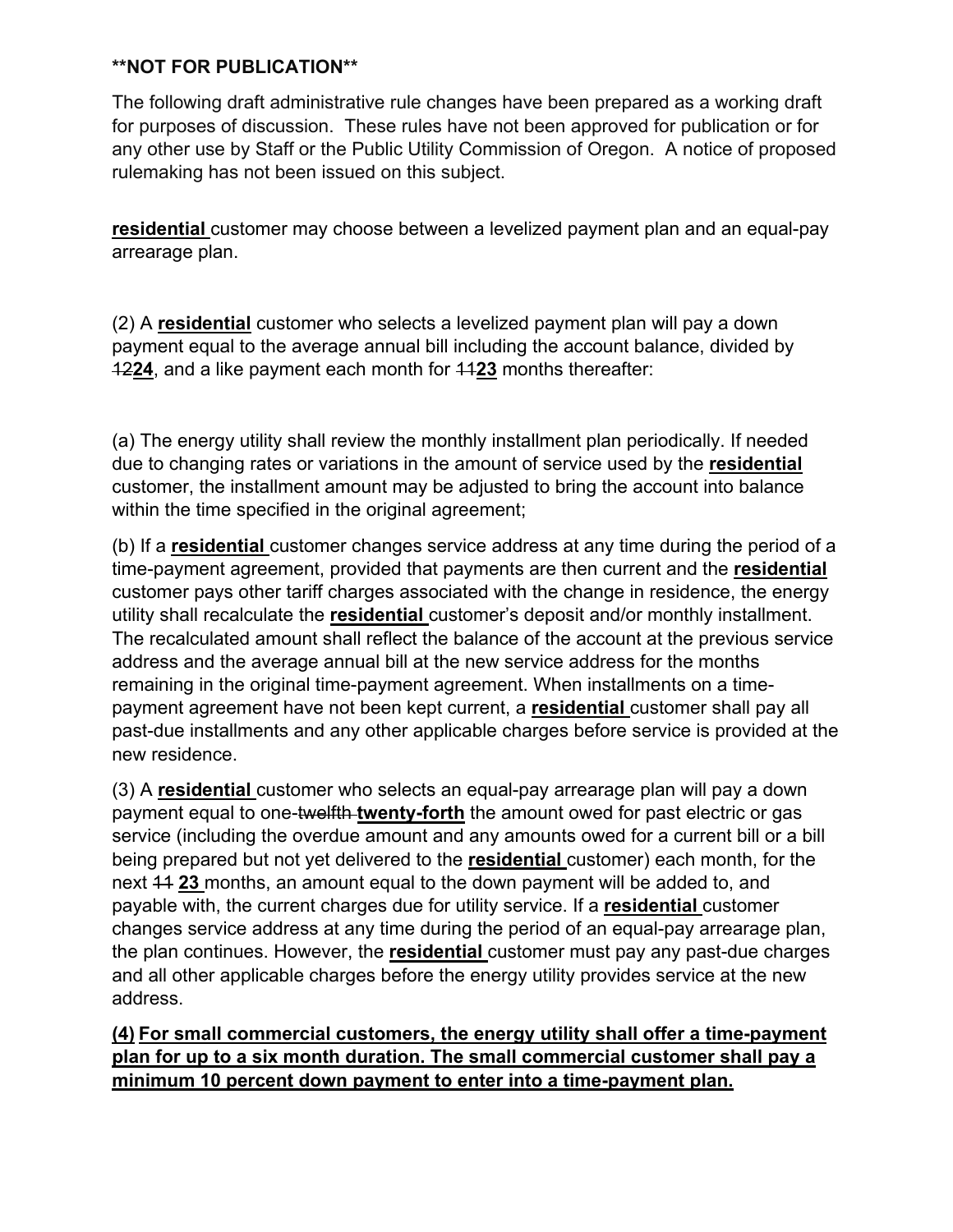The following draft administrative rule changes have been prepared as a working draft for purposes of discussion. These rules have not been approved for publication or for any other use by Staff or the Public Utility Commission of Oregon. A notice of proposed rulemaking has not been issued on this subject.

(4**5**) The energy utility and customer may agree in writing to alternate payment arrangement**, including plans of shorter duration**, provided the utility first informs the customer of the availability of the payment terms in sections (2) and (3) of this rule.

# **(6) During the term of the time-payment arrangement, a residential customer or small commercial customer whose financial condition changes during the term of a time-payment arrangement who defaults on a time-payment arrangement and who seeks to renegotiate payment arrangements, may do so at least one time under the same terms specified above.**

(5**7**) If a customer fails to abide by the time-payment agreement, the energy utility may disconnect service after serving 15**20** days' notice. The notice shall comply with OAR 860-021-0405, except subsection (2)(d) of this rule shall not be applicable. If a medical certificate is in effect, 860-021-0410(6) shall apply.

Statutory/Other Authority: ORS 183, 756, 757 & Ch. 290 & OL 1987

Statutes/Other Implemented: ORS 756.040, 757.750 & 757.760

History:

PUC 7-2005, f. & cert. ef. 11-30-05

PUC 5-1983. f. 5-31-83, ef. 6-1-83 (Order No. 83-284); PUC 3-1989, f. 2-6-89, cert. ef. 2-8-89 (Order No. 89-038); PUC 16-1990, f. 9-28-90, cert. ef. 10-1-90 (Order No. 90- 1105); PUC 11-1998, f. & cert. ef. 5-7-98; PUC 16-2001, f. & cert. ef. 6-21-01

860-021-0420

Field Visit Charge

A Commission approved fee may be charged whenever an energy utility visits a residential service address intending to reconnect or disconnect service, but due to customer action, the energy utility is unable to complete the reconnection or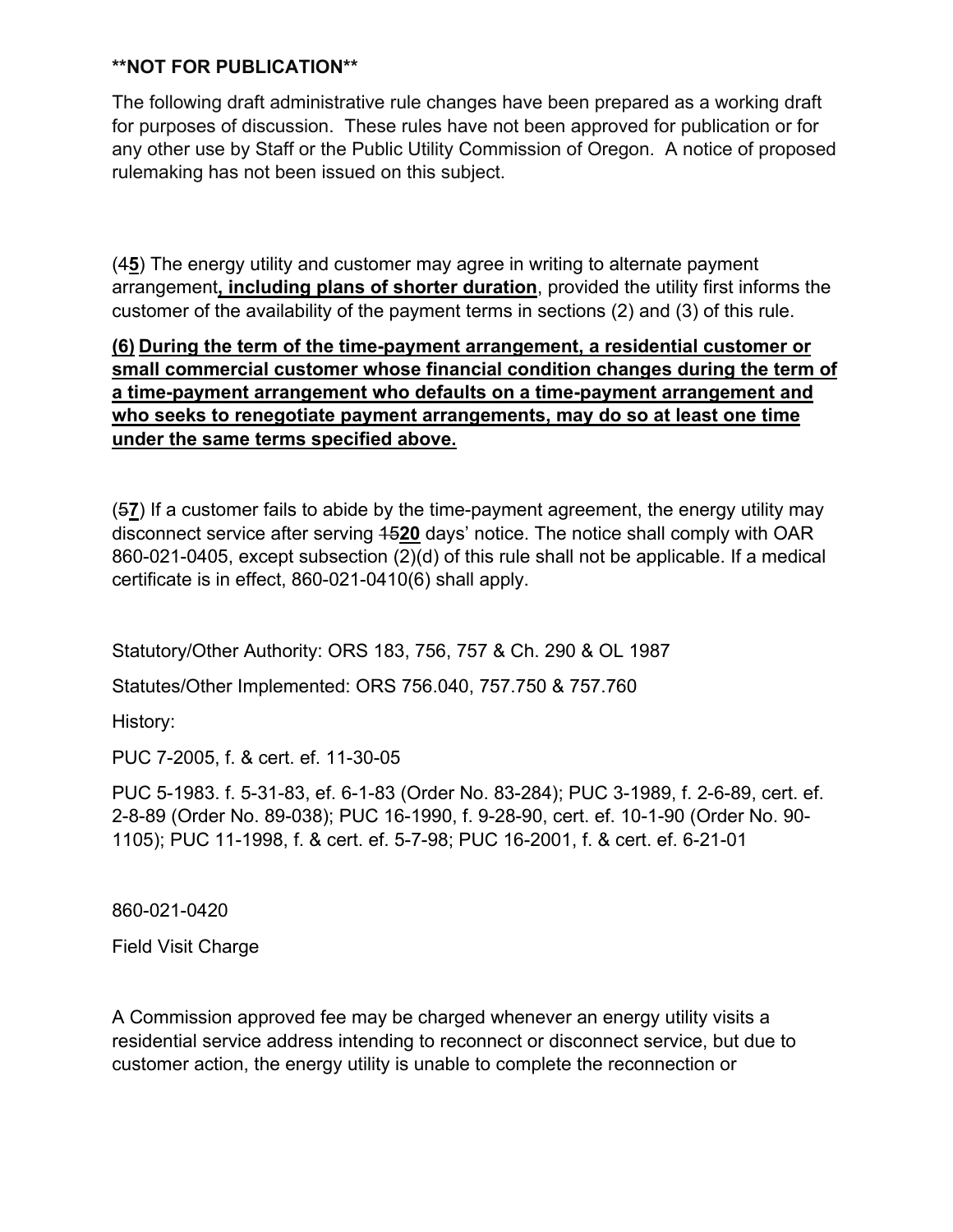The following draft administrative rule changes have been prepared as a working draft for purposes of discussion. These rules have not been approved for publication or for any other use by Staff or the Public Utility Commission of Oregon. A notice of proposed rulemaking has not been issued on this subject.

# disconnection at the time of the visit. **An energy utility shall waive the first field visit charge to eligible low-income residential customers.**

Statutory/Other Authority: ORS 183, 756 & 757

Statutes/Other Implemented: ORS 756.040 & 757.225

History:

PUC 7-2005, f. & cert. ef. 11-30-05

PUC 16-2004, f. & cert. ef. 12-1-04

PUC 16-2003, f. & cert. ef. 10-1-03

PUC 11-1998, f. & cert. ef. 5-7-98

PUC 16-1990, f. 9-28-90, cert. ef. 10-1-90 (Order No. 90-1105)

PUC 12-1983, f. & ef. 10-7-83 (Order No. 83-623)

PUC 5-1983, f. 5-31-83, ef. 6-1-83 (Order No. 83-284)

#### 860-021-0505

Disconnection Procedures for All Commercial Electric and Gas Utility Customers and All Customers of Large Telecommunications Utilities

(1) This rule applies to the involuntary termination of all commercial electric and natural gas customers and all utility services provided by large telecommunications utilities.

(2) The energy or large telecommunications utility must provide written notice to the customer at least five business days before disconnecting service except when the disconnection is made:

(a) At the request of the customer; or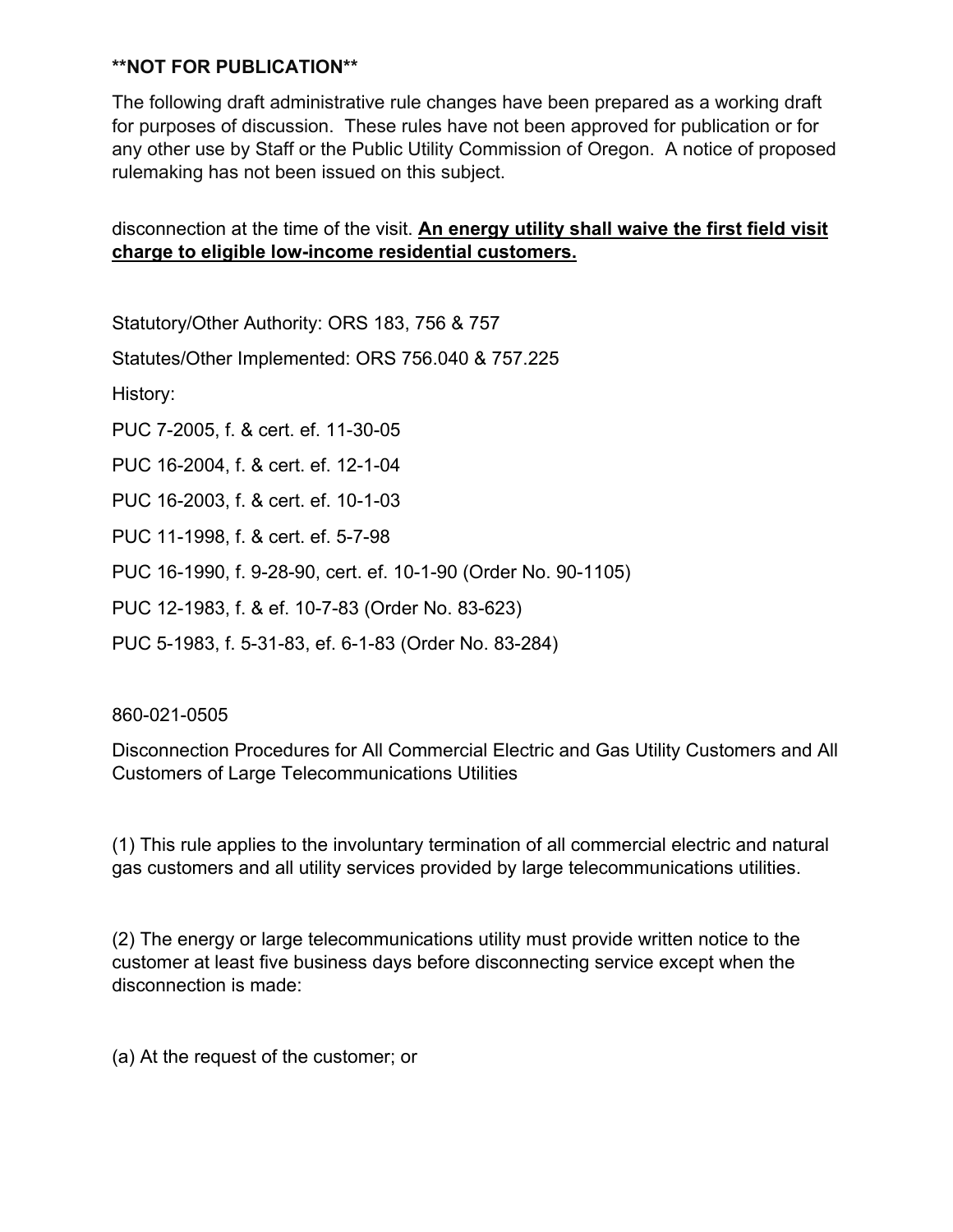The following draft administrative rule changes have been prepared as a working draft for purposes of discussion. These rules have not been approved for publication or for any other use by Staff or the Public Utility Commission of Oregon. A notice of proposed rulemaking has not been issued on this subject.

(b) When the facilities provided are unsafe creating an emergency endangering life or property under OAR 860-021-0315.

(3) The notice must be printed in bold face type and must state, in language that is as clear and simple as possible:

(a) The reasons for the proposed disconnection;

(b) The earliest date for disconnection;

(c) The amount to be paid to avoid disconnection of regulated services;

(d) An explanation of the Commission's complaint process and the Commission's tollfree number; and

(e) An explanation of the availability of an emergency medical certificate for local exchange residential telecommunications service customers under OAR 860-021-0510.

# **(f) An explanation of additional assistance to eligible low-income residential customers and specified in OAR 860-021-0330.**

(4) The energy or large telecommunications utility may not send the notice before the due date for payment for the services billed.

(5) The energy or large telecommunications utility must serve the notice of disconnection in person or send it by first class mail to the last known addresses of the customer and the customer's designated representative. Service is complete on the date of personal delivery or, if service is by U S Mail, on the day after the U S Postal Service postmark or the day after the date of postage metering.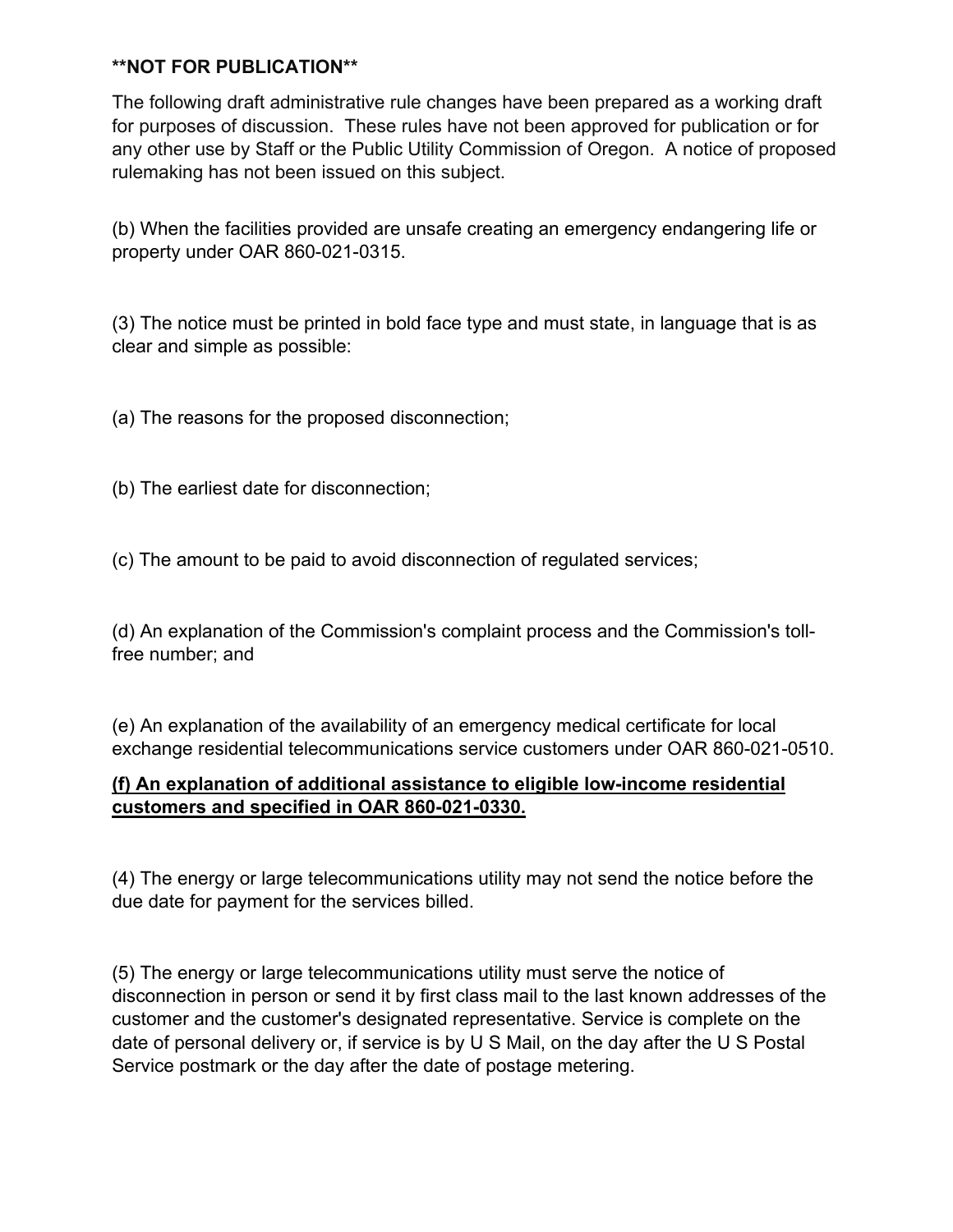The following draft administrative rule changes have been prepared as a working draft for purposes of discussion. These rules have not been approved for publication or for any other use by Staff or the Public Utility Commission of Oregon. A notice of proposed rulemaking has not been issued on this subject.

(6) If a premises visit is required to complete disconnection, the energy or large telecommunications utility must make a good-faith effort to personally contact the customer or a resident at the service address to be disconnected. If the energy or large telecommunications utility's attempt to make personal contact fails, the utility must leave a notice in a conspicuous place at the premises informing the customer that service has been disconnected.

(7) In lieu of permanent disconnection, a large telecommunications utility may temporarily curtail service by preventing the transmission of incoming telephone messages and/or outgoing toll messages while continuing to let the customer make outgoing local messages. Temporary curtailment of service, as defined in this section, shall be permitted only upon five days' written notice as set forth in section (3) of this rule. The notice shall state that permanent disconnection will follow within ten days unless the customer makes full payment of any overdue amount or any other obligation.

(8) Except for telecommunications service provided by an office incapable of restricting toll service, a large telecommunications utility shall not disconnect or deny local exchange service for an applicant's or customer's failure to pay for services not under the local exchange utility's tariff or price list. A telecommunications utility may limit access to toll and special services using the "9XX" prefix or Numbering Plan Area (NPA) for the failure to pay for such services.

(9) A large telecommunications utility may not disconnect or deny local service to customers or applicants, who are eligible to receive OTAP, for failure to pay toll charges.

(10) A large telecommunications utility may request a limited waiver of the requirement of section (9) of this rule upon meeting all the following conditions:

(a) Showing the large telecommunications utility would incur substantial costs in complying with the requirement;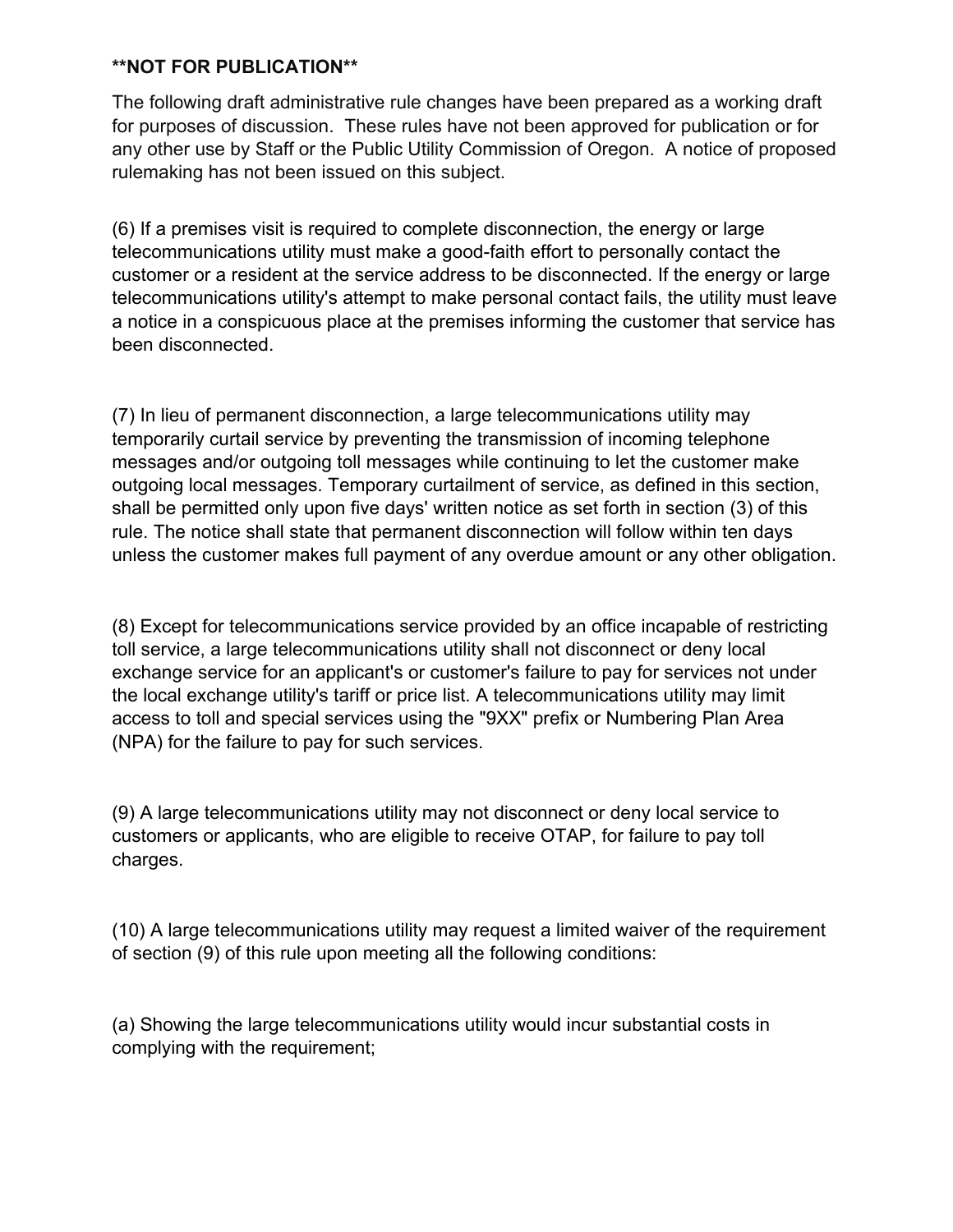The following draft administrative rule changes have been prepared as a working draft for purposes of discussion. These rules have not been approved for publication or for any other use by Staff or the Public Utility Commission of Oregon. A notice of proposed rulemaking has not been issued on this subject.

(b) Demonstrating the large telecommunications utility offers toll-blocking services to customers identified in section (9) of this rule; and

(c) Showing that telecommunications subscribership among low-income customers in its service area in Oregon is at least as high as the national subscribership level for lowincome customers.

Statutory/Other Authority: ORS 183, 756, 757, 759 & 290 & OL 1987

Statutes/Other Implemented: ORS 756.040, 757.750, 757.755, 757.060 & 290 & OL1987

History:

PUC 9-2009, f. & cert. ef. 8-25-09

PUC 6-1979, f. & ef. 10-6-79 (Order No. 79-680); PUC 5-1983, f. 5-31-83, ef. 6-1-83 (Order No. 83-284); Renumbered from 860-021-0105; PUC 3-1989, f. 2-6-89, cert. ef. 2- 8-89 (Order No. 89-038); PUC 6-1989, f. & cert. ef. 5-22-89 (Order No. 89-662); PUC 16-1990, f. 9-28-90, cert. ef. 10-1-90 (Order No. 90-1105); PUC 13-1997, f. & cert. ef. 11-12-97; PUC 17-1997(Temp), f. 12-11-97, cert. ef. 1-1-98 thru 6-29-98; PUC 5-1998, f. & cert. ef. 3-13-98; PUC 4-1999, f. & cert. ef. 8-12-99; PUC 5-1999(Temp), f. & cert. ef. 9-21-99 thru 3-18-00; PUC 14-1999, f. & cert. ef. 12-15-99; PUC 16-2001, f. cert. ef. 6-21-01

860-021-0510

Emergency Medical Certificate for Residential Telecommunications Utility Service

(1) A large telecommunications utility shall not disconnect local exchange residential service if the customer submits certification from a qualified medical professional stating that disconnection would significantly endanger the physical health of the customer or a member of the customer's household. "Qualified medical professional" means a licensed physician, nurse-practitioner, or physician's assistant authorized to diagnose and treat the medical condition described without direct supervision by a physician.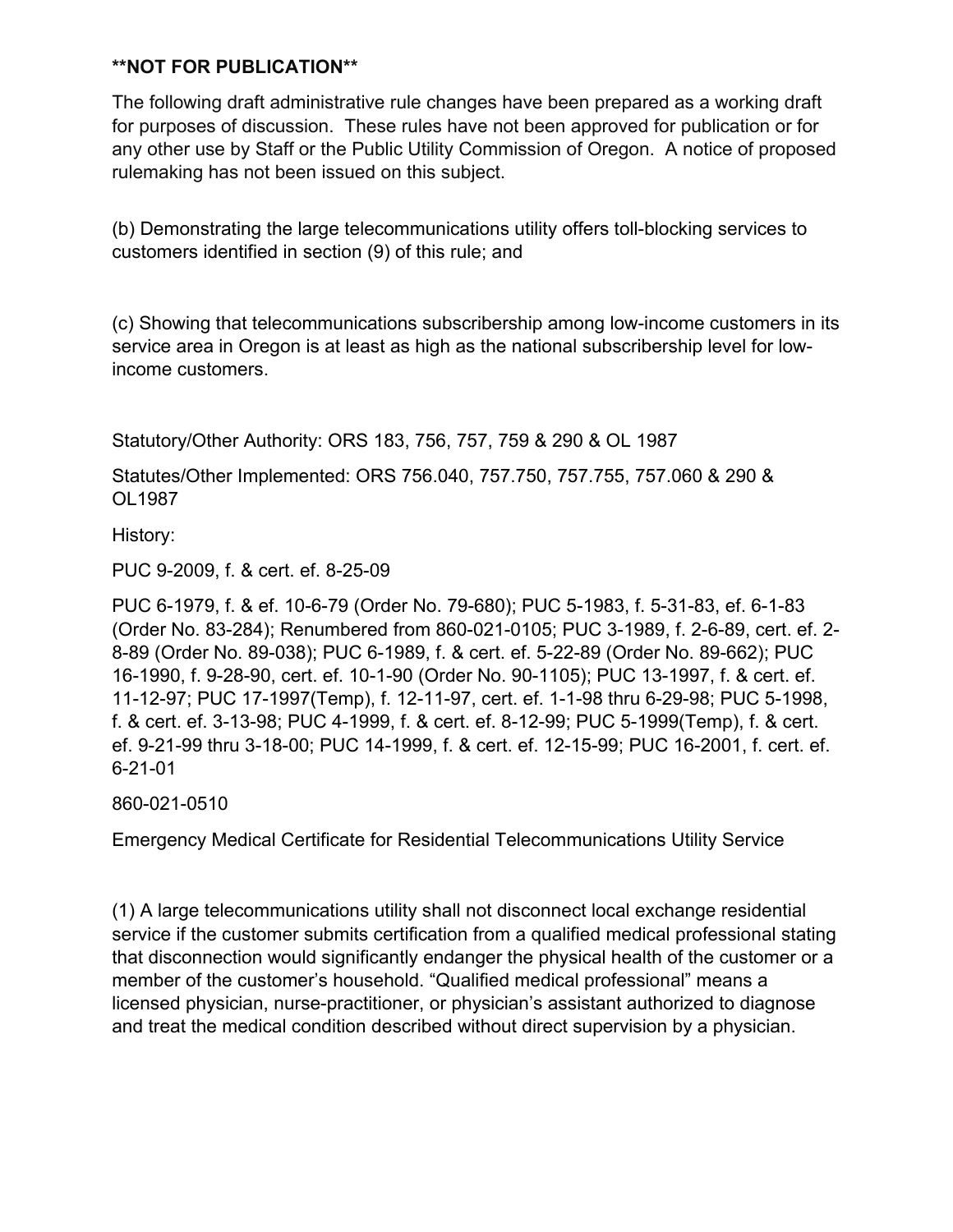The following draft administrative rule changes have been prepared as a working draft for purposes of discussion. These rules have not been approved for publication or for any other use by Staff or the Public Utility Commission of Oregon. A notice of proposed rulemaking has not been issued on this subject.

(2) The oral certification to the large telecommunications utility must be confirmed in writing within 14 days by the qualified medical professional prescribing medical care. A written certification must include:

(a) The name of the person to whom the certificate applies and relationship to the customer;

(b) A complete description of the health conditions;

(c) An explanation of how the person's physical health will be significantly endangered by terminating the service;

(d) A statement indicating how long the health condition is expected to last;

(e) A statement specifying the particular type of service required (for example, electricity for respirator); and

(f) The signature of the qualified medical professional prescribing medical care.

(3) If an emergency medical certificate is not submitted in compliance with section (2) of this rule, the large telecommunications utility may disconnect local exchange service after providing five days' notice to the customer. The notice shall contain the information set forth in OAR 860-021-0505(3)(a) through (d) and shall be served as required by 860-021-0505(4) and (5).

(4) An emergency medical certificate shall be valid only for the length of time the health endangerment is certified to exist, but no longer than six months without renewal.

(5) A customer submitting an emergency medical certificate: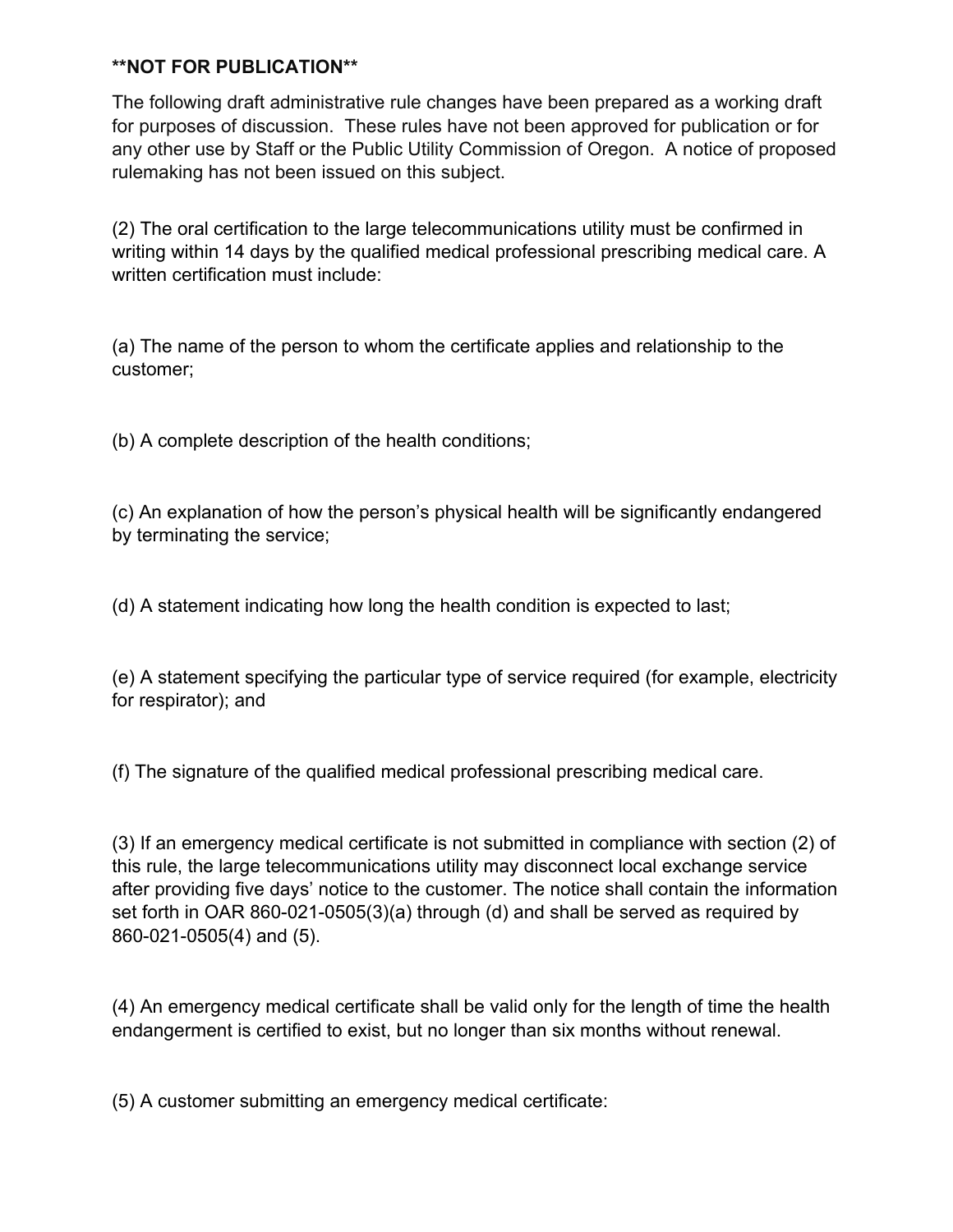The following draft administrative rule changes have been prepared as a working draft for purposes of discussion. These rules have not been approved for publication or for any other use by Staff or the Public Utility Commission of Oregon. A notice of proposed rulemaking has not been issued on this subject.

(a) Remains responsible for payment of telecommunications services provided by the large telecommunications utility; and

(b) Must enter into a time payment agreement with the large telecommunications utility pursuant to OAR 860-021-0575 if the customer has an overdue balance. This time payment agreement must be entered into within 10 days after submission of the certificate.

(6) A large telecommunications utility may verify the accuracy of an emergency medical certificate. If the large telecommunications utility believes a customer does not qualify, or no longer qualifies for an emergency medical certificate, the large telecommunications utility may apply to the Commission for permission to disconnect service to the customer.

(7) After notice to the Commission, a large telecommunications utility may terminate local exchange residential service if the large telecommunications utility providing the service lacks the technical ability to terminate toll telecommunications service without also terminating local exchange service.

Statutory/Other Authority: ORS 183, 756 & Ch. 290 & OL 1987

Statutes/Other Implemented: ORS 756.040, 757.750, 757.760, 757.755 & Ch. 290 & OL 1987

History:

PUC 3-2006, f. & cert. ef. 2-27-06

PUC 16-2001, f. & cert. ef. 6-21-01

PUC 5-1998, f. & cert. ef. 3-13-98

PUC 17-1997(Temp), f. 12-11-97, cert. ef. 1-1-98 thru 6-29-98

PUC 16-1990, f. 9-28-90, cert. ef. 10-1-90 (Order No. 90-1105)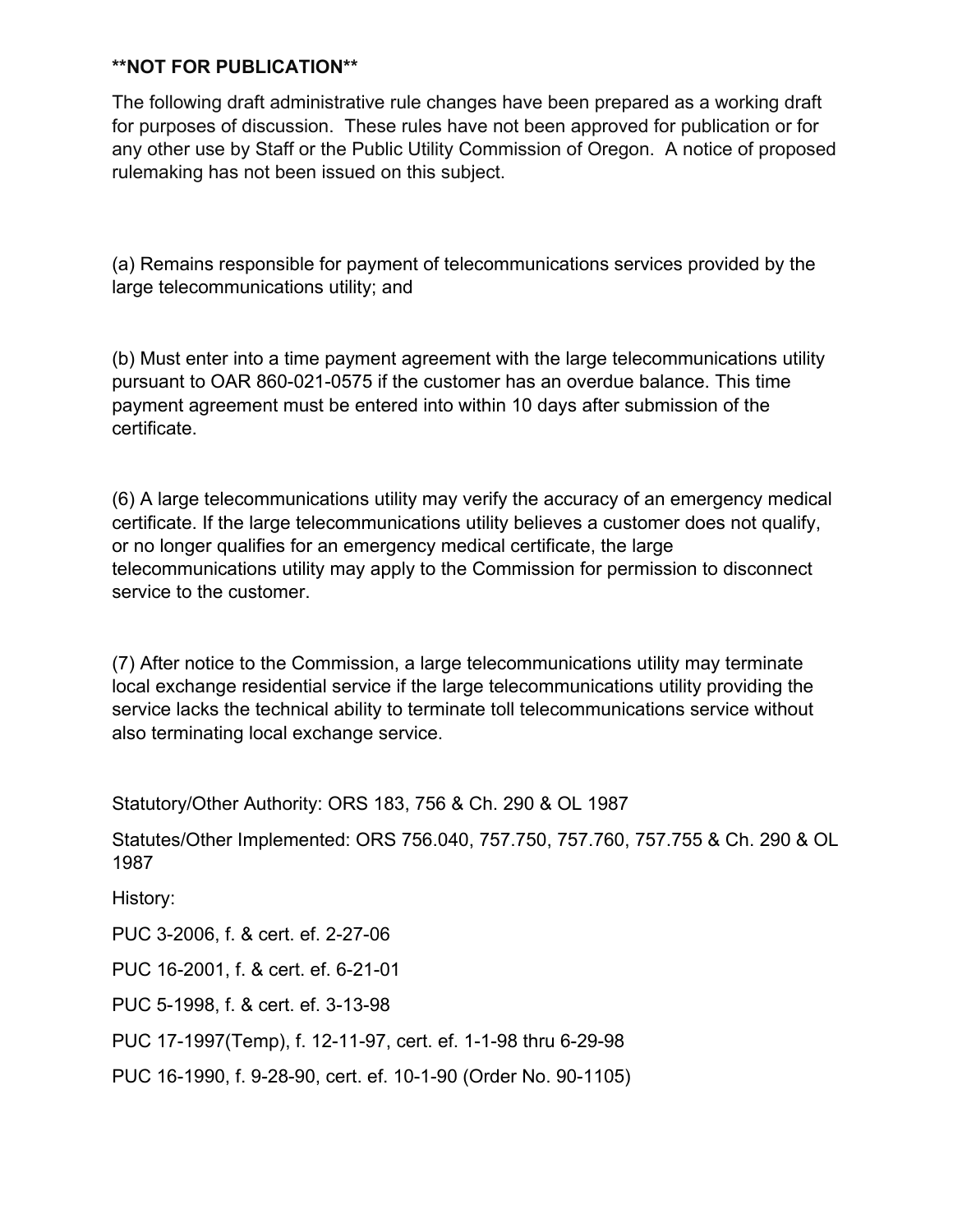The following draft administrative rule changes have been prepared as a working draft for purposes of discussion. These rules have not been approved for publication or for any other use by Staff or the Public Utility Commission of Oregon. A notice of proposed rulemaking has not been issued on this subject.

PUC 3-1989, f. 2-6-89, cert. ef. 2-8-89 (Order No. 89-038)

860-021-0550

Termination of Local Exchange Residential Service for Telecommunications Customers at Significant Risk

(1) "At significant risk" means:

(a) At risk of domestic violence, as defined in ORS 135.230;

(b) At risk of unwanted sexual contact, as defined in 163.305;

(c) A person with disabilities, as defined in ORS 124.005, who is at risk of abuse, as defined in 124.005(1)(a), (1)(d), or (1)(e);

(d) An elderly person, as defined in 124.005, who is at risk of abuse, as defined in ORS 124.005(1)(a), (1)(d), or (1)(e); or

(e) A victim of stalking, as described in ORS 163.732.

(2) To establish that termination of local exchange residential service would significantly endanger the customer, or a person in the household of the customer, the customer must give the large telecommunications utility:

(a) A copy of an order issued under ORS 30.866, 107.700 to 107.732, 124.005 to 124.040, or 163.738 that restrains another person from contact with the customer, or a person in the household of the customer, at significant risk; or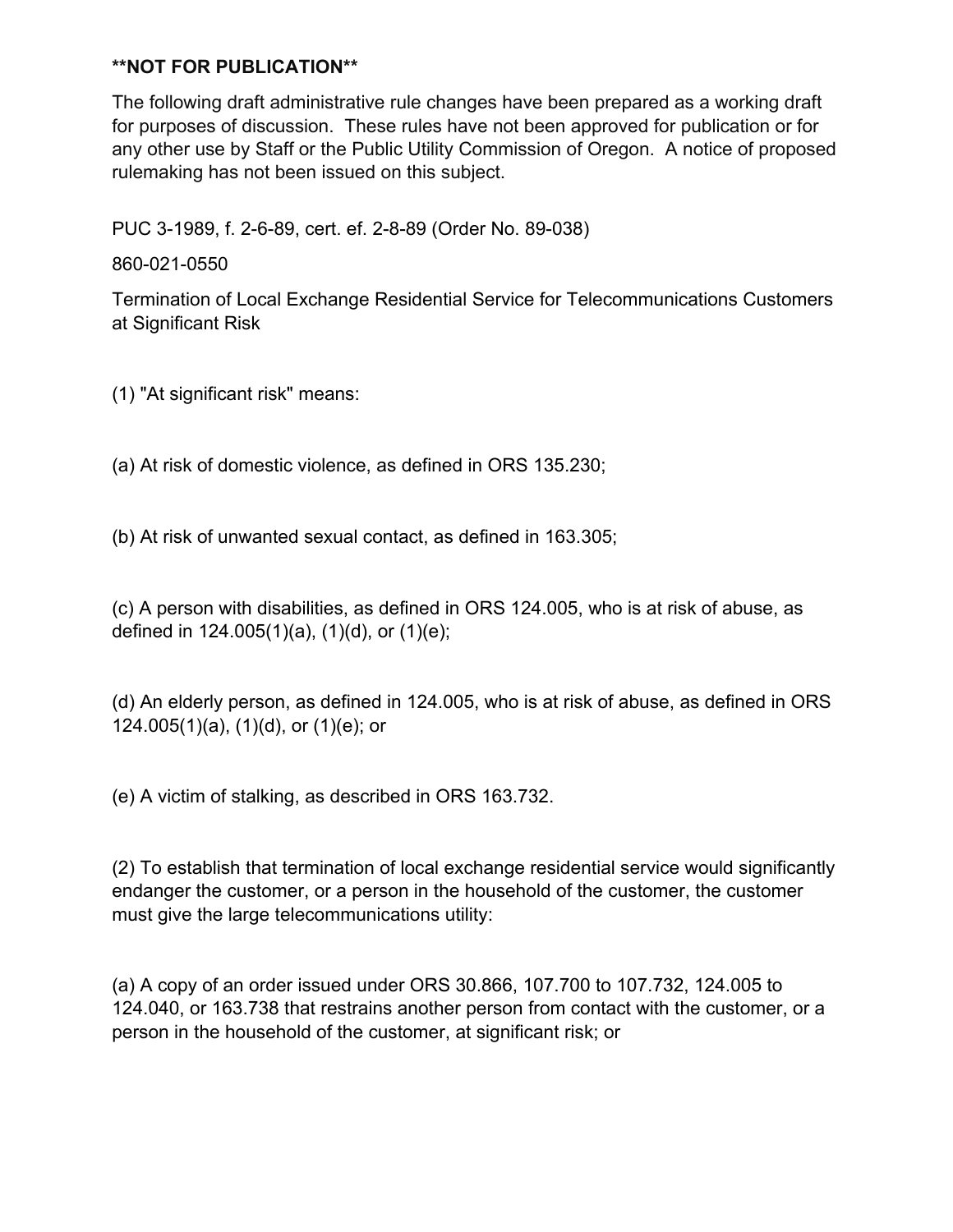The following draft administrative rule changes have been prepared as a working draft for purposes of discussion. These rules have not been approved for publication or for any other use by Staff or the Public Utility Commission of Oregon. A notice of proposed rulemaking has not been issued on this subject.

(b) A copy of any other court order that restrains another person from contact with the customer, or a person in the household of the customer, due to a significant risk; and

(c) An affidavit signed by the customer stating that termination would place the customer, or a person in the household of the customer, at significant risk. The affidavit must include the name of the person to whom the court order applies, the relationship of the person to the customer, and the expiration date of the order.

(3) A large telecommunications utility must establish and maintain procedures for receiving affidavits and orders from customers.

(4) A customer submitting an affidavit and order under section (2) of this rule:

(a) Remains responsible for payment of telecommunication services provided by the large telecommunications utility; and

(b) Must enter into a time payment agreement with the large telecommunications utility pursuant to OAR 860-021-0575 if the customer has an overdue balance. This time payment agreement must be made within 10 days after submission of the affidavit and order.

(5) If a customer who has submitted an affidavit and order fails to enter into or abide by the terms of a time payment agreement pursuant to OAR 860-021-0575, the large telecommunications utility may disconnect local exchange service after complying with all provisions of 860-021-0505. Five days' notice of disconnection must also be provided to the Commission's Consumer Services Section.

Statutory/Other Authority: ORS 183, 756 & 759 Statutes/Other Implemented: Ch.290 & OL 2005 History: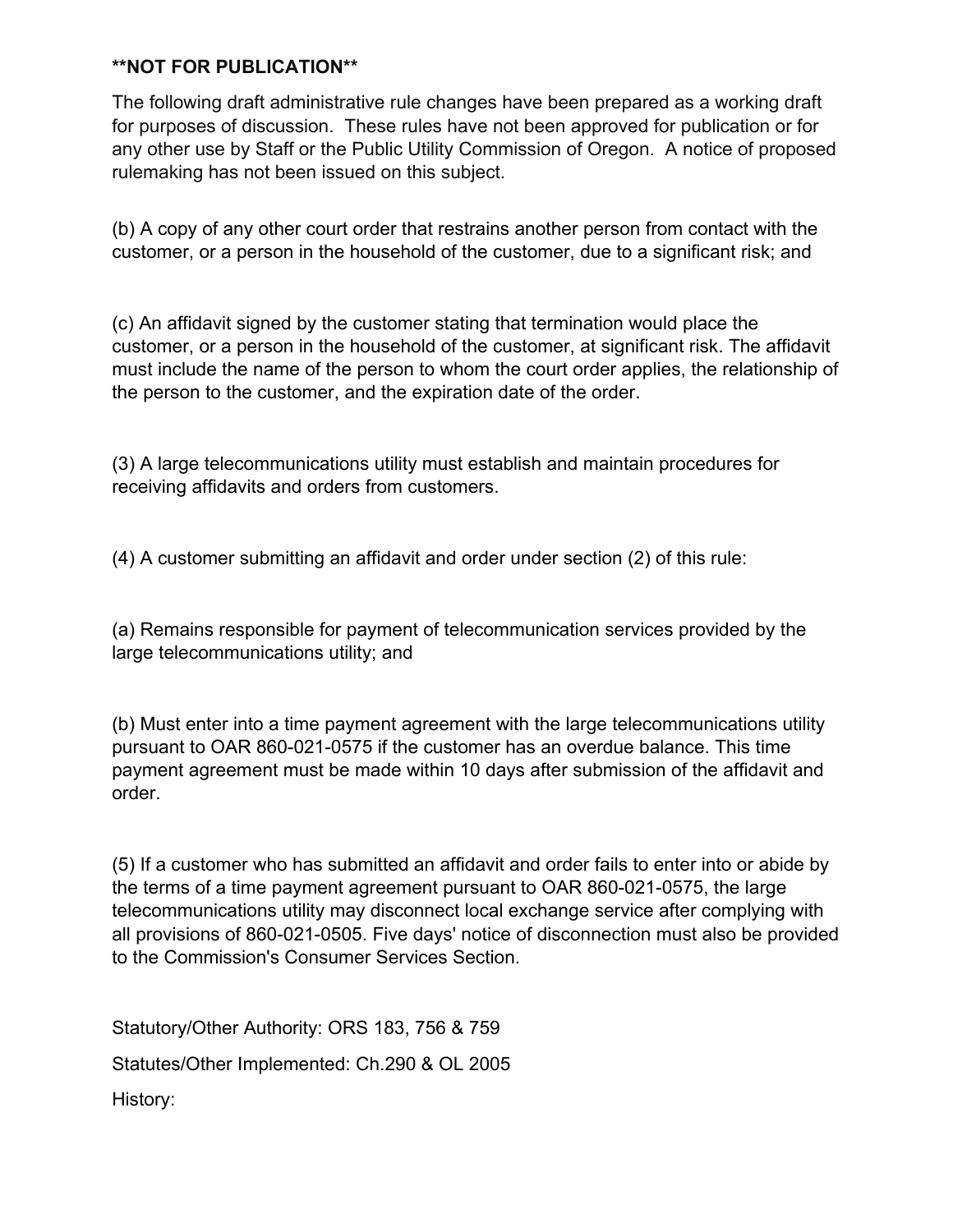The following draft administrative rule changes have been prepared as a working draft for purposes of discussion. These rules have not been approved for publication or for any other use by Staff or the Public Utility Commission of Oregon. A notice of proposed rulemaking has not been issued on this subject.

PUC 2-2006, f. & cert. ef. 2-27-06 PUC 4-2005(Temp), f. 8-22-05, cert. ef. 9-1-05 thru 2-27-06

860-021-0575

Time Payment Agreements for Large Telecommunications Utilities

(1) A time payment agreement must contain, at a minimum, the following terms:

(a) An initial customer down payment of \$10 or 25 percent of the balance owing for tariffed or price-listed large telecommunications utility services on file with the Commission, whichever is greater;

(b) Full payment of the overdue balance within 90 days of the date of the agreement; and

(c) Customer agreement to keep subsequent bills current.

(2) The large telecommunications utility must send a letter to the customer confirming the terms of the time payment agreement.

(3) Payments must be made on a monthly basis. The large telecommunications utility cannot require more frequent payments unless agreed to by the customer. The customer cannot extend the time payment agreement beyond 90 days without the consent of the large telecommunications utility.

(4) The large telecommunications utility may not accelerate payments under a time payment agreement when the customer changes residences. The customer must pay tariff charges associated with the change in residence.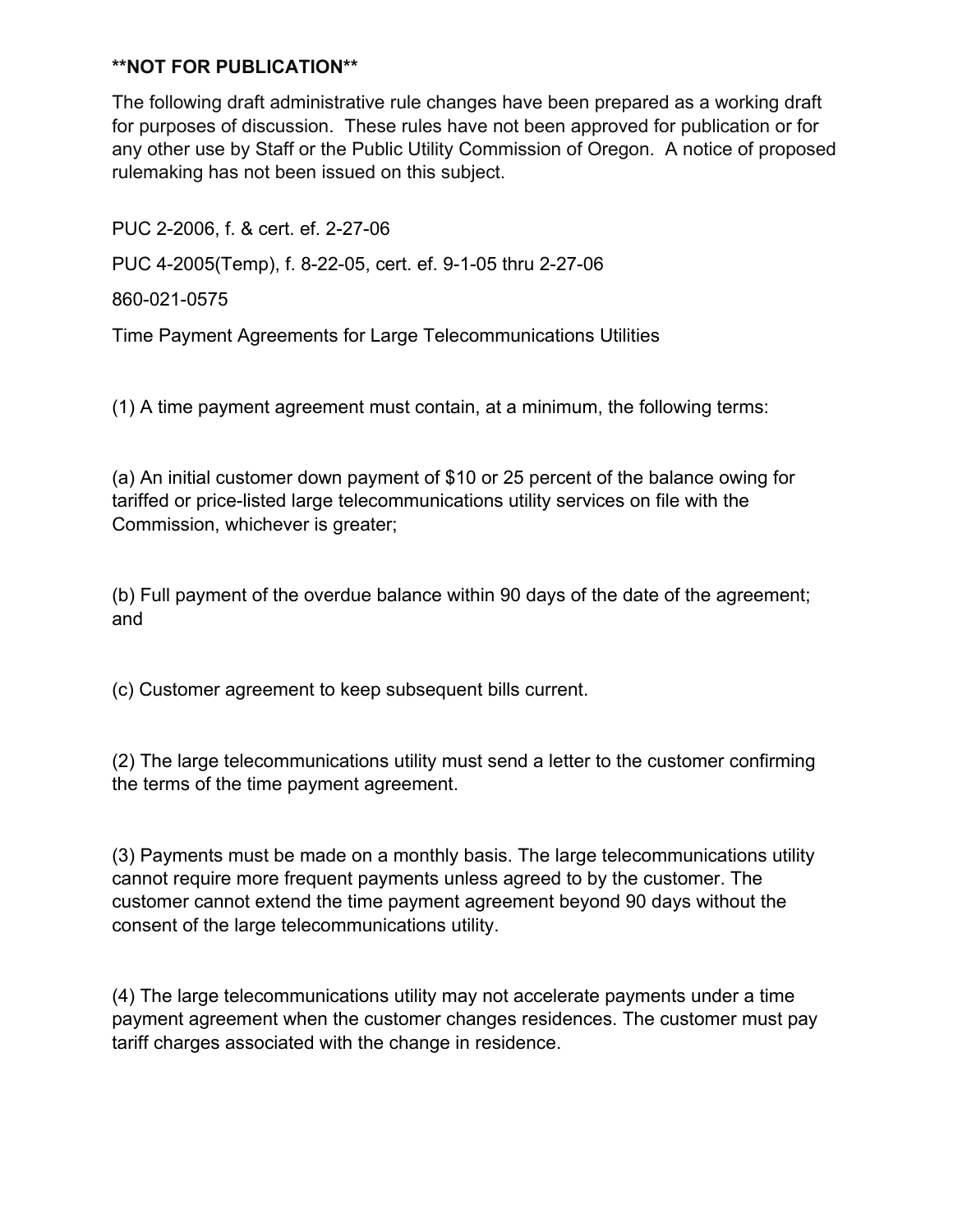The following draft administrative rule changes have been prepared as a working draft for purposes of discussion. These rules have not been approved for publication or for any other use by Staff or the Public Utility Commission of Oregon. A notice of proposed rulemaking has not been issued on this subject.

(5) The large telecommunications utility may terminate the customer's local exchange residential service pursuant to OAR 860-021-0505 if the customer refuses to enter into or fails to abide by the terms of the time payment agreement. The large telecommunications utility must provide five days' notice to the Commission's Consumer Services Section.

(6) Nothing in this rule prevents a large telecommunications utility and a customer from entering into a time payment agreement for other charges.

Statutory/Other Authority: ORS 183, 756, 759 & Ch. 290 & OL 2005

Statutes/Other Implemented: ORS 756.040, 757.750, 757.760, 757.755, Ch. 290, OL 1987 & Ch. 290 & OL 2005

History:

PUC 3-2006, f. & cert. ef. 2-27-06

860-021-0610

Telephone Solicitation Notices by Large Telecommunications Utilities

Each large telecommunications utility shall notify its residential customers of the provisions of ORS 646.561, 646.563, 646.567 through 646.578, and 646.608. The notice shall include a statement that a customer not wishing to be solicited may file a request, together with the required fees, with the telephone solicitation program administrator contracted by the State Attorney General. The notice shall include the address and the telephone number for the customer to contact the telephone solicitation program administrator. The notice shall be provided in the following manner and a copy shall be forwarded to the Commission:

(a**1**) Annual inserts in the billing statements mailed to parties; or

(b**2**) Conspicuous publication of the notice in the consumer information pages of local telephone directories.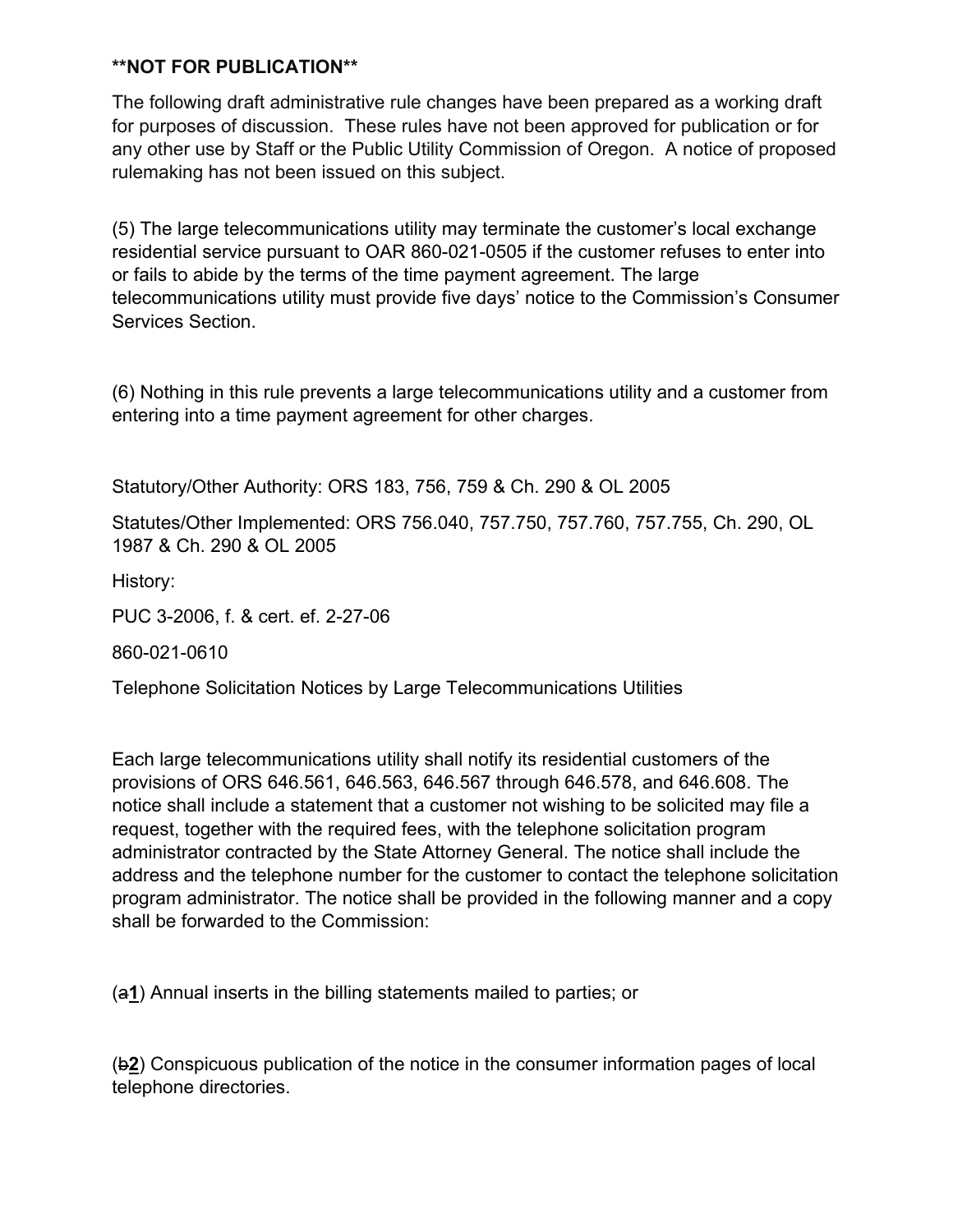The following draft administrative rule changes have been prepared as a working draft for purposes of discussion. These rules have not been approved for publication or for any other use by Staff or the Public Utility Commission of Oregon. A notice of proposed rulemaking has not been issued on this subject.

Statutory/Other Authority: ORS 183, 646 & 756

Statutes/Other Implemented: ORS 646.578 & 756.040

History:

PUC 16-2001, f. & cert. ef. 6-21-01

PUC 3-2001, f. & cert. ef. 1-24-01

PUC 5-2000, f. & cert. ef. 4-17-00

PUC 1-2000(Temp), f. & cert. ef. 1-18-00 thru 7-15-00

PUC 11-1998, f. & cert. ef. 5-7-98

PUC 7-1991, f. & cert. ef. 5-10-91 (Order No. 91-583)

860-021-0620

Customer Notification and Information Delivery Services for Large Telecommunications **Utilities** 

(1) As used in this rule:

(a) "Information provider" means any person, company, or corporation that operates an information delivery service on a pay-per-call basis;

(b) "Information delivery service" means any telephone-recorded messages, interactive programs, or other information services provided for a charge to a caller through an exclusive telephone number prefix or service access code. When a preexisting written contract exists between the customer and the information provider, this definition does not apply.

(2) A large telecommunications utility providing billing services for information providers shall inform customers: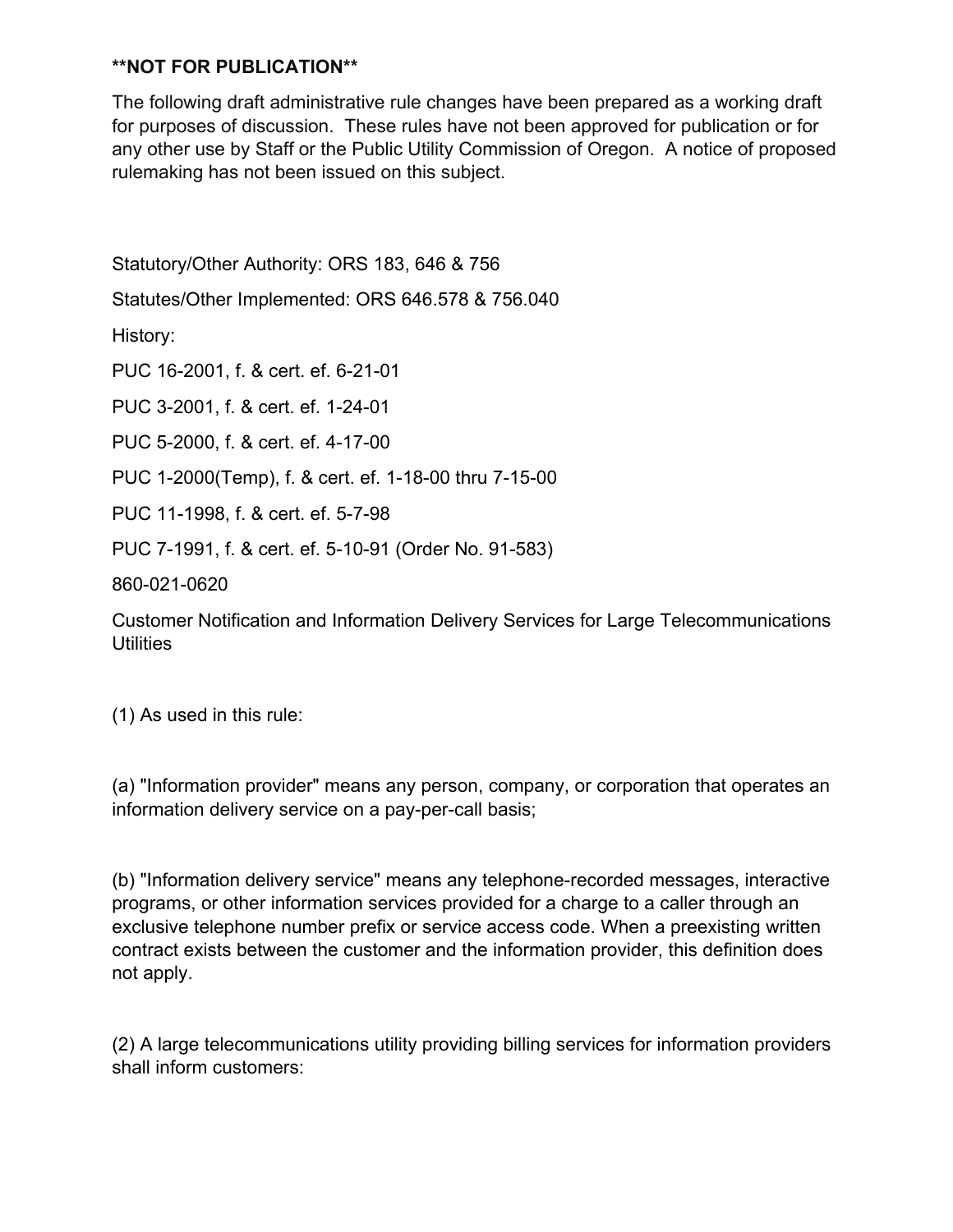The following draft administrative rule changes have been prepared as a working draft for purposes of discussion. These rules have not been approved for publication or for any other use by Staff or the Public Utility Commission of Oregon. A notice of proposed rulemaking has not been issued on this subject.

(a) Of the availability of blocking for information delivery services if and when it is technically available;

(b) That a customer's local and long distance service shall not be suspended or terminated for nonpayment of information delivery service charges;

(c) That any customer who suffers damage from a violation of ORS 646.608, 646.639, and 759.700 through 759.720 by an information provider has a cause of action against such information provider and a court may award the greater of three times the actual damages or \$500, order an injunction or restitution and award attorney fees and court costs to a prevailing plaintiff;

(d) That when an information provider has failed to comply with any provision of ORS 646.608, 646.639, and 759.700 through 759.720, any obligation by a customer that may have arisen from dialing a pay-per-call telephone number is void and unenforceable;

(e) That any obligation that may have arisen from the dialing of a pay-per-call telephone number by an unemancipated child under 18 years of age; or

(f) For a person whose physician substantiates the following conditions, the obligation is void and unenforceable:

(A) The person has a mental or emotional disorder generally recognized in the medical or psychological community that makes the person incapable of rational judgments and comprehending the consequences of the persons' action; and

(B) The disorder was diagnosed before the obligation was incurred; and

(g) Upon written notification to the information provider or the billing agent for the information provider that a bill for information delivery services is void and